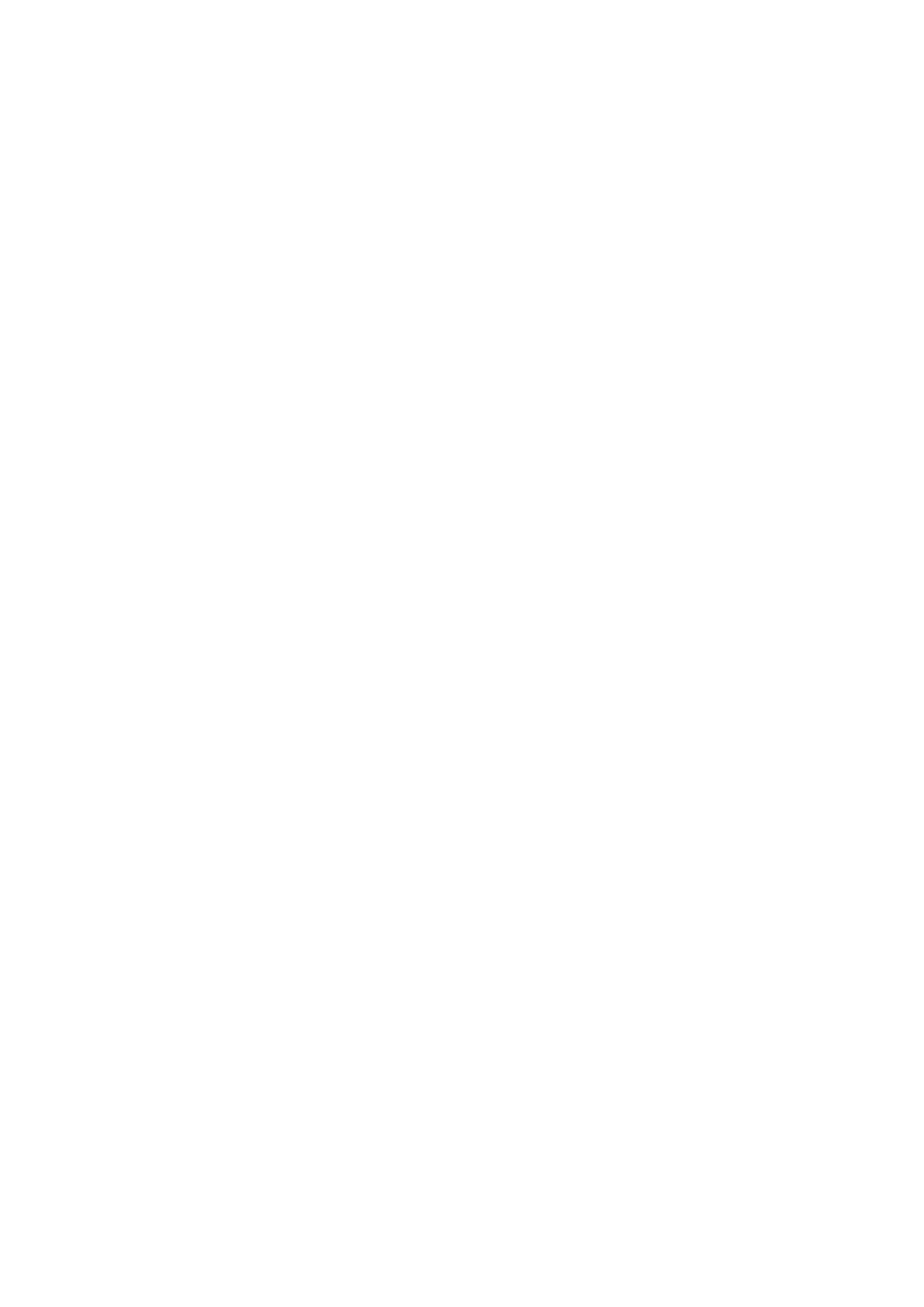# **ELECTRICITY INDUSTRY ACT 2004**

# **ELECTRICITY NETWORKS ACCESS CODE AMENDMENTS 2021**

I, Bill Johnston MLA, Minister for Energy for the State of Western Australia, hereby amend the *Electricity Networks Access Code 2004* established under section 104(1) of the *Electricity Industry Act 2004*.

————

Dated at Perth this 27th day of July, 2021.

BILL JOHNSTON, MLA, Minister for Energy.

Made by the Minister

#### **1. Citation**

These amendments may be cited as the *Electricity Networks Access Code Amendments 2021*.

#### **2. Commencement**

These amendments come into operation on the date on which they are published in the *Gazette*.

# **3. The Electricity Networks Access Code amended**

These amendments are to the *Electricity Networks Access Code 2004\**. *[\*Published in Gazette 30 November 2004, p. 5517-5700]*

#### **4. Section 1.3 amended**

Section 1.3 is amended—

 $\ddot{\phantom{0}}$ 

 $\epsilon$ 

 $\ddot{\phantom{0}}$ 

.<br>co

<u>،</u>

"

- (a) by inserting the following definitions, in alphabetical order—
	- "bidirectional point" means a point on a *covered network* identified as such in a *contract for services* at which, subject to the *contract for services*, electricity is expected to be, on a regular basis, both transferred into the *network* and transferred out of the *network*.
	- "bidirectional service" means a *covered service* provided by a *service provider* at a *bidirectional point* under which the *user* may transfer electricity into and out of the *network* at the *bidirectional point*.

"; and

"; and

"entry service component" means the component of a *bidirectional service* relating to the transfer of electricity by the *user* into the *network* at the *bidirectional point.*

"; and

"; and

- "exit service component" means the component of a *bidirectional service* relating to the transfer of electricity by the *user* out of the *network* at the *bidirectional point*.
- "proposed generator performance standard" has the meaning given to the term "Proposed Generator Performance Standard" in the *WEM Rules.*

"; and

"registered generator performance standard" has the meaning given to the term "Registered Generator Performance Standard" in the *WEM Rules*.

"; and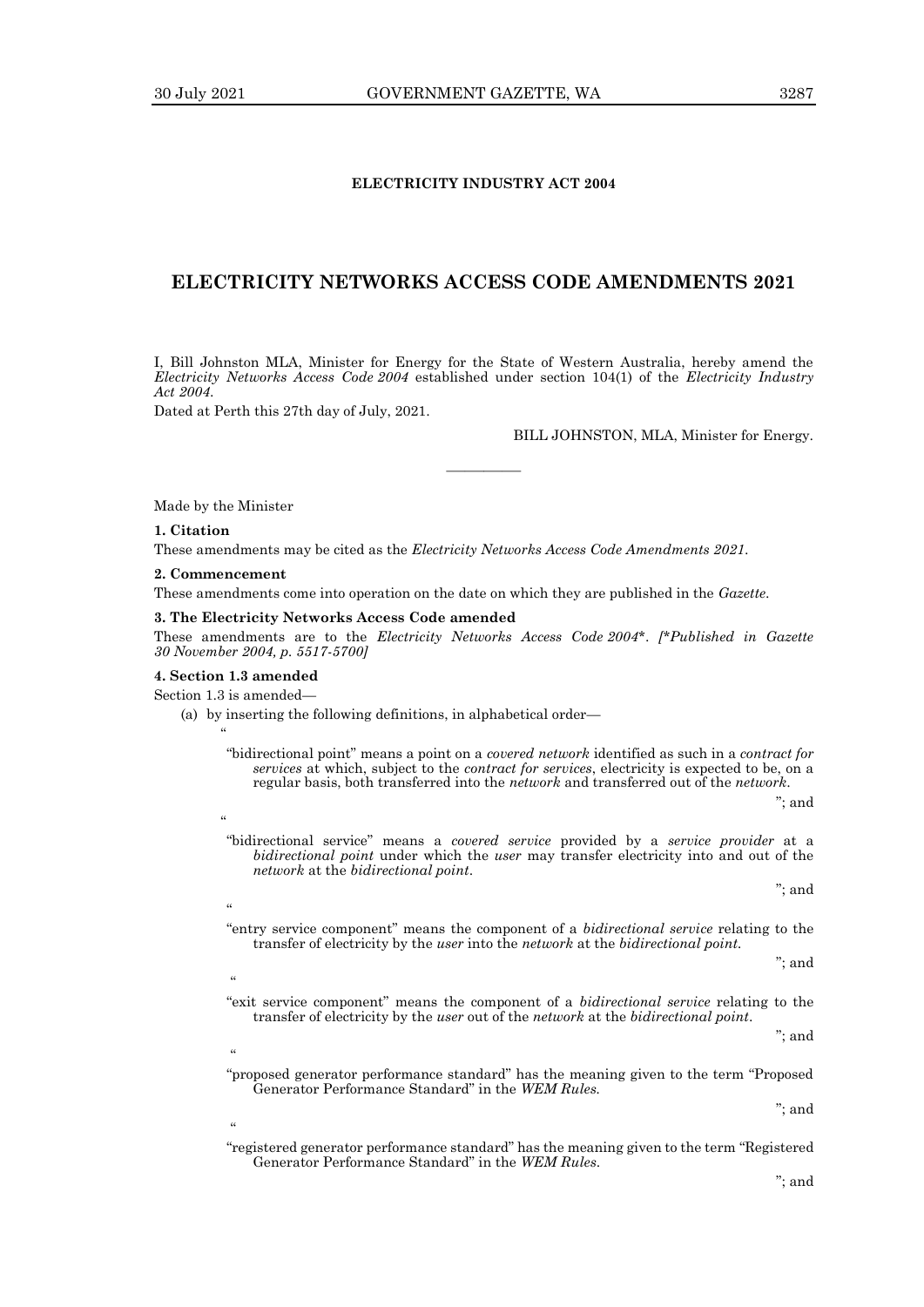"transmission connected generating system" has the meaning given to the term "Transmission Connected Generating System" in the *WEM Rules.*

"; and

# (b) by deleting the definition of "connection point" and inserting the following definition instead—

"connection point" means a point on a *covered network* identified in, or to be identified in, a *contract for services* as an *entry point, exit point* or *bidirectional point*.

"; and

(c) by deleting the definition of "contestable" and inserting the following definition instead—  $\ddot{\phantom{0}}$ 

"contestable", in relation to a *consumer*, means a *consumer* to whom the supply of electricity is not restricted under section 54 of the *Electricity Corporations Act 2005* or under another enactment dealing with the progressive introduction of *consumer* contestability.

(d) by inserting the following note after the definition of "covered network"—

{Note: The term *covered network* is defined more narrowly in this Code than in the Act, and therefore the definitions of the term are not identical.}

"; and

"; and

".

".

"; and

- (e) in the definition of "covered service" by deleting paragraph (b) and inserting the following paragraph instead—
	- (b) an entry service, exit service or bidirectional service; or
- (f) in the definition of "excluded service" by deleting paragraph (b) and inserting the following paragraph instead—

(b) an entry service, exit service or bidirectional service; or

# **5. Section 2.8A and 2.8B inserted**

After section 2.8, sections 2.8A and 2.8B are inserted as follows—  $\ddot{\phantom{0}}$ 

- 2.8A Nothing in section 2.7 affects the fact *registered generator performance standards* for a *transmission connected generating system* will be determined in accordance with the *WEM Rules* including that the *service provider's* obligation to accept *proposed generator performance standards* is determined in accordance with the provisions of the *WEM Rules*  and not the procedures in this Code.
- 2.8B An *arbitrator* acting under this Code may not, as part of any award, decision or determination, determine *registered generator performance standards* for a *transmission connected generating system*.

# **6. Heading and section 4.83, 4.84 and 4.85 inserted**

After section 4.82, the following heading and sections 4.83, 4.84 and 4.85 are inserted as follows—

#### **Amendments of model documents for Western Power Network**

- 4.83 Section 4.84 to 4.85 apply only in respect of the *access arrangement* for the *Western Power Network* in force as at the time the 2021 amendments come into force, and not to any subsequent *reviews* of that *access arrangement*.
- 4.84 In sections 4.83 to 4.85— "2021 amendments" means the amendments to this Code made by the *Electricity Network Access Code Amendments 2021*. {Note: The Electricity Networks Access Code Amendments 2021 were Gazetted on

30th day of July, 2021.}

- 4.85 Notwithstanding anything else in this Code or the *access arrangement* for the Western Power Network—
	- (a) the applications and queuing policy and transfer and relocation policy applicable under the access arrangement for the Western Power Network are deemed to be in the form set out in Appendix 2A;
	- (b) the standard access contract applicable under the access arrangement for the Western Power Network is deemed to be in the form set out in Appendix 3A; and

"

 $\epsilon\epsilon$ 

 $\ddot{\phantom{0}}$ 

 $\ddot{\phantom{0}}$ 

<sup>22</sup>

 $\ddot{\phantom{0}}$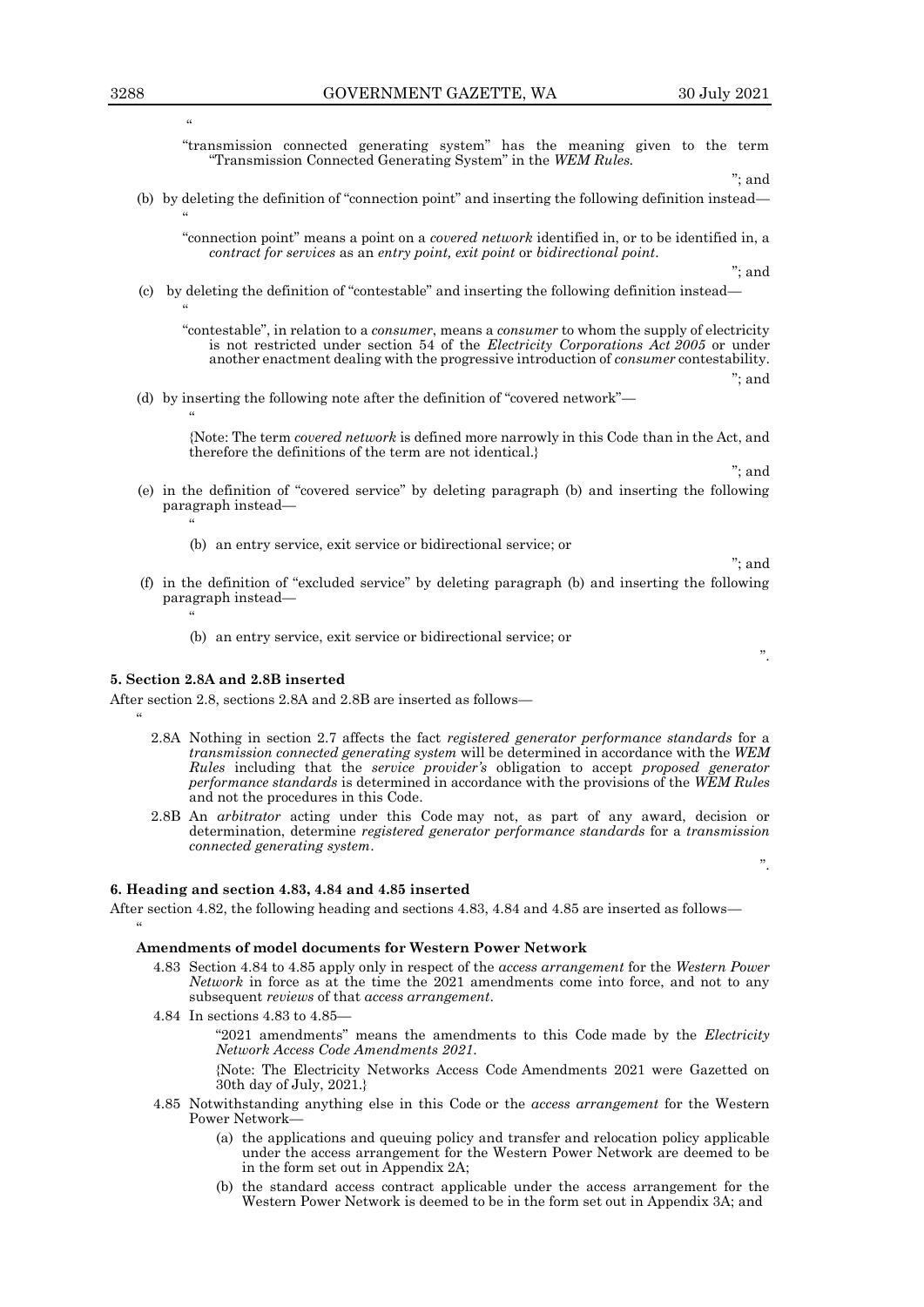$\epsilon$ 

 $\alpha$ 

 $"$ 

 $\ddot{\phantom{0}}$ 

 $\ddot{\phantom{0}}$ 

".

".

".

".

".

".

".

".

(c) the *contributions policy* applicable under the *access arrangement* for the *Western Power Network* is deemed to be in the form set out in Appendix 4A.

# **7. Section 5.5(b) amended**

Section 5.5(b) is amended by inserting the following words at the beginning of the paragraph—

subject to section 5.38,

#### **8. Section 5.11(b) amended**

Section 5.11(b) is amended by inserting the following words at the beginning of the paragraph—

subject to section 5.38,

# **9. Section 5.17(b) amended**

Section 5.17(b) is amended by inserting the following words at the beginning of the paragraph—

subject to section 5.38,

# **10. Heading and section 5.38 inserted**

After section 5.37, the following heading and section 5.38 is inserted as follows—

#### **Assessment of model documents**

5.38 Notwithstanding section 5.5(b), 5.11(b) and 5.17(b), when determining whether the *standard access contract, applications and queuing policy* or *contributions policy* (as applicable) included in an *access arrangement* is consistent with the *Code objective* and sections 5.3, 5.7 to 5.9, or 5.12 to 5.15 (as applicable), the *Authority* must not have regard to any provisions of the *model standard access contract, model applications and queuing policy* or *model contributions policy* (as applicable) that are inconsistent with section 2.4C or otherwise inconsistent with the operation of security constrained economic dispatch in the *Wholesale Electricity Market*.

# **11. Section 6.5D amended**

Section 6.5D is deleted and the following section is inserted instead—

6.5D The *Authority* must determine the amount to be added under section 6.5B in a given *access arrangement period*, provided that the *Authority* must approve an amount proposed to be added by the *Electricity Networks Corporation* in its *proposed revisions* if the amount to be recovered will not result in the forecast weighted average annual price change across all *reference tariffs* (as determined based on the *reference tariff change forecast* included in the *proposed revisions*, in nominal terms) being greater than zero for any *pricing year* of the *access arrangement period*.

# **12. Section 7.3 amended**

Section 7.3 is amended by inserting after the words "Subject to sections" the following—

7.3K,

 $\epsilon$ 

#### **13. Section 7.3A amended**

Section 7.3A is amended by inserting after the words "Subject to sections 7.3B," the following—

7.3K,

"

 $\ddot{\phantom{0}}$ 

#### **14. Section 7.3B amended**

Section 7.3B is amended by deleting the first word "A" and inserting the following instead—

Subject to section 7.3K, a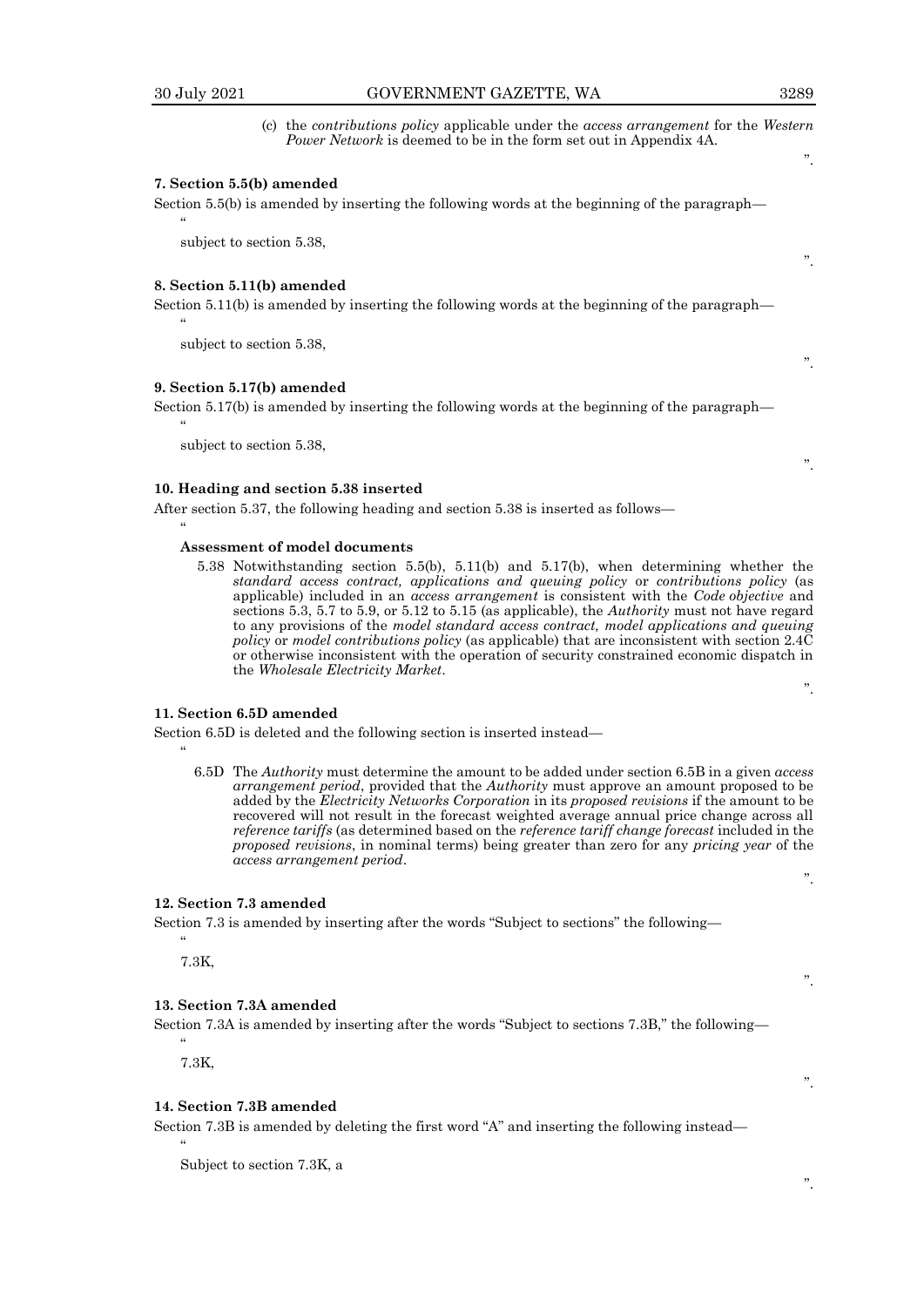# **15. Section 7.3K inserted**

After section 7.3J, sections 7.3K and 7.3L are inserted as follows—

- 7.3K Despite sections 7.3D to 7.3H, a *reference tariff* may include a component, applicable where a *user* exceeds its contractual entitlements to transfer electricity into or out of the *network* at a *connection point*, which component is not set by reference to the *service provider's* costs, but instead is set at a level to act as a disincentive to the *user* exceeding its contractual entitlements. Such component should be determined having regard to the following principles—
	- (a) the component must be set at a level which provides a material disincentive to the *user* transferring into or out of the *network* quantities of electricity above its contractual entitlements; and
	- (b) in determining that level, regard is to be had to the potential adverse impact on the *network*, other *customers* and *generators*, and the *service provider* of the *user* transferring into or out of the *network* quantities of electricity above its contractual entitlements.
- 7.3L Unless otherwise determined by the *Authority*, section 7.3K does not apply to *connection points* servicing *end use customers* with a contract maximum demand not exceeding 1 MVA or *end use customers* with solar photovoltaic *generating plant* not exceeding 1 MVA in capacity.

# **16. Section 7.6 amended**

Section 7.6 is amended by inserting after the words "would better achieve the *Code objective,*" the following— "

and subject to section 7.3K,

# **17. Section 12.11(e) amended**

 $\ddot{\phantom{0}}$ 

 $\ddot{\phantom{0}}$ 

 $\ddot{\phantom{0}}$ 

Section 12.11(e) is deleted and the following section is inserted instead—

(e) the *Authority* must consider any submissions on the draft *technical rules* made under section 12.11(d) and must, at the same time as it approves an *access arrangement* under section 4.17 or section 4.18, as applicable, approve and *publish* final *technical rules* which must be based on the draft *technical rules* and amended only to the extent necessary to comply with this Chapter 12 and the *Code objective*.

# **18. Section 12.54(a) amended**

Section 12.54(a) is deleted and the following section is inserted instead—

(a) must consult with public in accordance with Appendix 7 (as if sections A7.12, A7.18, A7.19, A7.23 and A7.24 do not apply) before making a decision to approve or not approve the proposed amendment; and

# **19. Section 14.3 amended**

Section 14.3 is deleted and the following section is inserted instead—

On the request of a *user*, a *service provider* must promptly notify the *user* of the additional capacity that will be provided by an *augmentation* to be funded by that *user* if the quantity of that additional capacity is reasonably capable of being determined.

#### **20. Appendix 2A inserted**

After Appendix 2, Appendix 2A is inserted in the form set out in Annexure A to these amendments.

# **21. Appendix 3A inserted**

After Appendix 3, Appendix 3A is inserted in the form set out in Annexure B to these amendments.

#### **22. Appendix 4A inserted**

After Appendix 4, Appendix 4A is inserted in the form set out in Annexure C to these amendments.

 $"$ 

".

".

".

".

".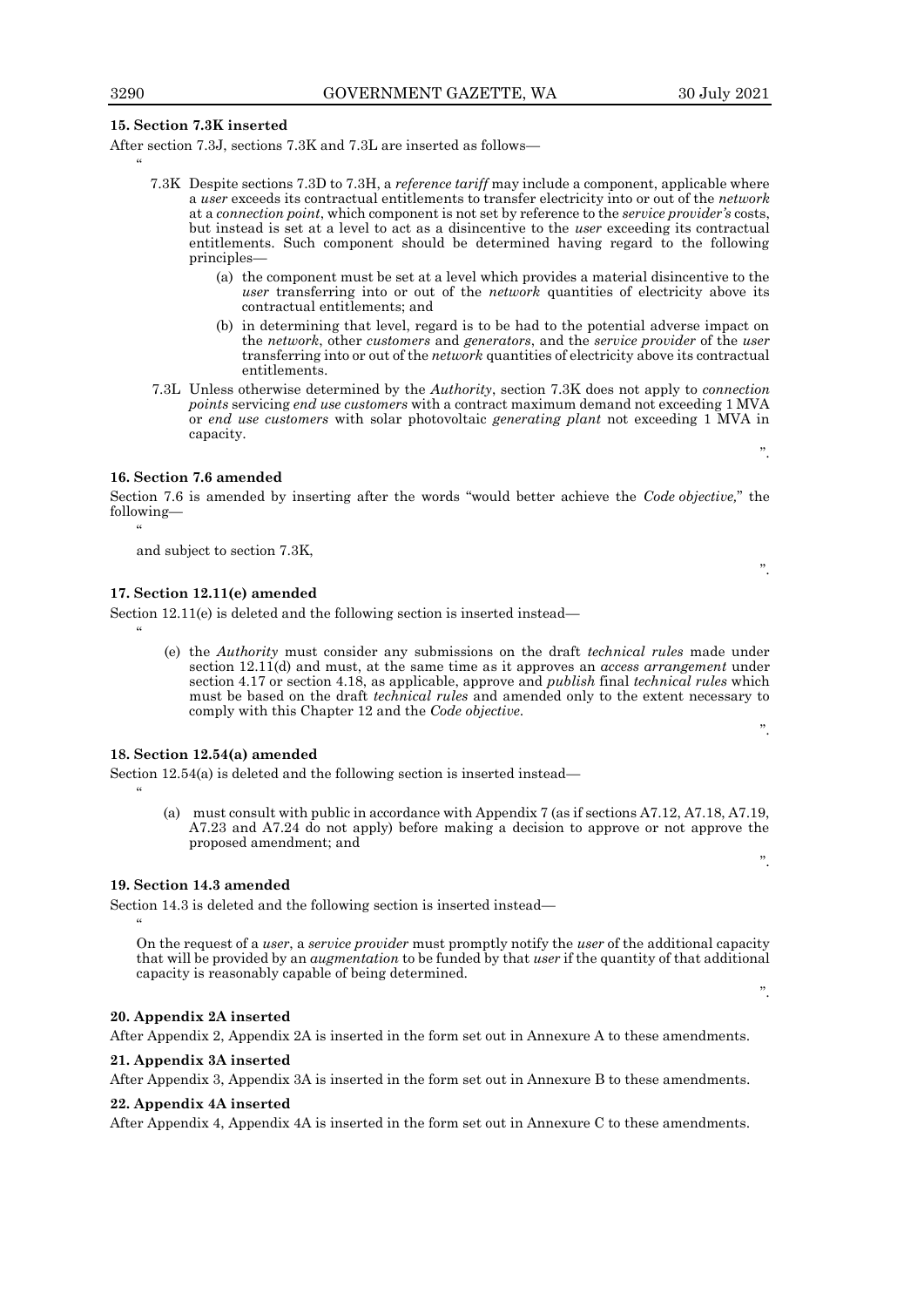$"$ 

 $"$ 

 $\ddot{\phantom{0}}$ 

# **23. Section A7.9 amended**

Section A7.9 is deleted and the following section is inserted instead—

The time specified by the *decision maker* for the making of submissions must be at least 10 *business days* after the invitation is *published*, and must be at least 10 *business days* after any issues paper was *published* under clause A7.4.

# **24. Section A7.17 amended**

Section A7.17 is deleted and the following section is inserted instead—

The time specified by the *decision maker* for the making of submissions on the draft decision must be at least 10 *business days* after the draft decision is *published*.

#### **25. Headings and sections A7.22, A7.23 and A7.24 inserted**

After section A7.21, the following headings and sections A7.22, A7.23 and A7.24 are inserted as follows—

#### **Additional consultation**

A7.22 The *decision maker* may undertake additional consultation at any point during the process if required.

# **Extension of deadlines**

- A7.23 The *decision maker* may on one or more occasions extend any time limit specified in this Appendix 7 for a period determined by the *decision maker* if, and only to the extent that, the *decision maker* first reasonably determines that—
	- (a) a longer period of time is essential for due consideration of all the matters under consideration or satisfactory performance of its obligations under this Code, or both; and
	- (b) the *decision maker* has taken all reasonable steps to fully utilize the times and processes provided for this Appendix 7.
- A7.24 The *decision maker* must not exercise the power in clause A7.23 to extend a time limit unless, before the day on which the time would otherwise have expired, it *publishes* notice of, and reasons for, its decision to extend the time limit.

————

".

".

".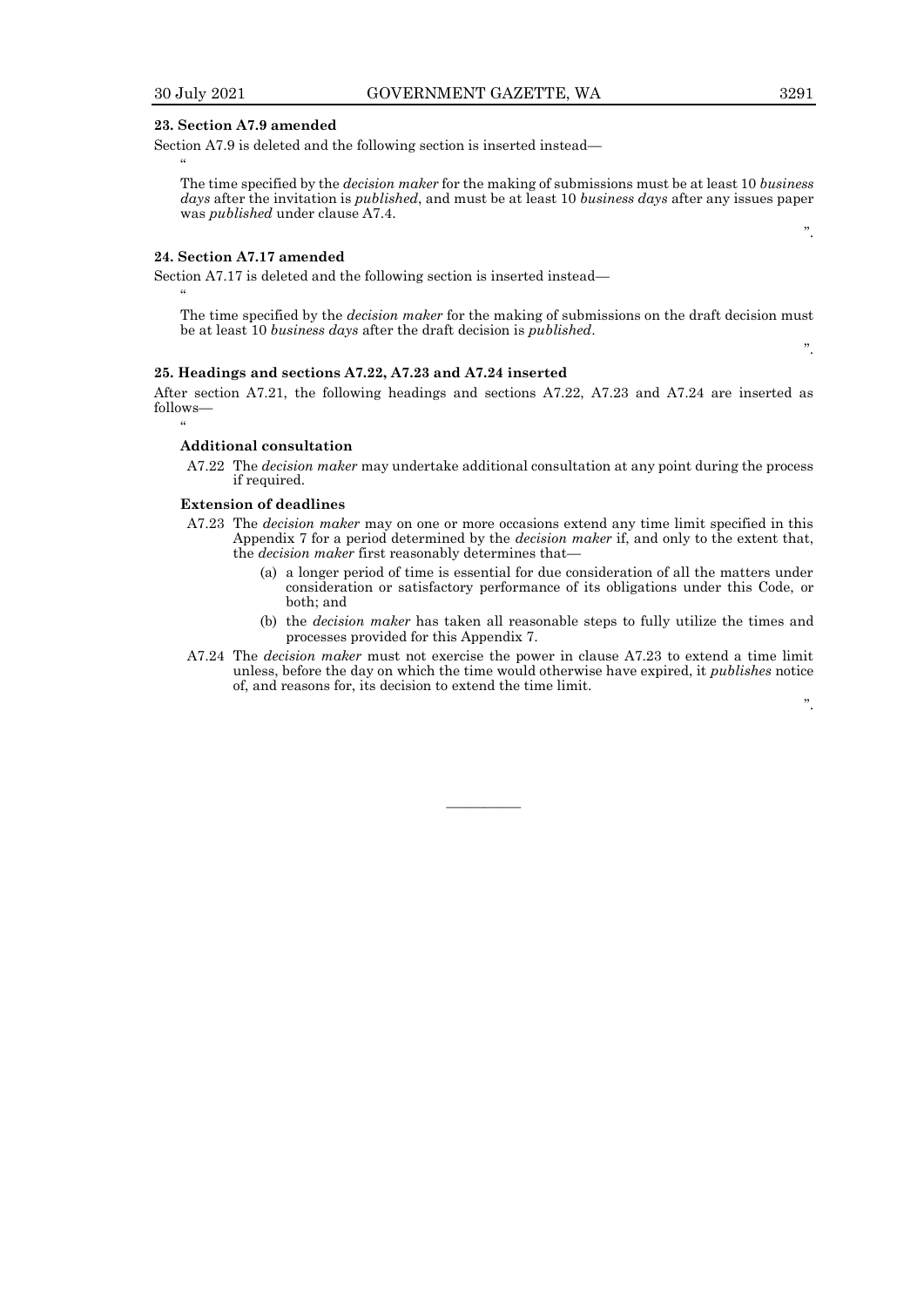# *Annexure A*

# **APPENDIX 2A—TRANSITIONAL WESTERN POWER NETWORK APPLICATIONS AND QUEUING POLICY**

# APPLICATIONS AND QUEUING POLICY

# **PART A—COMMON PROVISIONS**

# **1. Operation and Objectives**

# **1.1 Status of Figure 1**

Figure 1 contains additional explanatory material regarding information provided to *applicants* and the processes contemplated by this applications and queuing policy. To avoid doubt, Figure 1 is included for explanatory purposes and does not form part of the operative provisions of this applications and queuing policy.

# **1.2 Objectives**

The objectives of this applications and queuing policy are—

- (a) To provide an equitable, transparent and efficient process for assessing the suitability of plant and equipment to connect to Western Power's *network* and to make *access offers* based on that assessment; and
- (b) To undertake assessments and to provide shared *network access offers* that facilitate access by *generators* and loads to the WA Electricity Market (**WEM**) on an economically efficient and non-discriminatory basis that is consistent with WEM requirements, and uses a process that is equitable, transparent and efficient; and
- (c) Where feasible and cost-effective, to facilitate joint solutions for *connection applications*.

Western Power may from time to time determine that it can provide *shared asset works* that can provide access to multiple *applicants.*



# **Figure 1**

{Notes regarding Figure 1—

- 1. Western Power may allocate *spare capacity* to *applicants* in order of *priority date*, regardless of whether they are members of a *competing applications group* (see clause 24.8(b)).
- 2. Where an *applicant* is a member of one or more *competing applications groups*, the processing of its *application* in respect of that group(s) must progress in parallel with the processing of its *application* in respect of its individual connection *works*. Where an *applicant* receives a *preliminary access offer* or *access offer*, they will each relate to both the *competing applications group works*, and any other *works* required to connect that *applicant* to the *network*, including that *applicant's* individual connection *works*.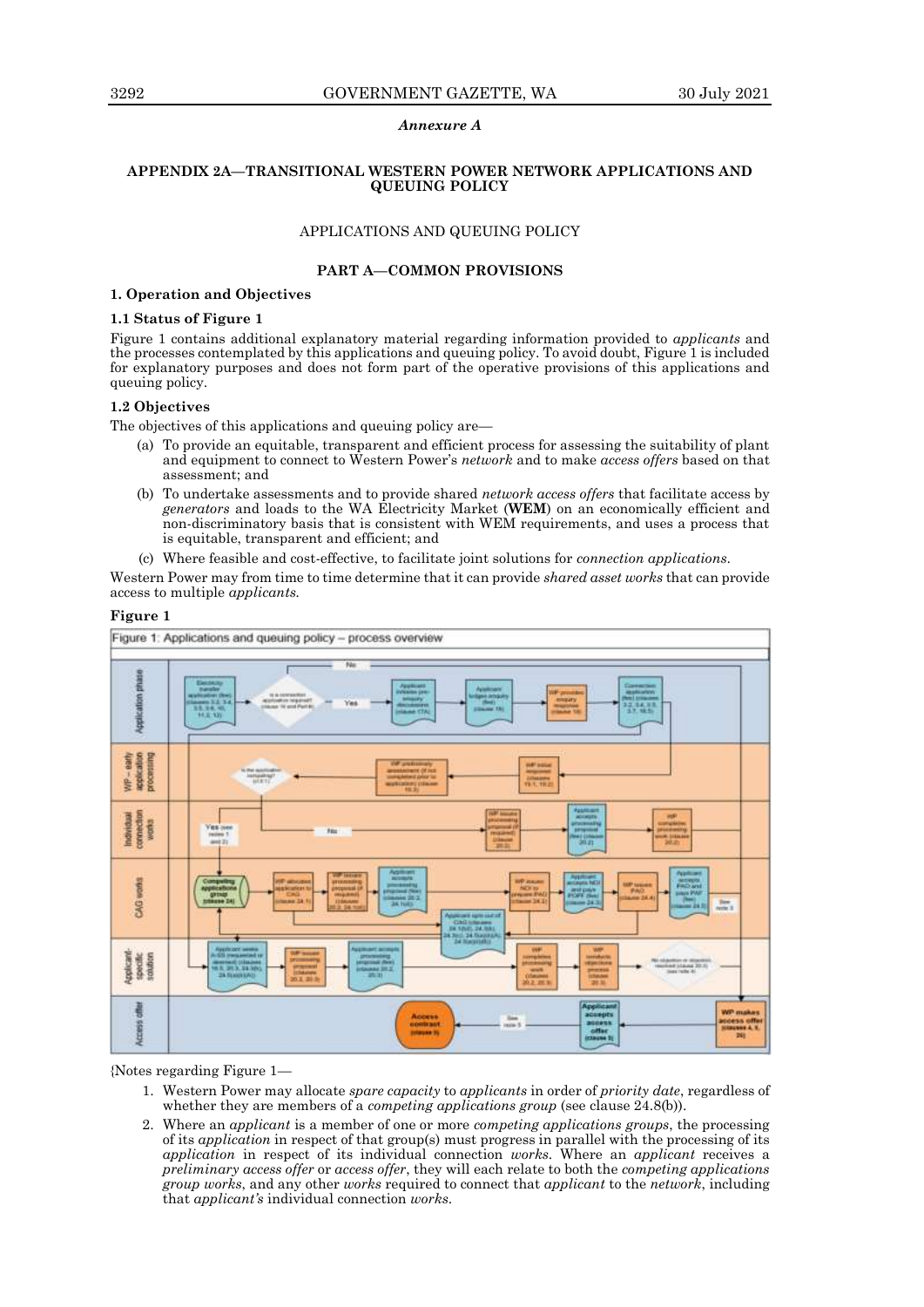- 
- 3. If the *preliminary acceptance*s received by Western Power for the proposed *competing applications group works* cannot all be fulfilled having regard to the circumstances which lead to applications being classified as *competing*, Western Power will make *access offers* in order of *priority date*, and those who do not receive *access offers* will retain their *priority date* and be refunded the *competing applications group* fees (clause 24.6(c)). If the *preliminary acceptance*s received by Western Power are insufficient to progress the proposed *works*, Western Power will revise and reissue the *preliminary access offers* to *applicants* (clause 24.6(b)).
- 4. If Western Power accepts the objection and cannot otherwise modify the *applicant-specific solution* to resolve it, Western Power cannot make an *access offer* in respect of that solution (clause 20.3(d)).
- 5. If the acceptances received by Western Power exceed the maximum levels set by Western Power, those acceptances which fall within those maximum levels will be effective and those which exceed those levels will be ineffective. *Applicants* whose acceptances are ineffective will be reallocated to a new *competing applications group*, unless they are eligible to receive and willing to accept an *access offer* that partially meets their requirements (clause 24.6C). If the acceptances received by Western Power are below the minimum levels set by Western Power, Western Power will revise and reissue the *access offers* to *applicants* (clause 24.6B).
- 6. Figure 1 is not intended to be an exhaustive depiction of all processes and outcomes under this applications and queuing policy nor list all clauses to each step of the process. Figure 1 depicts the successful pathways to obtaining an *access offer* only.
- 7. Figure 1 is limited to the processes that arise under this applications and queuing policy and does not capture processes that otherwise apply pursuant to the *access arrangement*.
- 8. Figure 1 should be read in conjunction with the operative provisions of this applications and queuing policy.
- 9. To avoid doubt, where *electricity transfer application*s and *connection application*s are required, the *electricity transfer application* may be made at the same time as the *connection application* or subsequently.}

#### **2. Introduction**

#### **2.1 Definitions**

- In this applications and queuing policy, unless the contrary intention is apparent—
	- **"***2020 (No. 2) amendments*" has the meaning given to it in the *Code*.
		- {Note: Under the *Code* "2020 (No. 2) amendments" means "the amendments made to this Code made by the *Electricity Networks Access Code Amendments (No. 2) 2020".*}
	- **"access arrangement"** means the current *access arrangement* approved in respect of the *network* under the *Code*.
	- **"access contract"** means an agreement between Western Power and another person for that person to have access to *covered services*.

{Note: Under the *Code* "access contract" has the same meaning as 'access agreement' does in Part 8 of the Act, and under section 13.4(d) includes a *deemed access contract.* The definition of "access agreement" under the *Act* is "an agreement under the Code between a network service provider and another person (a "network user") for that person to have access to services".}

**"access contract number"** means the unique identifier given to each *access contract* by Western Power.

**"access dispute"** has the meaning given to it in the *Code*.

{Note: under the *Code* "access dispute" means "a dispute, in connection with an *access application*, between the *applicant* and the service provider, including a dispute in relation to any one or more of the following (and the paragraphs of this definition do not limit each other)—

- (a) whether the *applicant* or the service provider has complied with, or the manner in which the *applicant* or the service provider has purported to comply with, the applications and queuing policy; and
- (b) the terms and conditions, including service standards, on which the *applicant* should be permitted to acquire *covered service*s from the service provider; and
- (c) whether work is required work and the terms and conditions applying, or proposed to apply, to any such work; and
- (ca) anything connected with or arising out of a proposed *contribution*; and
- (cb) a matter heard under section 15.7; and
- (cc) anything connected with or arising out of Appendix 8; and
- (cd) [not used]; and
- (d) whether the service provider should grant the *applicant* an exemption to the *technical rules* under section 12.34; and
- (e) the arrangements which will apply in respect of a supplementary matter connected with the *access application*".}
- **"***access offer***"** means a form of contract developed under this applications and queuing policy which has been *signed* by Western Power and is in such a form that it can, without anything else being required, become an *access contract* when *signed* by an *applicant*.
- **"Act"** means the *Electricity Industry Act 2004*.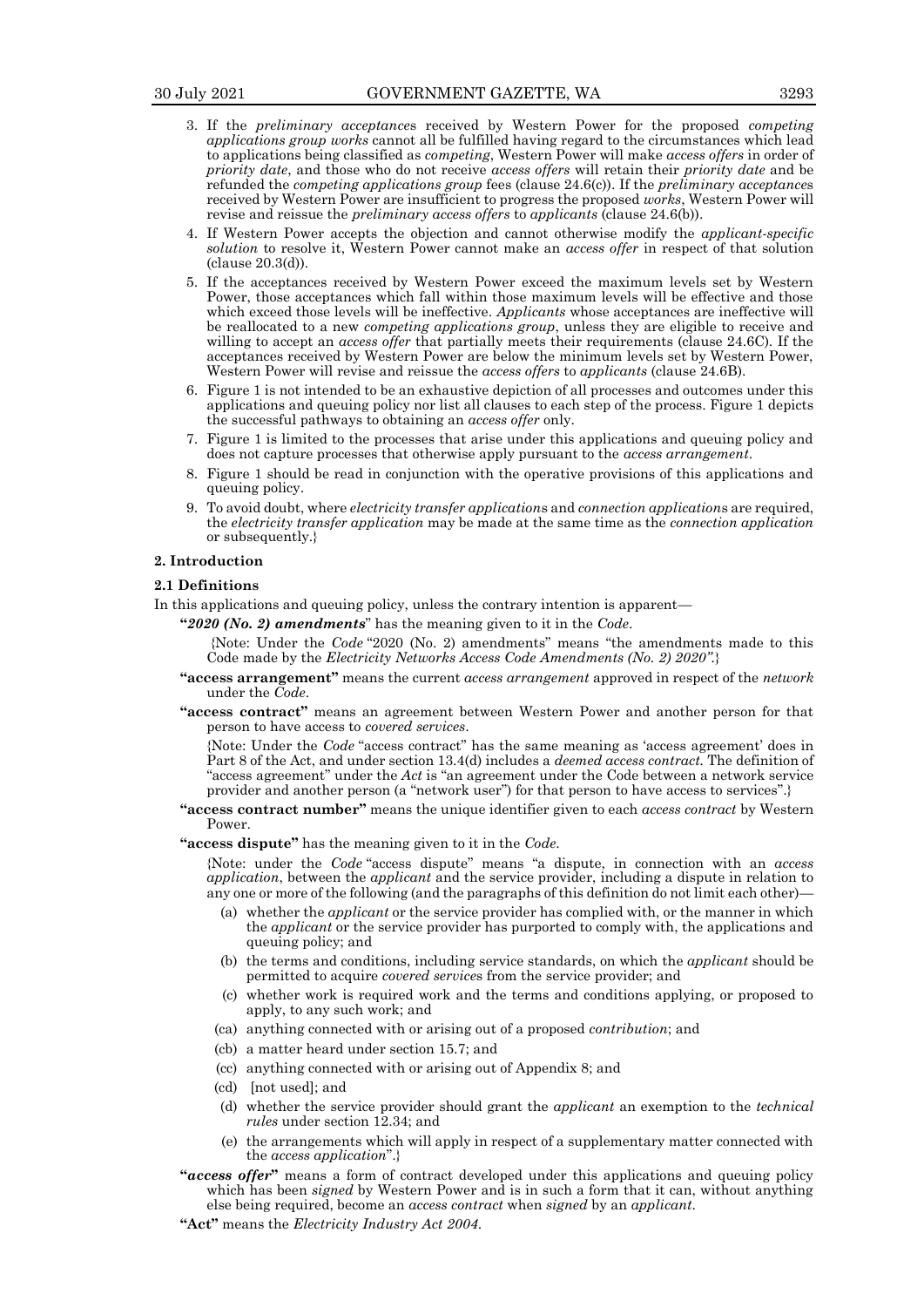**"accumulation meter"** has the meaning given to it in the *Metering Code*.

{Note: Under the *Metering Code*, "accumulation meter" means "a *meter* that measures accumulated energy data and records it in one or more accumulated energy registers, and includes a *meter* with interval energy data storage capability which is deemed to be an accumulation *meter* under clause 3.2(2)".}

- **"applicant"** means a person (who may be a *user* or a *customer*) who has lodged, or intends to lodge, an *application*.
- **"applicant-specific solution"** means a method of satisfying a *connection application* by either—
	- (a) *works* funded solely by the *applicant* whether by direct funding or through payment of tariffs and/or *contributions* by that *applicant* and not involving another *applicant*; or
	- (b) an *operational solution* involving only that *applicant*; or
	- (c) a combination of *works* funded solely by the *applicant* and an *operational solution*  involving only that *applicant*.
- **"application"** means an *electricity transfer application* or a *connection application*.
- **"application form"** with regards to an *application*, means the applicable *application* form (as is specified as being applicable to the *applicant's application* in this applications and queuing policy or on Western Power's website) provided by Western Power on its website, or otherwise published by Western Power, for that type of *application*.
- **"attachment point"** means a point on the *network* at which *network assets* are *connected* to assets owned by another person.
- **"augment"** and **"augmentation"** have the meaning given to 'work' in the *Code*.

{Note: Under the *Code* "work" means "any activity or undertaking in connection with the covered *network*, whether of a capital or non-capital nature, including the planning, designing, development, approval, construction, acquisition and commissioning of new facilities and new *network* assets and the procurement or provision of any good or service".}

- **"bidirectional point"** means a single, indivisible (except as allowed under this applications and queuing policy) point, that for purposes under the *access arrangement* involving the transfer of electricity, is deemed to consist of a single *attachment point*, *connected* or to be *connected* to a *user's connection point*, with a single *meter* (regardless of the actual configuration of *network assets* making up the *bidirectional point*), at which electricity is to be transferred into and out of the *network*.
- **"bidirectional service"** means a *covered service* provided by Western Power at a *connection point* under which the *user* may transfer electricity into and out of the *network* at the *connection point*.
- **"capacity"**, with regards to a part of the *network* (including a *connection point*), refers to the maximum rate at which electricity can be transported through that part of the *network* in accordance with *good electricity industry practice*.
- **"capacity allocation same connection point decrease service"** means a *covered service* to decrease *contracted capacity* at a *connection point* under one *access contract* related to a corresponding increase to the *contracted capacity* at the same *connection point* under another *access contract* for a clearly specified period of time following which the decreased contracted capacity is reinstated.
- **"capacity allocation same connection point increase service"** means a *covered service* to increase *contracted capacity* at a *connection point* under one *access contract* related to a corresponding decrease to the *contracted capacity* at the same *connection point* under another *access contract* for a clearly specified period of time following which the increased *contracted capacity* is reinstated.

**"capacity allocation service"** means one or more of—

- (a) capacity allocation same connection point decrease service; and
- (b) capacity allocation same connection point increase service; and
- (c) capacity allocation swap decrease service; and
- (d) capacity allocation swap increase service.
- **"capacity allocation swap decrease service"** means a *covered service* to decrease *contracted capacity* for an *exit service* or *exit service component* at one or more *connection points* related to a corresponding increase to the *contracted capacity* for an *exit service* or *exit service component*  at another one or more *connection points* (whether under the same *access contract* or not) for a specified period of time following which the decreased *contracted capacity* is reinstated.
- **"capacity allocation swap increase service"** means a *covered service* to increase *contracted capacity* for an *exit service* or *exit service component* at one or more *connection points* related to a corresponding decrease to the *contracted capacity* for an *exit service* or *exit service component*  at another one or more *connection points* (whether under the same *access contract* or not) for a specified period of time following which the decreased *contracted capacity* is reinstated.
- **"charge"**, for a *covered service* relating to the transfer of electricity, means the amount that is payable by a *user* to Western Power for the *covered service* under an *access contract*.
- **"Code"** means the *Electricity Networks Access Code 2004* (as amended).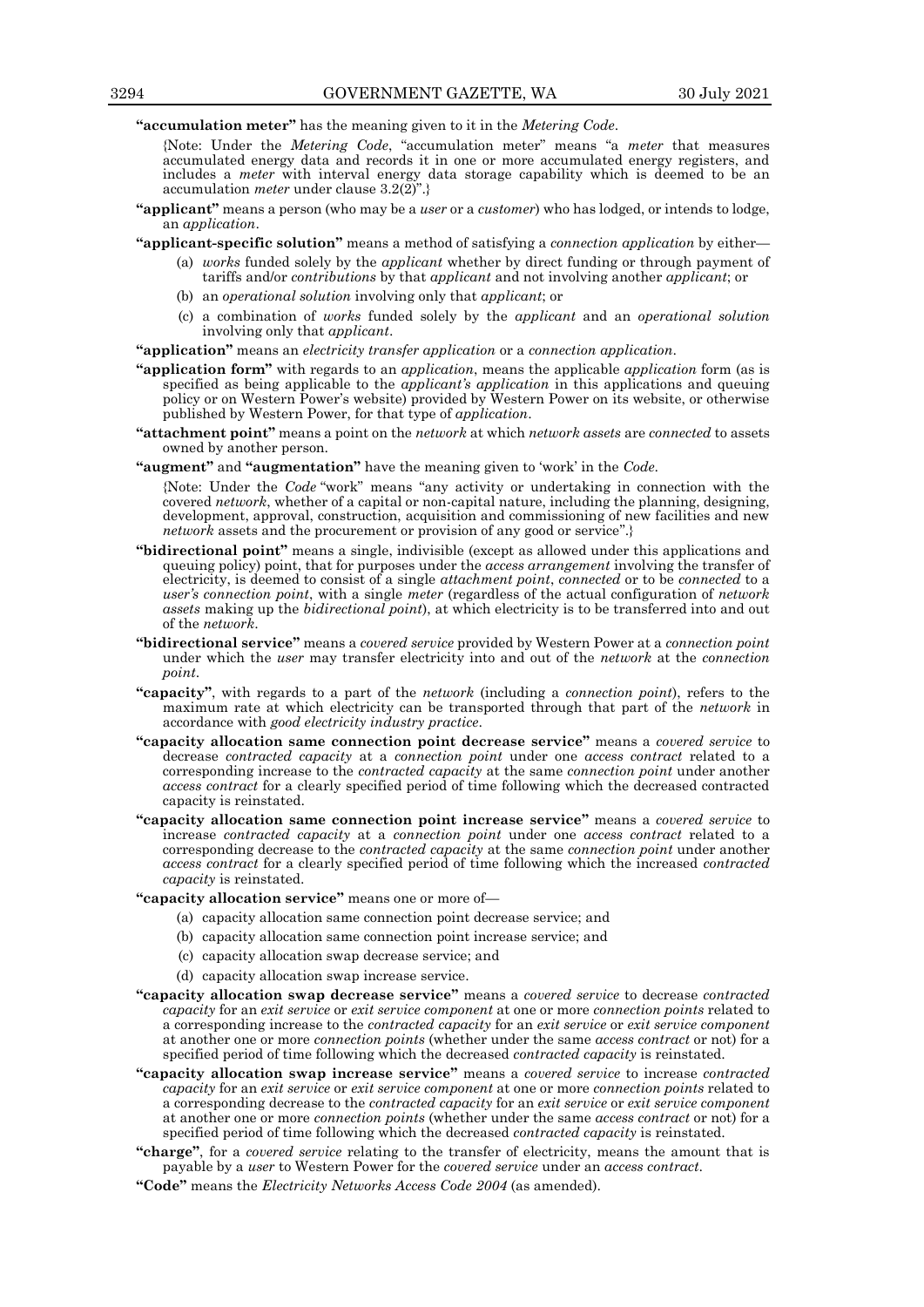- **"competing"**, in relation to two or more *connection applications*, means that the provision of the *covered service* sought in one *connection application* may impede Western Power's ability to provide the c*overed services* that are sought in the other *connection applications*.
- **"competing applications group"** means a number of *applications* that are *competing* for access to the *network* and that have been grouped together by Western Power in accordance with clause 24.
- **"complete"**, in relation to an *application* or *notice*, means where the *applicant* or *controller* (as applicable) has—
	- (a) used reasonable endeavours to accurately and completely address each item in the applicable *application form* (including by the provision of any supporting information required by the *application form*); and
	- (b) with respect to an *electricity transfer application*, provided all of the information required under clauses 3.5 and 3.6 for the *application*; and
	- (c) with respect to a *connection application*, provided all of the information required under clauses 3.5 and 3.7 for the *application*,
	- to Western Power's satisfaction, acting as a reasonable and prudent person.

**"completion date"** means, in relation to *works,* the date when the *works* are *complete* except for minor omissions and minor defects which will not prevent the use of the *works*.

**"confidential information"** means—

- (a) in the case of information disclosed by an *applicant* or a *disclosing person* to Western Power in or in connection with an *application*, information which the *disclosing person* (acting as a reasonable and prudent person) has identified as being commercially sensitive or confidential; and
- (b) in the case of information disclosed by Western Power to an *applicant* or a *disclosing person* in connection with an *application*, information which Western Power (acting as a reasonable and prudent person) has identified as being commercially sensitive or confidential, and

does not include the information referred to in clause 6.1.

- **"connection application"** means an *application* in relation to a *covered service* lodged with Western Power under this applications and queuing policy that has the potential to require a modification to the *network*, including an *application* to—
	- (a) connect facilities and equipment at a new *connection point*; or
	- (b) increase *consumption* or generation at an existing *connection point*; or
	- (c) materially modify *facilities and equipment* connected at an existing *connection point* in a way that means that they no longer meet the eligibility criteria for the *covered service* at the relevant *connection point* or if the modification is likely to adversely impact the security, safety or reliability of the *network*; or
	- (d) *augment* the *network* for any other reason,

and includes any additional information provided by the *applicant* in regard to the *application*. **"connection asset"** has the meaning given to it in the *Code*.

{Note: Under the *Code* "*connection asset*s" for a *connection point* means "all of the *network assets* that are used only in order to provide *covered services* at the *connection point*".}

#### **"connection point"** means—

- (a) an *exit point*; or
- (b) an *entry point*; or
- (c) a *bidirectional point*;

identified or to be identified as such in an *access contract*.

**"consume"** has the meaning given to it in the *Code*.

{Note: Under the *Code*, "*consume*" means "to consume electricity".}

- **"consumption"**, for a *connection point*, means the amount of electricity *consumed* at the *connection point*, and is measured in Watt-hours.
- **"constraint**" means a limitation on the capability of the *network* (including arising by reference to the technical limitations and configuration of the *network*) such that it is unsafe, inconsistent with the maintenance of the reliability and security of the *network* or otherwise unacceptable to transfer (including accept the transfer of electricity into or out of the *network* at a *connection point*) the level of electricity that would occur if the limitation was removed. Constraints affecting the *network* may increase over time due to changes in load or generation connected to the *network*.
- **"contestable customer"** means a *customer* to whom the supply of electricity is not restricted under section 54 of the *Electricity Corporations Act 2005* or under another enactment dealing with the progressive introduction of *customer* contestability.

{Note: At the time this applications and queuing policy comes into effect, the relevant instrument under section 54 of the *Electricity Corporations Act* 2005 was the *Electricity Corporations (Prescribed Customers) Order 2007*, gazetted 29 June 2007.}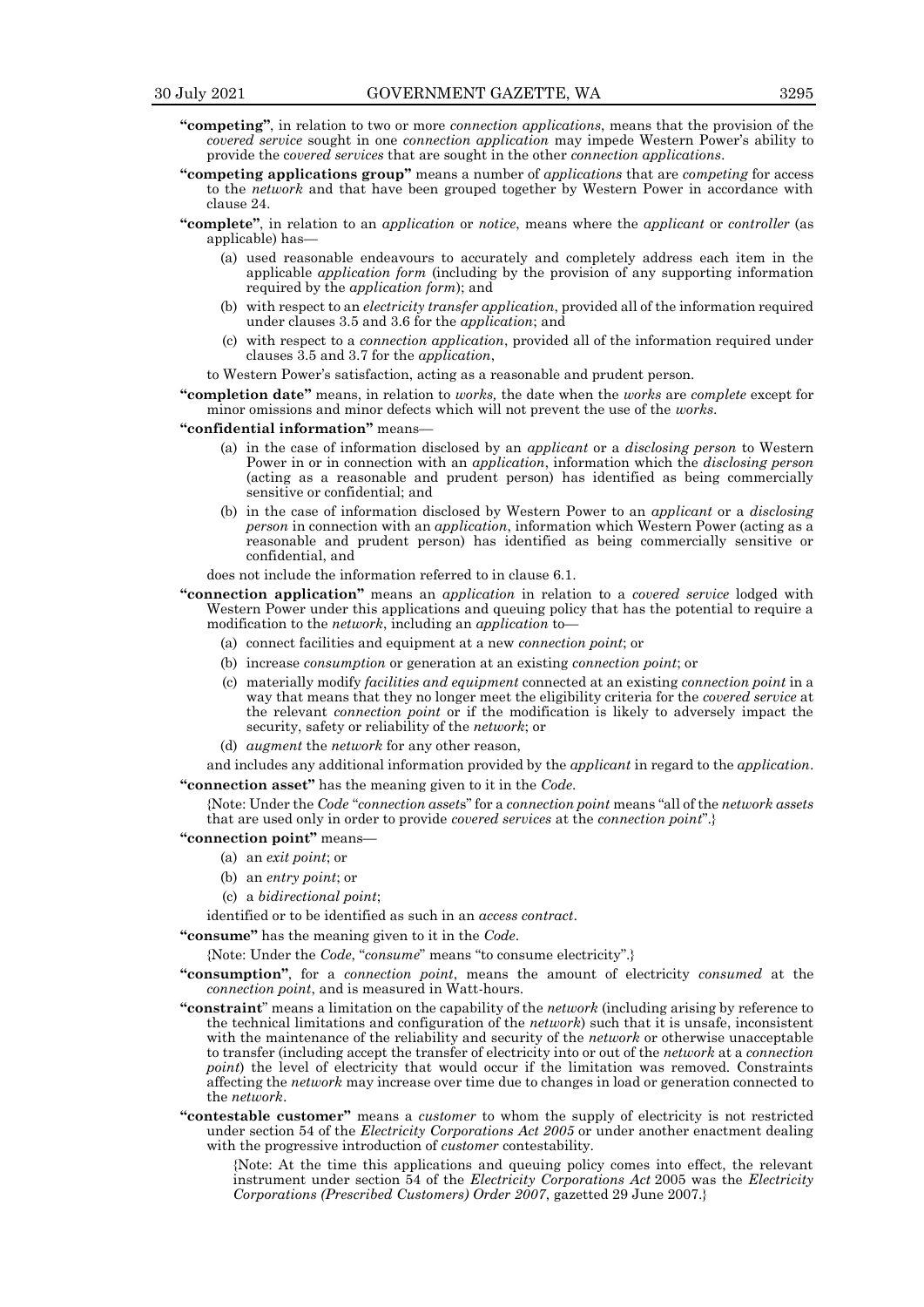**"contract for services"** has the meaning given to it in the *Code.*

- {Note: Under the *Code* "*contract for services*" means "an agreement between a service provider and another person for the person to have access to services, and includes an *access contract*".}
- **"contracted capacity"**, for a *connection point*, means the maximum rate at which a *user* is permitted to transfer electricity to or from the *network* at the *connection point*, being either—
	- (a) the rate specified in the *user's access contract* from time to time; or
	- (b) if no rate is specified in the *user's access contract*, the maximum rate of electricity permitted to be transferred under the *reference service* eligibility criteria for the *reference service* for that *connection point* in the *user's electricity transfer access contract*; or
	- (c) if no rate is specified in the *user's access contract* or in the *reference service* eligibility criteria, the maximum rate of electricity permitted to be transferred through the *connection assets* under the *technical rules*,

as applicable, and is measured in Watts or Volt-Amps.

**"contribution"** means any *contribution* applicable under the *contributions policy*.

**"contributions policy"** means the *contributions policy* in the *access arrangement*.

**"controller"** means a person, which includes a *customer*, who owns, operates or controls (or will own, operate or control) *facilities and equipment* at a *connection point*, and who is specified by an *applicant* in an a*pplication* in respect of the *connection point*.

**"covered service"** has the same meaning given to it in the *Code*.

{Note: Under the *Code* "covered service" means "a *service* provided by means of a *covered network*, including—

- (a) a connection service; or
- (b) an entry service, exit service or bidirectional service; or
- (c) a network use of system service; or
- (d) a common service; or
- (e) a service ancillary to a service listed in paragraph (a) to (d) above,
- but does not include an *excluded* service".}

**"customer"** has the meaning given to it in the *Act*.

- **"Customer Transfer Code"** means the *Electricity Industry Customer Transfer Code 2016*, made under section 39(2)(a) of the *Act* in respect of the matter referred to in section 39(2)(b) of the *Act*, and includes all rules, policies or other subordinate documents developed under the *Customer Transfer Code*.
- **"customer transfer request"** has the meaning given to it in the *Customer Transfer Code*.

{Note: Under the *Customer Transfer Code*, "customer transfer request" means "a request by a *retailer* to a *network* operator made using the form published under clause 4.1 to transfer a *contestable customer* at a *connection point* in the *network* operator's *network* from one *retailer* to another".}

- **"de-energise"** in respect of a *connection point*, means to operate, modify or remove switching or other equipment to prevent the transfer of electricity through the *connection point*.
- **"disclosing person"**, in relation to an *application*, means a person who discloses *confidential information* to Western Power in, or in connection with, an *application*.
- **"distributed energy or other non-network solution"** means the *generation* and export of electricity or provision of other services by a *user* at a *connection point* on the distribution *network* where that electricity or other service provides a *network* benefit.

**"dormant application"** means a *connection application* in respect of which—

- (a) no work has been undertaken by Western Power; or
- (b) no work has been agreed by Western Power and the *applicant* to be undertaken by Western Power,

to progress the *application*, including a system or other study, the preparation of a detailed cost estimate or other work, under clauses 20.2, 20.3 or 24, for a period of 12 continuous months calculated retrospectively from the date that the assessment as to dormancy is made, with the exception that an *application* is not a *dormant application* where—

- (c) the *application*'s lack of progress is due to Western Power not progressing the *application*; or
- (d) the *application* has a *priority date* that is less than 3 years before the date that the assessment as to dormancy is made.
- **"electricity transfer application"** means an *application* in relation to a *covered service* lodged with Western Power under this applications and queuing policy seeking to obtain or modify an *entry service* or an *exit service* or a *bidirectional service* or a *supply abolishment service* or a *capacity allocation service* and includes any additional information provided by the *applicant* in regard to the *application*.
- **"electricity transfer access contract"** means a type of *access contract* that provides the *user* with an *entry service* or *exit service* or *bidirectional service,* or any combination of the three, at a *connection point* or *connection points*.
- **"enquiry"** means an *enquiry* by an *applicant* under clause 18.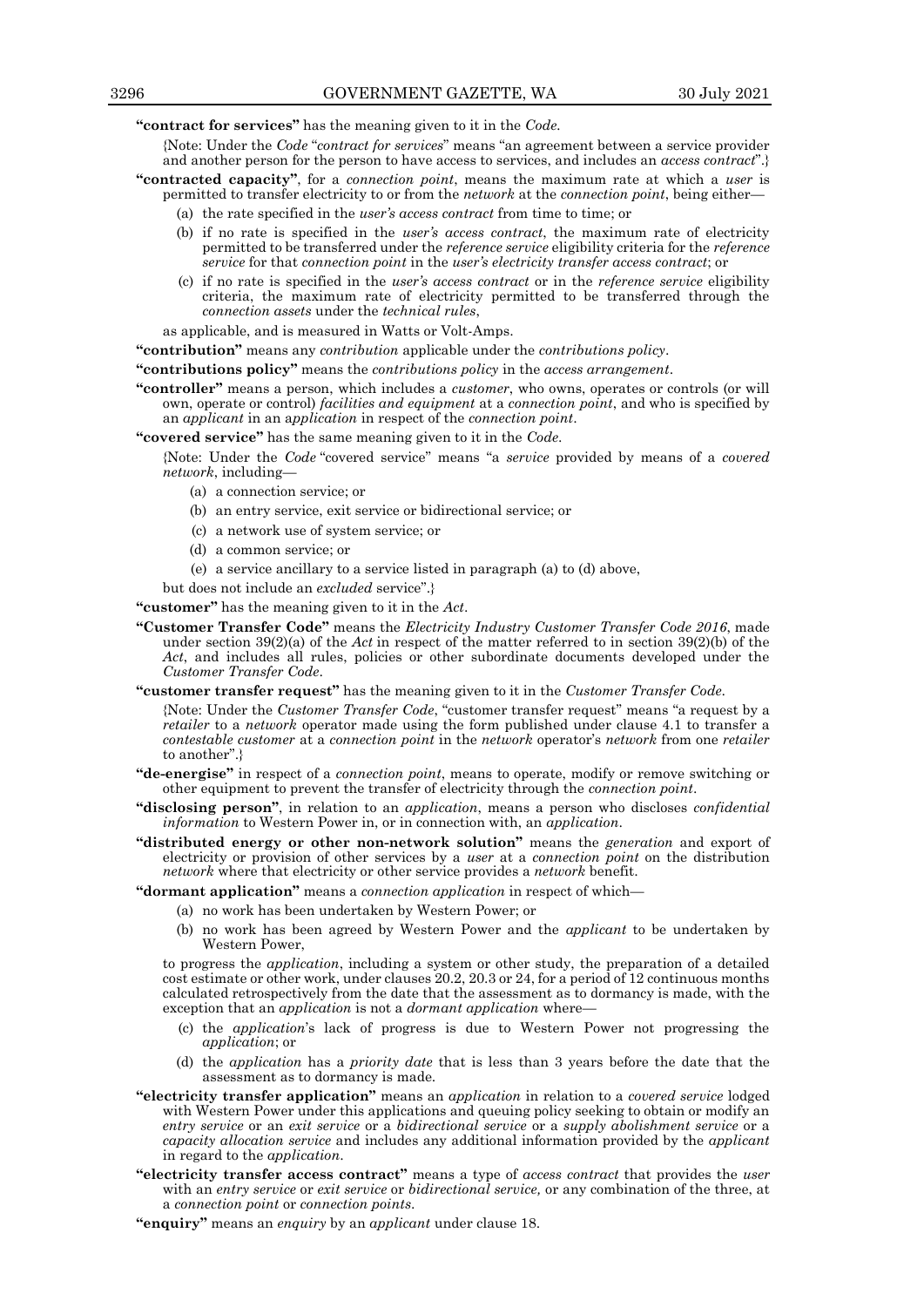- **"entry point"** means a single, indivisible (except as allowed under this applications and queuing policy) point, that for purposes under the *access arrangement* involving the transfer of electricity, is deemed to consist of a single *attachment point*, *connected* or to be *connected* to a *user's connection point*, with a single *meter* (regardless of the actual configuration of *network assets* making up the *entry point*), at which electricity is more likely to be transferred into the *network* than out of the *network*.
- **"entry service"** means a *covered service* provided by Western Power at a *connection point* under which the *user* may transfer electricity into the *network* at the *connection point*.
- **"entry service component**" means the component of a *bidirectional service* relating to the transfer of electricity by the *user* into the *network* at the *connection point.*
- **"exit point"** means a single, indivisible (except as allowed under this applications and queuing policy) point, that for purposes under the *access arrangement* involving the transfer of electricity, is deemed to consist of a single *attachment point*, *connected* or to be *connected* to a *user's connection point*, with a single *meter* (regardless of the actual configuration of *network assets* making up the *exit point*), at which electricity is more likely to be transferred out of the *network* than into the *network*.
- **"exit service"** means a *covered service* provided by Western Power at a *connection point* under which the *user* may transfer electricity out of the *network* at the *connection point*.
- "**exit service component**" means the component of a *bidirectional service* relating to the transfer of electricity by the *user* out of the *network* at the *connection point.*
- **"final notice"** has the meaning given in clause 20A.
- **"generate"** has the meaning given to it in the *Code*.

{Note: Under the *Code*, "generate" means "to produce electricity".}

**"generating plant"** has the meaning given to it in the *Code*.

{Note: Under the *Code*, "generating plant" means in relation to a *connection point* "all equipment involved in generating electricity".}

- **"generation"**, for a *connection point*, means the amount of electricity *generated* at the *connection point*, and is measured in kilowatts.
- "**generation application"** means a *connection application* which relates to *generating plant* to be established or modified or an increase in *contracted* capacity for *entry services* or *entry service components* servicing a *generating plant* but excluding any *generating plant* which is not expected to be registered under the *WEM Rules* as a registered facility (as defined in the *WEM Rules*) participating in security constrained economic dispatch.
- **"generator"** has the meaning given to it in the *Code*.

{Note: Under the *Code* "generator" means a person who *generate*s electricity".}

**"Ideal Generator Performance Standard"** has the meaning given to it in the *WEM Rules*.

**"incoming retailer"** has the meaning given to it in the *Customer Transfer Code*.

- {Note: Under the *Customer Transfer Code*, "incoming retailer", in relation to a *customer transfer request* or *transfer*, means "the *retailer* that will supply a *contestable customer* after the *transfer time"*.}
- **"initial response"** means the *initial response* of Western Power to an *applicant* under clause 19.1 in relation to a *connection application*.
- **"interval meter"** has the meaning given to it in the *Metering Code*.

{Note: Under the *Metering Code,* "interval meter" means "a *meter* that measures *interval energy data* and records it in a *data logger*, and excludes a *meter* with *interval energy data* storage capability which is deemed to be an *accumulation meter* under clause 3.2(2)".}

- **"law"** means "written law" and "statutory instruments" as defined in the *Code*, orders given or made under a written law or statutory instrument as so defined or by a government agency or authority, *Code*s of Practice and Australian Standards deemed applicable under a written law and rules of the general law including the common law and equity.
- **"LED replacement service"** means to replace an existing streetlight luminaire with an LED luminaire.
- **"lodgement fee"** means the fee specified for an *enquiry* or an *application* in the *price list*.

**"loss factor"** has the meaning given to it in the *WEM Rules*.

{Note: Under the *WEM Rules*, *"*loss factor" means "(a) a factor representing *network* losses between any given node and the Reference Node where the Loss Factor at the Reference Node is 1, expressed as a product of a Transmission Loss Factor and a Distribution Loss Factor and determined in accordance with clause 2.27.5 [of the WEM Rules]; and (b) in relation to the Balancing Portfolio, the Portfolio Loss Factor".}

- **"market operator"** means the entity conferred the functions in respect of the 'Wholesale Electricity Market' under the *WEM Rules* which, as at the date this version of the applications and queuing policy comes into effect, is the Australian Energy Market Operator Limited.
- **"market participant"** means a person who, at a time after "energy market commencement" (as defined in the *WEM Rules*) is a "market participant" (as defined in the *WEM Rules*).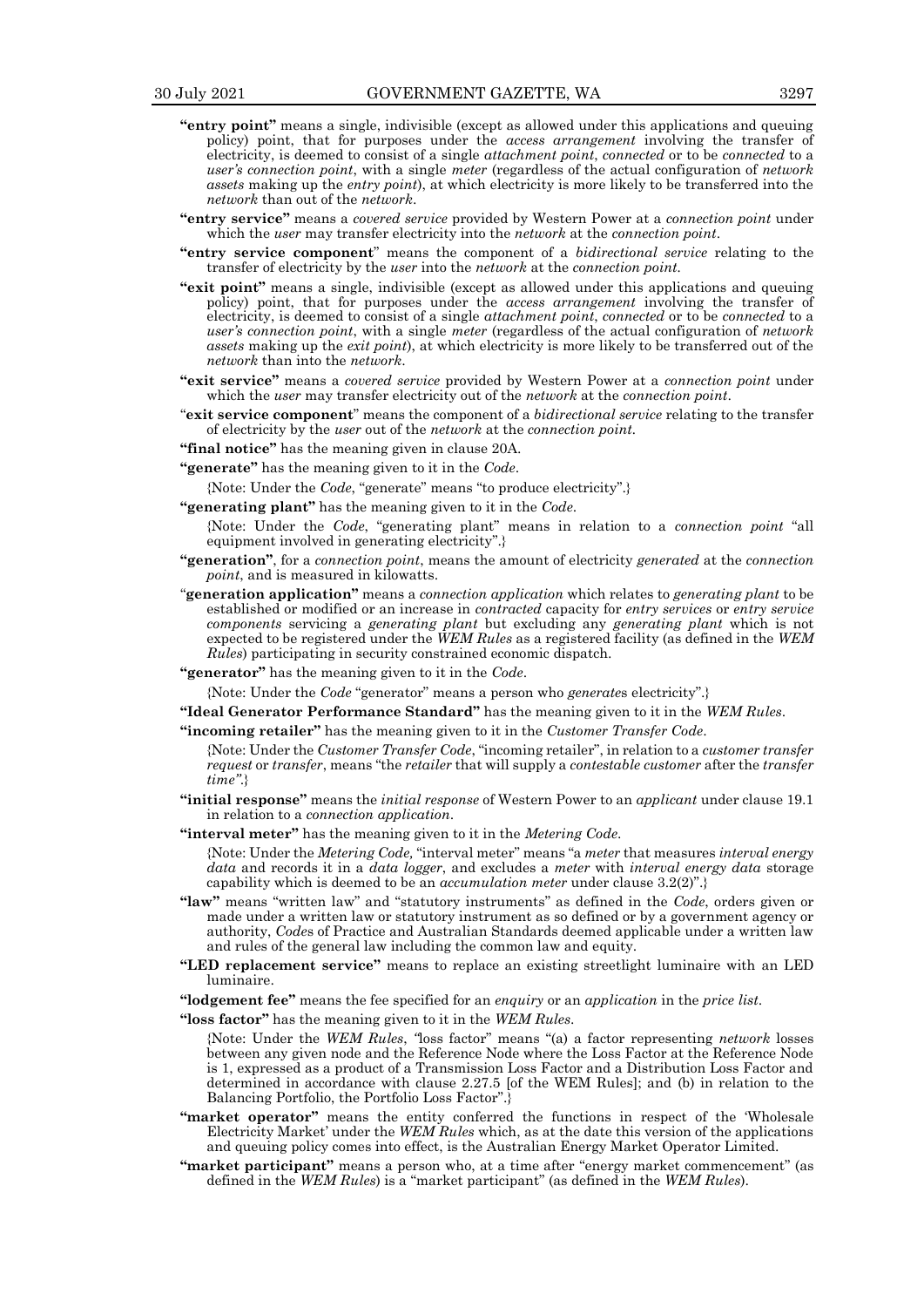**"meter"** has the meaning given to it in the *Metering Code*.

- {Note: Under the *Metering Code*, "meter" means "a device which measures and records electricity production or *consumption*".}
- **"Metering Code"** means the code made under section 39(1) of the *Act* in respect of a matter referred to in section 39(2)(a) of the *Act*, and includes any service level agreement, metering data agency agreement, communications rules, metrology procedure, mandatory link criteria and registration process developed under that code.
- **"metering database"** means the "metering database" (as defined in the *Metering Code*) operated by Western Power under the *Metering Code*.
- **"metering equipment"** means a *meter* or *meters* and associated equipment complying with the *Metering Code* used to measure and record electricity transferred to or from the *network* at a *connection point*, which may include the measurement of the rate of transfer and the quantity and quality of the transferred electricity.
- **"metering installation"** has the meaning given to it in the *Metering Code*.

{Note: Under the *Metering Code*, "metering installation" means "the *devices* and methods for the purpose of metrology which lie between: (a) at one boundary, a *metering point*; and (b) at the other boundary, either: (i) if a telecommunications *network* is used for the delivery of *energy data* from the *metering point*—the point of connection to the telecommunications *network*; or (ii) if there is no such telecommunications *network*—the interface port of either the *meter* or *data logger* or both."}

**"Negotiated Generator Performance Standard"** has the meaning given to it in the *WEM Rules*.

**"network"** has the meaning given to "Western Power Network" in the *Code*.

{Note: Under the *Code*, "Western Power Network" means "the *covered network* that is *covered*  under section 3.1". The "Western Power Network" is the portion of the SWIN that is owned by the Electricity Networks Corporation.}

**"network assets"** has the meaning given to it in the *Code*.

{Note: Under the *Code*, "network assets", in relation to a *network* means "the apparatus, equipment, plant and buildings used to provide or in connection with providing *covered services* on the *network*, which assets are either *connection assets* or *shared assets*".}

- **"Network Control Services"** has the meaning given to Network Control Service in the *WEM Rules*.
- **"NMI"** means National Market Identifier, which is the unique identifier assigned by Western Power to each *connection point*.
- **"operational solution"** means a method of satisfying a *connection application* that does not rely primarily on construction of new *network assets* or *augmentation* of existing *network assets*.
	- {Note: Examples of *operational solutions* could include *generator* runback schemes, load inter-trips, and off grid voltage support.}
- **"preliminary acceptance"** has the meaning given to it in clause 24.5(b).
- **"preliminary access offer"** mean an indicative and non-binding *access offer* that is made to an *applicant* within a *competing applications group* in accordance with clause 24.
- **"premise"** has the meaning given to it in the *Energy Operators (Powers) Act 1979*.
- **"previous retailer"** has the meaning given to it in the *Customer Transfer Code*.

{Note: Under the *Customer Transfer Code* "previous retailer", in relation to a transfer, "means the *retailer* that supplied the *contestable customer* before the transfer time".}

**"price list"** means the then current approved price list (as defined in the *Code*) applying under the *Code*.

{Note: under the *Code,* "approved price list" means "a *price list* approved by the *Authority*"} {Note: Some costs and fees that may be levied under this applications and queuing policy may not be specified as firm values in the *price list*.}

- **"priority date"** has the meaning given to it in clause 3.21(c).
- **"Proposed Generator Performance Standard"** has the meaning given to that term in the *WEM Rules*.
- **"Proposed Negotiated Generator Performance Standard"** has the meaning given to that term in the *WEM Rules.*
- **"reallocated applicant"** has the meaning given to it in clause 24.6C(a).
- **"re-energise"**, in respect of a previously *de-energised connection point*, means to operate switching or other equipment so as to permit the transfer of electricity through the *connection point*.
- **"reference service"** means a *covered service* designated in the *access arrangement* as a *reference service* (as defined by the *Code*).

{Note: under the *Code*, "reference service" means "a *covered service* provided to a *user* and designated as a reference service in an *access arrangement* under section 5.1(a) for which there is a reference tariff, a standard *access contract* and service standard benchmarks."}

**"Registered Generator Performance Standard"** has the meaning given to it in the *WEM Rules*.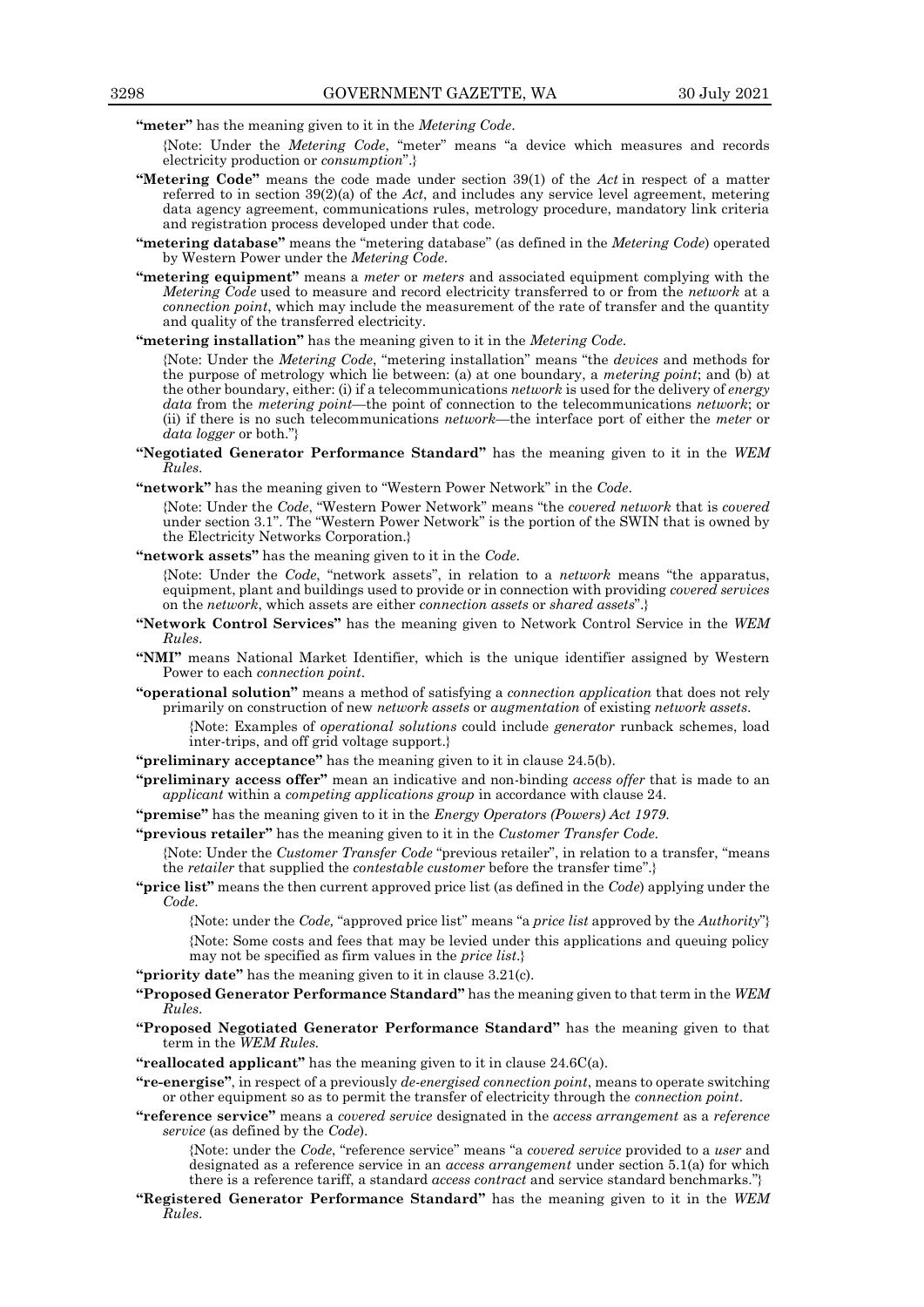- **"remote de-energise service"** means to de-energise a *meter* associated with a *connection point* on a non-permanent basis by a command sent to the *meter* from a remote locality.
- **"remote re-energise service"** means to re-arm a previously de-energised *meter* by a command sent to a *meter* from a remote locality.
- **"remote load control service"** means to control the load at a *connection point* by way of sending commands to an activated device associated with the *connection point* from a remote locality.
- **"remote load limitation service"** means to limit the load at a *connection point* by way of sending commands to an activated device associated with the *connection point* from a remote locality.
- **"retailer"** has the meaning given to it in the *Act*.
- **"revenue meter"** has the meaning given to it in the *Metering Code*.

{Note: Under the *Metering Code*, "revenue meter" means "subject to clause 3.13(5), a *meter* that is used under this *Code* as the source of energy data, unless this *Code* permits an alternative source of energy data to be used".}

- **"services end date"** means, in respect of a *connection point*, the date on which Western Power ends the provision of *covered services* to the *user* in respect of that *connection point*.
- **"services start date"** means, in respect of a *connection point*, the date on which Western Power commences providing *covered services* to the *user* in respect of that *connection point*.
- **"shared assets"** has the meaning given to it in the *Code*.

{Note: Under the *Code* "*shared assets*" mean "those *network assets* which are not *connection assets*".}

- **"signed"** by Western Power or the *applicant* means duly *signed* or otherwise executed by or on behalf of all persons who comprise Western Power or the *applicant*, as the case may be.
- **"spare capacity"** means the *capacity*, from time to time, of the n*etwork*, as configured at the time of an *application*, to provide an *exit service* or *exit service component* sought in the *application*, having regard to matters including Western Power's contractual obligations in respect of the n*etwork.*
- **"standard access contract"**, with respect to a *reference service*, means the *access contract* applicable to that *reference service* under the *access arrangement*.
- **"standing data"** has the meaning given to it in the *Metering Code*.
- **"supply abolishment service"** means a service to permanently disconnect electricity supply, remove the *meter* and abolish a *connection point*.
- **"technical requirement"** has the meaning given to the term "Technical Requirement" in the *WEM Rules*.
- **"technical rules"** means the *technical rules* (as defined in the *Code*) applying from time to time to the *network* under Chapter 12 of the *Code*, as modified in accordance with the *Code* and in the case of a *transmission connected generating system* or proposed *transmission connected generating system* also includes the *Registered Generator Performance Standards* for that *transmission connected generating system*.
- **"transfer and relocation policy"** has the meaning given to it in the *Code* .

{Note: Under the *Code* "transfer and relocation policy" means "the provisions of an *access and queuing policy* that relate to a *user's* rights to *transfer* its *access rights* to another person".}

**"transition application"** means an *application* which—

- (a) seeks modifications to an *access contract* or any other *contract for services;* and
- (b) the modifications, if implemented, would not materially impede Western Power's ability to provide a *covered service* sought in one or more other *applications* compared with what the position would be if the modifications were not implemented.
- **"transmission connected generating system**" has the meaning given to the term "Transmission Connected Generating System" in the *WEM Rules.*
- **"unmetered connection"**, with respect to a *connection point*, has the same meaning as the term "type 7 *connection point*" when that term is used in the *Metering Code*.

**"user"** has the meaning given to it in the *Code*.

{Note: Under the *Code* "user" means "a person, including a *generator* or a *consumer*, who is a party to a *contract for services* with a *service provider*, and under section 13.4(e) includes an *other business* as a party to a *deemed access contract*".}

#### **"verifiable consent"** has the meaning given to it in the *Customer Transfer Code*.

{Note: Under the *Customer Transfer Code* "*verifiable consent*", in relation to a request for historical *consumption* data or a *customer transfer request*, means "consent that is given by a *contestable customer*—

- (a) expressly; and
- (b) either—
	- (i) orally, if the oral consent is evidenced in such a way that it can be verified and made the subject of a record under clause 3.9.4; or
	- (ii) in writing; and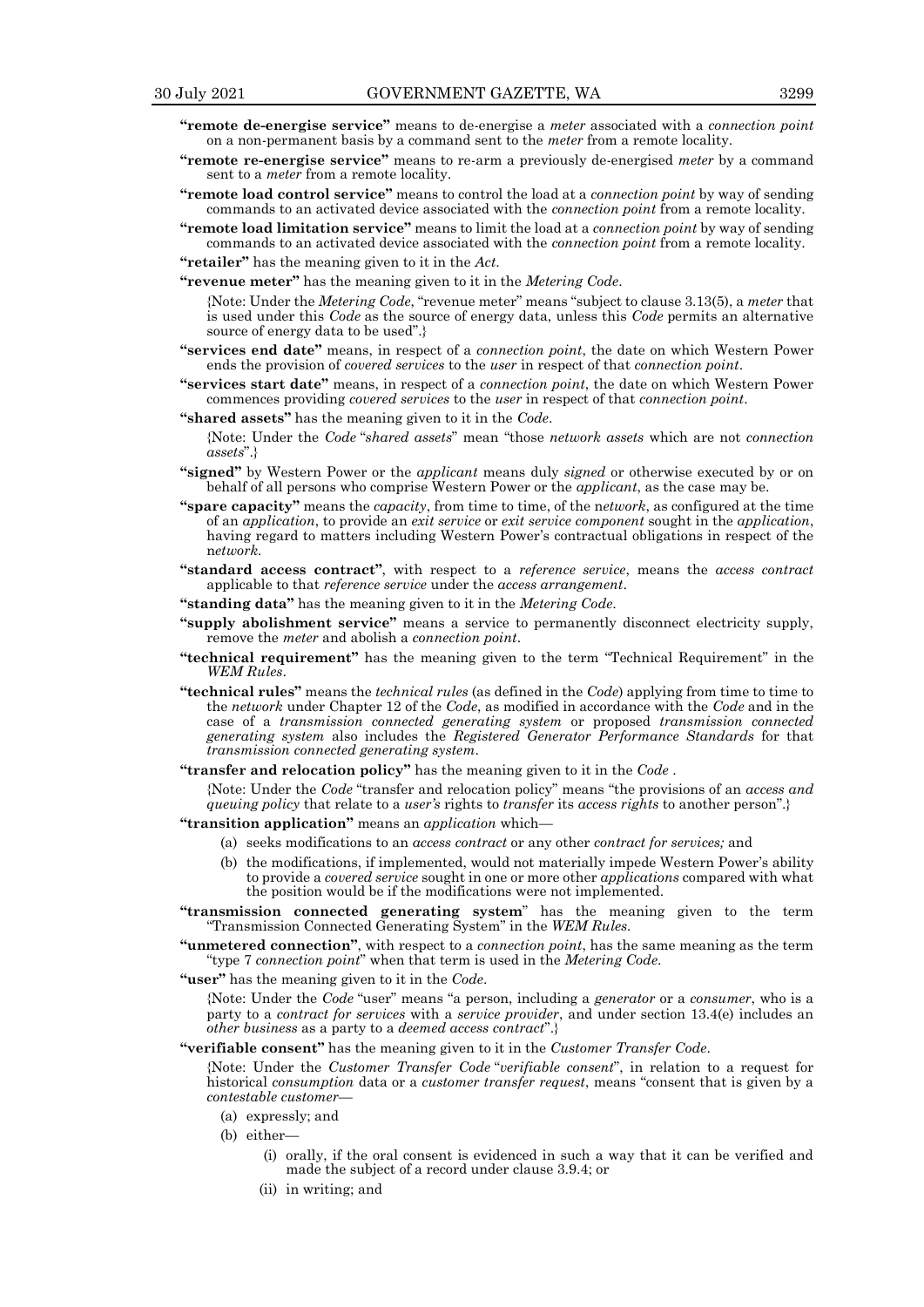- (c) after the *retailer* obtaining the consent has in plain language appropriate to the *contestable customer* disclosed all matters materially relevant to the giving of the consent, including each specific purpose for which the consent will be used; and
- (d) by a person whom a *retailer* (acting reasonably) would consider competent to give consent on the *contestable customer*'s behalf; and
- (e) which has not expired under clause 1.5".}

**"WEM Rules"** means the market rules referred to in section 123(1) of the Act.

**"works"** has the meaning given to it in the *contributions policy*.

{Note: Under the *contributions policy*, "works" means "headworks and all *works* required to be undertaken to provide an *applicant* with the *covered service*s sought by the *applicant* in a *connection application*, including *works* associated with—

- (a) augmentation of connection assets;
- (b) augmentation of shared assets;
- (c) alternative options; and
- (d) other non-capital works".}

# **2.2** *Application* **of this Applications and Queuing Policy to** *Connection Application***s and**  *Electricity Transfer Application***s**

- (a) Part A and Part B but not Part C of this applications and queuing policy apply to an *electricity transfer application.*
- (b) Part A and Part C but not Part B of this applications and queuing policy apply to a *connection application.*
- (c) To avoid doubt, this applications and queuing policy only applies to *applications* in relation to *covered services.*
- (d) An *applicant* and Western Power may agree to deal with any matter in connection with an *application* in a manner different to the treatment of the matter in this applications and queuing policy as long as the ability of Western Power to provide a *covered service* that is sought by another *applicant* is not impeded.
- (e) Part D of this applications and queuing policy sets out the *transfer and relocation policy* for the purposes of the *Code.*

# **2.3 Interpretation**

- (a) Unless—
	- (i) the contrary intention is apparent; or
	- (ii) the term has been redefined in clause 2,

a term with a defined meaning in the *Code* has the same meaning in this applications and queuing policy.

- (b) Unless the contrary intention is apparent—
	- (i) a rule of interpretation in the *Code*; and
	- (ii) the *Interpretation Act 1984*,

apply to the interpretation of this applications and queuing policy.

# **2.4 Prior** *Applications*

- (a) Unused.
- (b) To the extent permitted by *law*, an *application* made prior to the date of commencement of this applications and queuing policy shall be deemed to have been made under this applications and queuing policy, with its *priority date* being the date it was lodged under the previous version of the applications and queuing policy, but if the *application* was taken to be amended under that version of the policy such that its priority was determined by the time of amendment, then the *priority date* is that time of amendment.
- (c) To the extent permitted by *law*, for the purposes of timeframes within this applications and queuing policy only, an *application* made prior to the current *access arrangement period* shall be deemed to have been made on the day the current *access arrangement period* commences.

# **2.5 Supplementary Matters Apply**

Western Power and the *applicant* must, in accordance with section 5.28 of the *Code*, comply with any provisions of the *supplementary matters* relating to this applications and queuing policy.

# **2.6 Exercising an Option Not Affected**

An option granted to a *user* as part of the terms of an *access contract* to extend the duration of the *access contract* is not an *application* and is not subject to this applications and queuing policy if it is exercised in accordance with its terms.

# **2.7 Nature of Capacity Available for transferring electricity into the** *Network*

- (a) This clause 2.7 applies to *entry services* and *entry service components*.
- (b) *Contracted capacity* for *entry services* and *entry service components* is provided on a non-firm basis and the provision of such services is subject to interruption or curtailment for *constraints*.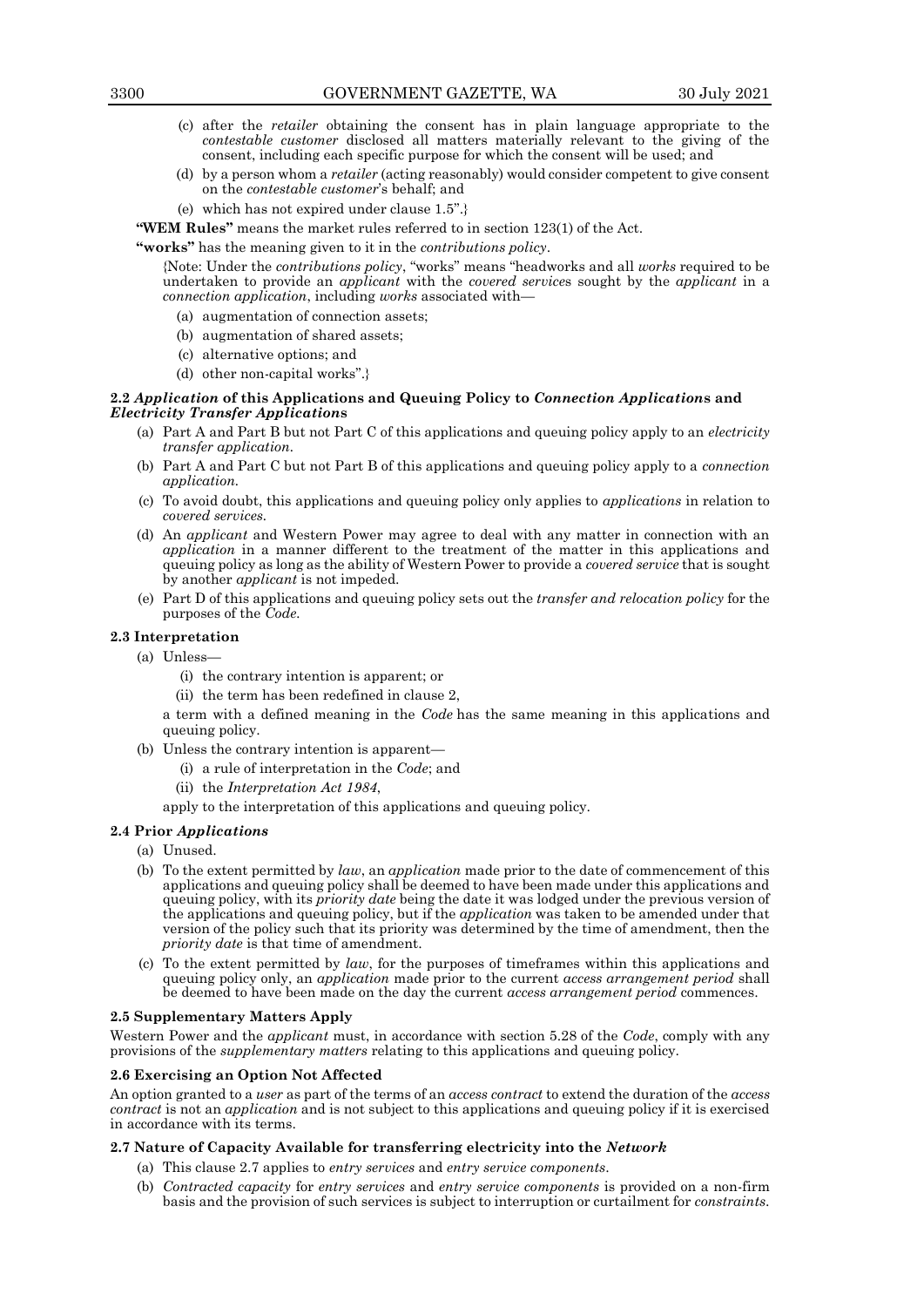- (c) In the case of *entry services* and *entry service components*, *capacity* and *contracted capacity* represent the maximum capacity available to provide such services in the absence of *constraints*.
- (d) A *user* provided with an *entry service* or *entry service component* under an *access contract* has no greater priority to the *capacity* of the *network* than any other *user*.
- (e) The definition of *spare capacity* does not apply to *entry services* and *entry service components* or to *applications* for *entry services* and *entry service components*.
- (f) This clause 2.7 does not affect the operation of *access contracts* entered into prior to the date of the *2020 (No. 2) amendments* unless such *access contract* is amended so as to increase the *contracted capacity* for *entry services* and *entry service components*.

# **3. The** *Application*

#### **3.1** *Application***s to be Made in Good Faith**

Western Power and an *applicant* must act reasonably and in good faith with regard to each other in relation to an *application.*

# **3.2 Commencing the** *Application* **Process**

- (a) The *application* process is commenced by the *applicant* submitting an *enquiry* to Western Power.
- (b) Following Western Power's response to the *enquiry*, the *applicant* must submit—
	- (i) an *application* to Western Power on the appropriate *application form*; or
	- (ii) where permitted under this applications and queuing policy, notice to Western Power, that is *complete*.
- (c) Western Power will stamp *complete applications* with the date on which the *applications are*  lodged and *complete,* and this date will be the *priority date.* The *priority date* may change in accordance with the provisions of clause 24A or otherwise be determined in accordance with clauses 10 or 11.2.

#### **3.3** *Applicant* **to be** *Market Participant*

An *applicant* who seeks an *exit service* or an *entry service* or a *bidirectional service* or a *supply abolishment service* or a *capacity allocation service—*

- (a) must submit an *electricity transfer application*; and
- (b) must be, or intend to be (providing reasonable proof of intent), *a market participant* at the time the electricity transfer is to take place.

#### **3.4 Related Electricity Transfer** *Application* **and** *Connection Application*

Where—

- (a) a *retailer* seeks to obtain or modify an *exit service* or an *entry service* or a *bidirectional service*  or a *supply abolishment service* or a *capacity allocation service* on behalf of a *customer*; or
- (b) a *generator* seeks to obtain or modify an *entry service* or a *bidirectional service* or a *capacity allocation service* on behalf of a *controller* who is not the *generator*,

and both a *connection application* and an *electricity transfer application* will be required under this applications and queuing policy, then the *applications* may—

- (c) be submitted concurrently by the *retailer* or *generator*; or
- (d) be submitted at different times by the *retailer* or *generator* and the *customer* or *controller* as applicable, in which case both parties are *applicants*.

# **3.5 Information Required With All** *Application***s**

All *applicants* must provide the following information to Western Power in respect of an a*pplication* at the time of submitting the *application*—

- (a) details of the *applicant*, including—
	- (i) the full name and address of the *applicant*; and
	- (ii) whether the *applicant* is acting as agent for any person in making the a*pplication*, and if so, details of the *applicant's* principals; and
	- (iii) whether the *applicant* is an existing *user*, and if so, details of the *applicant's* existing *access contract*,

and

- (b) any conditions precedent that the *applicant* seeks to include in the resulting *access offer*; and
- (c) details of the *connection point*, including—
	- (i) the location or *NMI* of the *connection point*, as applicable; and
	- (ii) the forecast annual *consumption* of electricity, if applicable; and
	- (iii) the forecast annual *generation* of electricity, if applicable,

and

(d) such information concerning the *applicant* as Western Power requires, acting as a reasonable and prudent person, to assess the *applicant's* ability to meet its obligations under the resulting *access contract*.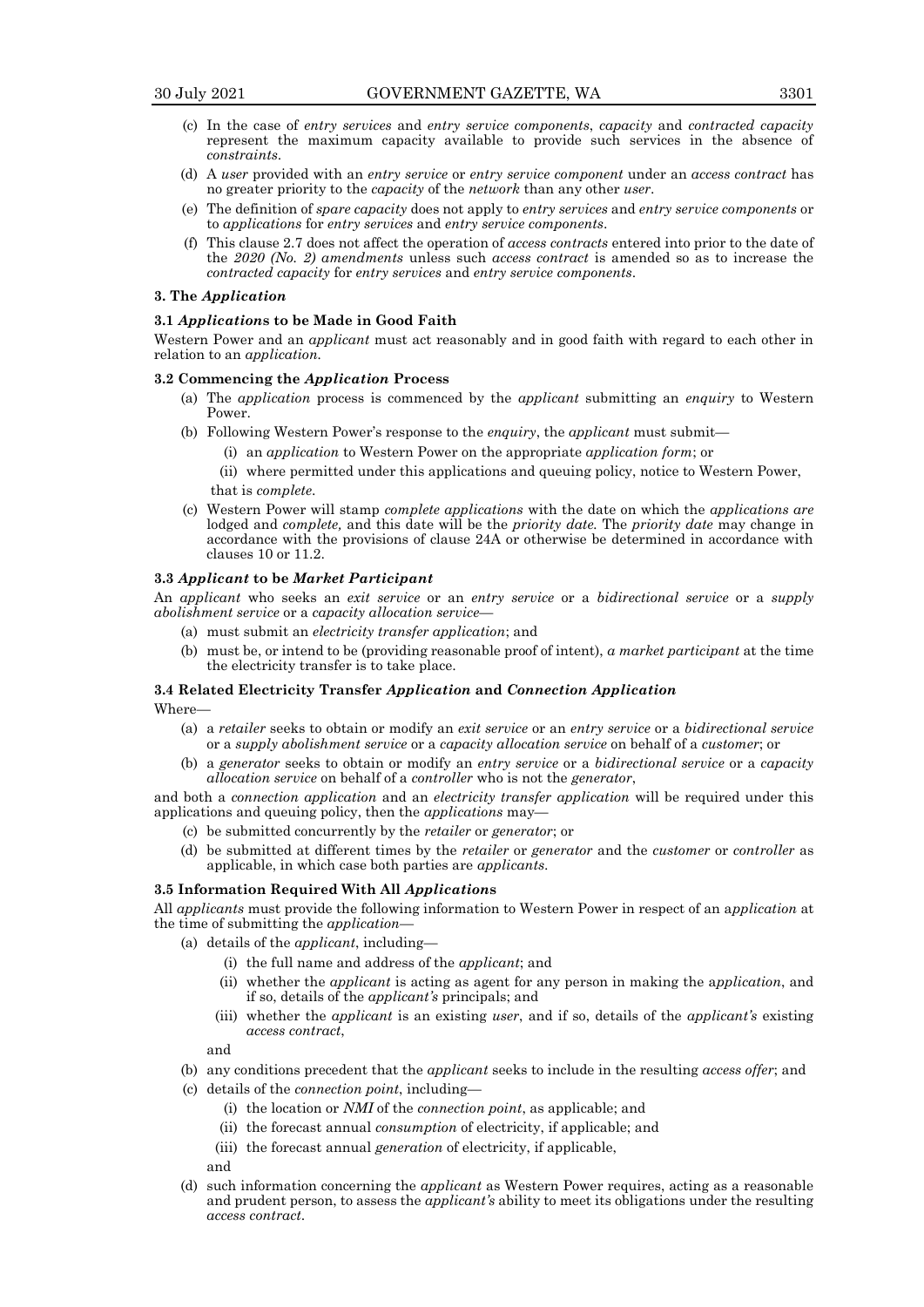# **3.6 Information Required with Electricity Transfer** *Application***s**

The *applicant* must provide the following information to Western Power in respect of an *electricity transfer application* at the time of submitting the *electricity transfer application*—

- (a) the *covered services* requested, and for each requested *covered service*
	- (i) the requested *services start date* and requested *services end date*;
	- (ii) if the *covered service* is a non-*reference service*, then a description of the non-*reference service*, including any deviation sought from the applicable tariff, service standard or standard *access contract* for an equivalent *reference service*;
	- (iii) if applicable, the contracted *capacity* sought or sought to be increased or decreased for the *covered service*; and
	- (iv) the *applicant's* eligibility for the *covered service* sought; and
- (b) details of the *connection point*, including—
	- (i) for an existing *connection point*, any changes to be made to the *standing data* for that *connection point* as a result of the *application*; and
	- (ii) for a new *connection point*
		- (A) such information regarding the *connection point* required as *standing data*; and
		- (B) any *facilities and equipment* likely or required to be connected at the *connection point*; and
	- (iii) for the abolishment of an existing *connection point*, details of the *connection point* to be abolished and the *connection assets* to be removed or disconnected; and
	- (iv) if the *applicant* will not be the *controller*, information regarding the *controller* in compliance with the relevant provisions of the *Metering Code* in regard to the provision of *controller* information (with all references to a '*customer*' under the relevant provisions of the *Metering Code* to be read as references to the *controller* for the purposes of this clause 3.6).

# **3.7 Information Required with** *Connection Application***s**

The *applicant* must provide the following information to Western Power in respect of a *connection application* at the time of submitting the *connection application*—

- (a) the *covered services* requested; and
- (b) the requested *services start date* and requested *services end date* for *covered services* involving the transfer of electricity that are likely to be sought under an associated *electricity transfer application*,

as applicable; and

- (c) the *capacity* sought or sought to be increased or decreased, if applicable; and
- (d) such information regarding the *facilities and equipment* likely or required to be connected at the *connection point* to the extent required by—
	- (i) the *technical rules*; and
	- (ii) Western Power acting as a reasonable and prudent person; and
- (e) where the *connection application* relates to a *transmission connected generating system*
	- (i) whether, for each *technical requirement*, it is proposed that the *Ideal Generator Performance Standard* will apply or a *Proposed Negotiated Performance Standard* will be submitted for that *technical requirement*; and
	- (ii) if the *applicant* proposes to submit a *Proposed Negotiated Generator Performance Standard* for a *technical requirement*, the *Proposed Negotiated Generator Performance Standard* for that *technical requirement*; and
- (f) a full description of any exemptions to the *technical rules* sought by the *applicant* under Chapter 12 of the *Code*.

#### **3.8 One Electricity Transfer** *Access Contract* **per** *Connection Point*

Each *connection point* must be included in one and only one *electricity transfer access contract* to allow the transfer of electricity at that *connection point* except to the extent necessary to facilitate a *capacity allocation same connection point decrease service* or *capacity allocation same connection point increase service*.

# **3.9 Forecasts of Information**

When an *application* contains estimates or forecasts of any information—

- (a) Western Power may treat that estimated or forecast information as factual information; and
- (b) the *applicant* warrants to Western Power that each such estimate or forecast is the *applicant's* best estimate or forecast acting as a reasonable and prudent person.

#### **3.10 Errors or Omissions in an** *Application*

- (a) If Western Power becomes aware of any material error or omission in an *application* it must immediately notify the *applicant* about it and may request information under clause 3.11.
- (b) If an *applicant* is notified by Western Power under clause 3.10(a), or otherwise becomes aware of any material error or omission in an *application*, it must amend the *application* to remedy it as soon as practicable after becoming aware of it.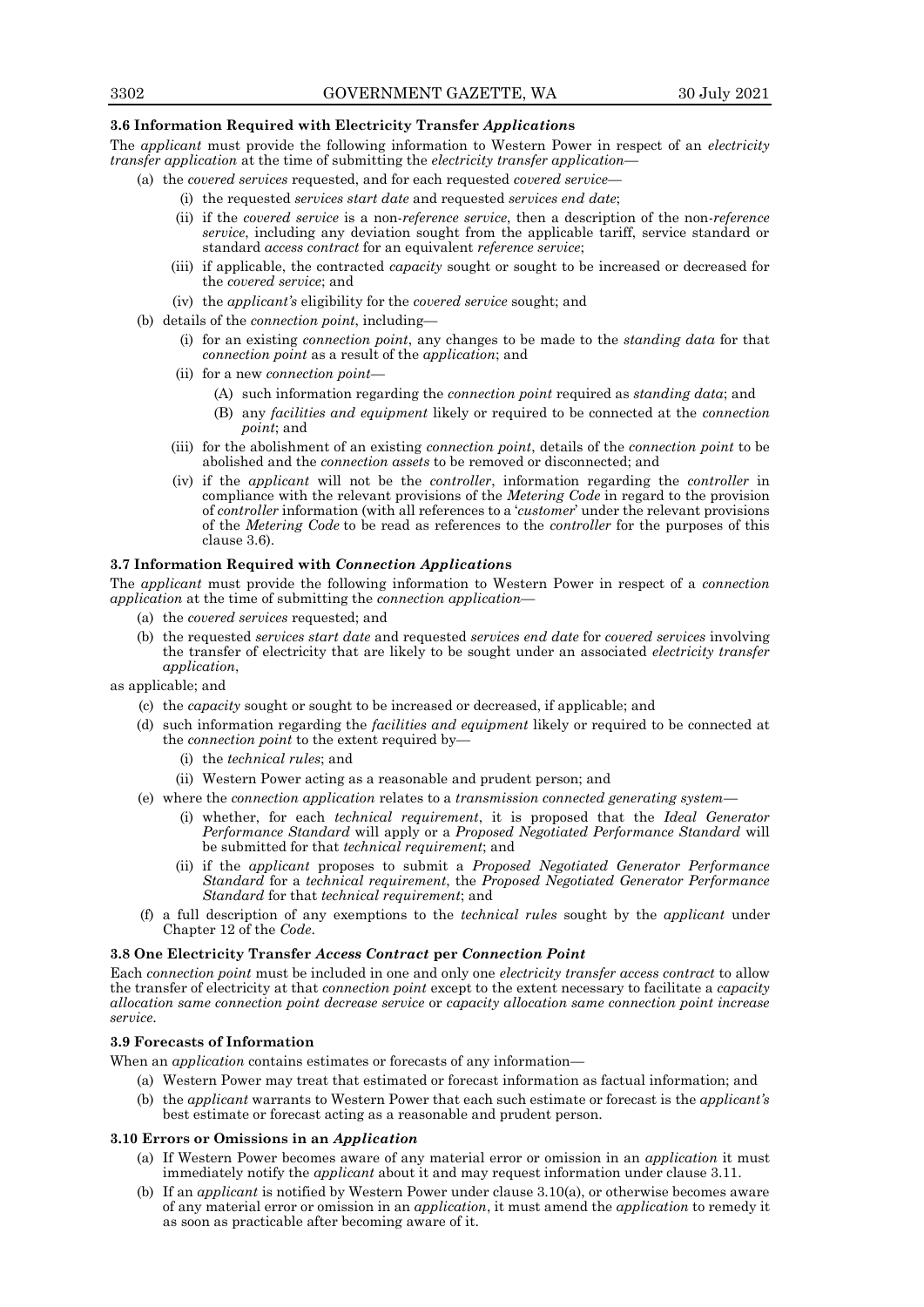- (c) If Western Power has notified the *applicant* under clause 3.10(a), the *applicant* must amend the *application* to remedy the material error or omission within 20 business days, or the *application* and, as applicable, any associated *electricity transfer application* or *connection application* will be deemed to have been withdrawn.
- (d) If remedying an error or omission in an *application* amounts to a material amendment to the *application*, clause 24A.2 applies.

#### **3.11 Additional Information**

- (a) At any time, Western Power may, acting as a reasonable and prudent person, request the *applicant* to provide further information that Western Power reasonably requires to enable it to process the *application*.
- (b) If Western Power has notified the *applicant* under clause 3.11(a), the *applicant* must amend the *application* to provide the additional information within 20 business days, or the *application* and, as applicable, any associated *electricity transfer application* or *connection application* will be deemed to have been withdrawn.
- (c) If providing additional information for an *application* amounts to a material amendment to the *application*, clause 24A.2 applies.

# **3.12 Western Power must be Expeditious and Diligent**

Western Power must process an *application* expeditiously and diligently.

# **3.13 Amendment and Withdrawal of** *Application*

- (a) An *applicant* may at any time by notice in writing to Western Power, amend an *application*.
- (b) If an amendment to an *application* results in a change to the original *lodgement fee*, Western Power may *charge* the *applicant* the new *lodgement f*ee or refund part of the original *lodgement fee*, having regard to the work already *complete*d in processing the *application*.
- (c) An *applicant* may at any time before it enters into an *access contract*, by notice in writing to Western Power, withdraw an *application*.
- (d) Unused.
- (e) Without limiting this clause 3.13, an amendment to an *application* may include a change to the identity of the *applicant* in which case the other information in the *application* must also be amended.

#### **3.14** *Application***s Do Not Expire**

Unless expressly provided otherwise by this applications and queuing policy, an *application* does not expire due to the passage of time.

#### **3.15** *Network* **Planning**

- (a) In processing *applications* (including as *applicant-specific solutions* or *competing applications groups*) Western Power must have regard to the general network planning otherwise being undertaken by Western Power and seek to develop solutions and process *applications* in a manner which most effectively enables *applicants* to benefit from any efficiencies and costs savings provided by that network planning.
- (b) Due to the range of potential network constraints and related solutions, timeframes for the development of solutions will be variable. Western Power will keep *applicants* informed on a regular basis of the network constraints that affect them and expected timeframes for the development of solutions.
- (c) The information Western Power will provide to *applicants*, and the further studies it may be requested to undertake, extend to information and studies as to how *applications* co-ordinate with network planning being undertaken by Western Power.
- (d) In undertaking network planning Western Power will have regard to the nature and number of *enquiries* and *applications* Western Power has received under this applications and queuing policy, it being acknowledged that in doing so Western Power will need to make a good faith assessment as to the likelihood that specific projects will proceed.

# **4. The** *Access Offer*

#### **4.1** *Access Offer* **to be** *Signed* **by Western Power**

Western Power must present the *access offer* in such a form that it can, without anything else being required, become or modify an *access contract* or *access contracts* when *signed* by an *applicant*.

#### **4.2 If** *Application* **Requests** *Reference Service***s**

If an *application* requests a *reference service*, then the *access offer* must be on materially the same terms as the *standard access contract* applicable to the *reference service*.

# **4.3 If** *Application* **Requests Non-***Reference Service*

If an a*pplication* requests a *non-reference service*, then the terms of the *access offer* must be—

- (a) consistent with the *Code objective*; and
- (b) reasonable; and
- (c) subject to this applications and queuing policy, as similar as practicable to those terms requested in the *application* dealing with the relevant matter, and negotiated in good faith by the *applicant* and Western Power during the processing of the *application*.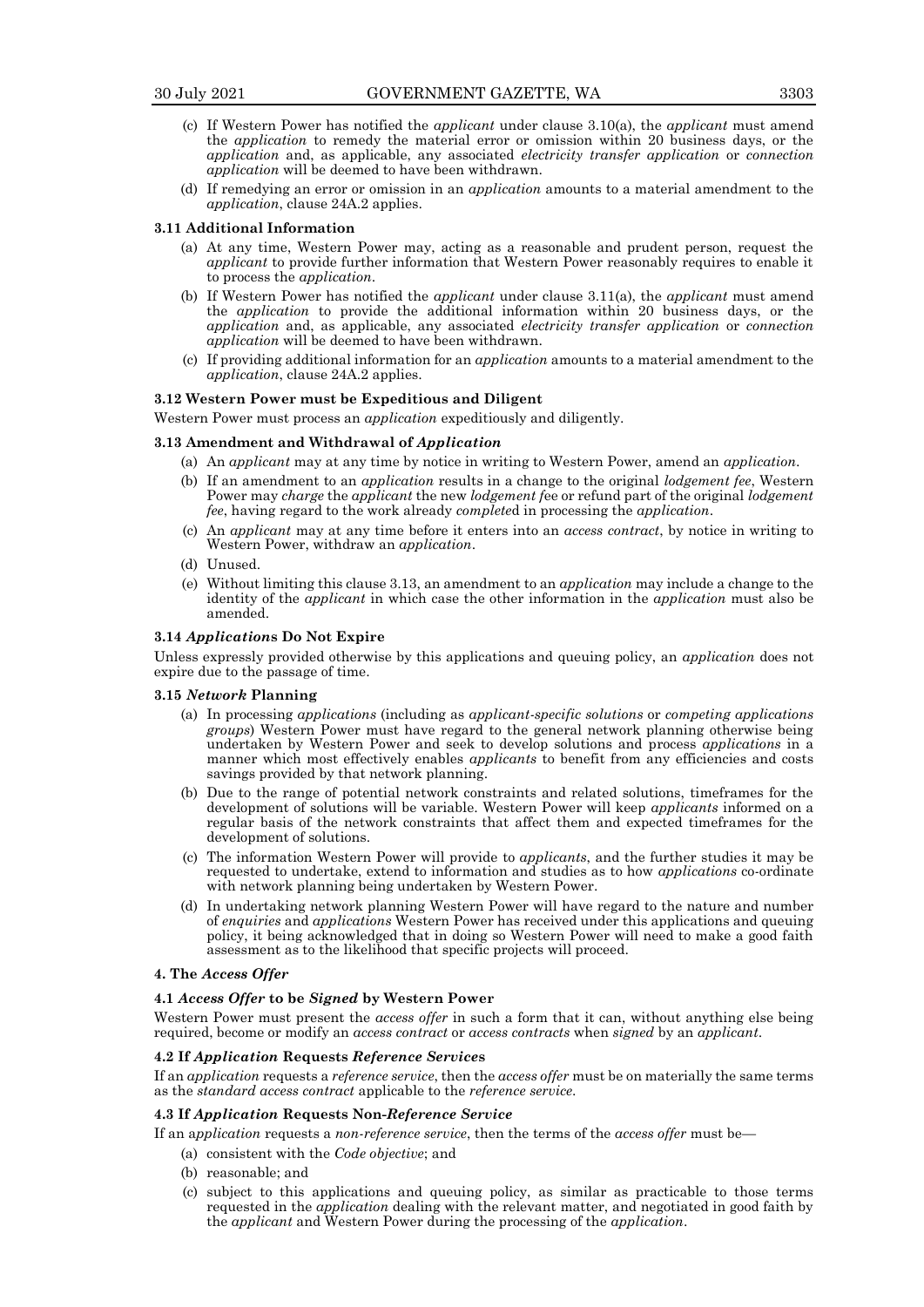# **4.4** *Services Start Date* **and** *Services End Date*

The *services start date* and the *services end date* specified in the *access offer* must be as close as practicable to the *services start date* and the *services end date* sought in the *application*.

# **4.5 Conditions Precedent Permitted in** *Access Contract*

Western Power and an *applicant* must negotiate in good faith regarding any conditions precedent that the *applicant* or Western Power seek to have included in an *access contract* in order to achieve the objectives set out in clause 4.6. For the avoidance of doubt, Western Power may require a condition precedent in the *access contract* that—

(a) the *works* involved in providing access to the *applicant* pass a regulatory test (if required); and (b) other *applicants* that—

- (i) are in the same *competing applications group* as the *applicant*; and
- (ii) have been or are subsequently offered *access contracts*,

enter those *access contracts* with Western Power and that any conditions precedent in those *access contracts* are fulfilled.

# **4.6 Objectives with Regard to Conditions Precedent**

- The objectives of this applications and queuing policy with regard to conditions precedent are—
	- (a) conditions precedent in *access contracts* should facilitate the development of electricity c*onsuming* and *generating* projects and provide flexibility; and
	- (b) conditions precedent should not unduly impede the ability of Western Power to provide *covered services* to *competing applicants* or cause uncertainty and delay; and
	- (c) conditions precedent should not constitute an inappropriate barrier to entry into a market or be for the purpose of hindering or preventing *access* by any person to *covered services*.

# **4.7 Conditions Precedent and Determination of** *Spare Capacity*

In determining whether there is sufficient *spare capacity* to provide *covered services* requested in an *application*, Western Power must regard any existing *access contracts* with conditions precedent as being unconditional.

# **4.8 Conditions Precedent Not Longer Than 8 Months**

- (a) Western Power and an *applicant* must not enter into an *access contract* that contains a condition precedent that may be fulfilled more than 8 months from the date the *access contract* was entered into, unless the condition precedent relates to the completion of the related *works*  and the *applicant* and Western Power agree that a longer period is reasonably necessary due to the nature of *works* to be conducted, in which case the period of 8 months may be extended by agreement between the *applicant* and Western Power.
- (b) If, after the period of time agreed under clause 4.8(a), a condition precedent in an *access contract* has not been fulfilled, then—
	- (i) if there is no *competing application*, Western Power and the relevant *user* may agree within 20 business days to extend the period in the *access contract* allowed for the satisfaction of the condition precedent by up to a further 6 months; or
	- (ii) if there is a *competing application*, then, subject to clause 6, Western Power and the existing *user* must negotiate in good faith within 20 business days to accommodate both the *user's* and the *competing applicant's* requirements.

{Note: this might mean sharing the costs of *augmentation* as calculated under the *contributions policy*, or some *other means* of resolving the conflict.}

- (c) If no agreement is reached under clause 4.8(b), then either Western Power or the *user* may—
	- (i) terminate the *access contract*; or
	- (ii) waive any conditions precedent that are for the benefit of that party if that would result in the *access contract* becoming unconditional; or
	- (iii) refer this matter to the *Arbitrator* as an *access dispute*.

# **4.9 Security**

- (a) Subject to clause 4.9(b), if there is a material risk that the *applicant* will be unable to meet any or all of its liabilities under an *access contract* resulting from the *applicant's application*, then Western Power may require the *applicant* to procure—
	- (i) an indemnifier acceptable to Western Power (acting as a reasonable and prudent person) who will agree to be a party to the *access contract* and indemnify Western Power in respect of those liabilities; or
	- (ii) a guarantor acceptable to Western Power (acting as a reasonable and prudent person) to provide a guarantee in favour of Western Power substantially in the form set out in Schedule 1,
- (b) If an *applicant* has an unqualified credit rating of at least—
	- (i) BBB from Standard and Poor's Australia Pty Ltd; or
		- (ii) BAA from Moody's Investor Service Pty Ltd,

and provides evidence to this effect to Western Power, without limiting the *User*'s security obligations related to clause 4.9(c), then Western Power is not entitled to require the *User* to provide the security under clause 4.9(a).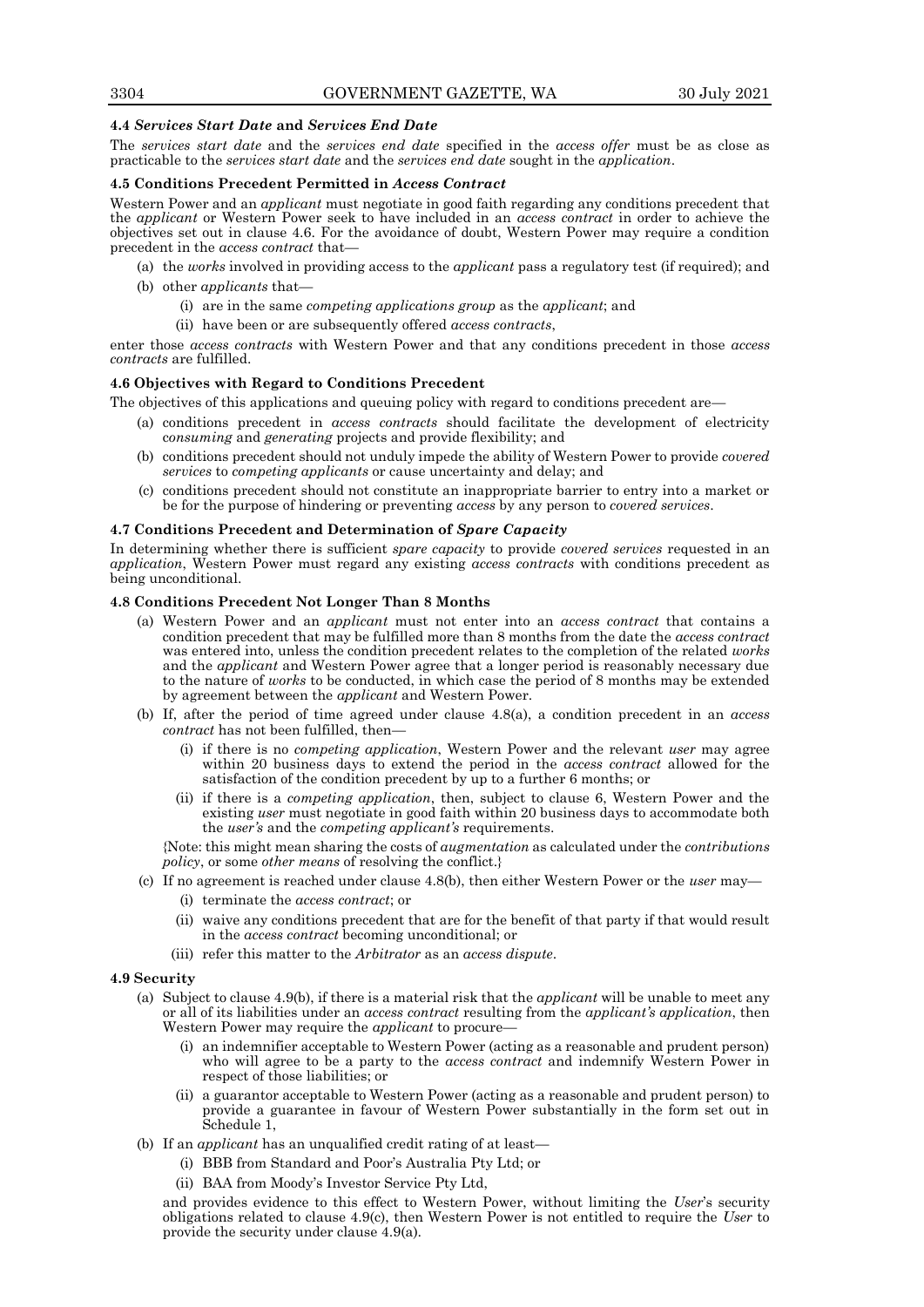- (c) Notwithstanding an *applicant* providing evidence that it has an unqualified credit rating in accordance with clause 4.9(b), Western Power may, as a condition under an *access contract* or otherwise, require the *user or indemnifier* to provide an irrevocable and unconditional bank guarantee or equivalent financial instrument in terms acceptable to Western Power (acting as a reasonable and prudent perso*n*), guaranteeing the value of any amount of any *contribution* that remains unpaid or not provided at the time of requirement.
- (d) Western Power may perform a security assessment under this clause 4.9 prior to making an *access offer*.

#### **4.10 Arbitrator's Powers Preserved**

Nothing in this clause 4 limits the *Arbitrator's* power to make an award compelling Western Power to provide *access* to a *covered service* on terms specified in the award.

#### **5. Entering Into or Modifying an** *Access Contract*

#### **5.1 When** *Access Offer* **Becomes** *Access Contract*

- (a) An *access offer* becomes an *access contract*, or modifies an existing a*ccess contract* in accordance with the terms of that *access contract*, as applicable, when *signed* by both parties.
- (b) Western Power must *sign* the *access offer* before giving the *access offer* to the *applicant*.

# **5.2** *Applicant's* **Options on Receipt of an** *Access Offer*

The *applicant* must as soon as practicable, and in any event within 30 business days after receipt of an *access offer*, either—

- (a) *sign* the *access offer*, thereby entering into an *access contract* or modifying an existing *access contract*, as applicable; or
- (b) by notice to Western Power reject the *access offer* and request amendments to the *application*; or
- (c) by notice to Western Power withdraw the *application*,

and if 30 Business Days after receipt of the *access offer* the *applicant* has not complied with any of clauses 5.2(a), 5.2(b) or 5.2(c), then (unless the *Arbitrator* makes an order extending the time limit on the ground that the delay is beyond the *applicant's* reasonable control) the *applicant* is to be taken to have withdrawn its *application* and any, as applicable, associated *electricity transfer application* or *connection application*.

# **5.3 If** *Applicant* **Rejects** *Access Offer* **and Requests Amendments**

If the *applicant* rejects an *access offer* and requests amendments to the *application* under clause 5.2(b), Western Power and the *applicant* must negotiate in good faith regarding the *application*, but if Western Power and the *applicant* have not *signed* an *access contract* (including an *access contract* with conditions precedent) within 30 business days, then the *application* and any, as applicable, associated *electricity transfer application* or *connection application* will be deemed to have been withdrawn.

# **5.4 If** *Applicant* **Accepts** *Access Offer*

If the *applicant* signs the *access offer*, it must—

- (a) forthwith give written notice of the *signing* to Western Power;
- (b) as soon as practicable procure the stamping of the *signed access contract*, if applicable, and pay all duties that are assessed by the Office of State Revenue on the *access contract*; and
- (c) as soon as practicable thereafter give to Western Power at least one original copy of the *signed* and stamped *access contract*.

# **5.5** *Connection Application* **Ceases to Exist After Signing**

Without limiting any other circumstances in which an *application* may cease to exist, an *application* is satisfied, and ceases to exist, upon—

- (a) both Western Power and the *applicant signing* an *access contract* as a result of the making of that *application*, and any conditions precedent in the *access contract* have been satisfied or waived;
- (b) the *access contract* being terminated due to a failure by the *applicant* to satisfy the conditions precedent in the *access contract;* or
- (c) the *access contract* being terminated due to a breach or default of the *applicant*.

# **6. Confidentiality**

# **6.1** *Confidential Information*

Information which Western Power is required to disclose under clauses 18.2A, 24.9(a), 24.9(b) and 24.9(c) is not *confidential information*.

# **6.2** *Confidential Information* **Must Not be Disclosed**

Western Power, an *applicant* or a *disclosing person* must not disclose c*onfidential information* unless—

- (a) the disclosure is made to the Authority on a confidential basis; or
- (b) the disclosure, where it is made by an *applicant* or a *disclosing person*, is made to a worker of Western Power who is bound by an adequate confidentiality undertaking; or
- (c) the disclosure is made with the consent of the *disclosing person*; or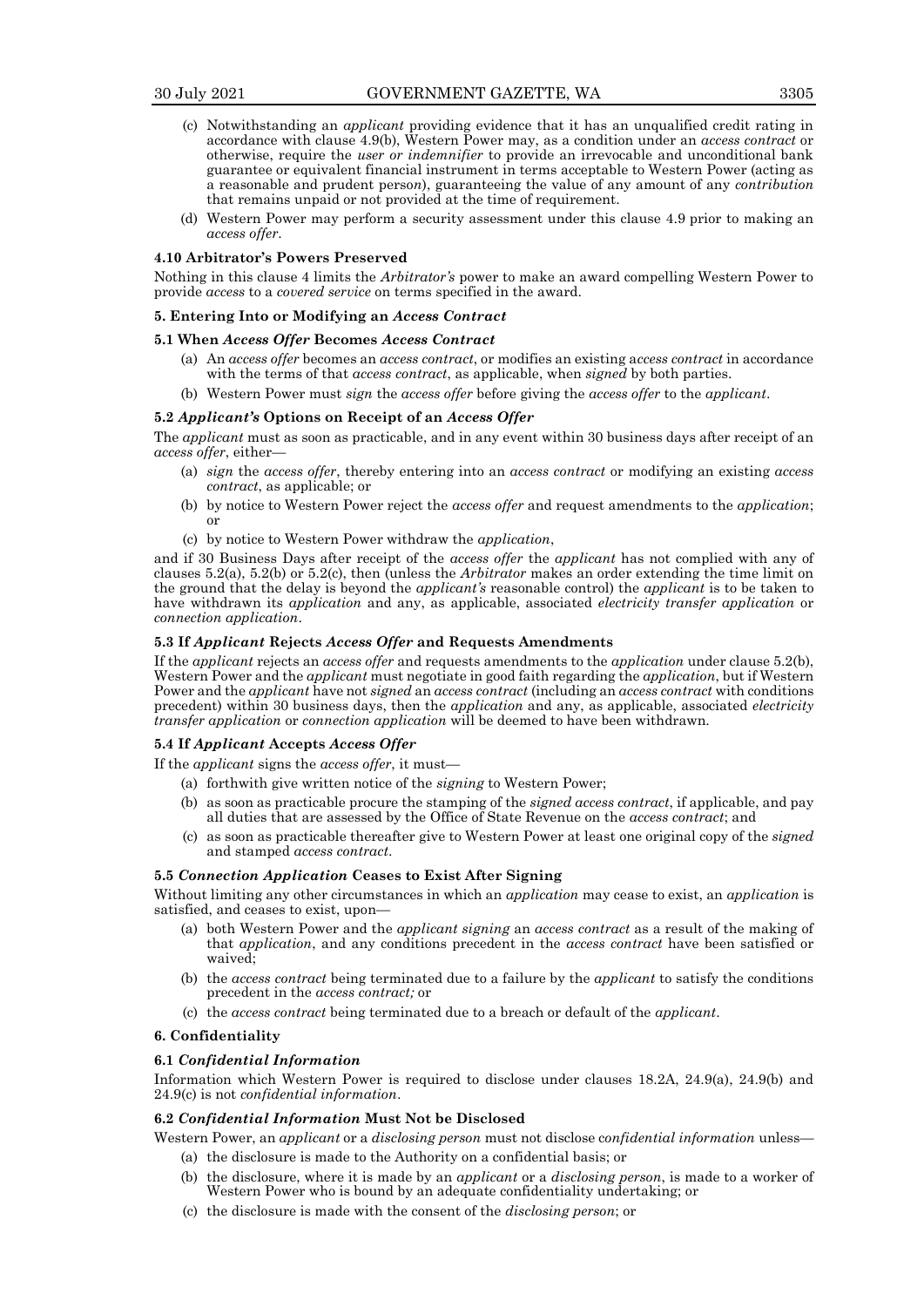- (d) the disclosure is required or allowed by *law*, or by the *Arbitrator* or another court or tribunal constituted by *law*; or
- (e) the information has entered the public domain other than by breach of this clause 6.2; or
- (f) the information could be inferred by a reasonable and prudent person from information already in the public domain;
- (g) the disclosure is made in accordance with clauses 24.9(d) or 24.10;
- (h) the disclosure is made in accordance with clause 16.6;
- (i) the disclosure is made in accordance with clause 6.3.

#### **6.3** *Disclosure to AEMO*

Western Power may disclose the following information relating to *connection applications* to *AEMO*—

- (a) information relating to a *generation application* required to be provided to current other *applicants* under clause 16.6 and, in addition, in respect of each such *generation application*  the identity of the *applicant* and the forecast in service date for their *generating plant*, modified *generating plant* or increased *contracted capacity*;
- (b) any information required for *AEMO* to undertake its system management functions under the *WEM Rules* (including any information *AEMO* notifies Western Power it requires to discharge those functions);
- (c) that a particular *access contract* has been executed and the key details of that contract such as the parties' names, the name and location of the *generating plant* and of any facilities which will consume load, and the initial *contracted capacity;* and
- (d) that all conditions precedent in an *access contract* have been satisfied or waived.

# **PART B—ELECTRICITY TRANSFER APPLICATIONS**

# **7. Costs and Timing of Processing** *Electricity Transfer Application***s**

# **7.1 Where** *Applicant* **Seeks a** *Reference Service*

- (a) An *applicant* who seeks a *reference service* must pay to Western Power the *lodgement fee* in the *price list* specified as being applicable to the *applicant's application* in this applications and queuing policy, which will be—
	- (i) a new *connection point* fee;
	- (ii) an *access contract* modification fee;
	- (iii) a new *access contract* fee;
	- (iv) a *capacity allocation service* fee;
	- (v) a *remote load control service*, *remote load limitation service*, *remote energise service* or *remote de-energise service* fee; or
	- (vi) a *distributed energy or other non-network solution* assessment fee.
- (b) If the *applicant* is not an existing *user*, then the *lodgement fee* must be paid at the time the *applicant* lodges its *electricity transfer application*.
- (c) If the *applicant* is an existing *user*, then the *lodgement fee* will be added to the next invoice under the *user's* existing *access contract*.
- (d) Western Power must notify the *applicant* that it has received the *applicant's electricity transfer application* within 5 business days.
- (e) Subject to Western Power performing a security assessment under clause 4.9, if the *applicant* is an existing *user* and selects a *reference service*, then Western Power must use reasonable endeavours to make an *access offer*, by notice to the *applicant*, to modify the *applicant's access contract*—
	- (i) within 5 business days of receiving the *complete electricity transfer application*; or
	- (ii) within 5 business days of an *access offer* being *signed* by an *applicant* for any associated *connection application*,
	- whichever is later.
- (f) Subject to Western Power performing a security assessment under clause 4.9, if the *applicant* is not an existing *user*, and selects a *reference service*, Western Power must use reasonable endeavours to make an *access offer*—
	- (i) within 10 business days of receiving the *complete electricity transfer application*; or
	- (ii) within 5 business days of an *access offer* being *signed* by an *applicant* for any associated *connection application*,

whichever is later.

# **7.2 Where** *Applicant* **Seeks a Non-***Reference Service*

(a) An *applicant* seeking a *non-reference service*, including, but not limited to, an *exit service* or an *entry service* or a *bidirectional service* with a different *tariff* or a different *access contract* than for an equivalent *reference service*, must, when requested by Western Power, pay an amount to Western Power in respect of a reasonable cost incurred, or to be incurred within a reasonable timeframe, in processing the *application*.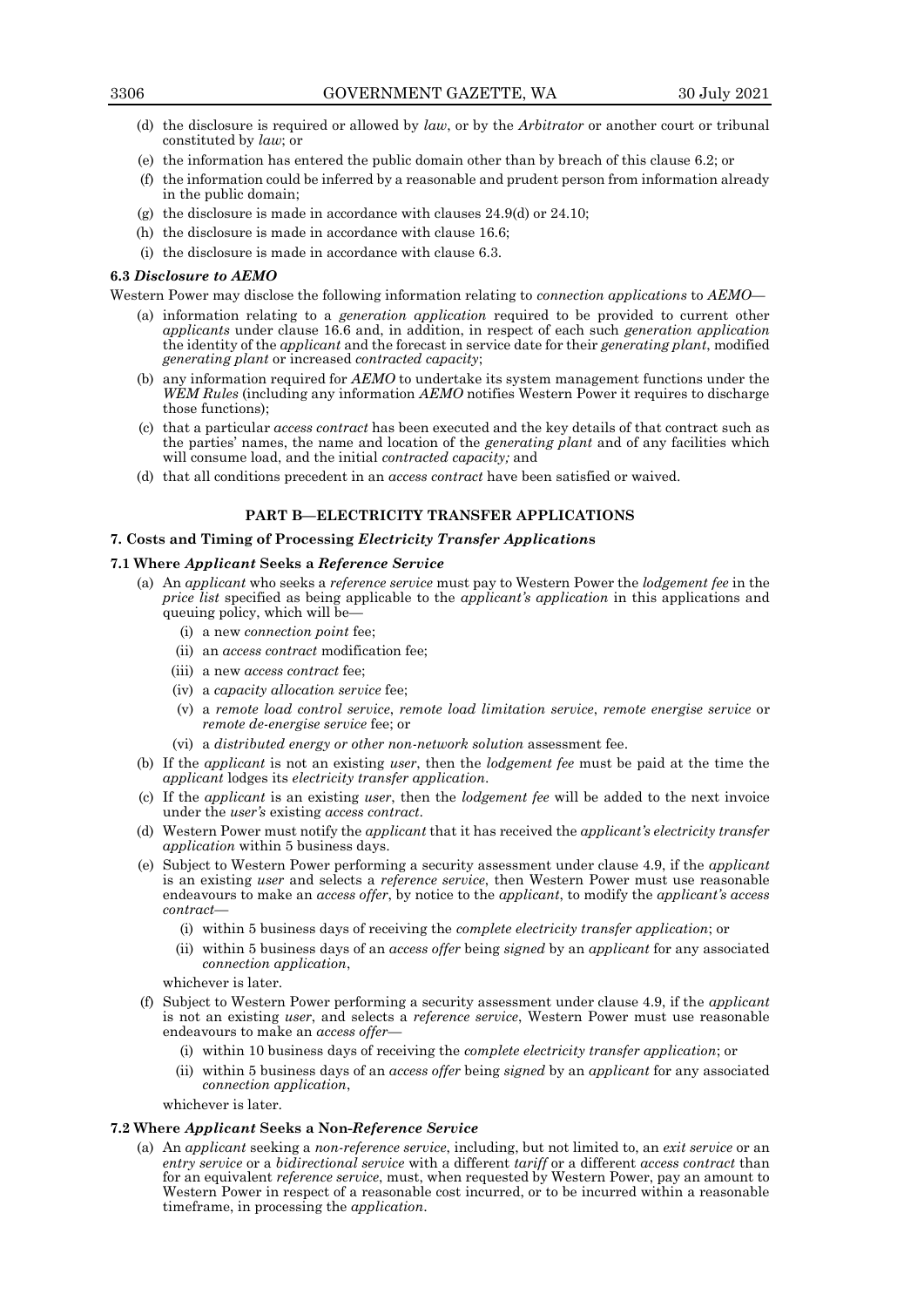- 
- (b) The total of the costs referred to in clause 7.2(a) must not exceed the reasonable costs which would be incurred by a prudent *service provider*, acting efficiently and in good faith, seeking to achieve the lowest practicable cost of processing the *application.*
- (c) The costs referred to in clause 7.2(a) must not include any costs of Western Power in relation to an *access dispute* (which are to be awarded by the *Arbitrator* under Chapter 10 of the *Code*).
- (d) If an *applicant* selects a *non-reference service*, then Western Power must make an *access offer* as soon as practicable after the *complete application* is lodged, having regard to the nature of the *non-reference service* being sought by the *applicant*.

# **7.3** *Connection Application* **Costs Not Affected**

Nothing under this Part B affects costs applicable for a *connection application*.

#### **7.4 Unused**

# **8. Eligibility Criteria for** *Reference Service***s**

If an *applicant* seeks a *reference service* under this Part B and Western Power is satisfied as a reasonable and prudent person that the *applicant* does not meet the eligibility criteria given in the *access arrangement* for the *reference service*, then Western Power may reject the *applicant's electricity transfer application.*

# **9.** *Electricity Transfer Application for a New Connection Point*

#### **9.1** *Customer Transfer Request*

- (a) An *inc*o*ming retailer* may lodge a *customer transfer request* with Western Power with respect to an *exit point* at which electricity is proposed to be supplied to a *contestable customer*. With respect to the *customer transfer request*—
	- (i) Western Power, the *incoming retailer* and the *previous retailer* must comply with the Customer Transfer *Code*; and
	- (ii) except as specified in this clause 9, this applications and queuing policy does not apply.
- (b) Western Power must not process the *customer transfer request* if it determines under clause 13 that the *customer transfer request* relates to the supply of electricity to a *customer* who is not a *contestable customer*.
- (c) Western Power must process a *customer transfer request* such that the *incoming retailer* receives the same *covered service* at the same *contracted capacity* as the *previous retailer*.
- (d) The *exit point* must be transferred as a complete and indivisible unit such that all associated *meter*s are transferred in one transaction.
- (e) If the *incoming retailer* seeks to modify the *covered service* with respect to an *exit point* that has been the subject of a *customer transfer request*, then that *incoming retailer* must make an *application* under this applications and queuing policy as a separate transaction after the *customer transfer request* has been processed.

#### **9.2 Creating a New** *Connection Point* **or Connecting New** *Generating Plant*

- (a) An *applicant* who seeks to create a new *connection point* or to install new *generating plant* at an existing *connection point* must—
	- (i) submit an *electricity transfer application* on the *application form* that is applicable for the type of *facilities and equipment* to be *connected* at the *connection point*; and
	- (ii) submit, or procure that its *customer* submits, a *connection application*.
- (b) If the *applicant* is seeking a *reference service*, then—
	- (i) if the *applicant* is an existing *user*, the new *connection point lodgement fee* applies to the *application*; or
	- (ii) if the *applicant* is not an existing *user*, the new *access contract lodgement fee* applies to the *application*,

but if the *applicant* is seeking a *non-reference service* then clause 7.2 applies to the *application*.

- (c) If an *applicant* submits an *electricity transfer application* subsequent to Western Power making an *access offer* for an associated *connection application* (to the *applicant*, its *customer* or another person) and—
	- (i) the *capacity*; or
	- (ii) the *services start date* (as relates to the transfer of electricity); or
	- (iii) the *services end date* (as relates to the transfer of electricity),

sought in the connection application and the electricity transfer application are not the same, such that the application of the contributions policy based on the information in the electricity transfer application would produce a contribution different to that specified in the access offer for the associated connection application, then Western Power may-

- (iv) where the *contribution* would be higher to that specified in the *access offer*, require the *applicant* to pay the difference; or
- (v) where the *contribution* would be lower to that specified in the *access offer* and the *contribution* specified in the *access offer* has been paid by the *applicant*, rebate the difference to the person who paid a *contribution* in respect of the *connection application*,

as applicable.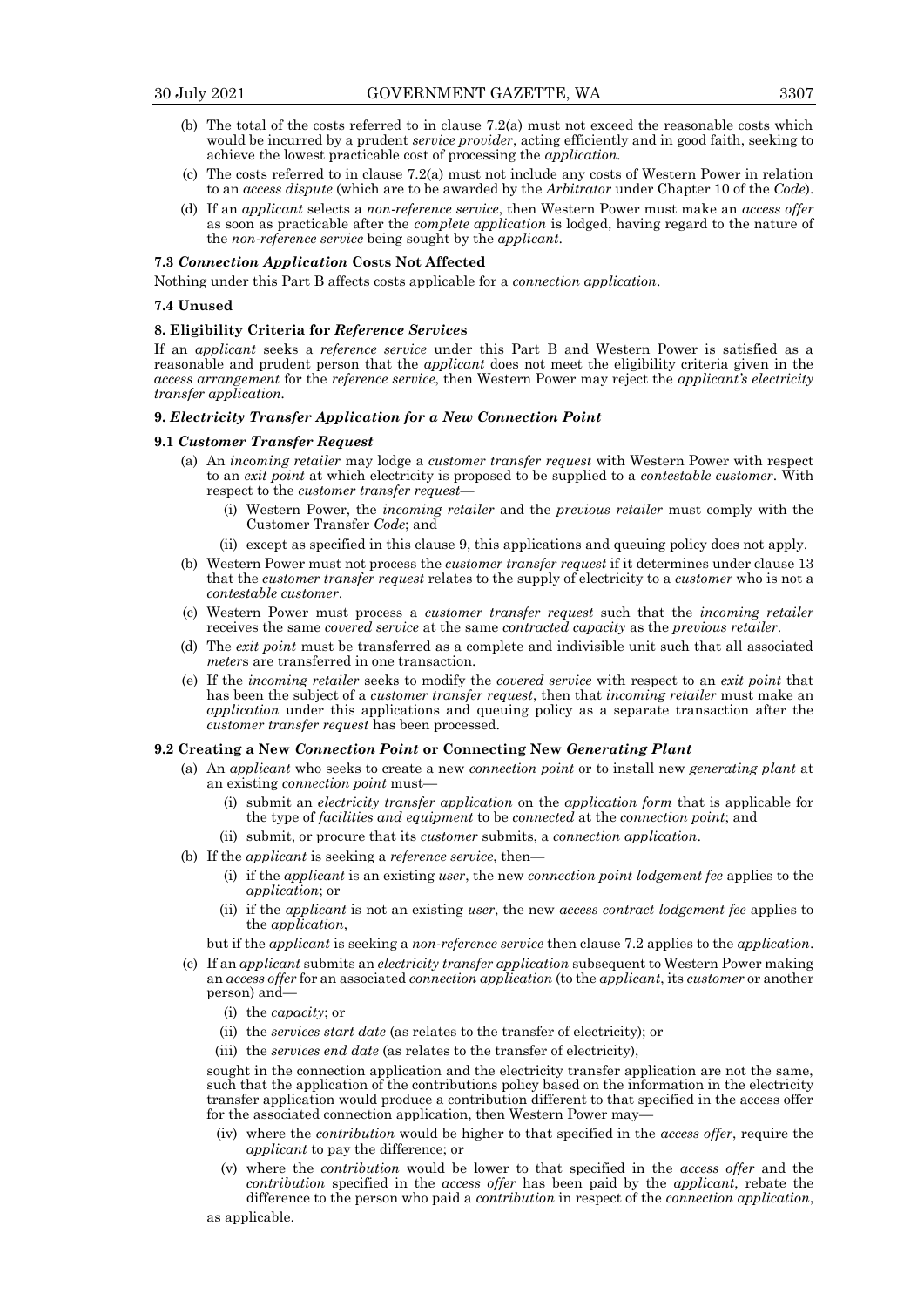- (d) The *services start date* for the *covered service*s sought under the electricity transfer application will be the later of-
	- (i) the *services start date* (as relates to the transfer of electricity) sought in the *connection application*; or
	- (ii) the *services start date* sought in the *electricity transfer application*; or

# (iii) the *completion date* of any *works* resulting from the *connection application.*

# **10.** *Electricity Transfer Application* **to Modify an Existing** *Covered Service*

# **10.1 Selection of Different** *Covered Service* **or Selection or Modification of an Existing Non-***Reference Service*

- (a) An *applicant* may make an *electricity transfer application* to—
	- (i) select a different *exit service, entry service* or *bi-directional service*;
	- (ii) modify an *exit service, entry service* or *bi-directional service* by selecting a component reference service (metering) under Appendix E to the *access arrangement*;
	- (iii) select a *supply abolishment service*;
	- (iv) select a *LED replacement service*;
	- (v) select a *remote load control service*, *remote load limitation service*, *remote de-energisation service* or *remote re-energisation* service;
	- (vi) select or modify a *non-reference service*,
	- with respect to a *connection point* in the *applicant's access contract*, by notice to Western Power.
- (b) If the *applicant* is seeking—
	- (i) an *exit service*, *entry service* or *bi-directional service*, then the new *connection point lodgement fee* applies to the *application*;
	- (ii) a different *exit service, entry service* or *bi-directional service*, then the *access contract* modification fee applies to the *application*;
- (c) If the *applicant* is seeking a *non-reference service* or a modification to a *non-reference service*  then clause 7.2 applies to the *application*.
- (d) If Western Power considers, as a reasonable and prudent person, that the requested change in *covered service* indicates that the *applicant* will require a greater *capacity*, then—
	- (i) Western Power must notify the *applicant* within 5 business days whether the *applicant* must also submit, or procure that its *controller* submits, a *connection application* for an increase in *contracted capacity*; and
	- (ii) the *priority date* of such *connection application* shall comprise—
		- (A) if a *complete connection application* is received by Western Power within 20 business days of the notice sent to the *applicant* under clause 10.1(d)(i), the date Western Power received the *electricity transfer application* under clause 10.1(a); and
		- (B) otherwise, the date Western Power received the *complete connection application*.
- (e) If the *application* requests a new *covered service* that is serviced at a different voltage than the existing *covered service*, then Western Power must notify the *applicant* that it must submit, or procure that its *controller* submits, a *connection application*.

# **10.2 Increase or Decrease in** *Contracted Capacity*

- (a) An *electricity transfer application* to increase or decrease *contracted capacity* with respect to an existing *covered service* under the *applicant's access contract*, may be made by notice to Western Power.
- (b) The *lodgement fee* for *an access contract* modification applies to the *applicant's application*, plus any costs for any associated *connection application*. .
- (c) Western Power must notify the *applicant* whether or not it accepts the increase or decrease in *contracted capacity* within 5 business days of receipt by Western Power of the *applicant's* notice under clause 10.2(a) (or such further time as a prudent *service provider* would reasonably require to consider such *application*).
- (d) Western Power must accept the increase or decrease in *contracted capacity* if it forms the view as a reasonable and prudent person that—
	- (i) accepting the increase or decrease in *contracted capacity* would not be likely to impede the ability of Western Power to provide a *covered service* sought in an *application* lodged by another *applicant*; and
	- (ii) it is not likely that an *augmentatio*n or any work would be required to provide the increase or decrease in *contracted capacity*; and
	- (iii) in the case of a second or further *application* or notice in any rolling period of 12 months, the additional *application* or notice satisfies clause 10.3.
- (e) If Western Power determines that it cannot form the view required for acceptance of the increase or decrease in *contracted capacity* under clause 10.2(d), then—
	- (i) Western Power must notify the *applicant* that it must submit, or procure that its *controller* submits, a *connection application*; and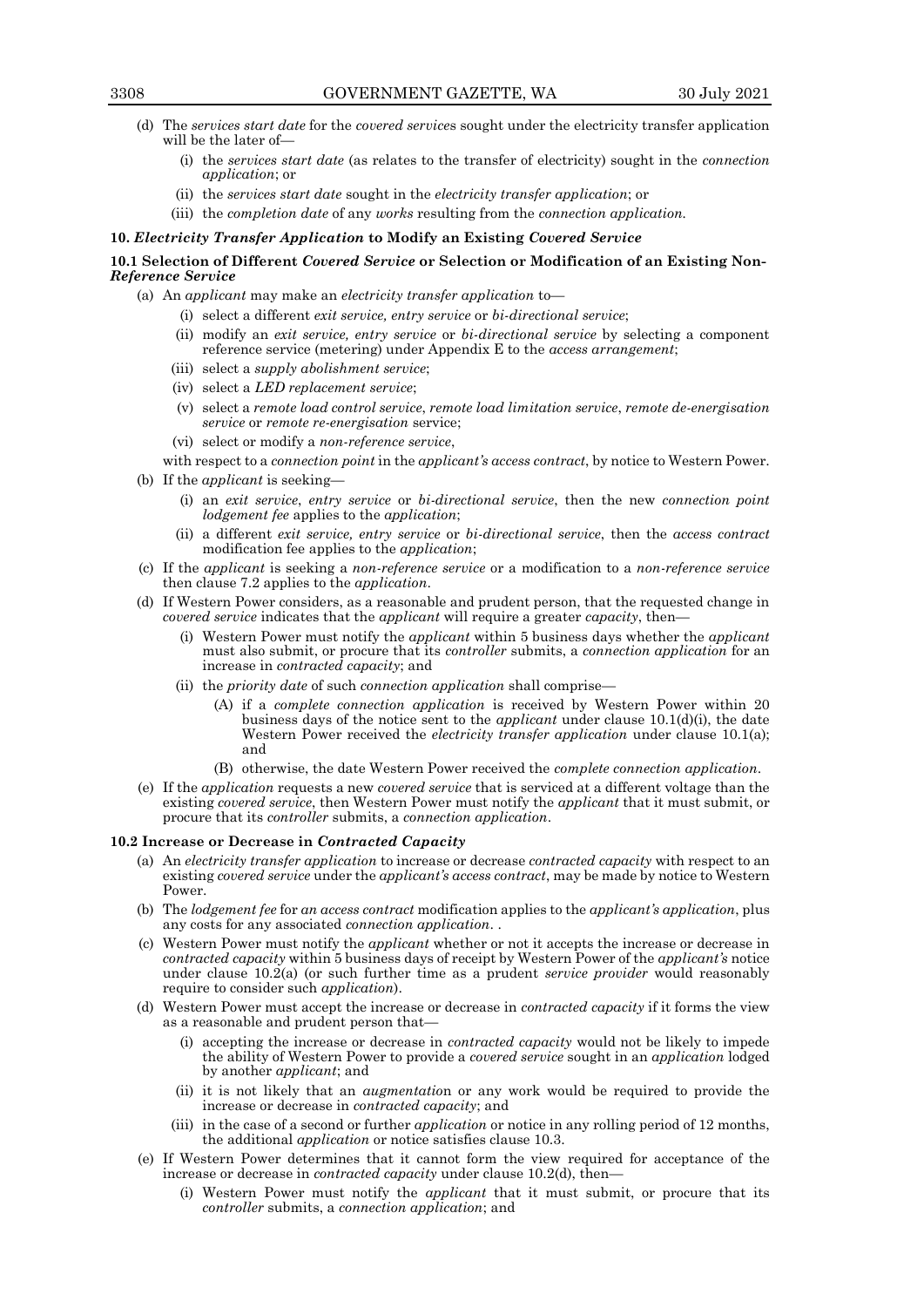- (ii) the *priority date* of such *connection application* shall comprise—
	- (A) if a *complete connection applica*tion is received by Western Power within 20 business days of the notice sent to the *applicant* under clause 10.2(e)(i), the date Western Power received the *electricity transfer application* under clause 10.2(a); and
	- (B) otherwise, the date Western Power received the *complete connection application*.

#### **10.3 More than 1 Change or Modification Within 12 Months**

If Western Power receives—

- (a) more than 1 *application* or notice under clause 10.1; or
- (b) more than 1 *application* or notice under clause 10.2,

seeking to change the *covered service*, including to decrease or increase the *contracted capacity*, with respect to a single *connection point* in any rolling period of 12 months, then in relation to each additional *application* or notice, Western Power—

- (c) must, subject to this clause 10 and acting as a reasonable and prudent person, accept the change of *covered service*, where the new *covered service* will be sufficient to meet the actual requirements of the *applicant*, and it is required by reason of one or more of the following circumstances—
	- (i) a change in the actual *consumption* or *generation* by the *applicant* in respect of that *connection point* over the 12 month period prior to the *applicant* giving notice under clause 10.1(a) or 10.2(a) (as applicable), as recorded by the *metering equipment*; or
	- (ii) a change in the nature of the business or operation conducted at the *connection point*; or
	- (iii) a shutdown of the business or operation conducted at the *connection point* (including a shutdown for maintenance purposes) for longer than 1 continuous month; or
	- (iv) a rapid increase or decline in the business at the *connection point*; or
	- (v) a decrease in the number of *capacity* credits (as defined in the *WEM Rules*) allocated to any *generating plant* at the *connection point* under the *WEM Rules*; or
	- (vi) as part of a *relocation*; or
	- (vii) some other special circumstance,

and

(d) is entitled to refuse the change in *covered service* where Western Power is satisfied, as a reasonable and prudent person, that the change is sought by reason of the seasonal nature of the business or operation at the *connection point*.

#### **10.4 Modification of** *Generating Plant*

- (a) An *applicant* must make a *connection application* before materially changing any of those characteristics of *generating plant connected at a connection point* required to be provided in the applicable *application form*.
- (b) If the *applicant signs an access offer* in respect of the *connection application*, then the parties must amend the *applicant's access contract* accordingly.

# **10.5 Capacity Allocation services**

An *applicant* may make an *electricity transfer application* for a *capacity allocation service*.

Western Power must notify the *applicant* whether or not it accepts the increases and decreases in capacity included in the *capacity allocation service application* within 5 business days of receipt by Western Power of the *applicatio*n or such further time as a prudent service provider would reasonably require to consider such *application*.

Western Power must approve the increases and decreases in capacity in the *capacity allocation service application* if it forms the view as a reasonable and prudent person that accepting the *capacity allocation service* would not be likely to impede the ability of Western Power to provide *covered services* to existing *users* and no *augmentatio*n or any work would be required to provide the *capacity allocation service*.

The *capacity allocation service* fee applies to the *application*.

# **11. De-energisation and Re-energisation**

#### **11.1 De-energisation**

A request by a *user* to Western Power to *de-energise* an existing *connection point* under the *user's access contract* or applicable *laws* is not an *application* and this applications and queuing policy does not apply to it.

# **11.2 Re-energisation**

- (a) An *applicant* who seeks to *re-energise* an existing *de-energised connection point* must submit an *electricity transfer application* on the *application form* that is applicable for the type of *facilities and equipment connected* or to be *connected* at the *connection point*.
- (b) If the *applicant* does not have an *electricity transfer access contract*, then the *lodgement fee* for a new *access contract* applies to the *application*, plus costs associated with the *re-energisation* under the *Metering Code*.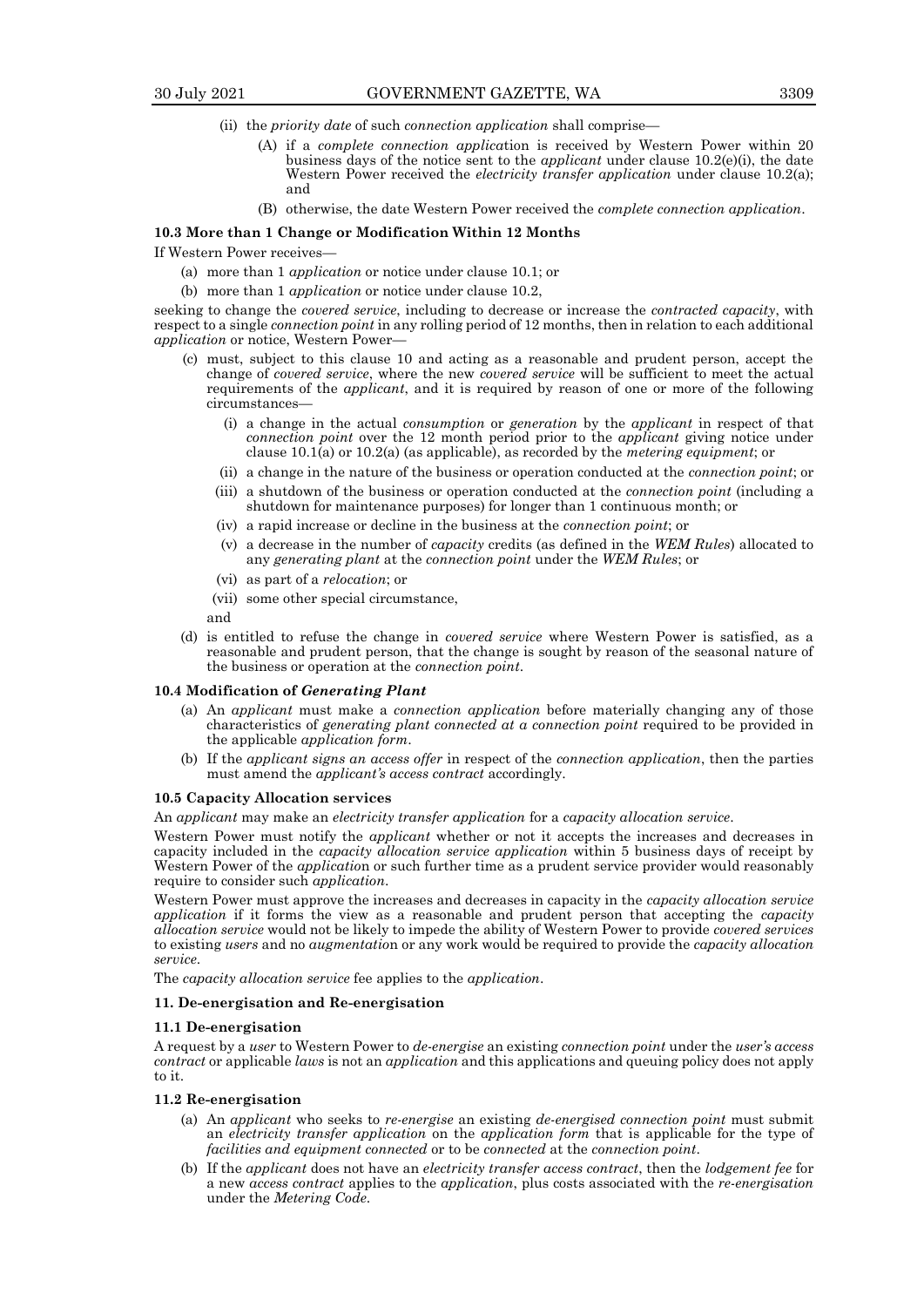- (c) If the *de-energised connection point* is not on the *applicant's electricity transfer access contract*, then the *lodgement fee* for a new *connection point* applies to the *application*, plus costs associated with the *re-energisation* under the *Metering Code*.
- (d) If the *de-energised connection point* is on the *applicant's electricity transfer access contract*, then only the costs associated with the *re-energisation* under the *Metering Code* apply to the *application*.
- (e) Subject to clause 11.2(g), Western Power must determine, as a reasonable and prudent person, within 5 business days whether it will accept the request for *re-energising*.
- (f) If Western Power determines that it cannot accept the request for *re-energising* under clause 11.2(e), then—
	- (i) Western Power must notify the *applicant* that it must submit, or procure that its *controller* submits, a *connection application*; and
	- (ii) the *priority date* of such *connection application* shall comprise—
		- (A) if a *complete connection application* is received by Western Power within 20 business days of the notice sent to the *applicant* under clause 11.2(f)(i) the date Western Power received the *electricity transfer application* under clause 11.2(a); and
		- (B) otherwise, the date Western Power received the *complete connection application.*
- (g) Nothing in clause 11.2 derogates from the obligations of Western Power to *re-energise a connection point* within the timeframes specified in clause 8.2 of the Code *of Conduct for the Supply of Electricity to Small Use Customers 2004* or regulations 7 and 8 of the *Electricity Industry (Obligation to Connect) Regulations 2005*.

# **12.** *Electricity Transfer Application* **to Obtain a New** *Access Contract*

- (a) An *applicant* who seeks a new *access contract*, other than under clauses 8 to 11 may make an *electricity transfer application* by notice to Western Power.
- (b) If an *applicant* makes an *application* under clause 12(a), then—
	- (i) if the *applicant* seeks a standard *access contract*, the *lodgement fee* for a new *access contract* applies to the *application*; or
	- (ii) if the *applicant* seeks an *access contract* that is materially different to a standard access contact, then clause 7.2 applies to the *application*.

# **13. Contestability Assessment**

# **13.1 Western Power Must Perform Contestability Assessment**

- (a) When—
	- (i) an *applicant* makes an *electricity transfer application* or a *connection application* to establish a new *exit point*; or
	- (ii) an *incoming retailer* makes a *customer transfer request* with regard to an *exit point*,

Western Power must determine if the *application* or *customer transfer request* is being made for the purpose of the supply of electricity to a *contestable customer* at that *exit point.*

(b) Western Power must perform an assessment under this clause 13 within 5 business days of the event that triggered the assessment.

#### **13.2 Unused**

#### **13.3 Rejection of** *Application*

Western Power must reject an *application* where it is not authorised under the *Electricity Corporations Act 2005* or other *written law* to make an *access offer* for the purpose of the supply of electricity to a *customer* because that *customer* is not a *contestable customer.*

{Note: Under section 54 of the *Electricity Corporations Act 2005*, Western Power is prohibited from supplying services for the purpose of the supply of electricity to a *customer* that is not a *contestable customer* by a person other than the 'Electricity Generation and Retail Corporation' (as defined in section 3 of the *Electricity Corporations Act 2005*) or a subsidiary of that corporation.}

# **14.** *Connection Point* **Configuration**

# **14.1 Rules for Mapping** *Network Assets* **to a Single** *Connection Point*

Western Power must comply with the following when determining the configuration of a *connection point—*

- (a) the proposed configuration must meet the *WA Electrical Requirements*, made pursuant to regulation 49 of the *Electricity (Licensing) Regulations 1991*; and
- (b) a *connection point* may be associated with one or more *revenue meters* which measure and record *energy data*, or none if it is an *unmetered connection point*; and
- (c) if the *connection point* is associated with more than one *revenue meter*, they must be either all *interval meters* or all *accumulation meters*, and not a combination of more than one type of *revenue meter*; and
- (d) a *connection point* may comprise more than one *attachment point* to the *network* provided that each *attachment point* is to the same lot or *premise*s and is operated at the same voltage; and
- (e) a *connection point* must have one and only one *controller* at the *connection point;* and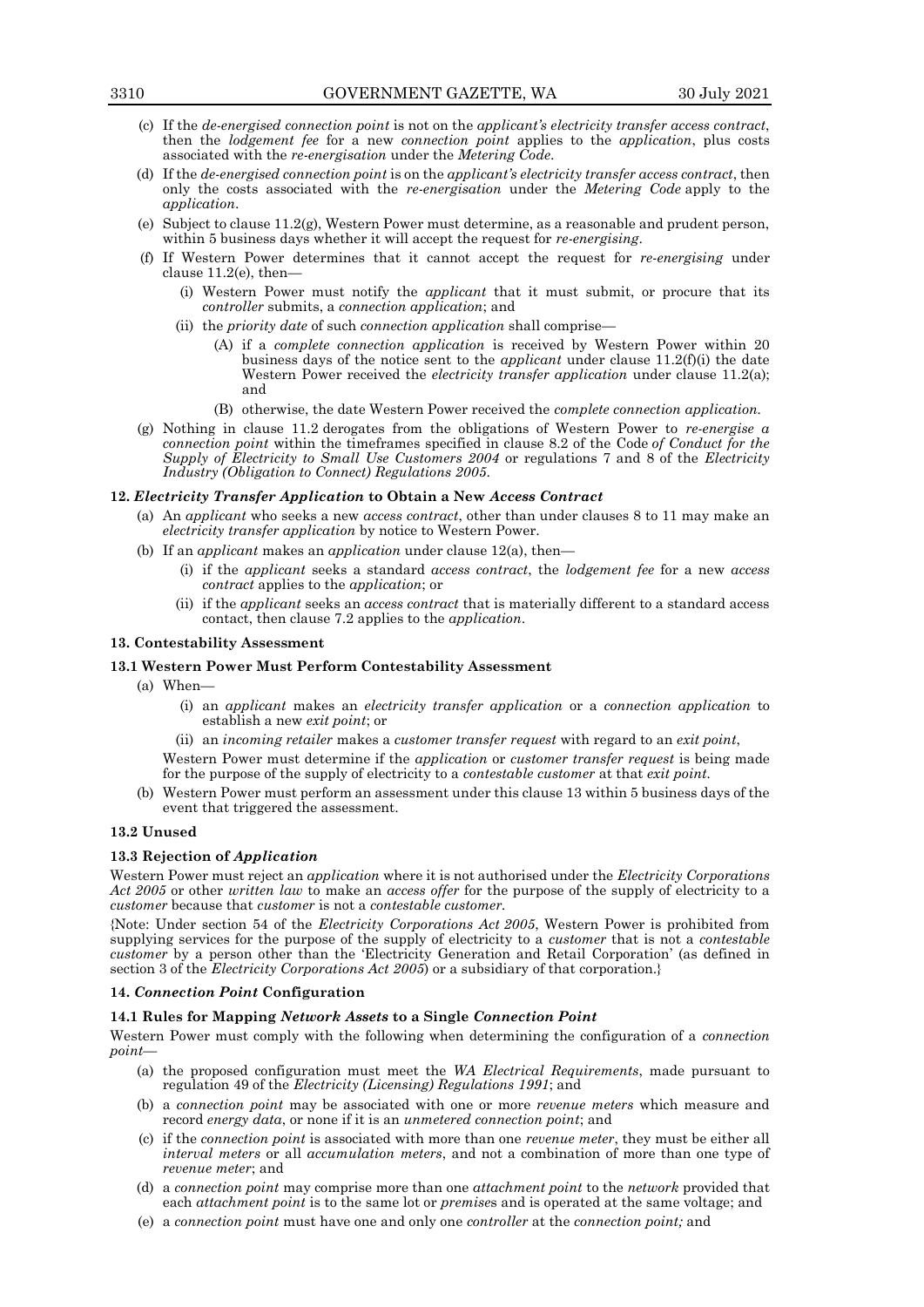- (f) a *connection poin*t must have only one type of *exit service*, if any, and only one type of *entry service*, if any, and only one type of *bidirectional service*, if any; and
- (g) a *connection point* must have only one applicable *loss factor*.

# **14.2 One** *NMI* **per** *Connection Point*

Western Power must allocate one *NMI* per *connection point*.

#### **14.3 Combining Multiple** *Connection Point***s into a Single** *Connection Point*

- (a) A person may make an *electricity transfer application* to have multiple *connection points* supplying a single *premise* or adjacent *premises* of a single commercial or industrial complex combined into a single *connection point*, subject to clause 14.1, by notice to Western Power.
- (b) The *lodgement fee* for a new *connection point* applies to an *application* made under clause 14.1.
- (c) Where an *applicant* applies under clause 14.3(a) the *applicant* must demonstrate that the *connection points* are integral to a single business. {For example, a supermarket acquiring adjacent *premises* to its existing *premises* with the intention of expanding its operation across these *premises* can combine the two *exit points* into a single *exit point*.}
- (d) Where an *application* is made under clause 14.3(a) by an *applicant* who is not the *retailer* in relation to a relevant *connection point*, the *applicant* must obtain the consent of the *retailer*.
- (e) A *retailer* must have *verifiable consent* from its *customer* before making an *electricity transfer application* to change the configuration of a *connection point*.
- (f) Western Power must determine, as a reasonable and prudent person, within 5 business days whether it will accept the *application*.
- (g) If Western Power determines that it cannot accept the *application* under clause 14.3(f), then—
	- (i) Western Power must notify the *applicant* that it must submit, or procure that its *controller* submits, a *connection application*; and
	- (ii) the *priority date* of such *connection application* shall be determined—
		- (A) if a *complete connection application* is received by Western Power within 20 business days of the notice sent to the *applicant* under clause 14.3(g)(i), from the date Western Power received the *electricity transfer application* under clause 14.3(a); and
		- (B) otherwise, from the date Western Power received the *complete connection application*.

# **14.4 Separating a Single** *Connection Point* **to Create Multiple** *Connection Point***s**

- (a) An *applicant* may make an *electricity transfer application* to divide a single *connection point* into multiple *connection points*, subject to clause 14.1. {Note: This might occur, for example, to allow the new *connection points* to be migrated to a different *user's access contract*.}
- (b) Each *connection point* created under clause 14.4(a) must have its own *metering equipment*.
- (c) Where an *application* is made under clause 14.4(a) by an *applicant* who is not the *retailer* in relation to the *connection point*, the *applicant* must obtain the consent of the *retailer*.
- (d) A *retailer* must have *verifiable consent* from its *customer* before making an *electricity transfer application* to change the configuration of a connection *point*.
- (e) Western Power must determine, as a reasonable and prudent person, within 5 business days whether it will accept the *application*.
- (f) If Western Power determines that it cannot accept the *application* under clause 14.4(e), then—
	- (i) Western Power must notify the *applicant* that it must submit, or procure that its *controller* submits, a *connection application*; and
	- (ii) the *priority date* of such *connection application* shall be determined—
		- (A) if a *complete connection application* is received by Western Power within 20 business days of the notice sent to the *applicant* under clause 14.4(f)(i), from the date Western Power received the *electricity transfer application* under clause 14.4(a); and
		- (B) otherwise, from the date Western Power received the *complete connection application*.

#### **15. Time to Perform Obligations**

# **15.1 Extension of Time to Perform Obligations**

 $(a)$  If-

- (i) Western Power (acting as a reasonable and prudent person) has requested further information from an *applicant* under clause 3.11 which it reasonably requires to process an *electricity transfer application*; and
- (ii) the request was made as soon as Western Power became aware that it required the information; and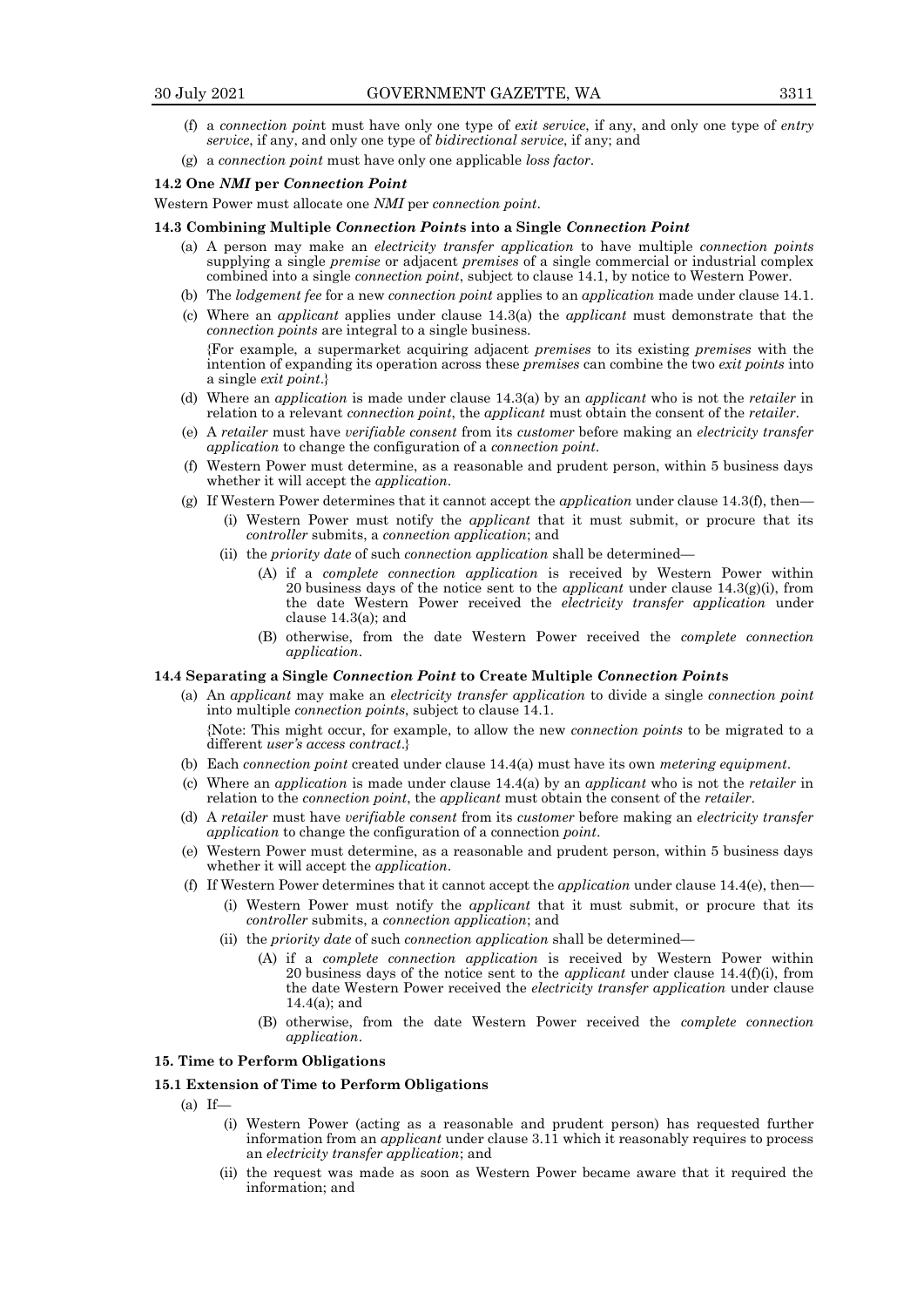(iii) Western Power has expeditiously and diligently progressed the processing of the *electricity transfer application* before making the request, after receiving the information and (to the extent possible) between making the request and receiving the information,

then the time period for complying with any obligation under this applications and queuing policy is extended by an amount of time equal to the time taken by the *applicant* to comply with the request.

- (b) Without limiting the generality of clause 15.1(a), an *applicant* and Western Power may agree to extend any one or more of any of the time periods set out in this applications and queuing policy on one or more occasions, and—
	- (i) the time period is extended by the amount of time agreed; and
	- (ii) unless otherwise agreed, the time for complying with any other obligation is extended by the same amount of time.

#### **15.2 Concurrent** *Application***s**

Western Power must use reasonable endeavours to comply with the timeframes set out in this applications and queuing policy in respect of each *electricity transfer application* which is lodged with Western Power, whether or not it is processing more than one *electricity transfer application* concurrently.

# **PART C—***CONNECTION APPLICATIONS*

#### **16. Specific** *Connections Application***s**

# **16.1** *Connection Application* **for a New** *Connection Point*

An *applicant* who seeks to create a new *connection point* or to install new *generating plant* at an existing *connection point* must—

- (a) submit a *connection application* on the *connection application form* that is applicable for the type of *facilities and equipment* to be *connected* at the *connection point;* and
- (b) submit, or procure that its *retailer* submits, an *electricity transfer application* under Part B— *Electricity Transfer Application*s of this applications and queuing policy.

# **16.2** *Connection Application* **for an Increase or Decrease of** *Contracted Capacity*

- (a) If, after processing an *electricity transfer application* under clause 10.2, Western Power requires a *connection application*, then the *user* must submit or, if applicable, procure that its *customer* submits, a *connection application* on the *connection application form* that is applicable for the type of *facilities and equipment* that is *connected* at the *connection point* or for the *capacity allocation service* sought.
- (b) If a *customer* submits a *connection application* with respect to a *connection point* that will result in an increase to the *contracted capacity* of the *customer's retailer* for that *connection point*, then the *customer* must procure that its *retailer* submit an associated *electricity transfer application* under Part B of this applications and queuing policy.

# **16.3** *Connection Application* **to Modify** *Generating Plant*

If an *applicant* seeks to materially change the characteristics of *generating plant connected* at a *connection point*, then the *applicant* must *complete* those parts of the appropriate *application form* that deal with those characteristics, and include any additional information specified in the *application form* (which might include equipment schedules, drawings and computer models) that Western Power, as a reasonable and prudent person and acting in accordance with good electricity industry practice, might require to assess the impact of the modification on the *network* and other *users*, compliance of the modified *generating plant* with the *technical rules,* and in the case of a *transmission system connected generator*, the *Proposed Generator Performance Standards* proposed by the *applicant*.

# **16.4** *Connection Application* **to Modify or** *Augment* **the Network**

- (a) An *applicant* who seeks to modify or *augment* the *network* for the purpose of receiving a *covered service* other than under clause 16.1 must submit a *connection application* on the applicable *connection application form*.
- (b) If there is no applicable *application form* provided for a *connection application* then the *applicant* may submit its *connection application* by notice to Western Power.

# **16.5 Opt-out of** *Competing Applications Group* **Process**

- (a) An *applicant* may, at the time of making a *connection application* under clause 16, elect that the *connection application* is to be processed as an *applicant-specific solution* and is not to be considered as part of a *competing applications group*.
- (b) If an *applicant* makes an election under clause 16.5(a), it will be deemed to have made a request for a study under clause 20.3(a) and clause 20.3 shall apply to the processing of that *application*.

#### **16.6 Publication**

- (a) In respect of each *generation application* Western Power must within a reasonable time (to the extent the information is available to Western Power) notify all other *applicants* with *generation applications* of—
	- (i) the *contracted capacity* sought in the *generation application* (and if applicable the existing *contracted capacity* relevant to that *generating plant*);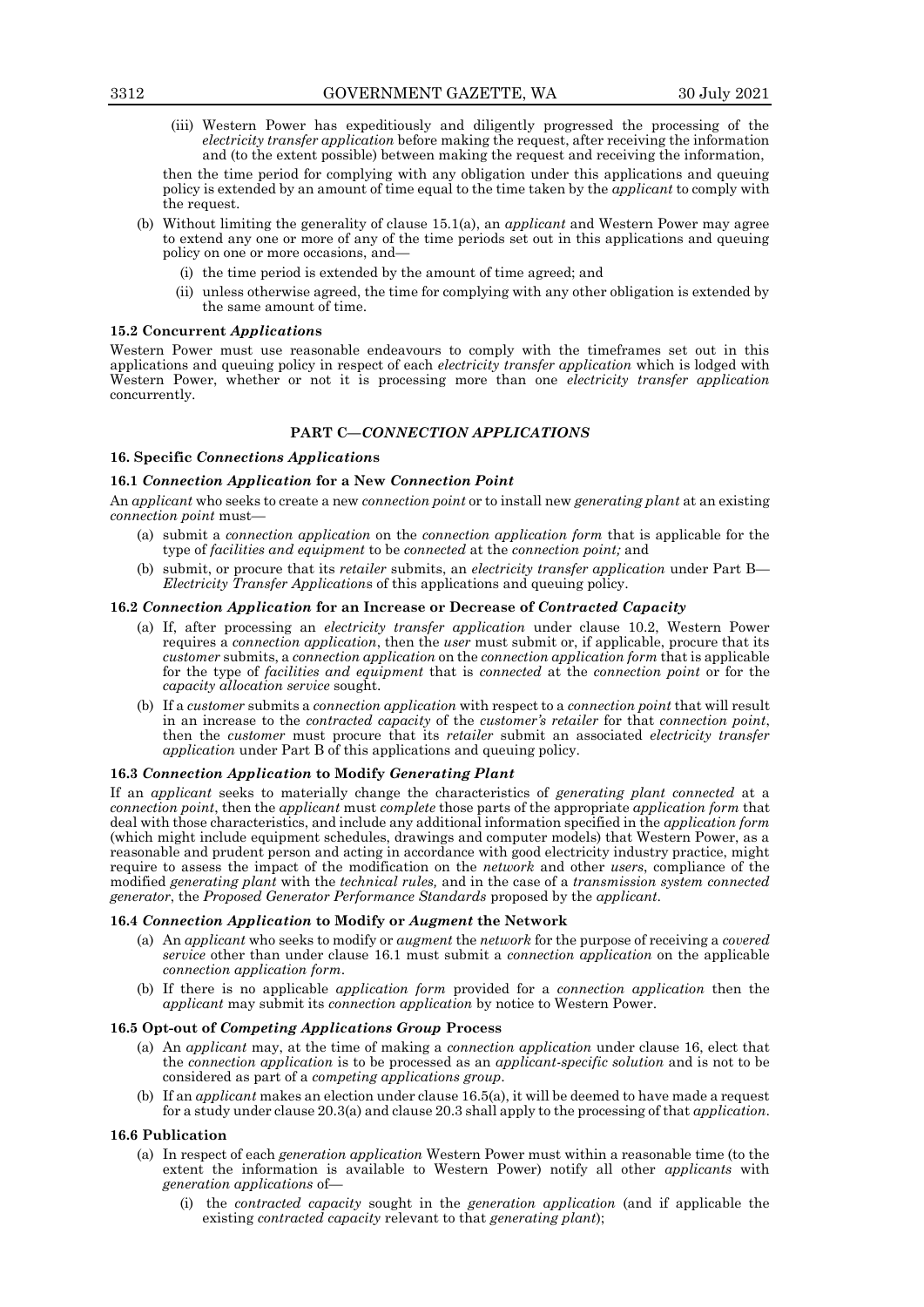- (ii) the location, voltage and arrangement of the proposed (or if applicable upgraded) *connection point*;
- (iii) the fuel type of the *generating plant*;
- (iv) the *priority date* of the *generation application.*
- (b) If there is any material change to the information in clause 16.6(a) as it relates to a *generation application* Western Power will, within a reasonable time of becoming aware of the change, notify all *applicants* with *generation applications*.

#### **17. Lead Time for** *Connection Application***s**

An *applicant* must endeavour to lodge a *connection application* to Western Power within a reasonable time before the requested s*ervices start date*, having regard for—

- (a) the time required to determine if any *works* are required, and if so then the time required to plan, design, cost, approve, finance, construct and commission the *works*, including, if applicable, the time required to perform a *regulatory test*; and
- (b) the time required to finalise an *access offer* for the *connection application*; and
- (c) if the *applicant* has requested a derogation from the *technical rules*, then the time required to process this request; and
- (d) in the case of a *connection application* which relates to a *transmission system connected generator*, the time required to determine (in accordance with the *WEM Rules*) the *Registered Generator Performance Standards* that will apply to that *transmission system connected generator*.

#### **17A. Pre-enquiry Discussions**

# **17A.1** *Applicant* **May Contact Western Power**

A party considering making a *connection application* may contact Western Power to discuss a proposed *connection application* with Western Power. Western Power will provide reasonable assistance to such *applicants* but this will not include undertaking studies for the *applicant*.

# **17A.2 Informal Discussions Not Binding**

The discussions under this clause 17A are not binding on Western Power, and Western Power is not liable for any error or omission that is made as a reasonable and prudent person in the discussions under this clause 17A.

#### **17A.3 Provision of Information on Request**

On request by the party, Western Power will, subject to clauses 17A.4 and 6.2, provide the party with all existing commercial and technical information that is in Western Power's possession, custody or control that is reasonably required or requested by the party to help it decide whether to make an *application*.

#### **17A.4 Provision of** *Confidential Information*

- (a) Where commercial or technical information referred to in clause 17A.3 is *confidential information*—
	- (i) which is confidential to Western Power and in Western Power's possession, custody or control, Western Power will use reasonable endeavours to enter into an adequate confidentiality undertaking with respect to the disclosure of the *confidential information* to the party deciding whether to make an *application*;
	- (ii) disclosed to Western Power by a *disclosing person*, an *applicant* or a third party, except where clause 24.9(d) applies, Western Power will request the consent of the relevant *disclosing person* or *applicant* to the disclosure of the *confidential information* to the *applicant* and, in the event that the relevant *disclosing person* or *applicant* does not consent to such disclosure, Western Power will use reasonable endeavours to provide the relevant *confidential information* to the party who has requested the information in an aggregated or other form in which its confidential aspects cannot be identified.
- (b) Where the relevant *disclosing person* or *applicant ("first person")*, under clause 17A.4(a)(ii), notifies Western Power it will consent to the disclosure of the *confidential information* to the other *applicant* ("*second person"*) if the second person executes a confidentiality undertaking in favour of the first person, then Western Power will seek to facilitate the process of conclusion of such undertaking but the first and second person must directly negotiate the terms of that undertaking between themselves.

#### **18.** *Enquiry* **State**

# **18.1 Compulsory** *Enquiry* **Notification**

- (a) Where an *applicant* expects, in good faith, to proceed to a *connection application*, then prior to lodging a *connection application* with Western Power, the *applicant*—
	- (i) must lodge an *enquiry* with Western Power to notify Western Power of the proposed *connection application;* and
	- (ii) may request that a preliminary assessment is undertaken under clause 19.3 prior to the *applicant* lodging the *connection application*.
- (b) Western Power must engage in discussions in good faith and use all reasonable endeavours to satisfactorily and promptly address any matters raised by the *applicant*.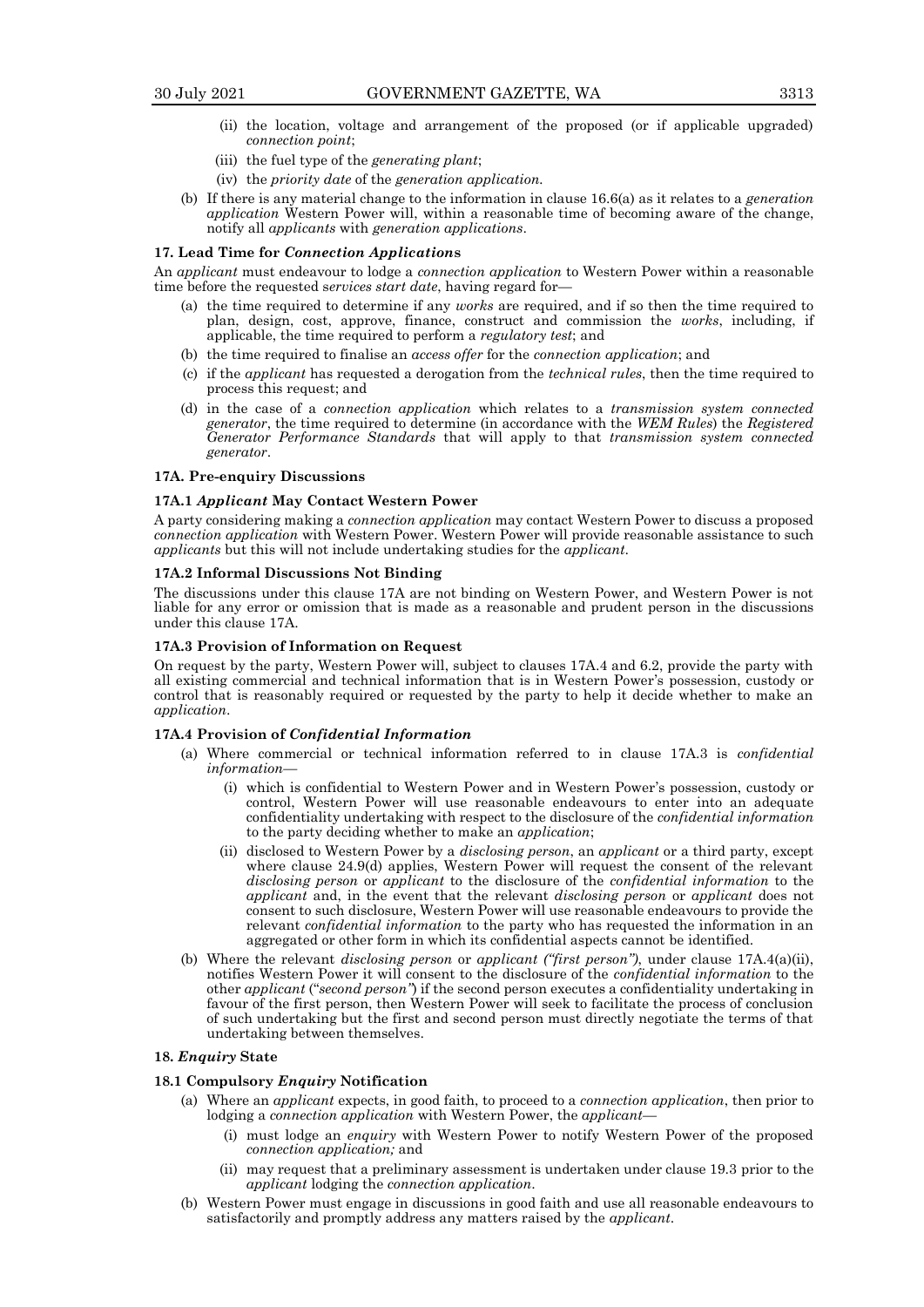# **18.2** *Applicant* **May Request Studies and Information**

An *applicant* may request Western Power to undertake system studies or perform other work necessary to assist the *applicant* in preparing its *connection application*, in which case—

- (a) Western Power must endeavour to perform such work within a reasonable time; and
- (b) unused; and
- (c) clause 20 applies.

{This might occur, for example, if the *applicant* needs input into feasibility studies to determine which of its potential projects proceeds to an *application*.}

# **18.2A Western Power to Issue an** *Enquiry* **Response Letter at Conclusion of** *Enquiry* **Stage**

- (a) At the conclusion of the *enquiry* stage, Western Power must issue an *enquiry* response letter to the *applicant* setting out—
	- (i) a description of the information required for a *complete application*, and the results of any assessment that it may have carried out to indicate the extent of any *spare capacity* available to provide *exit services* or *exit service components*;
	- (ii) the existence of any *competing applications*; and
	- (iii) any constraints known to Western Power on the ability of the *network* to provide the *capacity* proposed as *contracted capacity* in the *connection application* by the *applicant*  to the extent the *connection application* relates to *exit services* or *exit service components*.
- (b) Western Power will provide the *enquiry* response letter to the *applicant* within 20 business days of the lodgement of the *enquiry*, or within 20 business days of completion of any system studies or other *works* requested by the *applicant* under clause 18.2. If not all the information is available within that timeframe, Western Power will provide the *applicant* with as much information as possible within 20 business days and an estimated time, being not greater than 20 business days, when the balance of the outstanding information will be provided.

# **18.3** *Enquiry* **Response Letter and Discussions Not Binding**

The *enquiry* response letter and discussions under this clause 18 are not binding on Western Power, and Western Power is not liable for any error or omission that is made as a reasonable and prudent person in the *enquiry* response letter and discussions under this clause 18.

# **18.4 Fees Payable**

At the time that the *applicant* lodges an *enquiry* under this clause 18, Western Power may *charge* a non-refundable fixed fee for processing the *enquiry* as specified in the *price list*. For the avoidance of doubt, this is in addition to any other payment, *charge* for costs, or fee.

# **19. Reporting During the Processing of the** *Connection Application*

# **19.1** *Initial Response*

- (a) Subject to clause 19.1(b), Western Power must provide *an initial response* to the *applicant* within 20 business days of receiving the *applicant's connection application,* specifying—
	- (i) the time by which Western Power will provide a preliminary assessment under clause 19.3 of the *connection application* (if such an assessment was not provided under clause 18.1 before the *connection application* was submitted and is required under clause 19.3); and
	- (ii) the time by which Western Power expects to make an *access offer*.
	- (iii) unused.
- (b) If, by the time by which Western Power is required to give an *applicant* an *initial response*  under clause 19.1, Western Power has given the *applicant* an *access offer*, Western Power is not required to provide an *initial response* to the *applicant*.

# **19.2** *Initial Response* **is Not Binding**

An *initial response* is not binding on Western Power, and *Western Power* is not liable for any error or omission, which is made as a reasonable and prudent person, in an *initial response*.

# **19.3 Preliminary Assessment**

A preliminary assessment with regards to a *connection application* may consist of an assessment as to—

- (a) to the extent the *connection application* relates to *exit services* or *exit service components*, whether it is likely that there is sufficient *spare capacity* to provide the requested *covered services* or whether any *works* might be required to provide the c*overed services*, including whether it is likely that any *new connection asset*s will be required to provide the *covered services* requested in the *application*;
- (b) to the extent the *connection application* relates to *entry services* or *entry service components*, the nature of the *works* which may be required to provide those *entry services* or *entry service components*, including whether it is likely that any *new connection asset*s will be required to provide the *covered services* requested in the *application*, and the *contracted capacity* which will be available if those *works* are undertaken and the *contracted capacity* (if any) available in the absence of such *works*; and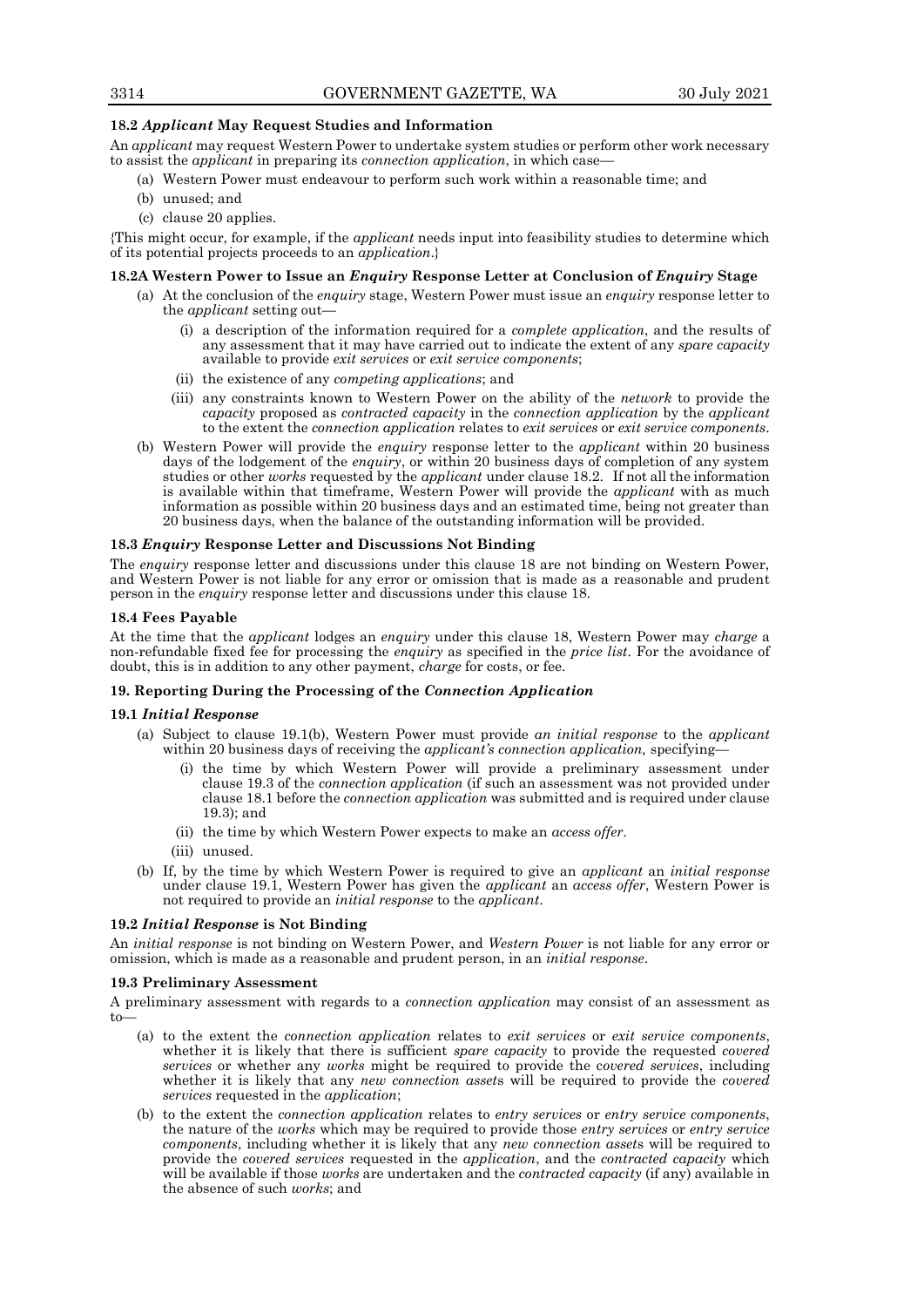- (b2) whether any other *applications* are *competing* with the *application* and the possible grouping of the *application* with *competing applications* into one or more *competing applications groups*; and
	- (c) if it is likely that *work*s will be required—operational and technical details of the *works*; and
- (d) if it is likely that *works* will be required—whether or not a *contribution* will likely be required from the *applicant* under the *contributions policy* and a good faith estimate of the approximate amount of the *contribution*; and
- (e) if it is likely that *works* will be required—a good faith estimate of the likely time required for the planning, designing, approving, financing, construction and commissioning, as applicable, of any necessary *augmentation* or *works*; and
- (f) Western Power's proposal for processing the *application*, if applicable under clause 20.2.

To avoid doubt, a preliminary assessment must be undertaken in relation to a *connection application* either before that *application i*s submitted in accordance with a request under clause 18.1 or after that *connection application* is lodged as advised by Western Power under clause 19.1(a)(i), unless otherwise agreed by Western Power.

# **19.4 Updates and Progress Reporting**

- (a) An *applicant* must advise Western Power if there is a material change in any information previously provided by the *applicant* as part of the *applicant's application*.
- (b) Western Power must upon request by the *applicant* (which request must not be made more frequently than once per month, and must not be made less than one month following the provision of an *initial response)* provide a progress report to the *applicant* containing information in reasonable detail regarding the processing of the *connection application*, including whether there has been any material change in any estimates of scope, costs or times, either for processing the *connection applicatio*n or for any *works* that might result from the *connection application*, previously provided by Western Power.

#### **20.** *Connection Application* **Costs**

# **20.1** *Applicant* **Must Pay Costs**

- $(a)$  If—
	- (i) the *applicant* lodges an *enquiry* under clause 18, and the *applicant* requests Western Power to perform any system or other studies, prepare detailed cost estimates or do any other work to assist the *applicant* prior to the *applicant* lodging a *connection application*;
	- (ii) an *applicant* has submitted a *connection application* and has agreed for Western Power to perform any system or other studies, prepare detailed cost estimates or do any other work to process the *application*, under clause 20.2, clause 20.3 or clause 24.1(d); or
	- (iii) an actual or prospective *applicant* has sought information or assistance from Western Power and Western Power has agreed to perform any system or other studies, prepare detailed cost estimates or do any other work to provide, or in connection with, that information or assistance,

then the *applicant* must, when requested by Western Power, pay to Western Power its reasonable costs incurred, or to be incurred within a reasonable timeframe, in processing the *enquiry* or *connection application* or otherwise undertaking the studies, cost estimates and work referred to in paragraphs (i), (ii) and/or (iii) above.

- (b) The total of the costs referred to in clause 20.1(a) must not exceed a genuine pre-estimate of the reasonable costs which would be incurred by a prudent *service provider*, acting efficiently and in good faith, in accordance with *good electricity industry practic*e, seeking to achieve the lowest practicable cost of processing the *connection application*.
- (b1) For the avoidance of doubt, Western Power may *charge applicants* other fees and *charge*s in addition to the costs referred to in this clause, and the provisions of clause 20.1(b) do not apply to such other fees and *charge*s. Such fees include the *application* fees referred to in clause 7.1, the *enquiry* fee referred to in clause 18.4, the preliminary offer processing fee referred to in clause 24.3, and the *preliminary acceptance* fee referred to in clause 24.5(b).
	- (c) The costs referred to in clause 20.1(a) must not include any costs of Western Power in relation to an *access dispute* (which are to be awarded by the *Arbitrator* under Chapter 10 of the *Code*).

#### **20.2 Processing Proposal**

- (a) Where Western Power considers that to process a *connection application*, or in connection with any request for information or other assistance made to it by an actual or prospective *applicant*, it must perform any system or other studies, prepare detailed cost estimates or do any other *works* or where an *applicant* requests a study under clause 20.3 then—
	- (i) Western Power must provide a proposal to the *applicant* outlining the scope, timing and a good faith estimate of the likely costs to be incurred for processing the *connection application* and/or otherwise undertaking the studies, cost estimates or other *works*; and
	- (ii) the *applicant* may request amendments to the scope of work in the proposal, in which case Western Power and the *applicant* must negotiate in good faith regarding the proposal. In the case of a *connection application* which has been lodged, if Western Power and the *applicant* have not agreed within 60 business days on the scope of the work in the proposal, then the *connection application* and any associated *electricity transfer application* will be deemed to have been withdrawn; and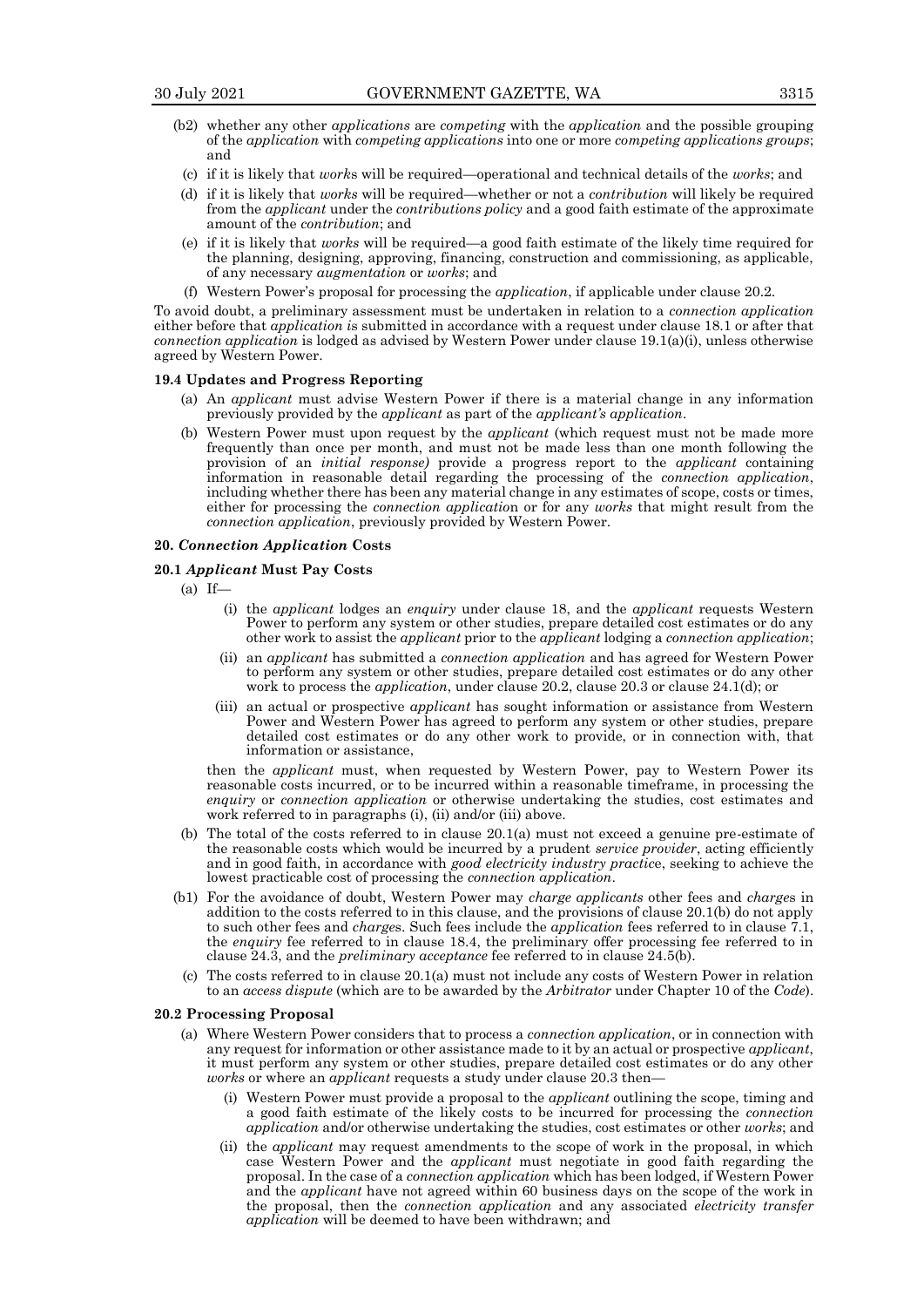{Note: This might occur, for example, where the *applicant* is able to perform some of the *works* itself.}

- (iii) the *applicant* may reject the proposal, and in such a case, where a *connection application* has been lodged, then the *connection application* and any associated *electricity transfer application* are deemed to have been withdrawn; and
- (iv) (if applicable) the *applicant* may at any time request Western Power to cease processing the *connection application*, in which case the *connection application* and any associated *electricity transfer application* are deemed to have been withdrawn and Western Power must cease all work on the *application*.
- (b) Where Western Power spends the costs paid to it by an *applicant* under clause 20.1(a) in processing the *connection application* or otherwise undertaking the requested cost estimates, studies or other work and requires further payment to cover its actual costs in completing the proposal, then it will notify the *applicant* of the reasons for these higher costs and will make a proposal for payment of such additional costs, and Western Power's proposal under this clause will be dealt with under clause 20.2(a) as though it was an original proposal.
- (c) Where Western Power has *charge*d an *applicant* costs under clause 20.1(a), then at the time of making an *access offer* to that *applicant* or at the time an *application* is withdrawn (whichever is earlier)—
	- (i) if Western Power's actual costs are less than the costs that it has *charge*d, Western Power must refund the unexpended portion of those costs; or
	- (ii) if Western Power's actual costs are more than the costs that it has *charge*d, Western Power may *charge* an additional fee to cover the reasonable costs in excess of the fee it *charge*d, and the *applicant* must pay any such additional fee.
- (d) To avoid doubt, in this clause 20.2 references to an *applicant* may extend to a prospective *applicant*.

# **20.3** *Applicant-specific Solution* **Option**

- (a) An *applicant* may request Western Power to perform a study of the nature and costs of an *applicant-specific solution* to satisfy the *connection application*. Subject to agreement being reached under clause 20.2(a) in respect of that study, the *applicant* must pay the costs of that study. Western Power will endeavour, subject to receiving any necessary cooperation from the *applicant,* to *complete* the study within 60 business days.
- (b) Once Western Power has *complete*d the study, it must provide—
	- (i) existing *users* that Western Power considers may be impeded; and
	- (ii) any *competing applicant* with an earlier *priority date*,

with the opportunity to object to providing the *applicant-specific solution* to the *applicant*.

- (c) An existing *user* and *competing applicant* with an earlier *priority* date may object to the *applicant-specific solution* within 30 business days on the grounds that the *applicant-specific solution* would impede Western Power's ability to provide *covered servi*ces to that existing *user*  or to provide the *covered services* that are sought in a *competing application* with an earlier *priority date* compared with what the position would be if the *applicant-specific solution* were not implemented. However an objection may not be made on the basis that the *applicantspecific solution* will increase *constraints.*
- (d) Western Power will evaluate the objection within 40 business days of it being lodged and if it agrees that the *applicant-specific solution* would impede Western Power's ability to provide *covered services* to an existing *user* or to provide the *covered services* that are sought in a *competing connection application* with an earlier *priority date*, then it must either decline to offer an *applicant-specific solution* to the *applicant* or modify the *applicant-specific solution* so that the *applicant-specific solution* would not impede Western Power's ability to provide *covered services* to an existing *user* or the *covered services* that are sought in that other *application* with an earlier *priority date*. If Western Power elects to modify the *applicantspecific solution* then it must provide a further opportunity to object under clause 20.3(c) to existing *users* and *competing applicants* with an earlier *priority date* that Western Power considers may be impeded by the *applicant-specific solution*.
- $(e)$  If
	- (i) no objections are made to an *applicant-specific solution*; or
	- (ii) Western Power evaluates under clause 20.3(d) that an *applicant-specific solution* (whether the original *applicant-specific solution* or a further *applicant-specific solution*  developed following modification under clause 20.3(d)) would not impede Western Power's ability to provide *covered services* to an existing *user* or to provide the *covered serv*ices that are sought in a *competing connection application* with an earlier *priority date*,

then Western Power within 30 business days must make an *access offer* to the *applicant* based on the *applicant-specific solution* identified in this clause 20.3(e).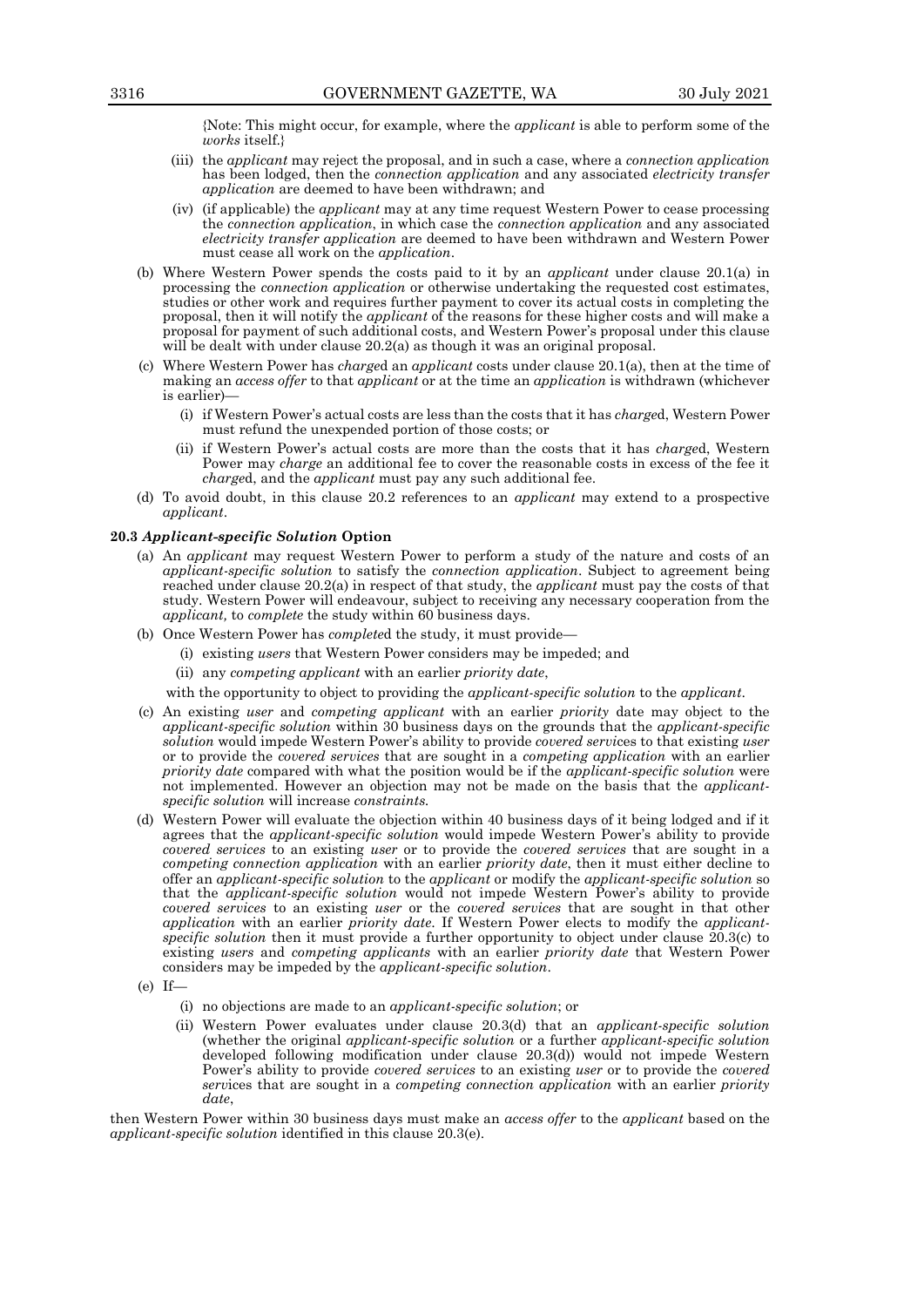# **20.3A Interaction Between** *Applicant-Specific Solutions* **and** *Competing Applications Groups*

For the avoidance of doubt, an *applicant* may seek *an applicant-specific solution* at any time while its *application* is under consideration. Where an *applicant* seeks an *applicant-specific solution* under clause 20.3 above, its *application* will, subject to clauses 16.5 and 24.1(b2), continue to be considered as part of any relevant *competing applications group*.

# **20.4 Disputes May be Referred to Arbitrator**

A dispute between an *applicant* and Western Power regarding a cost under clause 20 may be referred by either party to the *Arbitrator* under section 10.13 of the *Code* (expedited hearings) for determination, in which case the *Arbitrator* may either affirm the amount or reduce it. Nothing in this clause limits the matters that may be the subject of an *access dispute*.

#### **20.5 Use of Engineering Firms to Provide Studies**

- (a) An *applicant* may ask Western Power to permit an engineering firm to conduct a system or other study under this clause 20.
- (b) Western Power will not unreasonably disagree to a request from an *applicant* to use an engineering firm to conduct a system or other study, and where Western Power does disagree, Western Power will provide written reasons explaining why it has disagreed.
- (c) Where Western Power agrees under clause 20.5(a) to a request from an *applicant*, then where this applications and queuing policy refers to a study done or to be done by Western Power, the reference to Western Power will be taken as a reference to the engineering firm.
- (d) Prior to permitting the engineering firm to conduct a system or other study, Western Power may require the engineering firm to enter into a confidentiality agreement.
- (e) Where Western Power agrees under clause 20.5(a) to a request from an *applicant*, Western Power will provide the engineering firm with all reasonable information and cooperation to enable the engineering firm to conduct the system or other study.
- (f) Western Power reserves the right to require amendments to a system or other study completed by an engineering firm where the system or other study does not provide the information that Western Power considers that Western Power requires from the system or other study.
- (g) Nothing in this clause 20.5 removes Western Power's right to *charge applicants* under clause 20 for Western Power's costs of processing *application*s, including but not limited to Western Power's costs under clause 20.5(e) and clause 20.5(f).

#### **20A. Unpaid Fees or** *Charge***s**

Where any fees or *charge*s under this applications and queuing policy remain unpaid by an *applicant*  more than 60 business days after they are levied or *charge*d, then Western Power will send a *final notice* to the *applicant* demanding payment of the fees or *charge*s ("*final notice*"). Where the *applicant* has not paid the fees or *charge*s within 7 business days of the date of Western Power's *final notice*, the *applicant's application* and any associated *electricity transfer application* are deemed to be withdrawn.

#### **21.** *Contributions Policy* **Applies**

If, during the processing of the *connection application*, Western Power determines that *works* are required to provide the *covered services* sought in the *connection application*, then the *contributions policy* applies to the *connection application*.

#### **22. Dormant** *application***s**

- (a) Subject to clause 22(b), Western Power will give the *applicant* in respect of a *dormant application* a written notice requesting the *applicant* to show cause in writing why Western Power should continue to process the *dormant application*, and stating the work required to be *complete*d to process the *dormant application*.
- (b) In exercising its rights under this clause 22, Western Power must act as a reasonable and prudent person.
- (c) If an *applicant* does not respond to Western Power in writing within 20 business days of receipt of a notice under clause 22(a), the *dormant application*, and any associated *electricity transfer application*, shall be deemed to have been withdrawn and Western Power shall notify the *applicant* in writing accordingly.
- (d) If an *applicant* responds to Western Power within 20 business days of receipt of a notice under clause 22(a) that it no longer wishes to progress the *dormant application* to an *access offer*, the *dormant application*, and any associated *electricity transfer application*, shall be deemed to have been withdrawn upon Western Power's receipt of that response.
- (e) If the *applicant* responds to Western Power within 20 business days of receipt of a notice under clause 22(a) contending that Western Power should continue to process the *dormant application*—
	- (i) Western Power must issue the *applicant* with a processing proposal under clauses 20.2, 20.3 or 24 as soon as practicable; and
	- (ii) if an *access contract* has not been entered into in respect of the *application* within 12 months of the date on which the notice under clause 22(a) was issued, Western Power may provide written notice to the *applicant* under this clause 22(e)(ii) of that fact upon which the *application*, and any associated *electricity transfer application,* shall be deemed to have been withdrawn under this applications and queuing policy.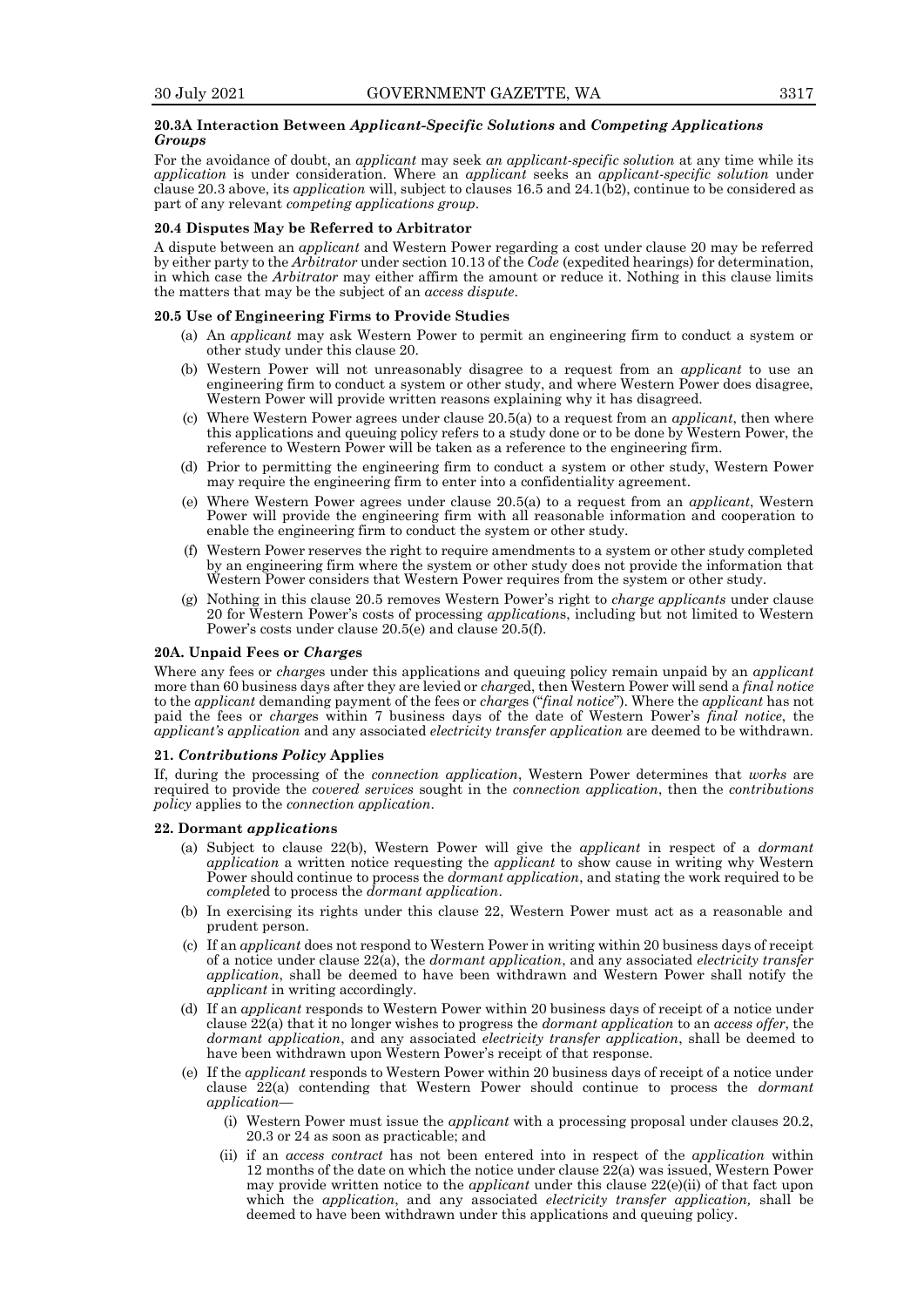(f) In issuing a notice under clause  $22(e)$ (ii), Western Power must have regard to the objectives of this applications and queuing policy, the likelihood of the *application* progressing to an *access offer* and the existence of any *competing applications*.

# **23. Release of** *Contracted Capacity*

Without limiting the circumstances by which *spare capacity* becomes available on the *network*, when an existing *user* reduces *contracted capacity* at one *connection point* and that reduction increases *spare capacity,* then any *application* for that *spare capacity* must be processed by Western Power in accordance with clause 24 and clause 24A, regardless of whether the *user* makes a concurrent *connection application* at that or another *connection point.*

# **24. Where There Are** *Competing Applications*

# **24.1 Formation of** *Competing Applications Groups*

- (a) Where Western Power assesses that an *application* is *competing* with other *applications* then Western Power will, subject to clauses 16.5 and 24.8(b), manage *competing applications* by forming them into one or more *competing applications groups* and assessing a single set of *works* for *shared assets* required to meet some or all of the requirements of each *competing applications group*. To avoid doubt, where there are more than two *competing applications* Western Power may form all the *competing applications* into one *competing applications group* or it may form them into two or more *competing applications groups* as Western Power considers appropriate given the nature of the *applications*, including how the *competing applications* impede each other, the size of the *capacity* sought in each of the *competing applications*, and the current level of *spare capacity*.
- (b) An *application* may be sorted into more than one *competing applications group* where Western Power considers this appropriate given the nature of the *application* (for example where the *application* competes with certain other *applications* in respect of one *network constraint* and with certain other *applications* in respect of another *network constraint*).
- (b1) Western Power will notify an *applicant* within 30 business days of the *application* if it has sorted the *application* into one or more *competing applications groups*.
- (b2) Where Western Power notifies an *applicant* under clause 24.1(b1) that the *application* has been sorted into one or more *competing applications groups*, then the *applicant* may choose by notice to Western Power at any time that it does not wish to be considered in one or more of the *competing applications groups*. Western Power will accept the choice of the *applicant*.
- (c) To the extent necessary to allow—
	- (i) a supplier of last resort (as defined in section 67 of the *Act*) to comply with its obligations under Part 5 of the *Act*; or
	- (ii) a default supplier (as defined in section 59 of the *Act*) to comply with its obligations under section 59 of the *Act*,

an *applicant* may advise Western Power at any time that it does not wish to be considered to be included within a *competing applications group*, in which case it will be treated as having made an *application* for an *applicant-specific solution* and the *applicant's connection application* will be processed as an *applicant-specific solution* in accordance with clauses 19 and 20 (and the other relevant provisions) of this applications and queuing policy and the *applicant* will be deemed to have made a request for a study under clause 20.3(a).

(d) To avoid doubt, where Western Power considers that to issue a notice of intention to prepare a *preliminary access offer* it must perform any system or other studies, Western Power may provide a processing proposal to the *applicants* within the *competing applications group* in accordance with clause 20.2.

# **24.2 Notice of Intention to Prepare a Preliminary** *Access Offer*

Where Western Power considers that a single set of *works* for *shared assets* may meet some or all of the requirements of a *competing applications group*, it will issue a notice of intention to prepare a *preliminary access offer* to all *applicants* within that *competing applications group*, and *charge* a preliminary offer processing fee. To avoid doubt, the preliminary offer processing fee is not payable by an *applicant* who under clauses 24.3(b) or 24.3(c) elects to opt out of the *competing applications group* or who under clause 24.3(d) withdraws their a*pplication*.

# **24.3 Response to Notice of Intention to Prepare a Preliminary** *Access Offer*

*Applicants* must respond to the notice issued under clause 24.2 within 30 business days by—

- (a) agreeing to have their *application* considered within a *competing applications group* and paying the preliminary offer processing fee as specified in the *price list*. By paying the preliminary offer processing fee, *applicants* demonstrate the good faith of their intention to proceed to an *access contract*, and as such the preliminary offer processing fee is non-refundable. Where an *access contract* is subsequently entered into in respect of the *application*, the preliminary offer processing fee will be counted towards any *contribution* payable, where permissible under the *contributions policy,* and where it exceeds any *contribution* payable under the *contributions policy* and the reasonable costs of Western Power incurred in processing the *application* prior to and including Western Power making a *preliminary access offer* and processing responses to it, the excess will be offset against amounts payable under the *access contract* or refunded to the *applicant* where the *applicant* is not a party to that *access contract*; or
- (b) advising that they wish to opt out of the *competing applications group* and make an *application* for an *applicant-specific solution*, in which case the *applicant's connection application* will be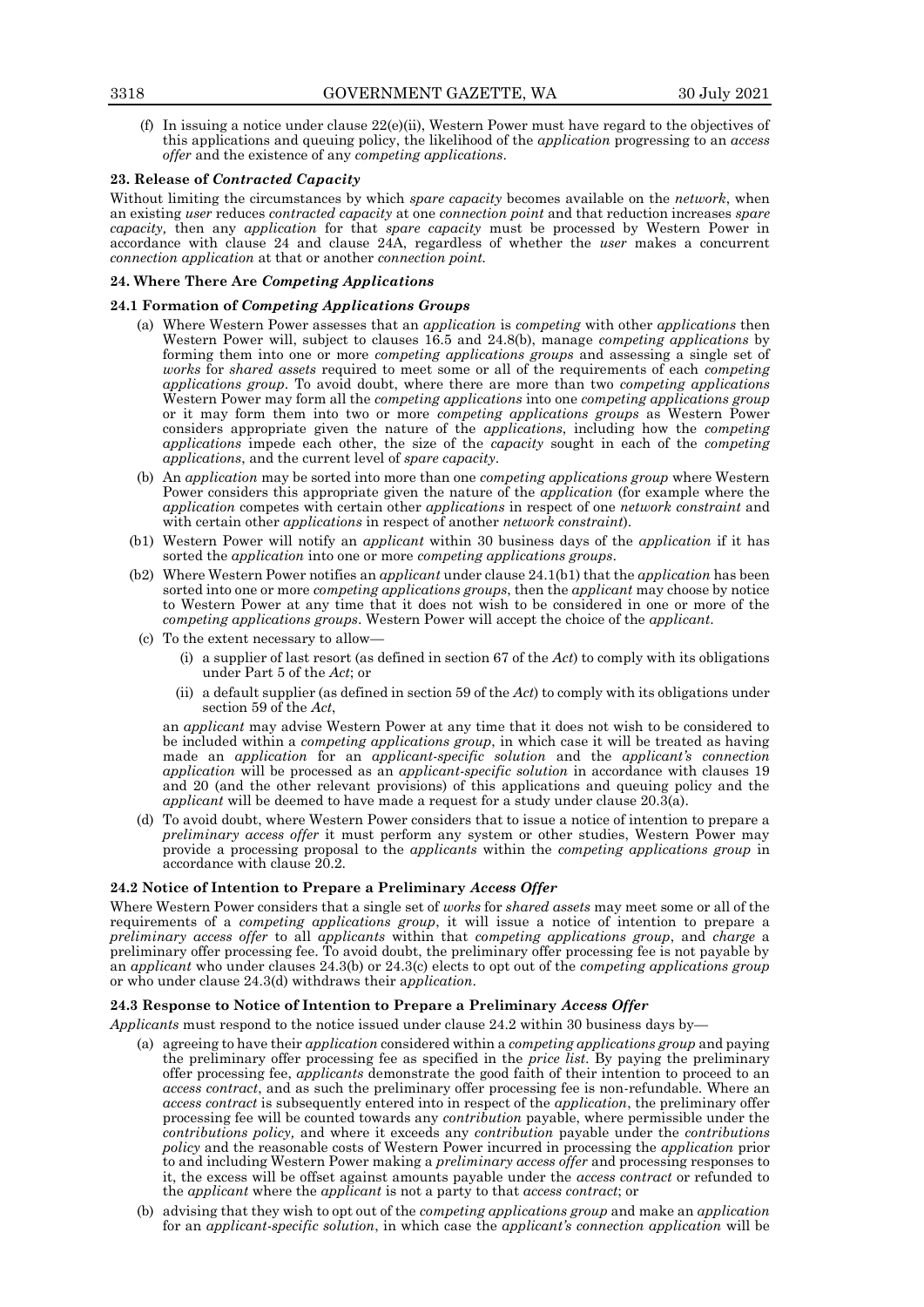processed as an *applicant-specific solution* in accordance with clauses 19 and 20 (and the other relevant provisions) of this applications and queuing policy and the *applicant* will be deemed to have made a request for a study under clause 20.3(a); or

- (c) advising that they wish to opt out of the *competing applications group* but that they do not want to make an *application* for an *applicant-specific solution* and wish to retain their *priority date* and be considered for inclusion in another *competing applications group*, in which case the *application* shall retain its *priority date* and will be considered for inclusion in another *competing applications group* in accordance with clause 24.1(a); or
- (d) withdrawing their *application*.

Where *applicants* fail to respond to the notice issued under clause 24.2 within 30 business days, their *application* and any associated *electricity transfer application* will be deemed to have been withdrawn.

#### **24.4 Western Power's Actions Following Response to the Notice of Intention to Prepare a Preliminary** *Access Offer*

Following the response of *applicants* under clause 24.3 (if any), Western Power may, if it continues to consider that a single set of *works* for *shared assets* may meet some or all of the requirements of a *competing applications group*, make *preliminary access offers* to each *applicant* within the relevant *competing applications group* at the same time. Western Power will endeavour to make such *preliminary access offers* to each *applicant* within the relevant *competing applications group* within 60 business days after issuing the notice under clause 24.2.

# **24.5 Response to Preliminary** *Access Offer*

- (a) *Applicants* must respond to the *preliminary access offers* within 30 business days after receipt of the *preliminary access offers*, by indicating in good faith in writing either—
	- (i) that it would accept such a *preliminary access offer* if it were *an access offer*; or
	- (ii) that it would reject such a *preliminary access offer* if it were an *access offer* and would request an amendment to the *preliminary access offer*. In this case Western Power and the *applicant* must negotiate in good faith regarding the form of the *preliminary access offer*, but if Western Power and the *applicant* have not agreed on the form of the *preliminary access offer* within 30 business days from the date on which the *applicant* received the *preliminary access offer*, then the *application* and any associated *electricity transfer application* will be deemed to have been withdrawn unless
		- (A) the *applicant* has notified Western Power in writing that it wishes to be treated as having made an *application* for an *applicant-specific solution* and the *applicant's connection application* will be processed as an *applicant-specific solution* in accordance with clauses 19 and 20 (and the other relevant provisions) of this applications and queuing policy and the *applicant* will be deemed to have made a request for a study under clause 20.3(a); or
		- (B) the *applicant* has notified Western Power in writing that it wishes to opt out of the *competing applications group* but it does not want to make an *application* for an *applicant-specific solution* and wishes to retain its *priority date* and be considered for inclusion in another *competing applications group*, in which case the *application* shall retain its *priority date* and will be considered for inclusion in another *competing applications group* in accordance with clause 24.1(a); or
		- (C) the failure to agree on the form of the *preliminary access offer* within 30 business days is due to Western Power acting in bad faith, in which case Western Power and the *applicant* must negotiate in good faith for a further period of 30 business days regarding the form of the *preliminary access offer* and clauses 24.5(a)(ii)(A) and 24.5(a)(ii)(B) shall apply. If no agreement is reached between Western Power and the *applicant* during this further period, and the *applicant* has not notified Western Power in accordance with clauses  $24.5(a)(ii)(A)$  and  $24.5(a)(ii)(B)$ , the *application* and any associated *electricity transfer application* will be deemed to have been withdrawn; or
	- (iii) that it would not accept such a *preliminary access offer* if it were an *access offer*, in which case the *connection application* and any associated *electricity transfer application* are deemed to have been withdrawn.
- (b) Where *applicants* respond under either clause 24.5(a)(i) or an agreement is reached regarding the form of the *preliminary access offer* under clause 24.5(a)(ii) ("*preliminary acceptance"*), the *applicants* must pay within 30 business days a *preliminary acceptance* fee as specified in the *price list* to Western Power to demonstrate the good faith of their intention to proceed to an *access contract*. The *preliminary acceptance* fee is non-refundable but, where an *access contract*  is subsequently entered into in respect of the *application*, the *preliminary acceptance* fee will be counted towards any *contribution* payable, where permissible under the *contributions policy*, and where it exceeds any *contribution* payable under the *contributions policy* and the reasonable costs of Western Power incurred in processing the *application* until the execution of an *access contract*, the excess will be offset against amounts payable under the *access contract* or refunded to the *applicant* where the *applicant* is not a party to that *access contract*.
- (c) If an *applicant* does not respond to Western Power within 30 business days of receipt of the *preliminary access offer* by one of the methods in clause 24.5(a), the *application* and any associated *electricity transfer application* shall be deemed to have been withdrawn.
- (d) To avoid doubt, *preliminary acceptance* does not give rise to a *contract*.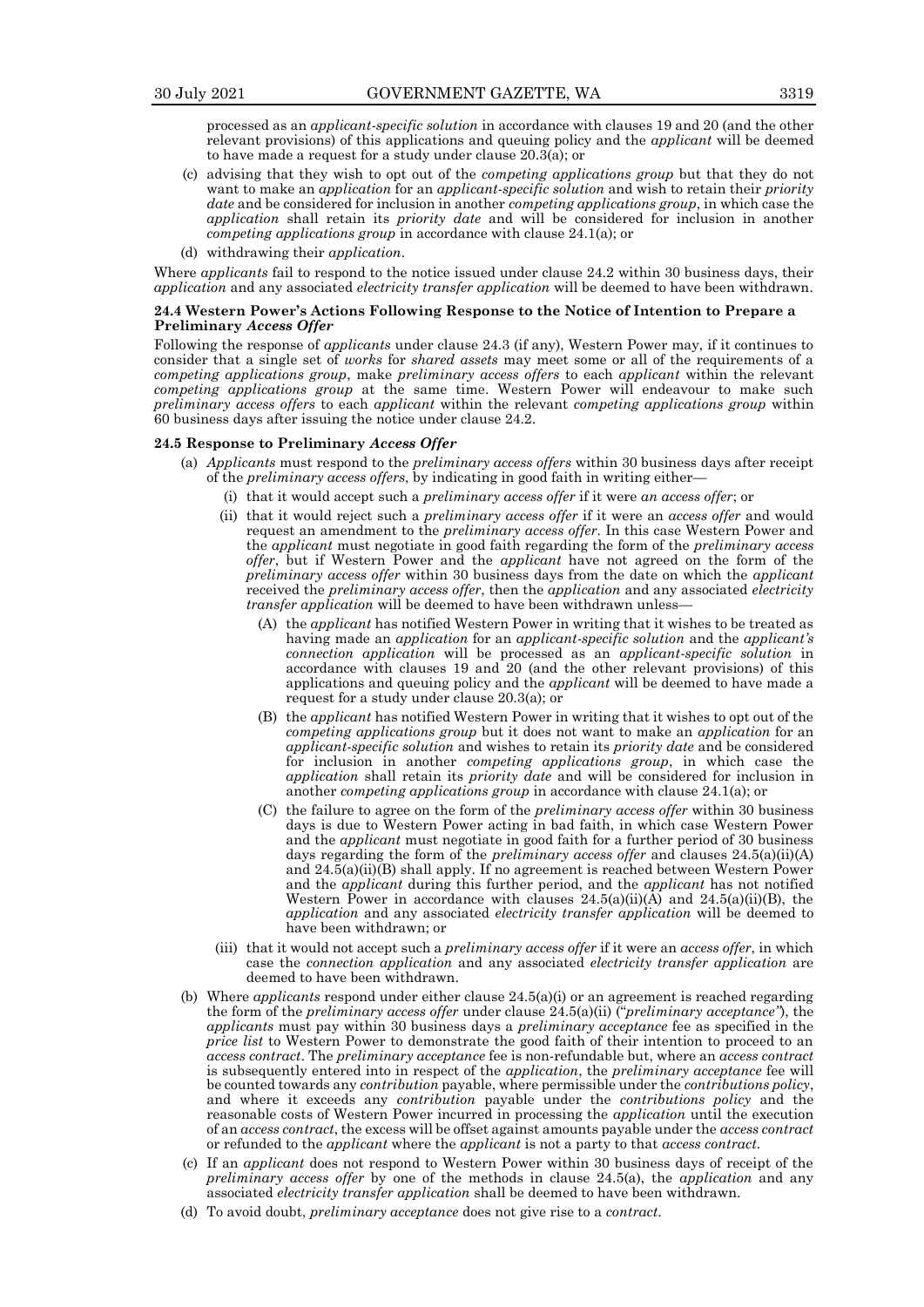#### **24.6 Subsequent** *Access Offers*

After reviewing the responses by *applicants* to *preliminary access offers* under clause 24.5, Western Power will endeavour within 30 business days from the last date on which responses are required to be provided to Western Power under clause 24.5, to complete the following—

- (a) if Western Power considers it can make *access offers* to *applicants* within the *competing applications group* collectively for the costs nominated in the *access offers*, it will make *access offers* to *applicants* within the *competing applications group* conditional on sufficient acceptance of the *access offers* by *applicants* to ensure that access can be provided to the *applicants* collectively for the costs nominated in the *access offers*; or
- (b) if Western Power does not consider it can make *access offers* to *applicants* within the *competing applications group* collectively for the costs nominated in the *access offers*, it will revise its *preliminary access offer* and submit those revised *preliminary access offers* to *applicants*; or
- (c) where the extent of the *preliminary acceptance* by *applicants* within a *competing applications group* exceeds the ability of Western Power to provide services under *access contracts* (if all such *preliminary acceptances* resulted in *access contracts*), Western Power may make *access offers* to *applicants* in the order of the *priority date* of *applications* until—
	- (i) to the extent *connection applications* relate to *exit services* or *exit service components*, there is no more *spare capacity*; and
	- (ii) to the extent *connection applications* relate to *entry services* or *entry service components*  the circumstances which resulted in the *applications* being classified as *competing applications* would prevent Western Power being able to provide such *entry services* or *entry service components* if any further *access offers* were accepted.

If Western Power fails to make an *access offer* to an *applicant* within a *competing applications group*, then notwithstanding any other provision in this applications and queuing policy, the *application* will remain valid and retain its *priority date* and Western Power will refund any *preliminary access offer* processing fee or *preliminary acceptance* fee paid by the *applicant*.

{Note: An *access offer* might not be made to an *applicant* under 24.6(c) because there is no more *spare capacity* after making *access offers* to *applicants* with earlier *priority dates*.}

# **24.6A Minimum and Maximum Levels of Acceptance**

An *access offer* to *applicants* within a *competing applications group* will specify—

- (a) if applicable, the minimum number of *applicants* that must accept the *access offers* made to that *competing applications group* (whether expressed by reference to the number of accepting *applicants*, the amount of *capacity* they accept or both) for Western Power to proceed to undertake the *works* specified in the *access offers* at the cost and on the other terms set out in those *access offers*;
- (b) if applicable, the maximum number of *applicants* that may accept the *access offers* made to that *competing applications group* (whether expressed by reference to the number of accepting *applicants*, the amount of *capacity* they accept or both) for Western Power to proceed to undertake the *works* specified in the *access offers* at the cost and on the other terms set out in those *access offers*.

#### **24.6B Failure to Achieve Minimum Levels**

Where the minimum levels of acceptance set out in clause 24.6A are not met then any acceptance of an *access offer* will be of no effect but Western Power will seek to revise the *access offers* so as to meet the requirements of those *applicants* who did accept *access offers* and issue new *access offers*, provided that there is no obligation on Western Power to revise *access offers* where no *applicants* accepted *access offers* (without prejudice to the entitlement of such *applicants* to opt for an *applicant-specific solution* or make new *applications*).

#### **24.6C Exceeding Maximum Levels**

- (a) Where the maximum levels of acceptance set out in clause 24.6A are exceeded then priority will, subject to clause 24A.4, be given to *applicants* with an earlier *priority date* in determining which *access offers* will be of effect and which of no effect. Subject to paragraph (b) below, where an *applicant's* acceptance is not effective that *applicant ("reallocated applicant")* will be allocated to a new *competing applications group*.
- (b) In respect of the *reallocated applicant* with the highest queue priority of the *reallocated applicants*, Western Power will, where it is possible to meet the requirements of that *applicant* in part (for example supply part of the *capacity* requested by them), make a further *access offer* to them to supply those partial requirements which that *reallocated applicant* may accept or reject. Where the *reallocated applicant* rejects the *access offer* then they will be allocated to a new *competing applications group*. If the *reallocated applicant* rejects the *access offer* then Western Power will, if practicable to do so having regard to the timeframes for undertaking of *works* set out in those *access offers* which have been effectively accepted, make a further *access offer* to the next *reallocated applicant* with the highest queue priority and the process in this paragraph (b) will continue until Western Power determines it is not practicable to make any further *access offers*.

# **24.7 Changing Composition of** *Competing Applications Group*

- (a) Western Power may change the composition of a *competing applications group*
	- (i) to remove, at any time, *applicants* within the *competing applications group* whose *applications* have been withdrawn or been deemed to be withdrawn or *applicants* whose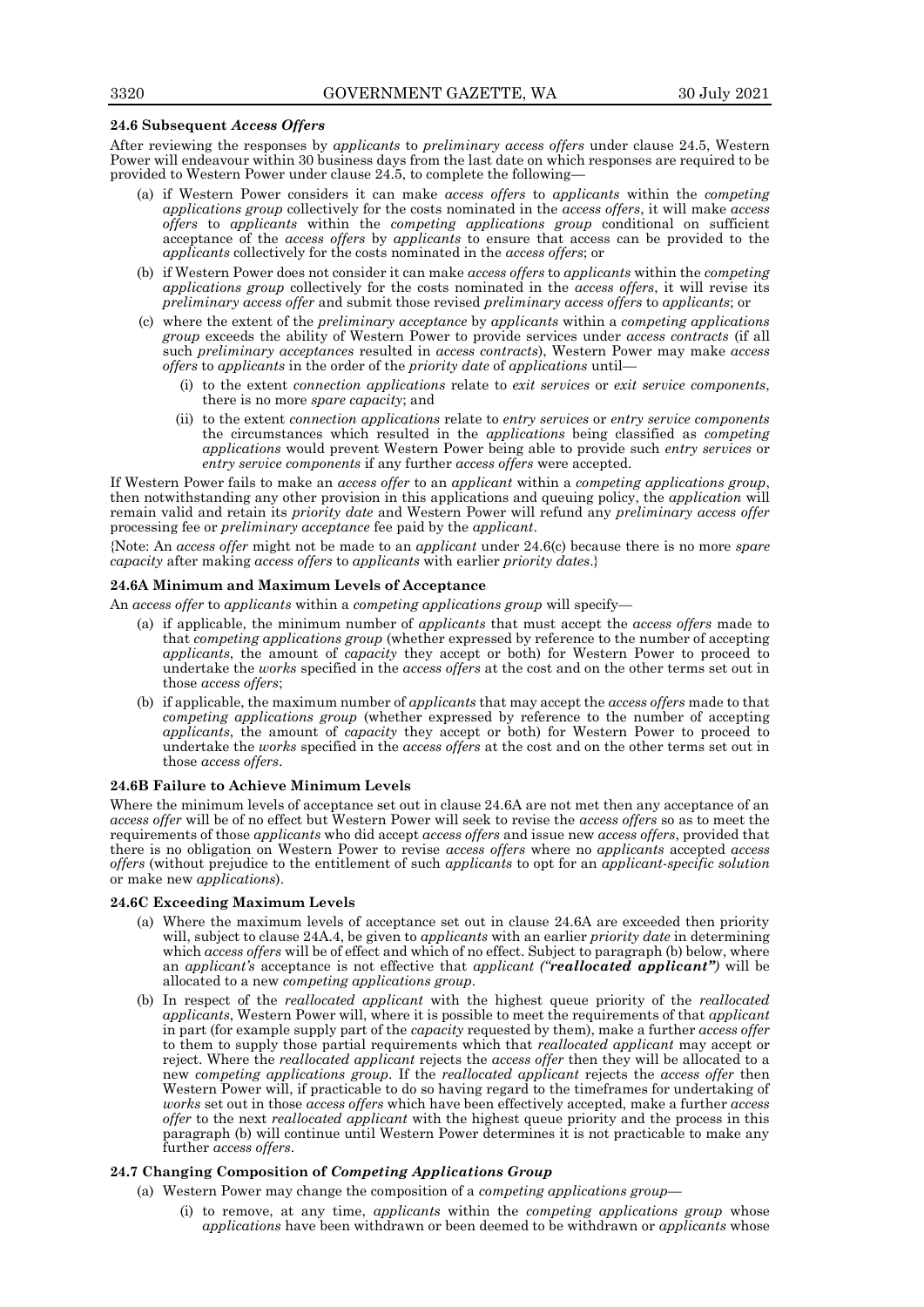*applications* are to be treated, under a clause of this applications and queuing policy, as having been made for an *applicant-specific solution* (for example under clause 24.3(b),  $24.5(a)(ii)(A)$  or clause  $24.1(c)$ ;

- (ii) to add additional *application*s to a *competing applications group*, but where Western Power has already issued a notice of intention to prepare a *preliminary access offer* under clause 24.2 to *applicants* within a *competing applications group*, then Western Power will only add additional *applications* to that *competing applications group* where the additional *applications* can be added without delaying preparation of the *preliminary access offer* to the existing *applicants.*
- (b) Despite clause 24.7(a) Western Power may change the composition of a *competing applications group* at any time following changes regarding the nature or location of those factors which resulted in *applications* being classified as *competing* following other *network* developments, changes in *generatio*n or changes in loads in which case Western Power may recommence the processes under this clause 24.

#### **24.7A Termination of a** *Competing Applications Group*

- (a) Western Power may terminate a *competing applications group* by written notice to the *applicants* within that *competing applications group* where—
	- (i) Western Power considers, in accordance with this applications and queuing policy, that it will not issue notices of intention to prepare *preliminary access offers* or *preliminary access offers or access offers*, as applicable, in respect of a single set of *works* for *shared assets* to any of the *applicants* within the *competing applications group*; or
	- (ii) Western Power considers that a single set of *works* for *shared assets* is no longer viable.
- (b) To avoid doubt, where Western Power terminates a *competing applications group* under clause 24.7A, the *applications* previously within that *competing applications group* and their *priority date* shall not be affected and may be considered for inclusion in other *competing applications groups*.

#### **24.8** *Spare Capacity*

- (a) In determining whether there is *spare capacity* to provide *covered services* requested in a *connection application* or group of *applications*, Western Power must assume that any existing *access contract* will be renewed in accordance with the terms of that *access contract*.
- (b) If, at any time, *spare capacity* to provide *covered services* becomes available without the need for any *works* for *shared assets* and there are *applicants* who are *competing* for such *spare capacity*, Western Power may allocate that *spare capacity* to *applicants* on the basis of *priority date* until no *spare capacity* remains without forming a *competing applications group*. To avoid doubt, the *spare capacity* may be offered to an *applicant* who is part of a *competing applications group* and an *applicant* who is not part of a *competing applications group*.

#### **24.9 Types of Information**

Western Power must make known to any *applicant* that has lodged an *application* with Western Power, or to any existing *user* with an *access contract* with conditions precedent which have not yet been satisfied or waived—

- (a) whether there are *competing connection application*s; and
- (b) a description of the circumstances which caused the *connection applications* to be *competing connection applications* (including in the case of *connection applications* for *exit services* or *exit service components* information in reasonable detail regarding the aggregated *capacity* requirements of those *competing connection applications*); and
- (c) an estimate of the likely time until the making of an *access offer*; and
- (d) where the *application* is a *competing connection application*, in respect of each *connection application* which is *competing* with that *connection application*—
	- (i) in the case of *connection applications* for *exit services* or *exit service components*, the *capacity* requirements of the *competing connection application*;
	- (ii) the geographic location at which the *competing connection application* seeks the *capacity*;
	- (iii) reasonable details regarding any *augmentation* required by the *competing connection application*;
	- (iv) any zone substation relevant to providing the *covered service* sought in the *application*;
	- (v) where the *applicant* is a *generator*, the fuel type involved; and
	- (vi) the *priority date*,

in an anonymised format without details of the *applicant's* name or physical address of any *connection point* relevant to the *application*. Western Power must not provide *confidential information* in an anonymised format under this clause 24.9(d) if Western Power determines, acting as a reasonable and prudent person, that it is possible from the anonymised information to determine the identity of the associated *competing applicant*.

# **24.10 When Western Power Must Update Information**

Western Power must provide the information in clause 24.9—

(a) when issuing notices of intention to prepare *preliminary access offers* under clause 24.2, *preliminary access offers* under clause 24.4 and *access offers* under clause 24.6;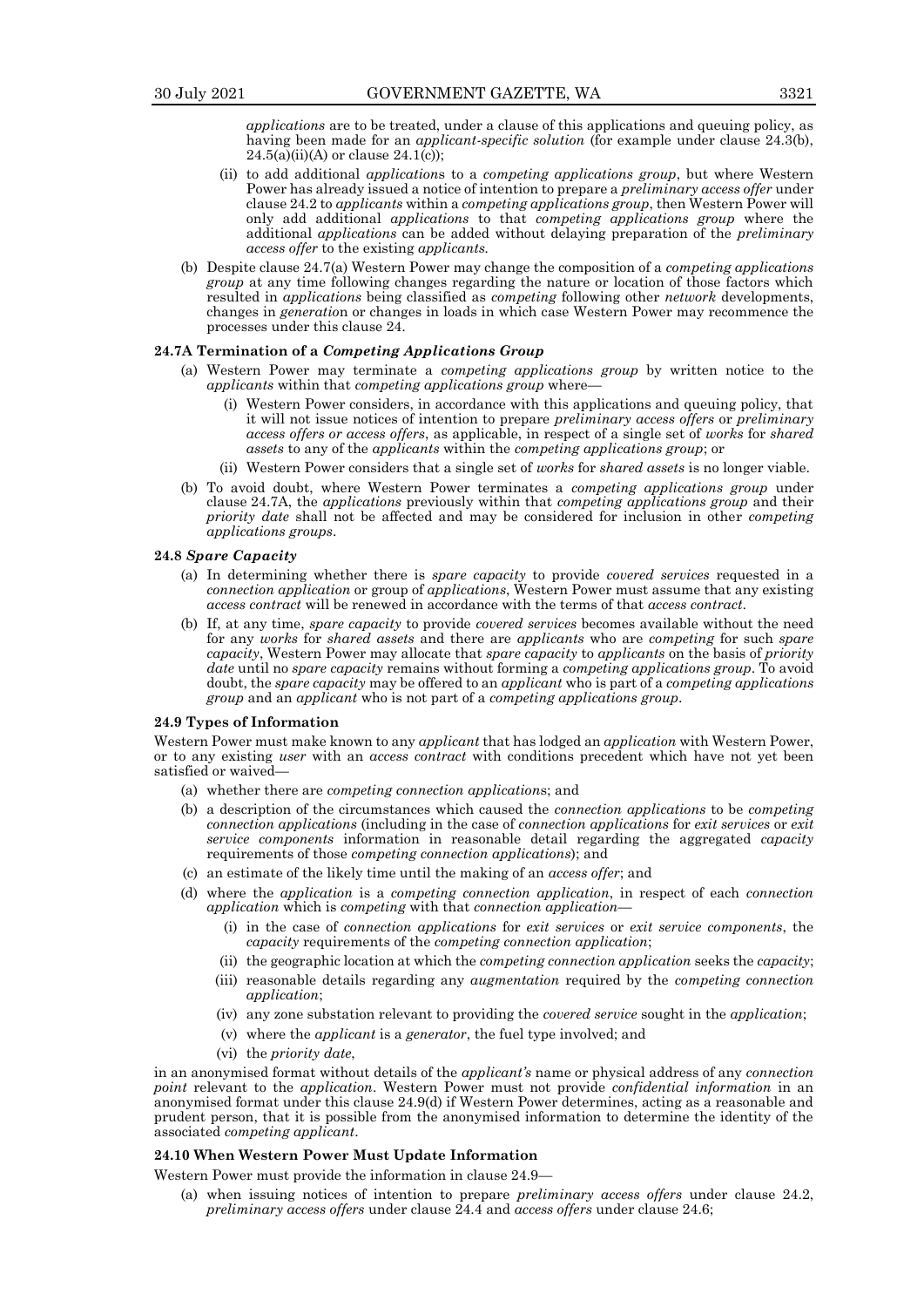- (b) at any time after a reasonable request by the *applicant*, or by any existing *user* with an *access contract* with conditions precedent which have not yet been satisfied or waived, for updated information; and
- (c) as soon as practicable after a material change in the information previously notified under this clause 24.10, including when information of the kind referred to in clause 24.9(d) is no longer required to be provided in an anonymised format.

# **24.11 Concurrent Consideration**

Nothing in clause 24 prevents Western Power from processing more than one *connection application* concurrently.

## **24.12 When Clause 24 Does Not Apply**

The provisions in clause 24 do not apply to a *transition application*.

# **24A.** *Priority Dates of Applications in Particular Circumstances*

## **24A.1** *Withdrawn Connection Applications*

An *application* which is withdrawn, or deemed by this applications and queuing policy to have been withdrawn, loses its *priority date*, even if it is subsequently amended or resubmitted.

## **24A.2 Amended** *Connection Application***s**

- (a) Subject to clause 24A.2(b), an amended *connection application* has the same *priority date* as the original *connection application*.
- (b) Subject to clause 24A.2(c), if an amended *connection application* is materially different from the original *connection application*, and if the difference is such that an *applicant* whose *competing application* has a *priority date* subsequent to the original *connection application* is materially prejudiced in terms of the likelihood, timing, cost and terms of it obtaining access (compared with that later *applicant's* position with respect to the original *connection application*), then—
	- (i) if it is possible to construe the amended *connection application* as a combination of the original *connection application* and a notional supplementary *connection application* (whether for further *capacity* or otherwise), the original *connection application* retains its *priority date* and the notional supplementary *connection application* has a *priority date* according to the time of amendment and will be treated for the purposes of this applications and queuing policy as a separate *application* with that *priority date*; but
	- (ii) otherwise—the amended *connection application* has a *priority date* according to the time of amendment.
- (c) For the purposes of clause 24A.2(b), without limiting the ways in which an amended *connection application* may be materially different from the original *connection application*, an amended *connection application* is not materially different from the original *connection application* if the *capacity* sought in the amended *connection application* is less, or less than 5% more than, the *capacity* sought in the original *connection application*.
- (d) Where an *applicant* has provided a response under clause 24.3 agreeing to have its *application* considered within a *competing applications group* following receipt of a notice of intention to prepare a *preliminary access offer* under clause 24.2 and where that *applicant* subsequently amends its *connection application* then Western Power may if it considers it appropriate (having regard to all relevant factors including the impact of the amendment on other members of the *competing applications group* and on Western Power) make or amend a *preliminary access offer* based on the amended *application*.
- (e) Where Western Power does not agree to make or amend the *preliminary access offer* based on the amended *application* then in making *preliminary access offers* Western Power will treat the relevant *application* on the basis that it has not been amended.

## **24A.3** *Network Control Services*

Western Power may make an *access offer* as a result of a procurement process for *Network Control Services* without regard to whether there are any *competing connection applications*.

## **24A.4 Supplier of Last Resort and Default Supplier Arrangements**

Notwithstanding anything in clause 24A or in this applications and queuing policy, priority must be given to *applications*—

- (a) to the extent necessary to allow a supplier of last resort (as defined in section 67 of the Act) to comply with its obligations under Part 5 of the Act; or
- (b) to the extent necessary to allow a default supplier (as defined in section 59 of the Act) to comply with its obligations under section 59 of the Act.

## **25. Additional Terms of the Preliminary** *Access Offer* **or** *Access Offer*

## **25.1 Terms Under** *Contributions Policy*

Western Power must include as terms of the preliminary *access offer* or *access offer*—

- (a) the amount of any *contribution* and other payments, such as rebates, determined under the *contributions policy*; and
- (b) any terms related to the provision of the *contribution* that the *applicant* has selected under the *contributions policy*.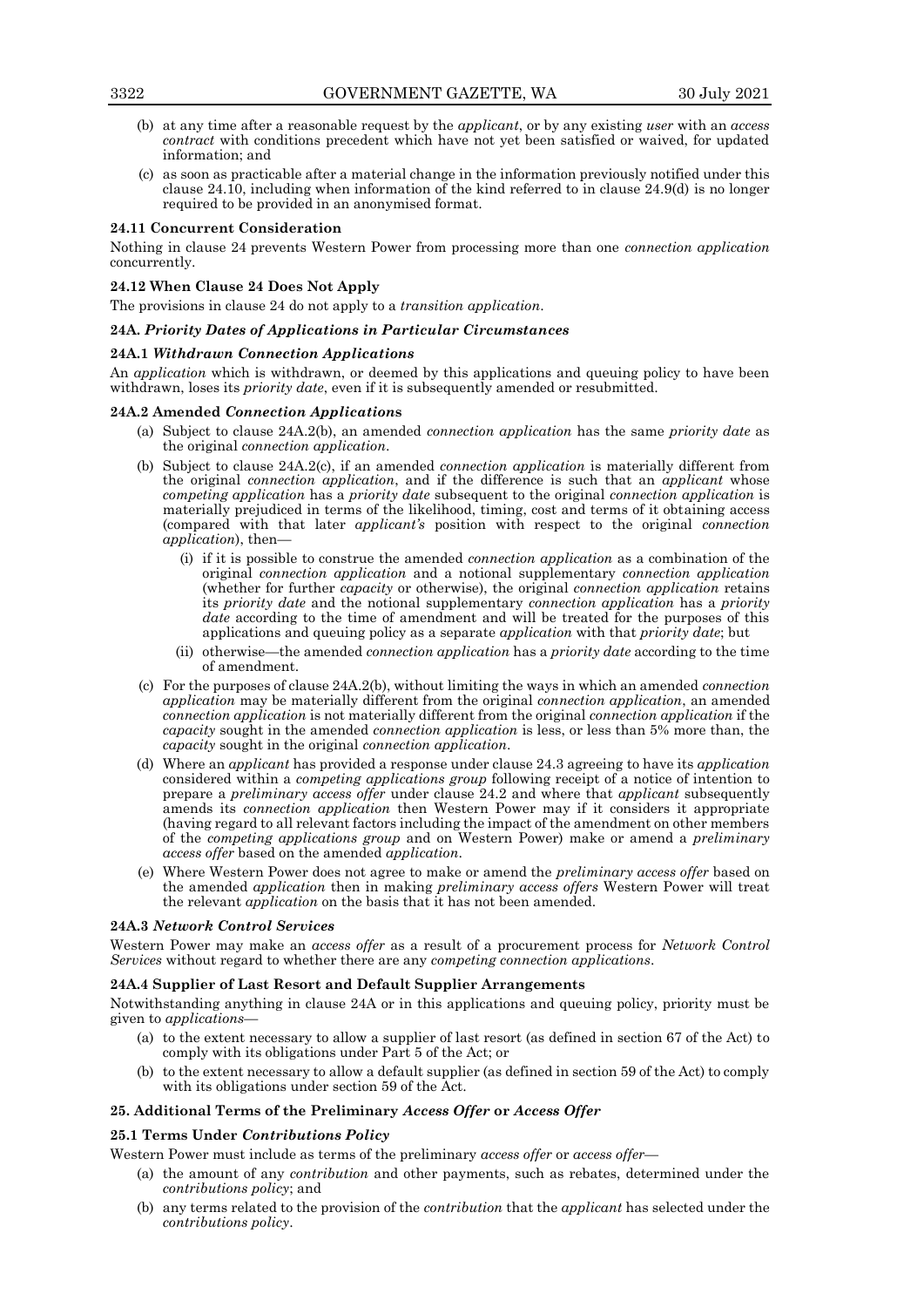## **25.2 Exemptions from** *Technical Rules*

The terms related to any exemption to the *technical rules* determined under Chapter 1 of the *technical rules* must be included in the *preliminary access offer* or *access offer*.

#### **26. Making the** *Access Offer*

- (a) Subject to clause 26(b) Western Power must, acting as a reasonable and prudent person, give an *access offer* to the *applicant* as soon as practicable after the *complete connection application* is lodged, having regard to the nature of the *connection application*, consideration of *competing applications* and the need (where applicable) for *works* involving *shared assets* in order for Western Power to be able to provide access in accordance with the *technical rules.*
- (b) In the case of a *connection application* which relates to a *transmission connected generating system* Western Power has no obligation to make an *access offer* until the *Registered Generator Performance Standards* for that *transmission connected generating system* have been determined in accordance with the *WEM Rules*.

## **PART D—TRANSFER AND RELOCATION POLICY**

## **27. Novation of entire contract**

- (a) Western Power will not unreasonably withhold or delay its consent to the counterparty to an *access contract* novating all of its rights and obligations under that *access contract* or give that consent on unreasonable conditions.
- (b) Without limiting the considerations Western Power may have regard to in determining whether to give consent such considerations include the financial and technical capacity of the person who is proposed to assume the obligations under the *access contract*.

#### **28. Novation of part of contract**

- (a) Subject to clause 28(c), Western Power will not unreasonably withhold or delay its consent to the counterparty to an *access contract* novating part of its rights and obligations under that *access contract* or give that consent on unreasonable conditions.
- (b) Without limiting the considerations Western Power may have regard to in determining whether to give consent such considerations include the financial and technical capacity of the person who is proposed to assume the obligations under the *access contract*.
- (c) Western Power is not required to consent to part of a novation of an *access contract* unless reasonably satisfied—
	- (i) the rights and obligations to be novated constitute a severable part of the *access contract*;
	- (ii) all obligations relevant to the rights to be novated are also being novated;
	- (iii) the ongoing operation of the remaining *access contract* and the ongoing operation of the novated provisions will not adversely affect the integrity of the *network*;
	- (iv) the remaining *access contract* is capable of operating in a meaningful and coherent manner;
	- (v) the novated provisions will operate in a meaningful and coherent manner;
	- (vi) Western Power will not suffer a reduction in revenue as a result of the novation.

# *Schedule 1*

————

# FORM OF GUARANTEE

# **DATE [ ]**

# **PARTIES**

- 1. [### ACN ### a company registered in ### of ###] (**"Guarantor"**); and
- 2. **Electricity Networks Corporation ABN 18 540 492 861**, a statutory body corporate established by paragraph 4(1)(b) of the *Electricity Corporations Act 2005 (WA)* of 363 Wellington Street, Perth Western Australia ("**Western Power**").

#### **RECITALS**

- A. Western Power may in its discretion provide Services to [###] ("t**he User**") under an Access Contract at the request of each of the User and the Guarantor.
- B. The Guarantor wishes to execute this Guarantee to secure payment of all amounts payable under the Access Contract to Western Power.

#### **OPERATIVE PROVISIONS**

(i) Guarantee

The Guarantor unconditionally and irrevocably Guarantees as a continuing security to Western Power payment by the User of all moneys and liabilities due and/or payable from or by the User to Western Power under or in connection with the contract dated [###] ("**Access Contract**") created between the User and Western Power ("**Secured Moneys**"), including moneys and liabilities incurred or arising—

(i) (**liability**): at any present or future time, whether actually or contingently;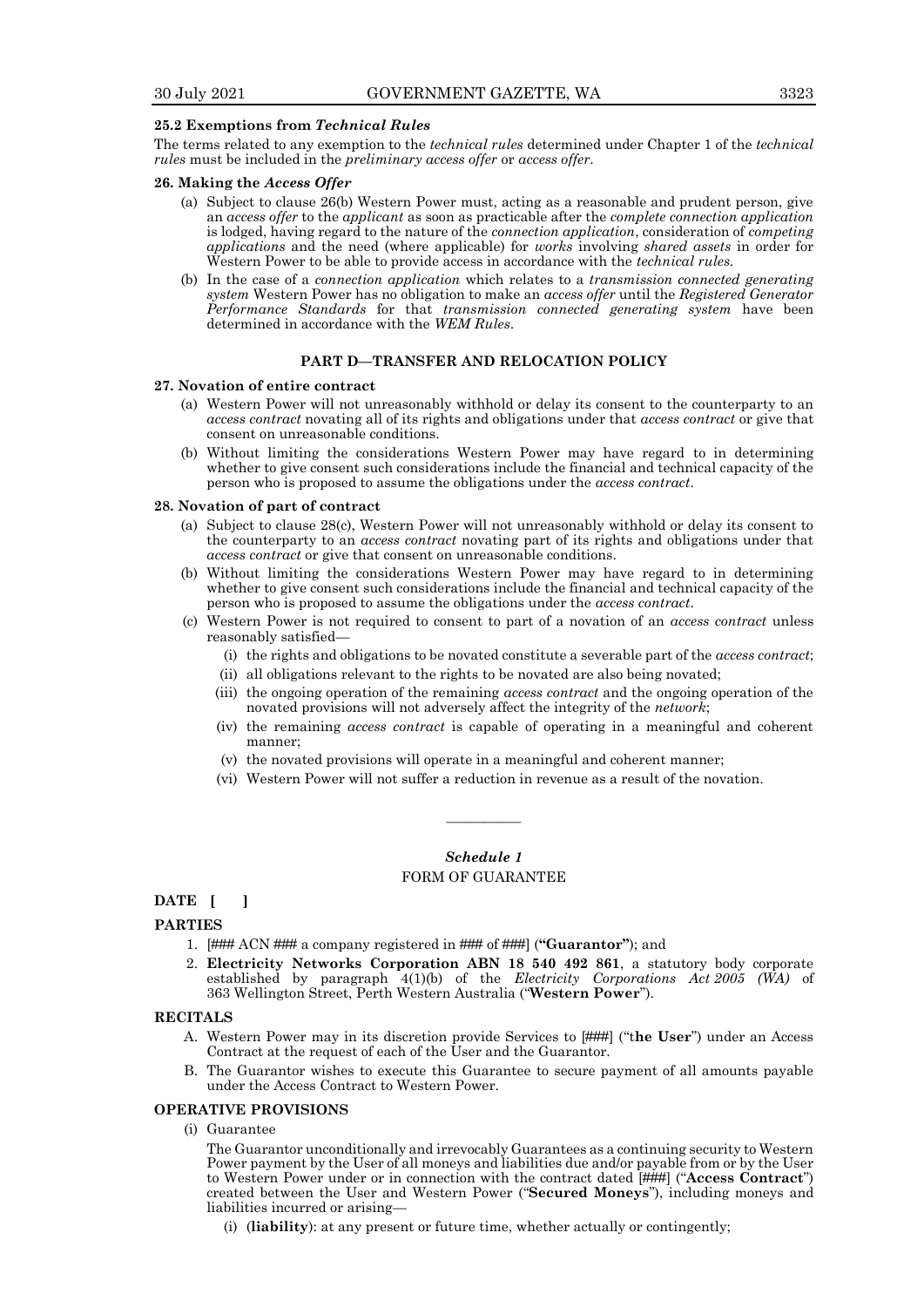- (ii) (**default**): as a result of any breach of or default under the Access Contract; and/or
- (iii) (**account**): by way of principal, interest, cost, charge, expense, disbursement, fee, tax, stamp or other duty, indemnity, damages or monetary judicial order.
- (ii) Secured Moneys
	- (i) Demand payment

The Guarantor must pay to Western Power, upon demand by Western Power at any present or future time, the amount of the Secured Moneys due from and payable by the User to Western Power at that time under, and in the manner and currency specified in, the Access Contract.

(ii) Costs

The Guarantor must at any present or future time indemnify Western Power upon demand for any cost, charge, expense, disbursement, fee, tax or stamp or other duty incurred by Western Power at any time in connection with the Access Contract, this Guarantee or the Secured Moneys relating to—

- (A) (**security agreements):** preparation, negotiation, execution or performance, or any termination, amendment, consent, claim, demand or waiver;
- (B) (**security rights**): any exercise or enforcement of any right or power conferred on Western Power;
- (C) (**credit increases)**: any extension of further, additional or increased credit or financial accommodation by Western Power, or agreement by Western Power to increase the amount secured; and/or
- (D) (**payments**): the receipt or payment of any moneys, including moneys paid by Western Power by way of reimbursement to any third party.
- (iii) Set-Off exclusion

The Guarantor must make any payment required under this Guarantee without set-off or other deduction, except for the deduction or withholding of any tax compelled by law.

(iii) Indemnity

The Guarantor must as a separate and additional liability of the Guarantor as a principal debtor, and not as a surety, indemnify Western Power against, and pay to Western Power upon demand by Western Power an amount equal to, all Secured Moneys that are or may become invalid, unenforceable, illegal or irrecoverable for any reason or under any circumstances as a liability to Western Power by the Guarantor as a surety, despite any other provision of this Guarantee.

(iv) Guarantee protection

This Guarantee, and the liability of the Guarantor under this Guarantee, is not affected at any time by—

- (i) (**waiver**): the granting to any person by Western Power of any waiver;
- (ii) (**agreements**): any agreement, deed or document created with, or action or omission performed, representation made or non-disclosure of any fact or information by, Western Power or any person;
- (iii) (**Secured Moneys**): any increase or variation in the amount of the Secured Moneys occurring for any reason;
- (iv) (**document amendment**): any amendment to or transfer, release or termination of any agreement, deed or document or any right, power or liability of any person under any agreement, whether for or without consideration;
- (v) (**enforcement decisions**): any exercise or enforcement, or any failure or invalidity in, the exercise or enforcement by Western Power of any right or power conferred on Western Power under any agreement, deed or document or by law;
- (vi) (**invalidity**): any actual or potential invalidity, unenforceability, illegality or irrecoverableness of any agreement, deed or document or consent or any payment made or due to Western Power under any agreement for any reason;
- (vii) (**incapacity**): any incapacity or absence of power or authorisation of, or other fact relating to, any person in connection with the execution of any agreement, deed or document or otherwise, including any change in the constitution or membership of any person; or
- (viii) (**residual**): any other breach, default, waiver or fact which, except for this provision, might legally operate—
	- (A) to release or discharge or have any prejudicial effect on; or
	- (B) in any manner to release or discharge the Guarantor from performance of, or limit or provide a defence to any legal action to enforce,

this Guarantee, or any liability of the Guarantor under or in connection with this Guarantee.

(v) Termination

The Guarantor is not entitled to terminate or limit this Guarantee, or any liability of the Guarantor under this Guarantee, until the Secured Moneys have been paid in full.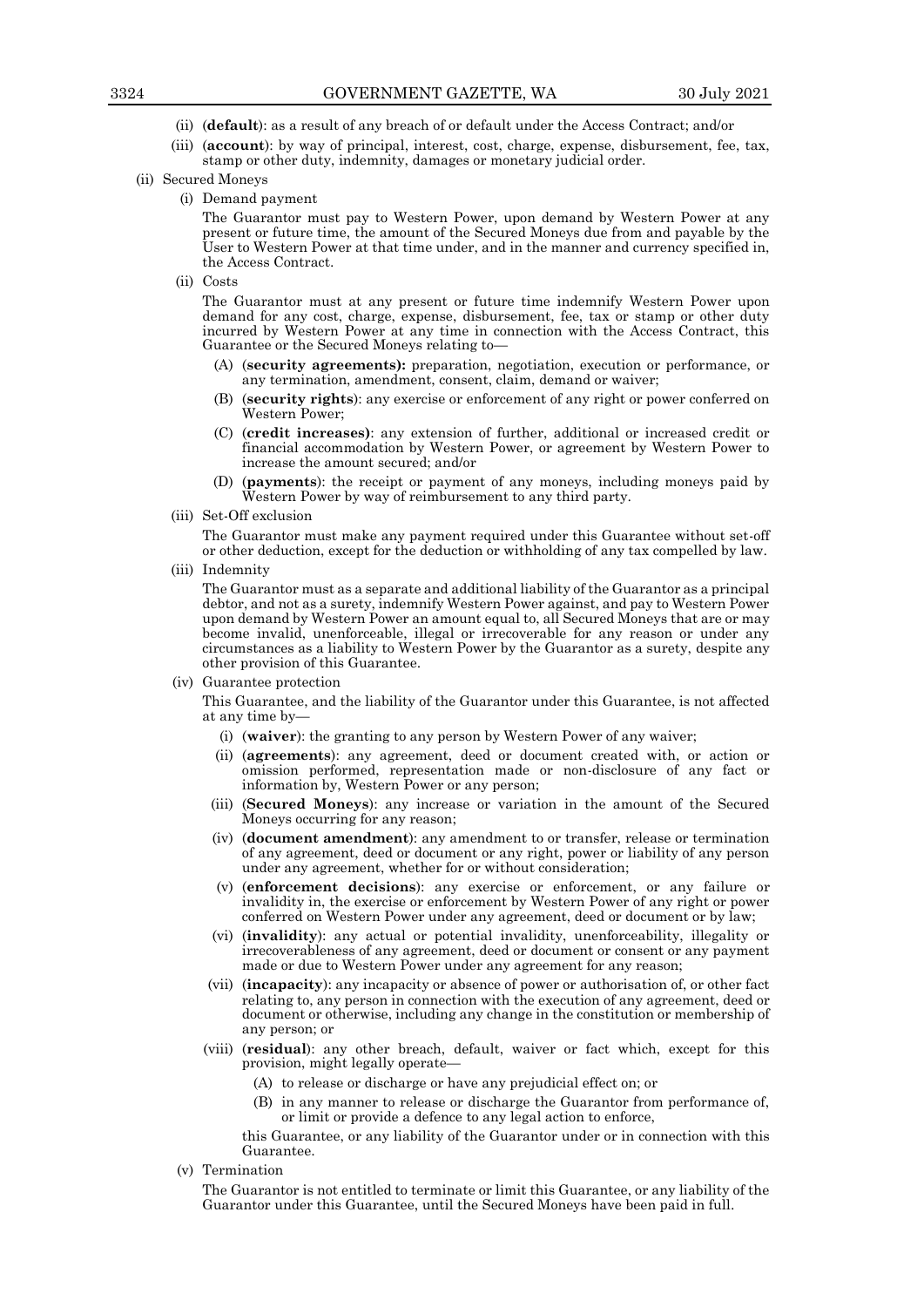————

# (vi) Governing Law

This Guarantee is governed by and construed under the law of the State of Western Australia.

#### (vii) General

(i) Continuing Security

This Guarantee is a continuing security and is not wholly or partially discharged by the payment at any time of any Secured Moneys, settlement of account or other fact and applies to the balance of the Secured Moneys at any time until a final termination of this Guarantee by Western Power.

(ii) Further Assurance

The Guarantor must upon request by Western Power at any time execute any document and perform any action necessary to give full effect to this Guarantee, whether prior or subsequent to performance of this Guarantee.

(iii) Waivers

Any failure or delay by Western Power to exercise any right or power under this Guarantee does not operate as a waiver and the single or partial exercise of any right or power by Western Power does not preclude any other or further exercise of that or any other right or power by Western Power.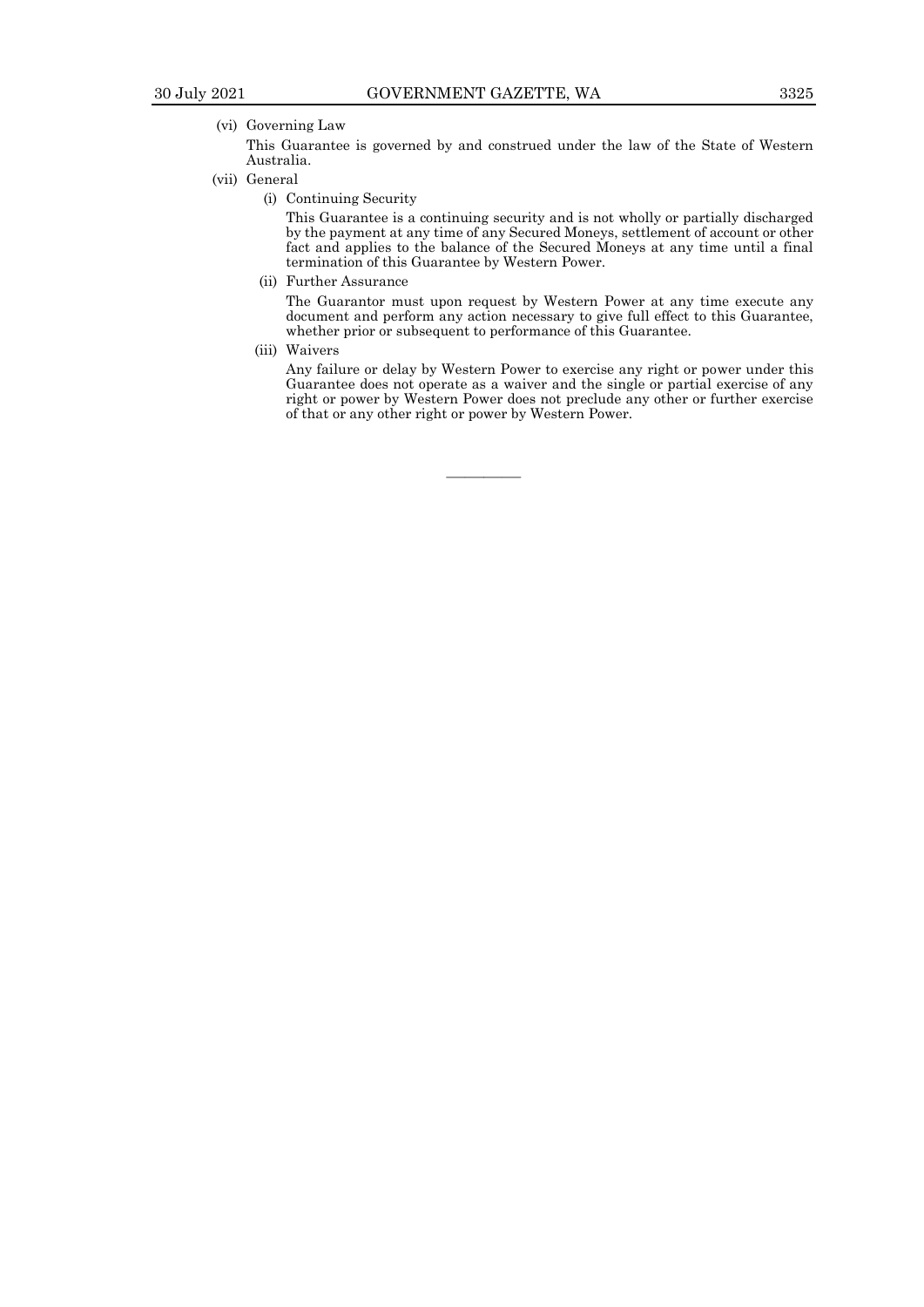## *Annexure B*

## **APPENDIX 3A—TRANSITIONAL WESTERN POWER NETWORK STANDARD ACCESS CONTRACT**

# ELECTRICITY TRANSFER ACCESS CONTRACT

# **Parties**

**Electricity Networks Corporation ABN 18 540 492 861**, a statutory body corporate established under section 4(1)(b) of the *Electricity Corporations Act 2005 (WA)*, of 363 Wellington Street, Perth, Western Australia (**Western Power**)

 $-$  and-

**[ ]** of [ ] (**User**)

– and—

**[ ]** of [ ] (**Indemnifier**)

# **Introduction**

# **Background**

- (a) The User has made an Application requesting Covered Services at one or more Connection Points.
- (b) Western Power has made an Access Offer in accordance with the Applications and Queuing Policy to provide the Covered Services to the User.
- (c) The User has signed the Access Offer, which has become this Access Contract.
- (d) The Indemnifier has agreed to indemnify Western Power in respect of the User's liabilities under this Access Contract. <sup>1</sup>

## **Operative Provisions**

# **1. Interpretation**

# **Interpretation**

In this Contract—

- (a) a reference to—
	- (i) the singular includes the plural and the plural includes the singular; and
	- (ii) an officer or body of persons includes any other officer or body for the time being exercising the powers or performing the functions of that officer or body; and
	- (iii) this Contract or any other instrument includes any variation or replacement of it; and
	- (iv) "**under**" includes "**by**", "**by virtue of**", "**pursuant to**" and "**in accordance with**"; and
	- (v) "**day**" means a calendar day; and
	- (vi) "**person**" includes a public body, company, or association or body of persons, corporate or unincorporated; and
	- (vii) a person includes a reference to the person's personal representatives, executors, administrators, successors and permitted assigns; and
	- (viii) any monetary amount means that amount in Australian dollars, and
- (b) a word of any gender includes the corresponding words of each other gender; and
- (c) if a period of time is specified and dates from a given day or the day of an act or event, it is to be calculated exclusive of that day; and
- (d) "**copy**" includes a, photocopy or (subject to the Electronic Communications Protocol in Schedule 7) electronic copy; and
- (e) "**including**" and similar expressions are not words of limitation; and
- (f) where a word or expression is given a particular meaning, other parts of speech and grammatical forms of that word or expression have a corresponding meaning; and
- (g) where information is set out in braces (namely " ${^{\prime\prime}}$ " and " ${^{\prime\prime}}$ "), whether or not preceded by the expression "Note", "Outline" or "Example", the information—
	- (i) is provided for information only and does not form part of this Contract; and
	- (ii) is to be disregarded in interpreting this Contract; and
	- (iii) might not reflect amendments to this Contract or other documents or Laws,
	- and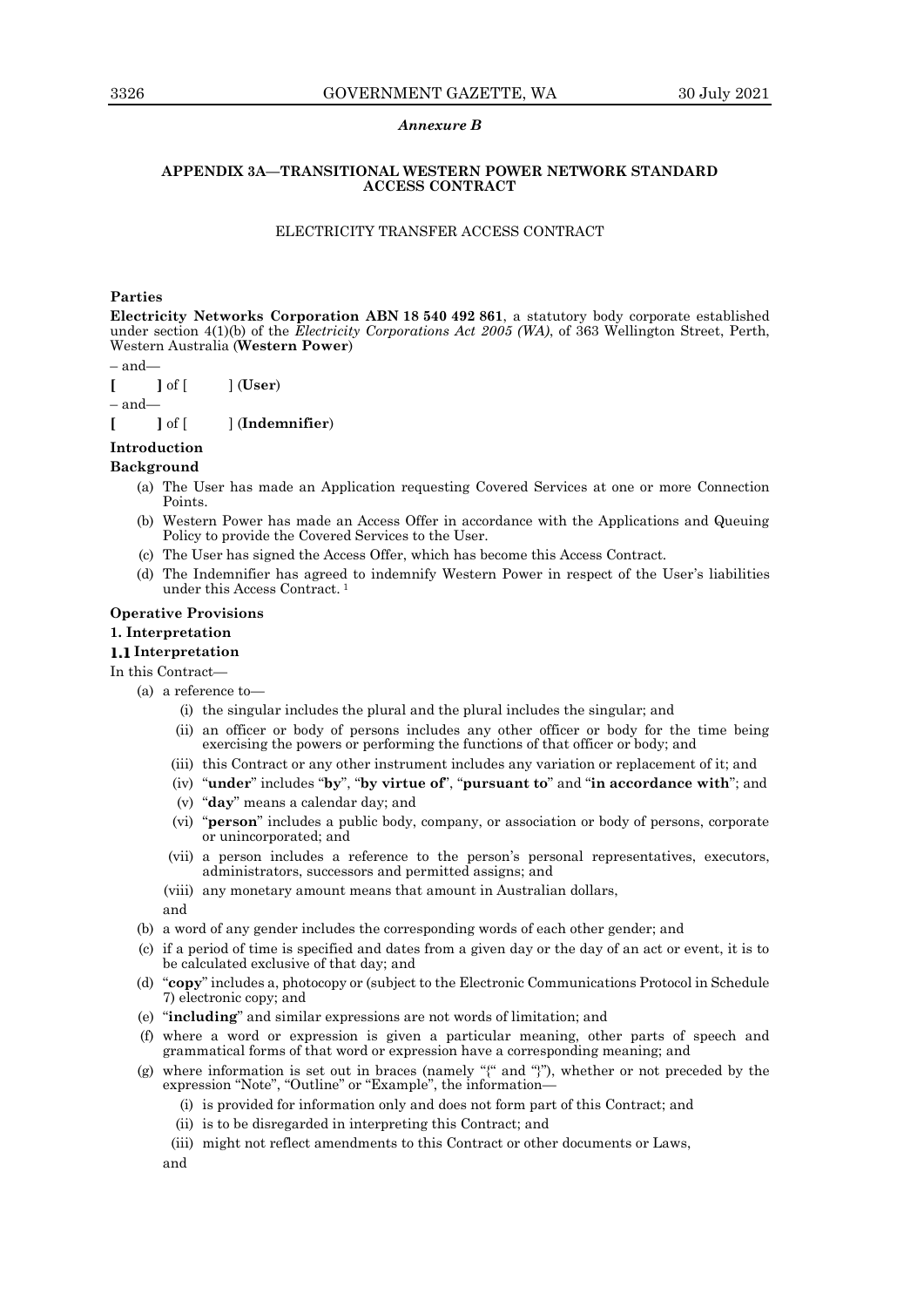- (h) a reference to—
	- (i) this Contract includes any Schedule to this Contract; and
	- (ii) a clause is a reference to a clause of this Contract; and
	- (iii) a series of consecutive clauses or Schedules is to be read as inclusive of the first and last in the series; and
	- (iv) "**other party**", in relation to the Indemnifier, means Western Power.

#### **Interpretation Act applies**

Unless the contrary intention is apparent, the rules of interpretation in the *Interpretation Act 1984 (WA)* apply to the interpretation of this Contract.

## **CPI adjustment**

In this Contract, **"CPI-Adjusted"** in reference to an amount means that amount is adjusted under the following formula—

$$
N = C \times (1 + \frac{CPI_n - CPI_c}{CPI_c})
$$

where—

**"N"** is the new amount being calculated; and

**"C"** is the current amount being adjusted; and

- **"CPIn"** is the CPI applicable at the end of the calendar quarter (quarter <sup>n</sup>) most recently ended prior to the current adjustment date; and
- **"CPIc"** is the value of CPI applicable for the calendar quarter occurring 12 months before the calendar quarter referred to in the definition of CPI**n**.

## **2. Duration**

#### **Commencement and Term**

- (a) This Contract commences on the Commencement Date.
- (b) This Contract ends on the Termination Date (unless terminated earlier under this Contract).

#### **2.2 Option to extend Term**

- (a) Subject to clause 2.2(b), the User may, by notice to Western Power given no later than 6 months prior to the expiration of the Term as at the time the notice is given, elect to extend the Term by such period as is specified in Part 2 of Schedule 2 as the "Extension Period", in which event the Termination Date shall be the last day of the Extension Period.
- (b) The Term shall not in any event be extended such that the Termination Date is later than the date specified in Part 2 of Schedule 2 as the **"Latest Termination Date"**, except by mutual agreement between the Parties.

#### **2.3 Conditions Precedent**

- (a) The formation of this Contract, other than this clause 2.3 and clauses 29.1 to 29.5 {disputes}, 31.1 to 31.2 {assignment}, 33.1 to 33.10 {confidentiality}, 35 {notices} and 37.14 {governing law} is subject to and conditional upon each of the Conditions Precedent being satisfied on or before the date specified in Part 3 of Schedule 2 or
	- where a Condition Precedent is not specified to be for the benefit of a particular Party, that Condition Precedent being waived by agreement between all Parties; and
	- (ii) where a Condition Precedent is specified to be for the benefit of a particular Party, that Condition Precedent being waived by that Party,

on or before the respective date specified in Part 3 of Schedule 2.

- (b) Where a Condition Precedent is not specified to be for the benefit of a particular Party, each of the Parties must use all reasonable endeavours to obtain the fulfilment of the Condition Precedent.
- (c) Where a Condition Precedent is specified to be for the benefit of a particular Party, that Party must use all reasonable endeavours to obtain the fulfilment of the Condition Precedent and the other Party shall not, by wilful act or omission, prevent its fulfilment.
- (d) A Party must promptly notify the other Parties if it—
	- (i) discovers that any of the Conditions Precedent are not satisfied by the date specified in Part 3 of Schedule 2; or
	- (ii) discovers that any of the Conditions Precedent have become incapable of being satisfied by the date specified in Part 3 of Schedule 2; or
	- (iii) waives any right to continue to treat any of the Conditions Precedent as conditions precedent to the formation of this Contract.
- (e) If a Condition Precedent is not satisfied or waived by the date specified in Part 3 of Schedule 2 (or such longer period as the Parties may in writing agree) then, if the Party who seeks to terminate this Contract has complied with clause  $2.3(b)$  or  $2.3(c)$ , as the case requires, that Party may, without prejudice to any other right or remedy it may have, terminate this Contract by giving written notice to the other Party.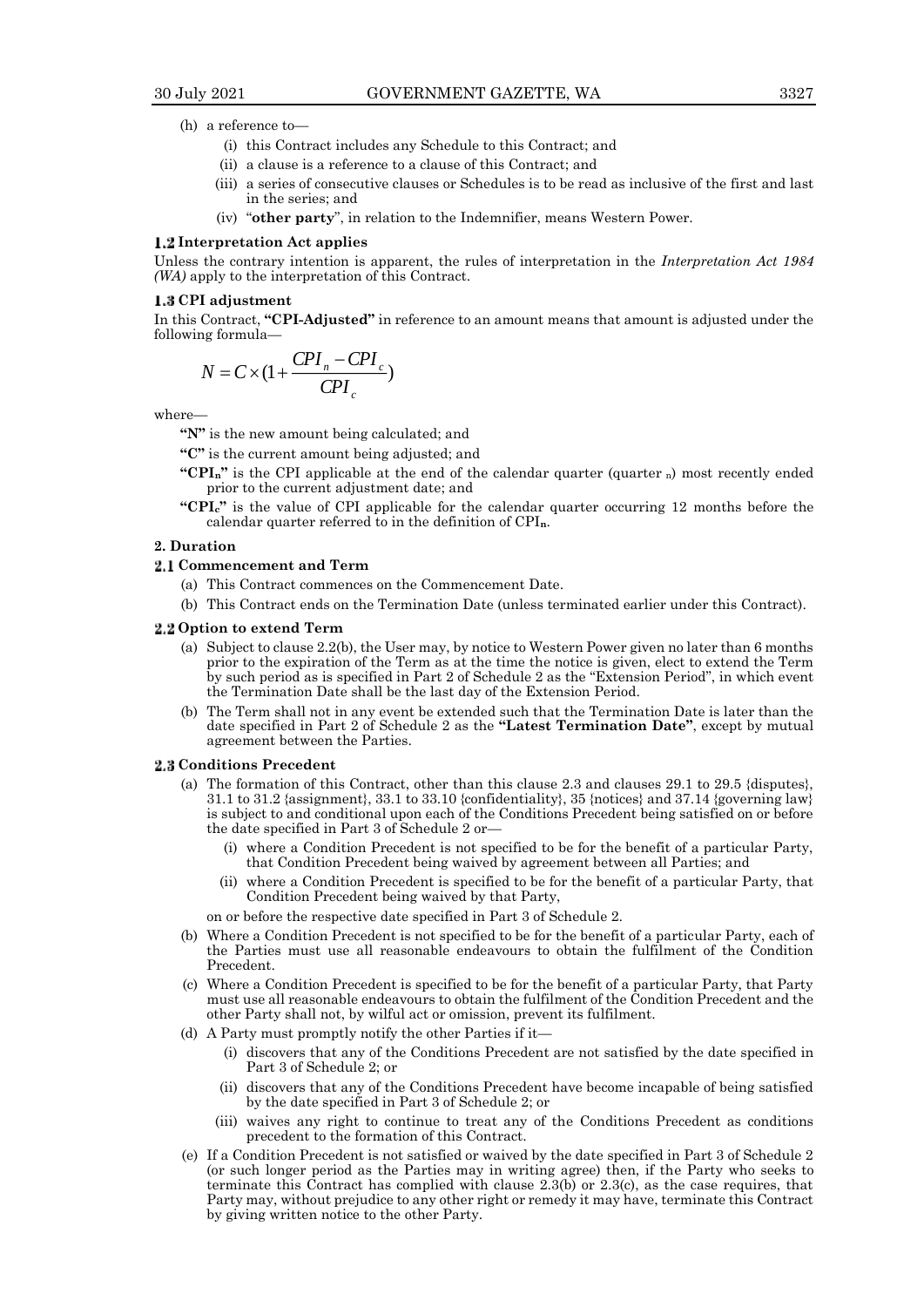# **ELECTRICITY TRANSFER PROVISIONS**

# **3. Services**

## **Provision and use of Services**

- (a) For each Connection Point, on and from the Start Date and up to and including the End Date, subject to and under this Contract—
	- (i) Western Power must provide the Services (up to the Contracted Capacity); and
	- (ii) the User must pay the Charges for, and may use, the Services.
- (b) The User must not—
	- (i) transfer electricity out of the Network at a Connection Point unless it has an Exit Service or Bidirectional Service for that Connection Point; and
	- (ii) transfer electricity into the Network at a Connection Point unless it has an Entry Service or Bidirectional Service for that Connection Point.
- (c) For each Service at each Connection Point, the User must endeavour, as a Reasonable and Prudent Person, to ensure that the rate at which electricity is transferred into or out of the Network by or on behalf of the User does not exceed the Contracted Capacity for that Service. This clause 3.1(c) does not relieve the User of the User's obligation to comply with clause 16 or clause 25.
- (d) Western Power provides the Services under this Contract to the User and does not provide any such Services to the Indemnifier. Western Power's sole liability in connection with the provision of the Services (including any failure of, or defect in provision of the Services) is to the User and Western Power has no liability of any nature to the Indemnifier in connection with the provision of the Services.
- (e) The Contracted Capacity for an Entry Service or an Entry Service Component at a Connection Point represents the maximum Capacity of the Network to accept a transfer of electricity into the Network at that Connection Point in the absence of a Constraint.
- (f) The actual amount of electricity which may be transferred into the Network at any point in time is subject to the Constraints affecting the Network from time to time. Constraints may, without limitation, be caused by the technical limitations and configuration of the Network, the actions or omissions of Generators or Customers or by factors external to the Network and may increase over time as additional Generators or Customer are connected to the Network.
- (g) Without limiting Western Power's obligation to operate the Network in accordance with Good Electricity Industry Practice, Laws and the Technical Rules, Western Power has no obligation to the User to ensure Constraints do not occur or arise.
- (h) Despite any other provision of this Contract, the Capacity of the Network to accept the transfer of electricity at a Connection Point pursuant to an Entry Service or Entry Service Component is only available to be utilised by the User on a non-exclusive or non-firm basis and the User has no exclusive or firm right or entitlement to use all or any part of the available Capacity of the Network in priority to any other Generator or other person who transfers electricity into the Network.
- (i) Nothing in this clause limits the operation of clause 25.

## **User may select Services**

- (a) The User may from time to time give notice to Western Power seeking to change the Service in respect of a Connection Point in accordance with the Applications and Queuing Policy.
- (b) If Western Power receives a notice from the User under clause 3.2(a), then Western Power must process that request in accordance with the Applications and Queuing Policy.

# **Eligibility Criteria**

- (a) Subject to clause 3.3(b), the User must in relation to each Reference Service Point, comply with the Eligibility Criteria applicable to the Reference Service provided, or to be provided, at the Reference Service Point.
- (b) The User is not in breach of clause 3.3(a) to the extent the User is unable to comply with its obligation under clause 3.3(a) as a result of a breach by Western Power of clause  $3.2(b)$ .

#### **Increase or decrease of Contracted Capacity**

- (a) The User may not increase or decrease the Contracted Capacity at an existing Connection Point to this Contract unless the User makes an application to Western Power and Western Power approves that application under the Applications and Queuing Policy.
- (b) If the User makes an application to Western Power under clause 3.4, then Western Power must process the application under the Applications and Queuing Policy.

## **Addition of a Connection Point**

- (a) The User may not add an additional Connection Point to this Contract unless the User makes an application to Western Power, and Western Power approves that application, under—
	- (i) the Applications and Queuing Policy; or
	- (ii) the Customer Transfer Code,

as applicable.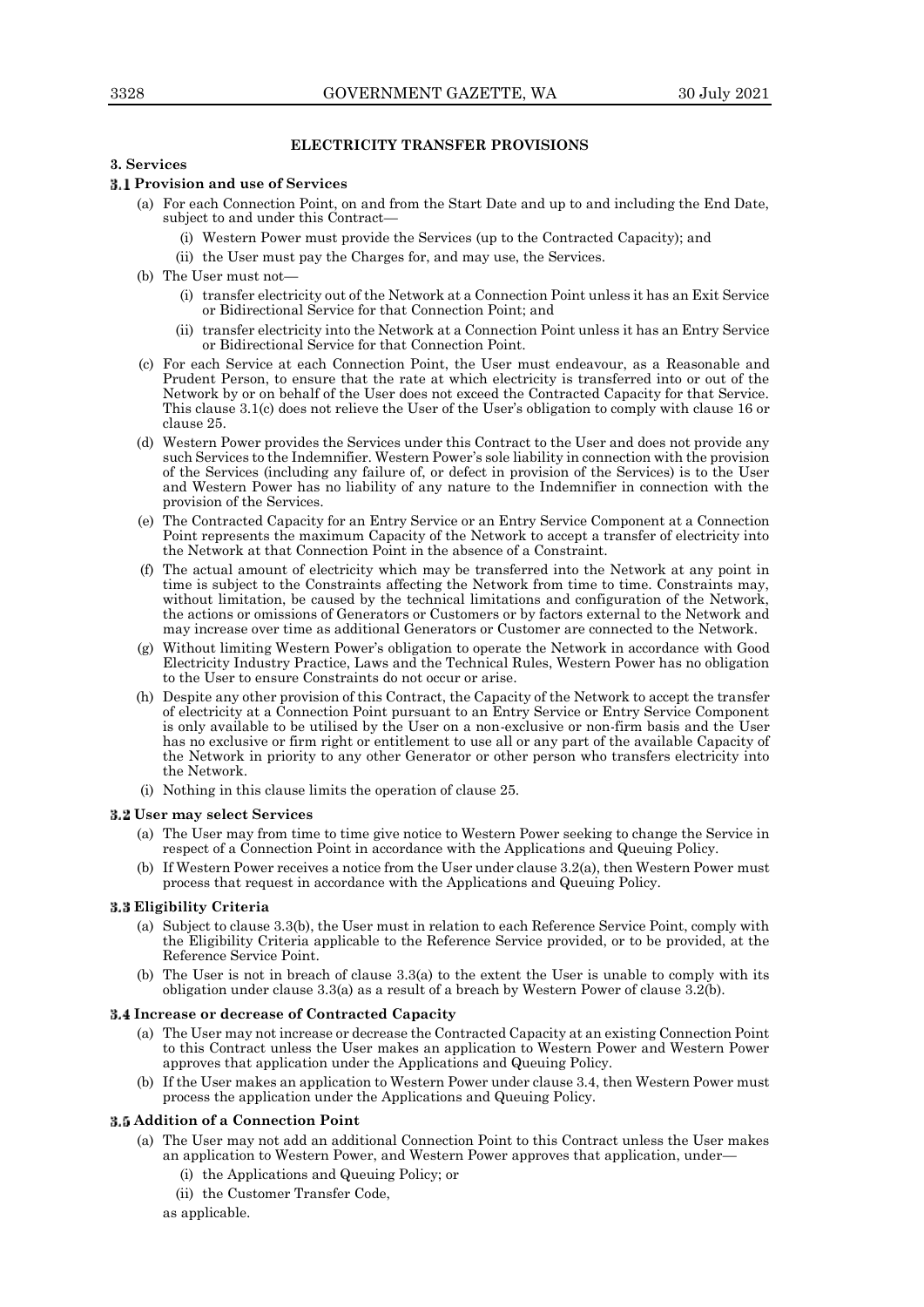- (b) If the User makes an application to Western Power under clause 3.5, then Western Power must process the application under—
	- (i) the Applications and Queuing Policy; or
	- (ii) the Customer Transfer Code,
	- as applicable.

## **Deletion of a Connection Point**

- (a) The User may give notice to Western Power seeking to delete a Connection Point from this Contract where—
	- (i) a transfer request has been made in relation to the Customer for that Connection Point under the Customer Transfer Code; or
	- (ii) the Connection Point will be added to another Access Contract by some other means to that stipulated in clause 3.6(a)(i); or
	- (iii) the Facilities and Equipment in respect of the Connection Point will be permanently Disconnected from the Connection Point.
- (b) If the User seeks to permanently Disconnect any Facilities and Equipment at a Connection Point, then the notice under clause 3.6(a) must be given to Western Power—
	- (i) for Generating Plant, excluding Generating Plant up to and including 30 kVA which is being used to offset load, at a Connection Point, at least 6 months before the planned Disconnection; and
	- (ii) for Consuming plant and Generating Plant up to and including 30 kVA which is being used to offset load, at a Connection Point, at least one month before the planned Disconnection.
- (c) Clause 3.6(b) does not limit, and applies in addition to, the requirement the User and Western Power comply with their obligations (including timeframe service standards) specified in the model service level agreement under the Metering Code (to the extent that model service level agreement applies to the User and Western Power) in respect of any supply abolishment service required to give effect to a permanent Disconnection of Facilities and Equipment.
- (d) Subject to clause 3.6(e), if Western Power receives a notice from the User under clause 3.6(a), then it must notify the User that it accepts the deletion, and the date that the deletion takes effect, if—
	- (i) Western Power has successfully processed a Customer transfer request in relation to the Connection Point under the Customer Transfer Code; or
	- (ii) the Connection Point has been added to another Access Contract by some other means; or
	- (iii) the Facilities and Equipment in respect of the Connection Point have been permanently Disconnected from the Connection Point,

as soon as reasonably practicable, otherwise Western Power may notify the User as soon as reasonably practicable that it rejects the deletion.

- (e) Clause 3.6(d) does not limit the requirement the User and Western Power comply, in respect of any supply abolishment service required to give effect to a permanent Disconnection, with their obligations (including timeframe service standards) specified in the model service level agreement under the Metering Code (to the extent that model service level agreement applies to the User and Western Power).
- (f) Subject to the Customer Transfer Code, Western Power must not delete a Connection Point other than in accordance with a notice given by a User under clause 3.6.
- (g) If Western Power commits a breach of clause 3.6(f) in circumstances that constitute Wilful Default it is liable to the User for any damage caused by, consequent upon or arising out of the Wilful Default. In this case, the exclusion of Indirect Damage in clause 19.3 does not apply.

#### **Amendment to Connection Point data**

- (a) Unless the Parties otherwise agree, Western Power must, as soon as reasonably practicable, record the information referred to in Part 1 of Schedule 3, with respect to each Connection Point, in the Connection Point Database.
- (b) Subject to clauses 3.7(g) and 3.7(h), Western Power must, as soon as reasonably practicable, update the information contained in a Connection Point Database following any variation made under this clause 3.
- (c) Upon request by the User for information referred to in the Connection Point Database, Western Power will, as soon as reasonably practicable, provide to the User the most up-to-date version of that information.
- (d) The Parties acknowledge that if the User is a Metering Code Participant, for each Connection Point Western Power must also record and update the relevant information required under Part 1 of Schedule 3 in the Metering Database in accordance with the provisions of the Metering Code and, to the extent that a timeframe is not specified in the Metering Code or a service level agreement in force between the User and Western Power, Western Power must do so as soon as is reasonably practicable.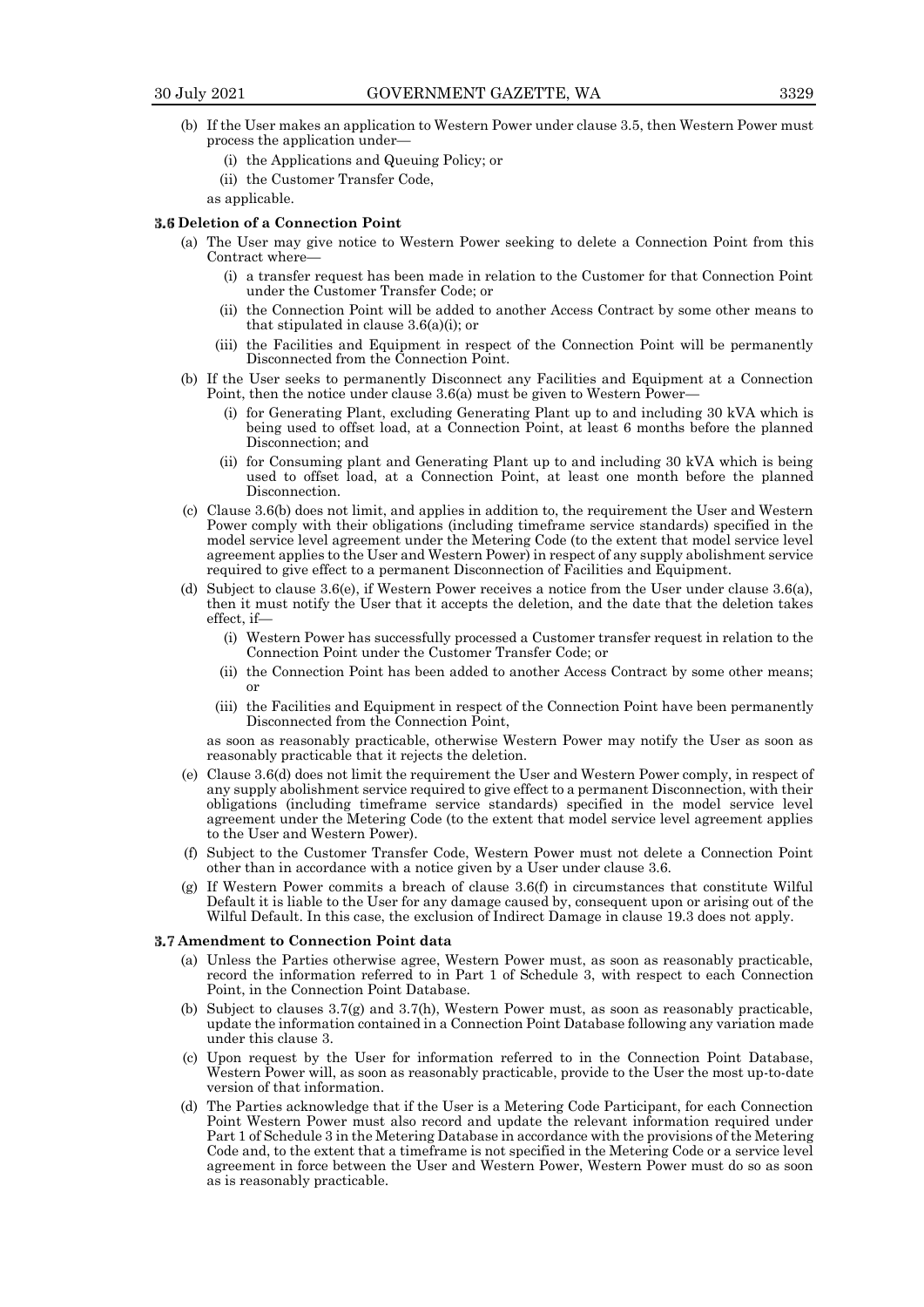- (e) Nothing in this Contract restricts or prohibits Western Power from maintaining and updating the Metering Database in accordance with the Metering Code.
- (f) Western Power will provide the User with access to the information in the Metering Database in accordance with the Build Pack.
- (g) Subject to clause 3.7(h), where Western Power causes a Permanent Reconfiguration of the Network which results in the information contained in the Contract Database having to be updated—
	- (i) Western Power is not required to update the information contained in the Connection Point Database before the next 1 July following the Permanent Reconfiguration of the Network; and
	- (ii) Western Power must update the information contained in the Connection Point Database before the next 21 July following the Permanent Reconfiguration of the Network.
- (h) Where a Permanent Reconfiguration of the Network occurs as a result of, or arising from, a notice or application by the User under clauses 3.4, 3.5 or 3.6 which results in the information contained in the Contract Database having to be updated—
	- (i) clause 3.7(g) does not apply;
	- (ii) Western Power must update the information contained in the Connection Point Database as soon as reasonably practicable after the Permanent Reconfiguration of the Network; and
	- (iii) where the information to be updated is contained in Part 1 of Schedule 3, then the information must be updated in accordance with clause 37.2.
- (i) The Parties must notify each other of any errors discovered in the Connection Point Database as soon as reasonably practicable after becoming aware of the error.
- (j) Western Power must amend any error in the Connection Point Database as soon as reasonably practicable after becoming aware of the error, provided that if Western Power becomes aware of an error otherwise than by notice from the User under clause 3.7(i), no amendment shall be made until Western Power has given notice to the User of the error.
- (k) Where under this Contract Western Power has recorded information in more than one of Part 1 of Schedule 3, the Metering Database and any other database maintained by Western Power for the purposes of this Contract and there is an inconsistency or conflict between the information in the databases in which the information is recorded, then the following order of precedence applies, from highest to lowest—
	- (i) where the circumstances in clauses  $3.7(g)$ or  $3.7(h)$  apply—
		- (A) Part 1 of Schedule 3;
			- (B) any other database;
		- (C) the Metering Database; and
	- (ii) in all other circumstances—
		- (A) the Metering Database;
		- (B) Part 1 of Schedule 3;
		- (C) any other database.
- (l) Western Power must notify the User as soon as reasonably practicable upon becoming aware that a Connection Point has reverted to the User as a default supplier retailer (being a retailer of the type contemplated in section 59 of the Act).

#### **4. The User must provide forecast information**

#### **Western Power may request information**

Western Power may as a Reasonable and Prudent Person, in respect of a Connection Point, request power and energy forecast information from the User.

#### **When Western Power may request information**

A request under clause 4.1 must not be made more than once in any 12 month period, except in an Emergency or where any forecasts provided by the User materially differ from the User's actual performance and, in the opinion of Western Power (as a Reasonable and Prudent Person), require revision in order to facilitate the operation of the Network in accordance with Good Electricity Industry Practice.

## **User must comply with request**

The User must comply with Western Power's reasonable request under clause 4.1.

## **5. Title to electricity**

## **Transfer into the Network**

Title to electricity that is transferred into the Network at a Connection Point passes from the User to Western Power at the time it passes through the Connection Point.

## **Transfer out of the Network**

Title to electricity that is transferred out of the Network at a Connection Point passes from Western Power to the User at the time it passes through the Connection Point.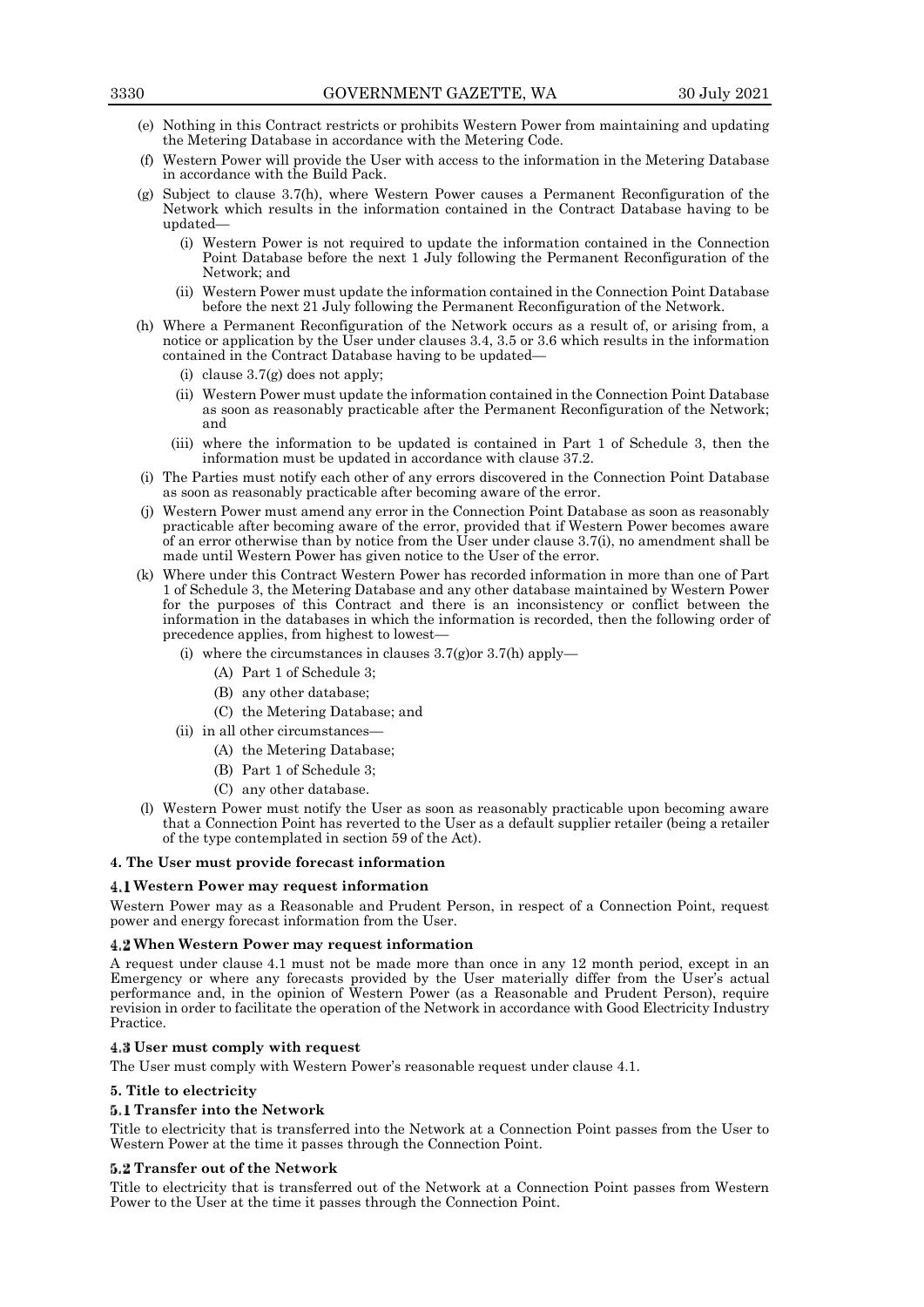## **6. Controllers**

## **User must nominate Controller where Connection Point exceeds threshold**

- (a) If the User is not the Controller of a Connection Point then the User must, by notice to Western Power before the Start Date of the relevant Services, or as soon as reasonably practicable thereafter (but in all cases no later than 30 Business Days after the Start Date of the relevant Services), nominate a person as the Controller for a Connection Point where—
	- (i) Generating Plant with installed capacity exceeding 30 kVA is connected at the Connection Point; or
	- (ii) the Connection Assets for the Connection Point are operated at 66 kV or greater; or
	- (iii) the rating of the largest motor connected at the Connection Point is greater than 0.4% of the three phase short circuit fault level at the Attachment Point.
- (b) The User may, from time to time, by notice to Western Power, change the person the User nominates as the Controller of a Connection Point.
- (c) The Parties must amend the Connection Point Database following any variation made under this clause 6.1.
- (d) Western Power, acting as a Reasonable and Prudent Person, may at any time on reasonable technical or commercial grounds object to a person nominated by the User as a Controller under clause 6.1, in which case the User must either—
	- (i) Dispute Western Power's objection; or
	- (ii) nominate a different person as a Controller.
- (e) If Western Power requires, the User must use reasonable endeavours to procure that the person nominated by the User as a Controller enters into a Connection Contract with Western Power in respect of the Connection Point.
- (f) If the User requests Western Power to do so, Western Power must use reasonable endeavours and act in good faith to enter into a Connection Contract with a Controller (validly nominated by the User under clause 6.1(a)) in respect of the Connection Point.

#### **Where the User is not the Controller**

- (a) Subject to clause  $6.2(g)$ , if the User is not the Controller of a Connection Point, and the Controller of that Connection Point has not entered into a Connection Contract with Western Power in respect of the Connection Point, then the User must ensure that the Controller of that Connection Point complies, and will continue to comply, with the obligations set out in this Contract, to the extent that such compliance is reasonably necessary for the Parties to satisfy their obligations under this Contract, including, but not limited to—
	- (i) clause 11 (Good Electricity Industry Practice); and
	- (ii) clause 12 (Technical Rules and Registered Generator Performance Standards); and
	- (iii) clause 13 (Technical characteristics of Facilities and Equipment); and
	- (iv) clause 14 (Cooperation); and
	- (v) clause 15 (Access to premises); and
	- (vi) clause 16 (Network Constraints); and
	- (vii) clause 17 (Removal of equipment); and
	- (viii) clause 25 (Curtailment); and

(ix) clause 35 (Notices).

- (b) If the User is not the Controller of a Connection Point, and the Controller of that Connection Point has not entered into a Connection Contract with Western Power in respect of the Connection Point, then the User must ensure that it enters into a contract with the Controller obliging the Controller to comply with the obligations set out in this Contract (to the extent set out in clause 6.2(a)) and that such contract entered into between the User and a Controller relating to Services under this Contract contains a provision—
	- (i) that neither the User nor Western Power is in any circumstances liable for Indirect Damage suffered by the Controller, however arising, excluding any damage caused by, consequent upon or arising out of fraud; and
	- (ii) under which the Controller covenants in favour of Western Power (which covenant is expressed to be enforceable by Western Power in accordance with section 11 of the *Property Law Act 1969 (WA)*) that it will not bring a claim against Western Power for such Indirect Damage and will not bring a claim which will result in Western Power's aggregate liability to the Controller and the User, under or in connection with this Contract or the Services provided under or in connection with this Contract, exceeding the monetary cap on Western Power's liability in clause 19.5(a).
- (c) The exclusion of Indirect Damage in clause 19.3 does not apply to a failure by the User to ensure that its contract with the Controller contains the covenant referred to in paragraph (ii) above.
- (d) On reasonable request from Western Power, the User must (unless the Controller has already entered into a Connection Contract with Western Power) provide evidence to Western Power's satisfaction as a Reasonable and Prudent Person that the User is complying, and will continue to comply, with clause 6.2(a).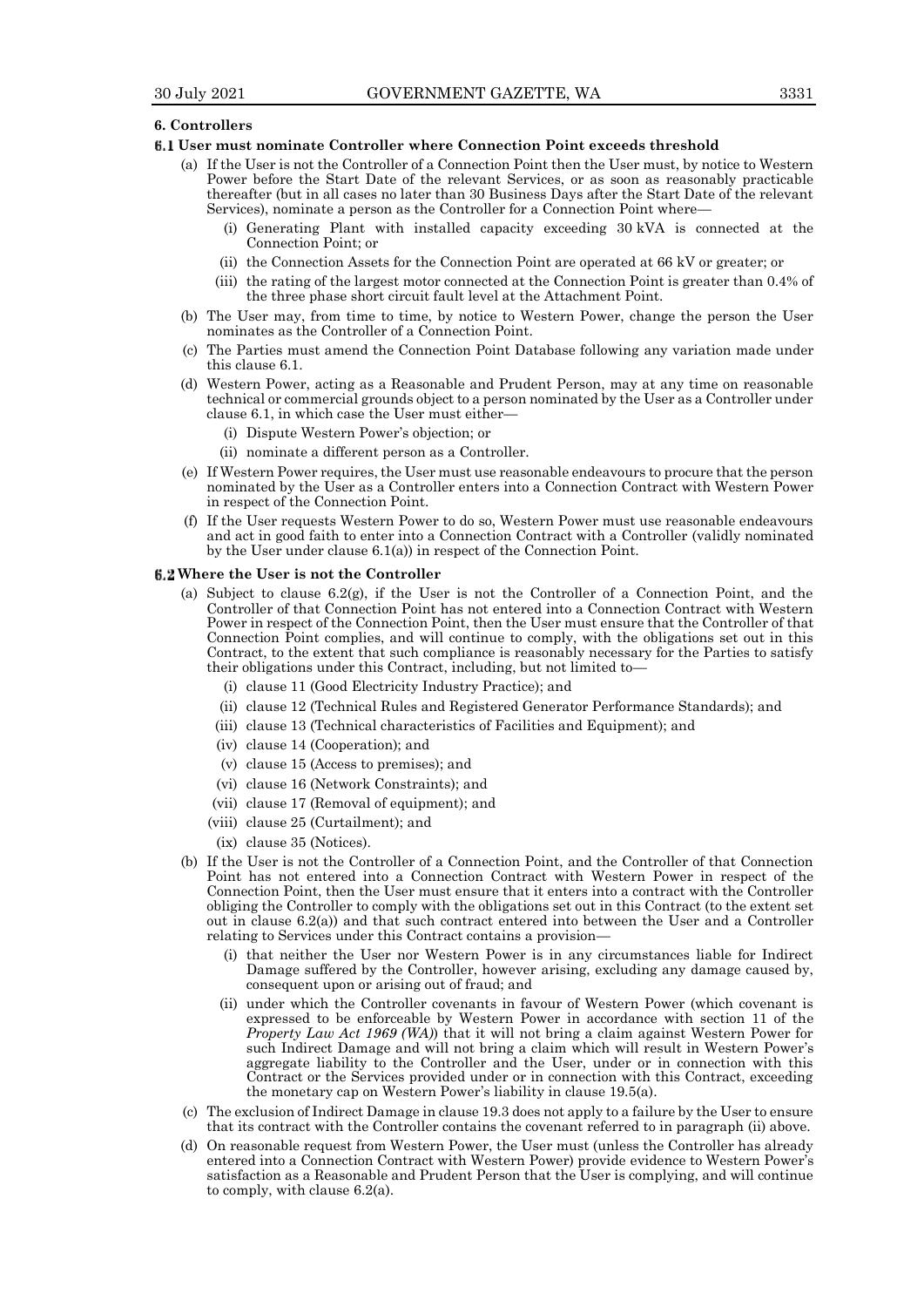- (e) If the User does not satisfy Western Power under clause 6.2(d), Western Power may refuse to commence the Services or may Curtail the provision of Services in respect of the relevant Connection Point unless and until—
	- (i) the Controller has entered into a Connection Contract with Western Power in respect of the Connection Point; or
	- (ii) the User satisfies Western Power under clause 6.2(d).
- (f) For the avoidance of doubt, if the User is in breach of clause 6.2(a), then the User is liable for, and must indemnify Western Power pursuant to clause 19.2 against any Direct Damage caused by, consequent upon or arising out of the acts and omissions, negligent or otherwise, of the Controller to the extent that the acts or omissions, negligent or otherwise, of the Controller are attributable to that breach, unless the Controller has entered into a Connection Contract with Western Power.
- (g) Subject to clause 6.2(h), the User is required to commence, maintain or continue legal proceedings to procure compliance of the Controller with the obligations set out in this Contract, to the extent that such compliance is reasonably necessary for the Parties to satisfy their obligations under this Contract.
- (h) For a Connection Point other than as referred to in clause 6.1, the User is not required to comply with clause 6.2(g) unless Western Power provides an indemnity to the User for all of the User's costs of and incidental to the proceedings.
- (i) Nothing in clause  $6.2$ (g) or clause  $6.2$ (h)
	- (i) limits the User's obligations under the remainder of this clause 6.2; or
	- (ii) derogates from Western Power's other rights under this Contract including its rights under clause 6.2(e),or requires Western Power to pay any compensation to the User for exercising any of those rights.

## **Western Power may enter into Access Contracts**

Nothing in clause 6.2 is to be taken to prevent Western Power from entering into an Access Contract with any person, including a person who is a Controller.

## **Liability and Force Majeure not limited**

Nothing in clause 6.2 limits the operation of clauses 19.2 or 22.1 in respect of either the User or Western Power.

## **7. Tariff and Charges**

# **Tariff**

- (a) The tariff payable under this Contract for a Service is the tariff, or tariffs, as applicable, specified in the Approved Price List from time to time for the Service. For the avoidance of doubt, the tariffs specified in the Approved Price List apply to all consumption during the Pricing Year applicable to the Approved Price List. Where consumption is metered with an accumulation meter and the meter reading interval causes some of the metered consumption to lie within the Pricing Year applicable to the Approved Price List and the remainder within a Pricing Year applicable to another Approved Price List, the consumption covered by the Approved Price List will be determined by prorating the metered consumption uniformly on a daily basis.
- (b) If—
	- (i) no Approved Price List is published by the Authority on the date required under the Code; or
	- (ii) a purported Price List which does not comply with the Access Arrangement is published as an Approved Price List,

then to the extent that the effect of a Price List (if it had been published on the date required under the Code and had been compliant with the Access Arrangement) would have been to reduce the Tariff payable by the User, then the User may recover the Tariff reduction as an overpayment under clause 8.6.

- (c) If applicable, the Tariff payable under clause  $7.1(a)$  for a Service after the end of the current Access Arrangement period is to be determined as follows—
	- (i) if the new Access Arrangement contains a Reference Service (**"Equivalent Reference Service"**) which is materially the same as the Service then the tariff for the Service is to be the tariff for the Equivalent Reference Service; and
	- (ii) if the new Access Arrangement does not contain an Equivalent Reference Service, or if for any reason there is no new Access Arrangement or new Approved Price List under the new Access Arrangement, then the tariff for each quarter will be the Tariff in the final Approved Price List under the previous Access Arrangement, CPI-Adjusted annually each 1 July (or if there was no Approved Price List under the previous Access Arrangement, the Tariff in the final Price List which Western Power was required to publish under the previous Access Arrangement, CPI-Adjusted annually each 1 July).
- (d) Clause 7.1(c) applies, with appropriate modifications, in respect of the end of each successive Access Arrangement period.
- (e) Western Power must notify the User of the Tariffs calculated from time to time under clause 7.1(c).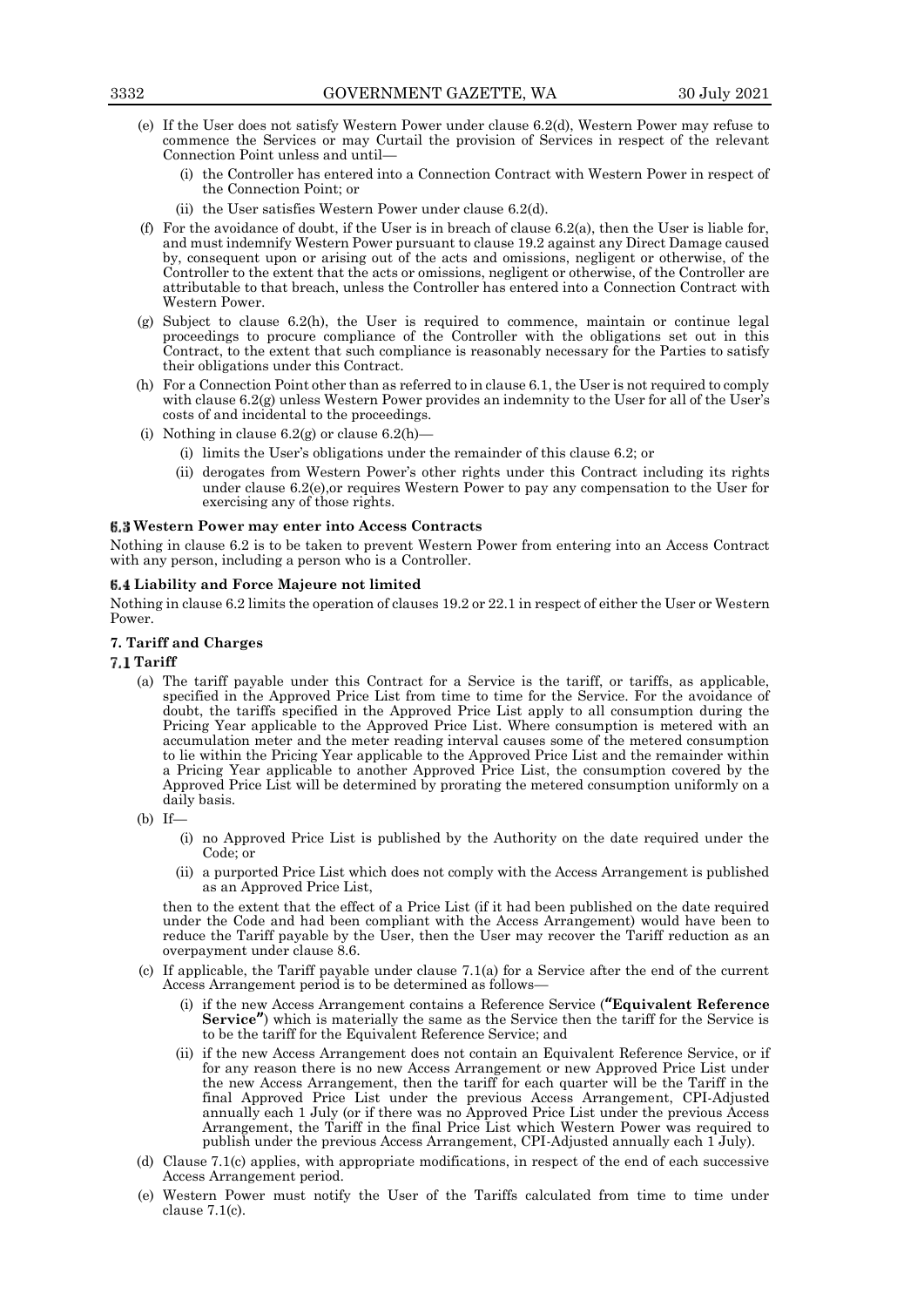- (f) For the purposes of calculating Tariffs and Charges for a Service—
	- (i) Western Power is entitled to rely on the information contained in the Contract Database (as updated from time to time in accordance with this Contact); and
	- (ii) where information contained in the Contract Database is updated, or to be updated, in accordance with this Contract, the updated information—
		- (A) will not apply to any period before; and
		- (B) must not be used to calculate a Tariff or Charge until,
		- the date that the information is actually updated in accordance with this Contract.

## **Charges**

- The User must pay to Western Power—
	- (a) the Charge for each Service calculated at the Tariff determined under clause 7.1.
	- (b) Nothing in this clause 7.2 prevents Western Power from recovering any other monies otherwise payable by the User to Western Power under this Contract or at Law.

#### **Charges during Western Power's Force Majeure Event**

- (a) If a Service (**"Affected Service"**) is unavailable for any consecutive period of two days or longer (**"Affected Service Period"**) due to a Force Majeure Event where—
	- (i) Western Power is the Affected Person;
	- (ii) the User is unable to use the Affected Service because of the Force Majeure Event; and
	- (iii) Western Power's inability to provide the Affected Service has not been caused by the User's default or negligence,

then, for that part of the Affected Service Period in which the User's Facilities and Equipment in respect of the Affected Service were not or would not have been subject to a scheduled or unscheduled outage by which the User's Facilities and Equipment were De-energised, the User is relieved of its obligation under clause 7.2 and instead must pay 10% of the **"Standing Charges"** (as defined in clause 7.3(b)) for the Affected Service during that part of the Affected Service Period.

- (b) Under this clause 7.3, Standing Charges means—
	- (i) those Charges or components of a Charge which apply to a Service regardless of the actual Generation or Consumption by the User in respect of that Service, as recorded by the Metering Equipment; and
	- (ii) is not those components of a Charge which are determined by reference to the actual Generation or Consumption by the User in respect of that Service, as recorded by the Metering Equipment.

## **8. Invoicing and payment**

#### **Western Power invoices**

- (a) Subject to clause 8.1(d), Western Power must, within 14 Business Days after the end of an Accounting Period, issue to the User a Tax Invoice for the Accounting Period showing—
	- (i) all amounts payable by the User to Western Power under this Contract for the Accounting Period; and
	- (ii) all outstanding amounts as at the end of the Accounting Period and interest payable on those amounts; and
	- (iii) GST payable on those amounts under clause 8.8.
- (b) A Tax Invoice issued by Western Power under clause 8.1(a) or 8.1(d) may include other amounts payable by the User to Western Power with regards to the Service under this Contract or at Law.
- (c) At the same time as issuing a Tax Invoice under this clause 8.1, Western Power must provide to the User, in electronic form, the metering information used to calculate the Charges shown on the Tax Invoice in sufficient detail to enable the User to understand how Western Power calculated the Charges.
- (d) Notwithstanding clause 8.1(a), the Parties may, by mutual agreement, implement a different system of invoicing to that stipulated in clause 8.1(a) including, for example, issuing two or more Tax Invoices per Accounting Period, and separate invoicing for different classes or groups of consumers, Connection Points or Services.

#### **User invoices**

- (a) At the same time as Western Power issues to the User a Tax Invoice for an Accounting Period under clause 8.1, Western Power must provide the User with all information necessary for the User to determine any amounts payable by Western Power to the User for the Accounting Period.
- (b) The User must, within five Business Days after receiving the information under clause 8.2(a), issue to Western Power a Tax Invoice for the Accounting Period showing—
	- (i) all amounts payable by Western Power to the User under this Contract, which amounts may be calculated using the information provided to the User by Western Power under clause 8.2(a); and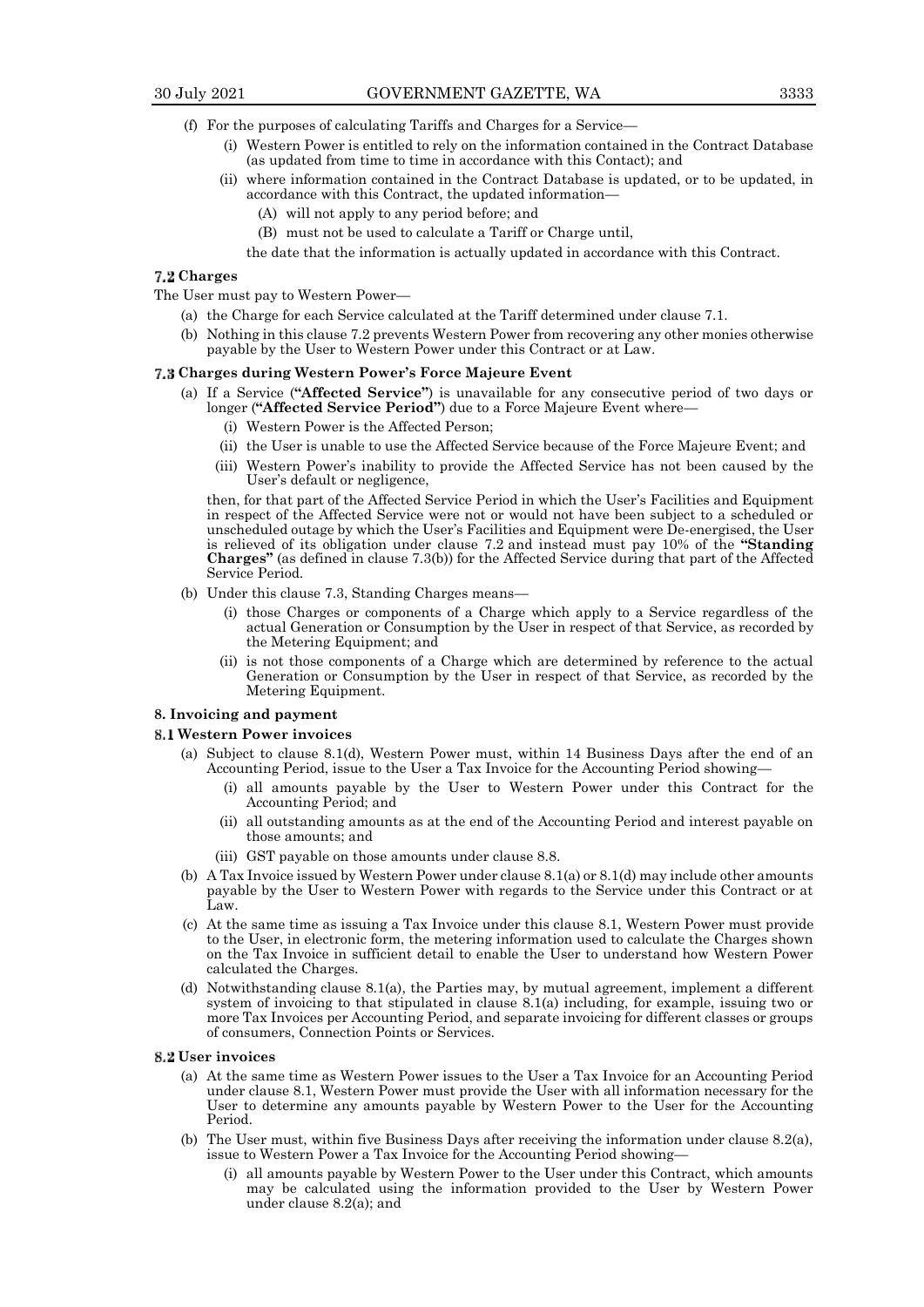- (ii) all outstanding amounts as at the end of the Accounting Period and interest payable on those amounts; and
- (iii) GST payable on those amounts payable under clause 8.8.
- (c) If the User Disputes the information provided by Western Power under clause 8.2(a), then—
	- (i) the User may issue a Tax Invoice under clause 8.2(b) for an amount the User (acting as a Reasonable and Prudent Person) estimates to be the correct amount payable; and
	- (ii) the User must, before the Due Date of the Tax Invoice under clause 8.2(b), give notice to Western Power that it Disputes the information provided under clause 8.2(a) and provide in that notice full details of the Dispute, including the difference between the amount for which the Tax Invoice has been issued by the User and the amount for which that Tax Invoice would have been issued had the information provided by Western Power under clause 8.2(a) been accepted by the User as correct.
- (d) Clause 8.4 applies in respect of a Tax Invoice issued under clause 8.2(b), for the purposes of which the **"Undisputed Portion"** is taken to be an amount calculated in accordance with the information provided by Western Power under clause 8.2(a).

## **Payment of invoices**

- (a) Each Party which receives a Tax Invoice under clause 8.1 or 8.2, must on or before the Due Date of the Tax Invoice pay to the Party issuing the Tax Invoice all amounts shown on the Tax Invoice which are payable under this Contract.
- (b) If a Party fails to comply with clause 8.3(a) then, without prejudice to the other Party's other rights, the Party must pay interest on any unpaid amount, calculated daily at the Prescribed Rate from the Due Date of the Tax Invoice until payment.

## **Disputed invoices**

- (a) If a Party Disputes any amount set out in a Tax Invoice issued under clause 8.1 or 8.2 then that Party must pay the Undisputed Portion (if any) and must, prior to the Due Date of the Tax Invoice, give notice to the other Party that it Disputes the amount and provide in that notice full details of the Dispute.
- (b) Without prejudice to the other Party's other rights, any amount withheld by a Party under clause 8.4(a) but subsequently found to have been payable attracts interest calculated daily at the Prescribed Rate from the Due Date of the Tax Invoice until payment.
- (c) Without prejudice to the other Party's other rights, any amount paid by a Party under clause 8.4(a) but subsequently found not to have been payable attracts interest calculated daily at the Prescribed Rate from the date the Party paid the amount to the date the other Party repays the amount.

# **Charge errors**

(a) Nothing in this clause or elsewhere in this Contract affects or limits the operation of sections 65 and 66 of the *Energy Operators (Powers) Act 1979 (WA)* in relation to Charges paid or payable by the User under this Contract.

#### **Under and over payments**

- (a) Subject to clause 8.6(e), if a Party detects a Payment Error by a Party of any amount within 18 calendar months after the Payment Error
	- the Party must as soon as reasonably practicable give notice to the other Parties of the Payment Error; and
	- (ii) an adjusting payment must be made by the appropriate Party within 10 Business Days of the notice.
- (b) Except where clause 8.6(c) applies, the adjusting payment must, without prejudice to the Party's other rights, include interest calculated daily at the Prescribed Rate from the date of the Payment Error until the date of the adjusting payment.
- (c) An adjusting payment by a Party will not attract interest under clause 8.6(b) if it is made in relation to an underpayment and the underpayment was the result of an error by the other Party.
- (d) Subject to clause 8.6(e), a Party is not entitled to an adjusting payment for a Payment Error notified to the other Parties after the expiry of 18 calendar months after the Payment Error.
- (e) Notwithstanding clauses 8.6(a) and 8.6(d), where—
	- (i) Payment Errors have occurred as a result of an error in the data used to calculate the Charges; and
	- (ii) the Payment Errors occurred in one or more Accounting Periods,

the Party who was underpaid or who made an overpayment (as applicable) is entitled to an adjusting payment only for the Payment Errors that occurred in the Accounting Periods that were within the 12 month period preceding the date that the Payment Errors were notified by one Party to the other.

(f) Where a Payment Error is an error as a result of which the amount set out in a Tax Invoice is less than what it would have been had the error not been made, the Payment Error will be taken to have occurred on the Due Date of the Tax Invoice.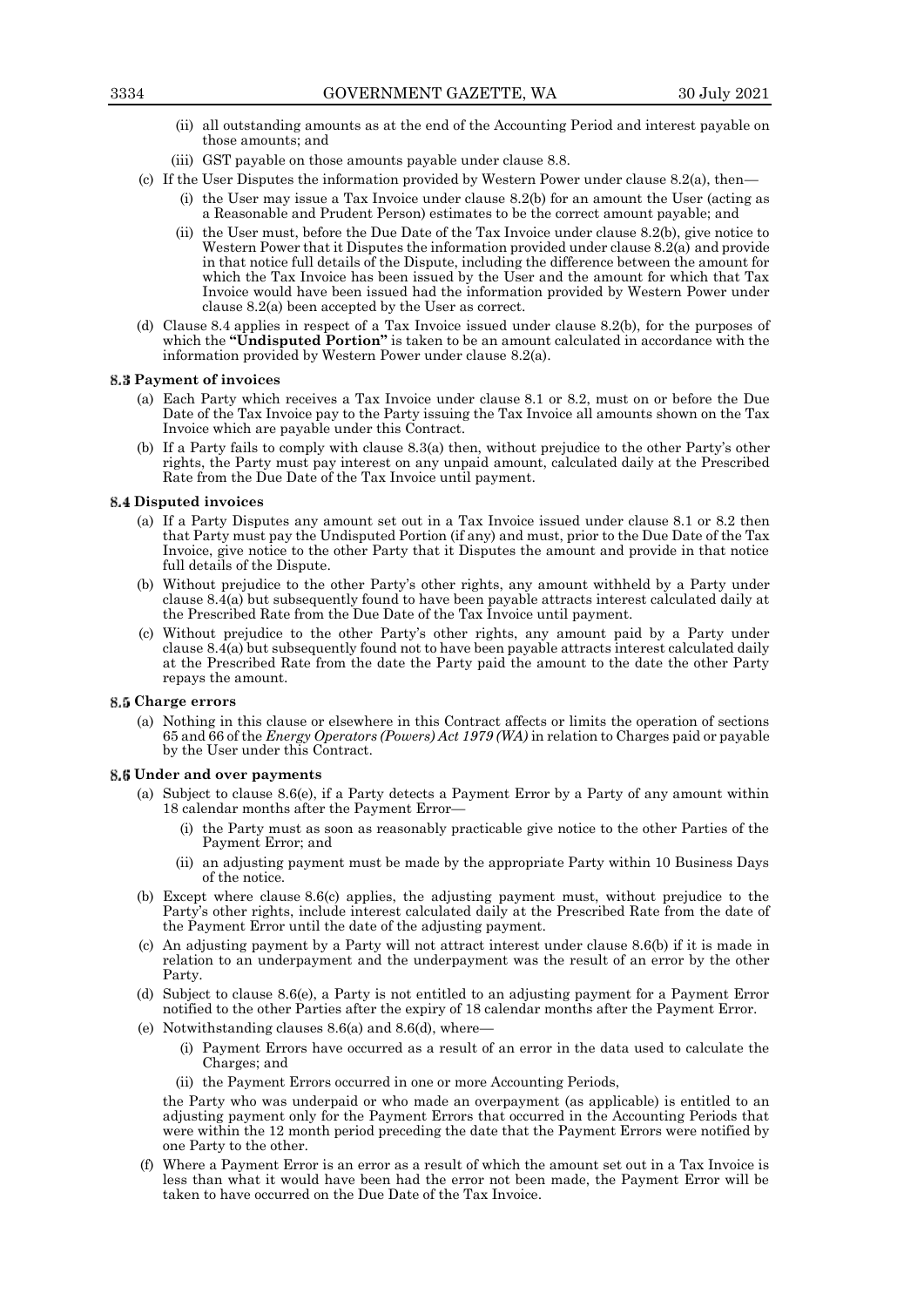(g) Where a Payment Error is an error as a result of which the amount set out in a Tax Invoice is more than what it would have been had the error not been made, the Payment Error will be taken to have occurred on the date the User has paid the total amount of the Tax Invoice in full.

## **Interest on overdue payment**

- If a Party Defaults in due and punctual payment of a Tax Invoice—
	- (a) clauses 27.1 to 28.1(d)(i) apply; and
	- (b) the overdue payments attract interest payable at the Prescribed Rate from the Due Date of the Tax Invoice until the Default is remedied.

#### **GST**

- (a) Unless expressly included, the consideration for any supply under or in connection with this Contract (including any Charge or Tariff derived from an Approved Price List and any Contribution) is GST exclusive.
- (b) To the extent that any supply made under or in connection with this Contract is a taxable supply and the price for it (including any Charge or Tariff derived from a Approved Price List and any Contribution) is stated to be GST exclusive, the consideration for that supply is increased by an amount determined by the supplier, not exceeding the amount of the consideration (or its market value) multiplied by the rate at which GST is imposed in respect of the supply.
- (c) Without limiting the obligation to provide a Tax Invoice under clauses 8.1 and 8.2, the supplier must issue a Tax Invoice to the recipient of a supply to which clause 8.8(b) applies before the payment of the GST inclusive consideration determined under that clause.
- (d) If a Party is entitled under this Contract to be reimbursed or indemnified by another Party for a cost or expense incurred in connection with this Contract, the reimbursement or indemnity payment must not include any GST component of the cost or expense for which an input tax credit may be claimed by the Party entitled to be reimbursed or indemnified, or by its representative member.
- (e) If a Party becomes aware of an adjustment event, that Party agrees to notify the other Party as soon as practicable after becoming so aware, and the Parties agree to take whatever steps are necessary, including the issue of an adjustment note, and to make whatever adjustments are required, to ensure that any GST or additional GST on that supply or any refund of any GST (or part of GST) is paid as soon as is practicable but no later than 10 Business Days after the Party has satisfied itself that the adjustment event has occurred.
- (f) Definitions in the GST Act apply also in this clause 8.8 unless the context indicates otherwise.

#### **9. Security for Charges**

- (a) Subject to clause 9(b), if Western Power determines at any time during the Term that either or both of the User's or the Indemnifier's technical or financial resources are such that a Reasonable and Prudent Person would consider there to be a material risk that the User will be unable to meet its obligations under this Contract, then—
	- (i) Western Power may require the User to within 15 Business Days nominate which of the User or the Indemnifier (**"Nominated Person"**) is to provide security; and
	- (ii) within 15 Business Days of the User's nomination under clause  $9(a)(i)$ , the Nominated Person, at the User's election, must either—
		- (A) pay to Western Power a cash deposit equal to the Charges for two months' Services; or
		- (B) provide an irrevocable and unconditional bank guarantee or equivalent financial instrument in terms acceptable to Western Power (acting as a Reasonable and Prudent Person), guaranteeing or otherwise securing the Charges for two months' Services; or
		- (C) if Western Power is satisfied, as a Reasonable and Prudent Person, that the User's parent company's financial and technical resources are such that the User's parent company would be able to meet the User's obligations under this Contract (including because the User's parent company meets at least one of the credit ratings given in clauses 9(b)(i) and 9(b)(ii)), procure from the User's parent company a guarantee substantially in the form set out in Schedule 8.
- (b) If the User or the Indemnifier has an unqualified credit rating of at least—
	- (i) BBB from Standard and Poor's Australia Pty Ltd; or
	- (ii) Baa from Moody's Investor Service Pty Ltd,

and provides evidence to this effect to Western Power, then Western Power is not entitled to determine under clause 9(a) that the User's financial resources are such that there would be a material risk that the User will be unable to meet its obligations under this Contract.

- (c) If any security held by Western Power under clause 9(a)(ii)(A)) or 9(a)(ii)(B) at any time is not equal to the Charges for two months' Services, then the Nominated Person must, within 15 Business Days of a written request by Western Power to the User—
	- (i) if the security is a cash deposit under clause  $9(a)(ii)(A)$ , provide Western Power with an additional cash payment to increase the security so that it is equal to the Charges for two months' Services; or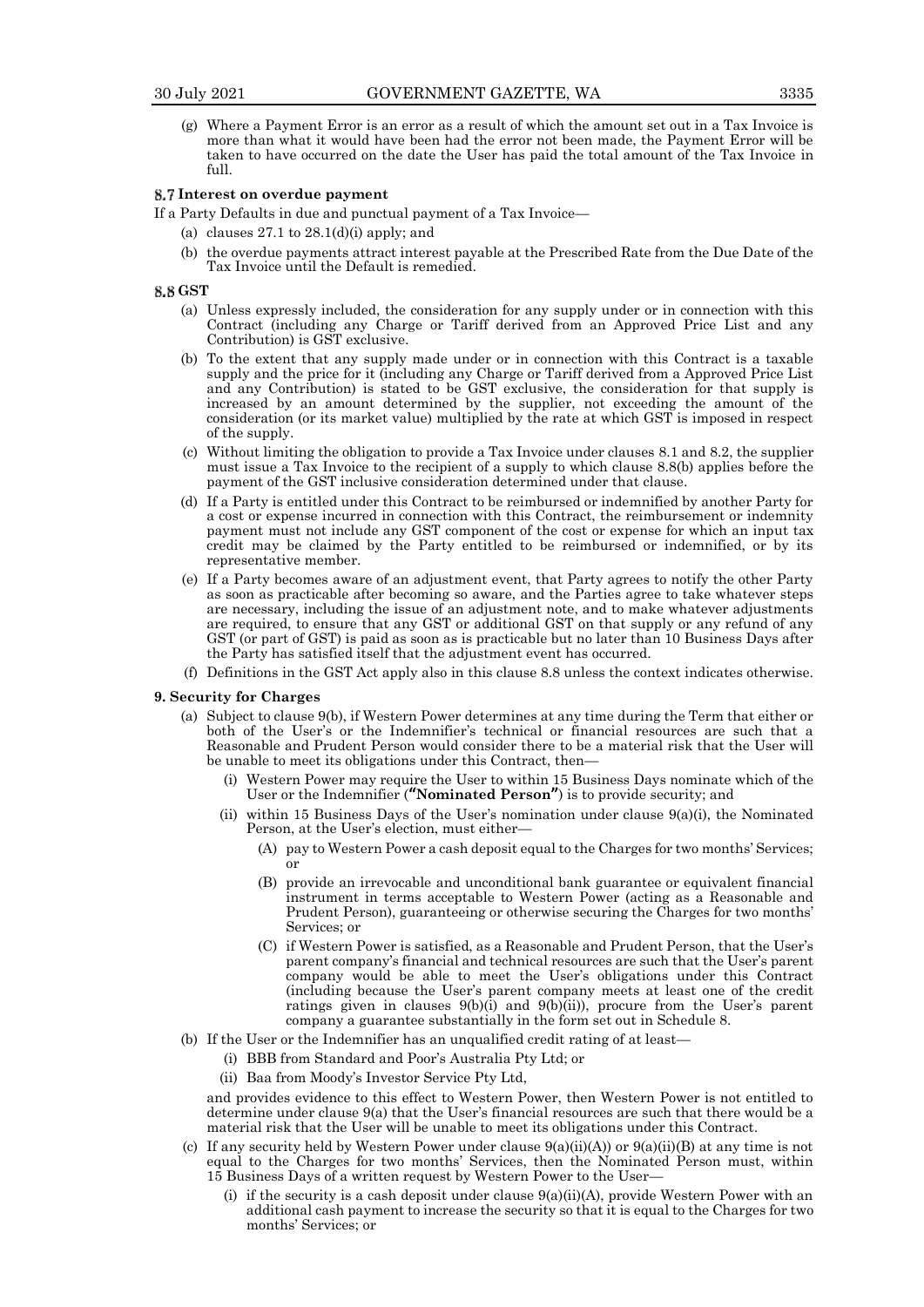- (ii) if the security is a guarantee under clause  $9(a)(ii)(B)$ , replace the guarantee with another guarantee (that is in accordance with clause  $9(a)(ii)(B)$ ) in an amount that is equal to the Charges for two months' Services.
- (d) If any security held by Western Power under clause  $9(a)(ii)(A)$  or  $9(a)(ii)(B)$  is called upon by Western Power or if that security ceases to be enforceable for any reason (including due to expiry of the security) then within 15 Business Days the Nominated Person must provide replacement security to Western Power complying with the requirements of clause  $9(a)(ii)$ .
- (e) Where a guarantee has been provided to Western Power by the User's parent company but Western Power ceases to be satisfied, as a Reasonable and Prudent Person, that the criteria in clause  $9(a)(ii)(C)$  are met then by notice to the User Western Power may require the provision of a new form of security complying with the requirements of clause  $9(a)(ii)(A)$  or  $9(a)(ii)(B)$ which security must be provided within 15 Business Days of service of Western Power's notice.
- (f) Upon the termination of this Contract and receipt by Western Power of all amounts due by the User to it under this Contract Western Power will return to the User any security provided under this clause 9 which is still held by Western Power. Where the security provided to Western Power was a cash deposit, then Western Power will return to the User the unutilised balance of the cash deposit and interest accrued on the deposit less any charges (including fees and charges associated with maintaining the interest bearing account) and taxes attributable to the maintenance of the interest bearing account in which the cash deposit was kept.
- (g) Western Power may call upon a cash deposit or bank guarantee (or equivalent financial instrument) provided to it under this clause 9 if an amount due by the User to Western Power under this Contract is not paid by the due date for payment of that amount or, where this Contract does not specify a due date for payment, is not paid within 10 Business Days of Western Power issuing a notice to the User requiring payment of the amount.
- (h) In this clause 9, a reference to the Charges for two months Services means Western Power's reasonable estimate of the Charges which will be incurred by the User for the Services provided under this Contract in the next two calendar month period from the end of the next Accounting Period (that is, from the end of the Accounting Period which expires after the Accounting Period in which the User is notified of the current level of security it is required to provide).
- (i) Where security is provided to Western Power in the form of a cash deposit, then Western Power shall deposit the amount in an interest bearing account maintained with a financial institution, selected consistently with Western Power's policies, or with the Western Australian Treasury Corporation or other government body. Any interest which accrues on the cash deposit shall form part of the security however where, as at the end of a month, the aggregate amount of cash deposit held by Western Power (including interest and after deducting any fees, charges and taxes associated with maintaining the interest bearing account) exceeds the Charges for two months' Services Western Power will, within a reasonable time, pay the excess amount held (above the Charges for two months' Services) to the Customer's nominated bank account.
- (j) Where Western Power is required, under this Contract, to return the whole of a security held as a cash deposit then it will, within a reasonable time, return to the User the unutilised balance of the cash deposit and interest accrued less any charges (including fees and charges associated with maintaining the interest bearing account) and taxes attributable to the maintenance of the interest bearing account.
- (k) Nothing in this Contract is to be taken as imposing any obligation on Western Power to maximise or obtain any return on cash deposit amounts held by Western Power as security.

## **10. Security for Contribution**

Without limiting the User's security obligations related to clause 26, where Western Power has determined in accordance with the Contributions Policy that the User is required to provide an irrevocable and unconditional bank guarantee (or equivalent financial instrument) in terms acceptable to Western Power (acting as a Reasonable and Prudent Person), guaranteeing the present value of any amount of any Contribution to be made by the User that remains unpaid or unprovided as calculated by Western Power under the Contributions Policy, the Nominated Person must provide to Western Power the requested bank guarantee (or equivalent financial instrument).

Technical Compliance Provisions

## **11. Good Electricity Industry Practice**

## **Western Power must comply with Good Electricity Industry Practice**

Western Power must comply with Good Electricity Industry Practice when providing Services and performing its obligations under this Contract.

## **User must comply with Good Electricity Industry Practice**

The User must comply with Good Electricity Industry Practice in using the Services and performing its obligations under this Contract.

## **12. Technical Rules and Registered Generator Performance Standards**

# **Western Power and the User must comply**

- (a) Western Power and the User must each comply with the Technical Rules.
- (b) The User must ensure each Generating Plant of the User complies with the Registered Generator Performance Standards for that Generating Plant.
- (c) The User must comply with the Generator Monitoring Plan for each Generating Plant of the User.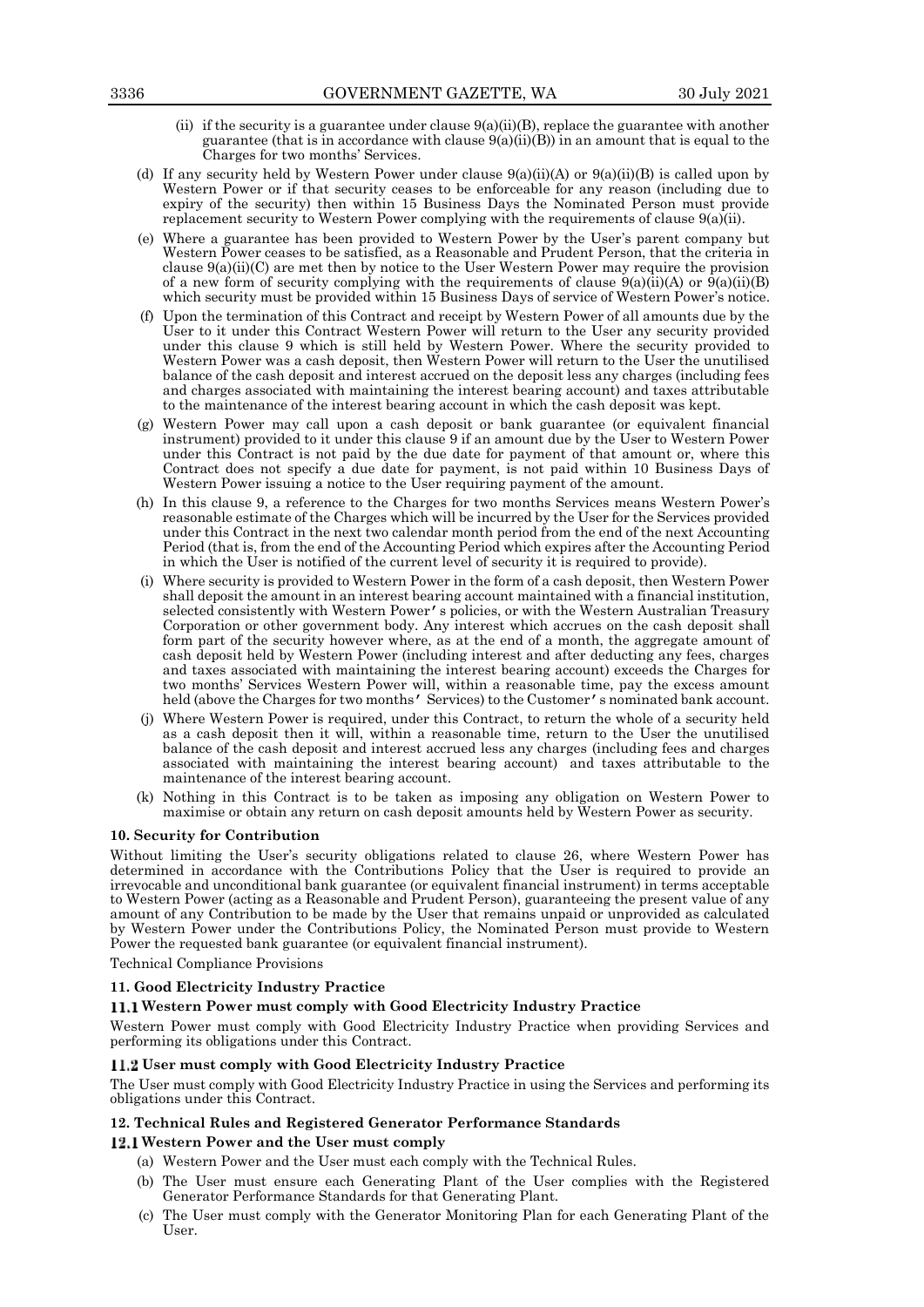#### **User to bear costs**

- (a) The User must bear its own costs in relation to compliance with the Technical Rules, the Registered Generator Performance Standards for the User's Generating Plant and each Generator Monitoring Plan for the User's Generating Plant.
- (b) Western Power must bear its own costs in relation to compliance with the Technical Rules.
- (c) Notwithstanding clause 12.2(b), where an act or omission of the User in breach of this Contract causes Western Power to incur extra costs in order to ensure Western Power complies with the Technical Rules, the User shall bear Western Power's reasonable extra costs so incurred to the extent that such costs are not already recovered from the User or any other person under any other arrangement, including the Contributions Policy.
- (d) Without limiting clause 12.2(c), where a User's equipment increases the fault levels in the Network, the User must bear Western Power's reasonable costs of any upgrades to the Network required under the Technical Rules to the extent that such costs are not already payable by the User under the Contributions Policy.
- (e) For the avoidance of doubt, the User is not liable for any costs incurred by another user of the Network arising from compliance by the other user with the Technical Rules.
- (f) If Western Power recovers costs referred to in clause 12.2(c) from another party in circumstances where the User has already paid them to Western Power, Western Power must refund those costs without interest to the User.

#### **Actions of third parties**

Subject to clause 6.2(f), if the actions of a third party cause a Party to breach the Technical Rules, then the Party is not in breach of the obligation in clause 12.1 to comply with the Technical Rules unless the Party has—

- (a) been negligent; or
- (b) has not acted as a Reasonable and Prudent Person.
- (c) Nothing in this clause 12.3 limits the operation of clauses 19.2 or 22 in respect of either Party.

#### **13. Technical characteristics of Facilities and Equipment**

- (a) The Parties must record—
	- (i) in Part 2 of Schedule 3 any technical information that the User was required to provide to Western Power under the Applications and Queuing Policy;
	- (ii) in Part 3 of Schedule 3 any exemptions to the Technical Rules given to the User under Chapter 1 of the Technical Rules; and
	- (iii) in Schedule 9—any Registered Generator Performance Standards for the User's Generating Plant that are Negotiated Performance Standards.
- (b) Each Party must record any other information required to be recorded in this Contract by the Technical Rules in Part 4 of Schedule 3—, or otherwise within a database maintained by that Party, and provide the other Parties with reasonable access to the information upon request by that Party.
- (c) The User must not materially modify any Generating Plant connected at a Connection Point unless—
	- (i) where such modification requires an Application under the Applications and Queuing Policy—
		- (A) the User makes such an Application; and
		- (B) the Application is processed by Western Power under the Applications and Queuing Policy, resulting in an Access Offer for the change, which the User accepted;
	- (ii) where such modification does not require an Application under the Applications and Queuing Policy and relates to a Generating Plant owned by a person other than a Small Customer
		- (A) the User notifies Western Power of the modifications to the Generating Plant in writing at least 45 days prior to the modifications being made; and
		- (B) the modified Generating Plant does not adversely impact the safety or security of the Network.
- (d) For the purposes of clause  $13(c)(ii)$  a modification is material only if—
	- (i) it involves expenditure of more than \$100,000; or
	- (ii) the modification is one which, consistently with Good Electricity Industry Practice, requires review by a duly qualified engineer before being made.
- (e) Notwithstanding clause 13(d), the replacement of like for like parts within a Generating Plant or the replacement of parts in the ordinary course of maintenance and repair is not a material modification for the purposes of clause 13(c)(ii).
- (f) If Western Power does not notify the User within 45 days of receipt of notice under clause 13(c)(ii) that the modification may adversely impact the safety or security of the Network the User may proceed to make the modification. However nothing in this clause derogates from the User's responsibility to ensure the Generating Plant complies with the requirements of this Contract including the obligations to comply with the Technical Rules.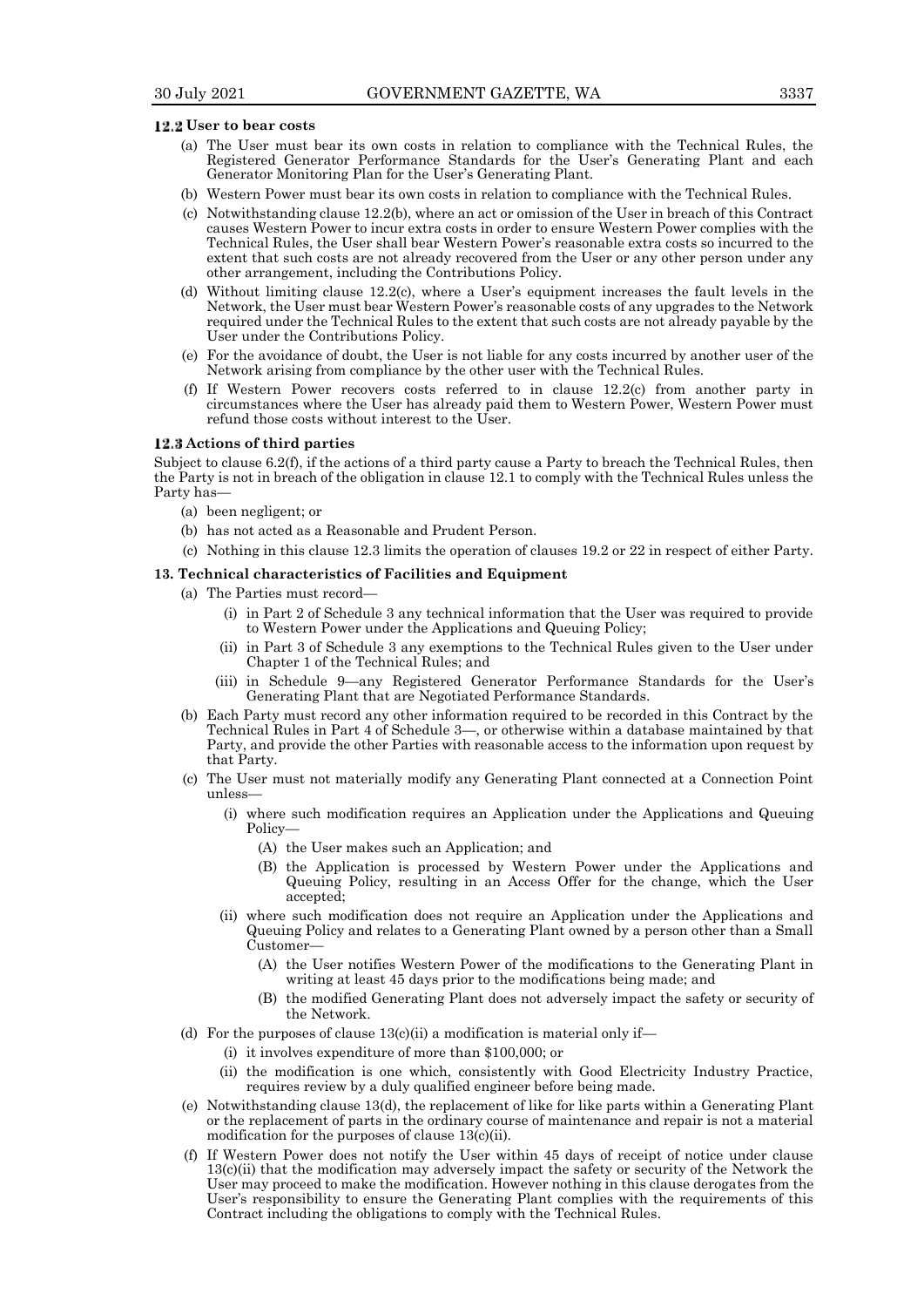# **14. Cooperation**

# **General Obligation to Co-operate**

The User and Western Power (each acting as a Reasonable and Prudent Person) must cooperate and coordinate with each other where reasonably necessary in relation to—

- (a) the planning, development, inspection, testing and commissioning of Facilities and Equipment for a Connection Point and Network Assets for the Network; and
- (b) the development and implementation of Maintenance schedules for Facilities and Equipment for a Connection Point and Network Assets for the Network.

## **System Operator Directions**

Without limiting the generality of clause 14.1, Western Power and the User must each comply with any directions given by the System Operator.

## **15. Access to premises**

## **Parties must allow reasonable rights of entry**

Each Party (**"Host Party"**) must allow, or use its reasonable endeavours to procure for, the other Party (**"Guest Party"**) all reasonable rights of entry to the Host Party's premises—

- (a) for the purposes of constructing, installing, operating, maintaining and verifying the accuracy of any Metering Equipment or other equipment or thing; and
- (b) to inspect for safety or other reasons the construction, installation, operation, maintenance and repair of any Metering Equipment or other equipment or thing; and
- (c) for any other reasonable purpose connected with or arising out of this Contract.

## **Entry made at risk of Guest Party**

Any entry under clause 15.1 is made in all respects at the expense and risk of the Guest Party, who must, subject to clauses 19.3 and 19.5, make good any damage occasioned by or resulting from the entry, other than to the extent the damage is caused by—

- (a) fair wear and tear; or
- (b) the negligence or Default of the Host Party or any of its Workers or Visitors; or
- (c) a Force Majeure Event.

## **Guest Party obligations**

A Guest Party must—

- (a) before exercising a right of entry under clause 15.1, give reasonable notice to the Host Party specifying the purpose, proposed time and estimated duration of entry, except where it is not practicable to do so due to any Emergency; and
- (b) while exercising a right of entry under clause 15.1—
	- (i) act as a Reasonable and Prudent Person; and
	- (ii) without limiting clause  $15.3(b)(i)$ , take steps that are reasonable in the circumstances to ensure that during the entry its Workers and Visitors cause as little inconvenience to the Host Party as possible, except to the extent that it is not practicable to do so due to any Emergency, and at all times comply with—
		- (A) all reasonable health and safety standards, induction and supervision requirements and other requirements of the Host Party; and
		- (B) all reasonable and lawful directions by or on behalf of the Host Party.

## **Third person's premises**

To the extent that any equipment or thing relevant to the obligations or rights of a Party under this Contract is located on the premises of a third person, the Parties must use their reasonable endeavours to secure for either or both of the Parties a reasonable right of entry to the third person's premises.

## **16. Network Constraints**

# **Determining Impact of Constraints**

- (a) Western Power may, from time to time, give such advice and information to AEMO as Western Power considers, acting in good faith, is required to assist AEMO act and give directions to preserve Power System Reliability and address Constraints.
- (b) Western Power will, to the extent provided for in the WEM Rules and having regard to AEMO's responsibilities under the WEM Rules, determine or assist AEMO to determine from time to time which Generators (and other operators of Facilities and Equipment which can transfer electricity into the Network) will have their ability to transfer electricity into the Network curtailed or interrupted from time to time given the nature of the Constraints affecting the Network and the actions required to preserve Power System Reliability in accordance with the WEM Rules.

# **AEMO Directions**

- (a) The User must reduce or cease its transfer of electricity into the Network at a Connection Point in accordance with any direction issued to the User by AEMO from time to time.
- (b) Without limiting clause 25 Western Power may, in accordance with Good Electricity Industry Practice, take such action as it considers is required to give effect to any direction issued by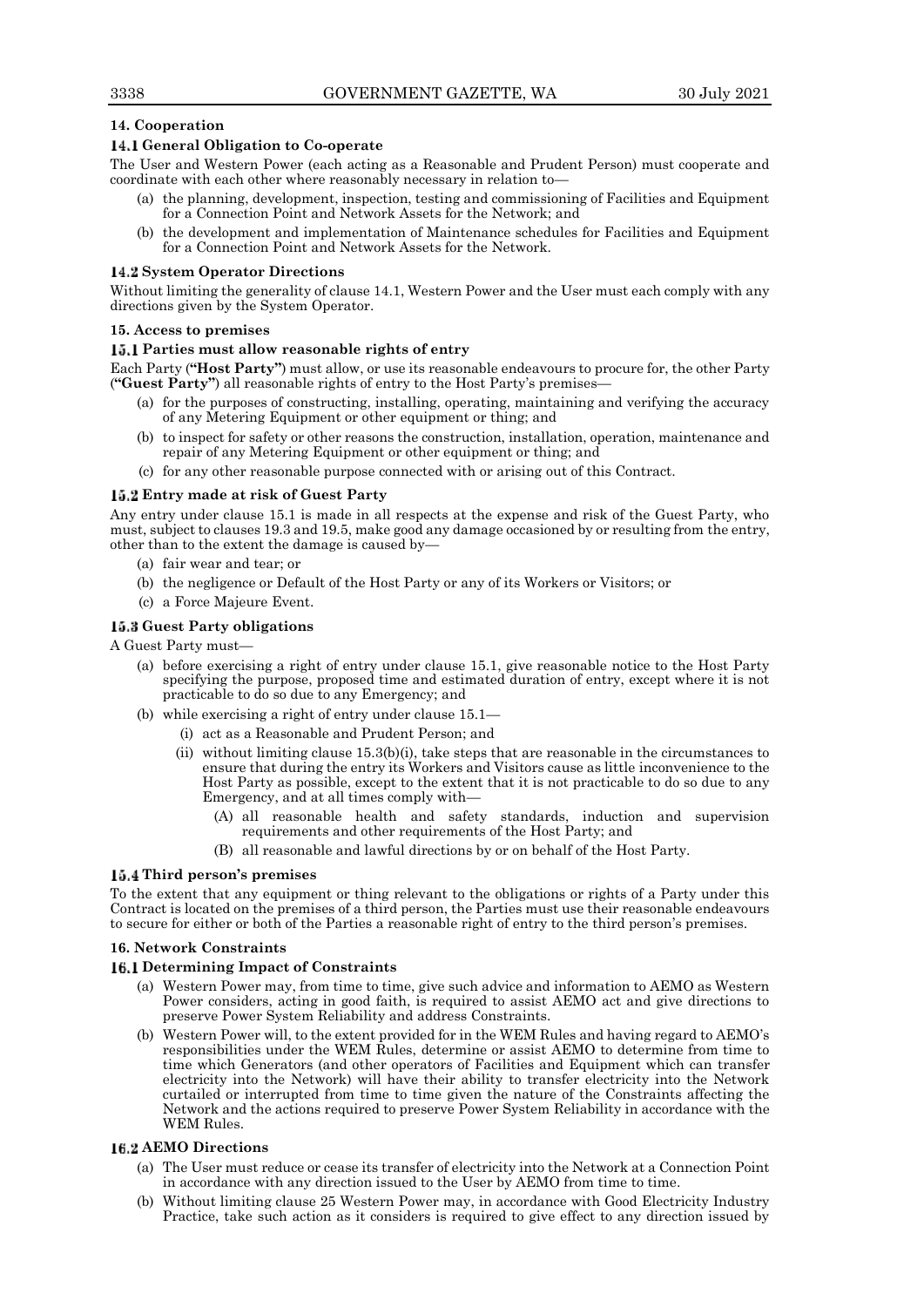AEMO relating to a reduction or cessation in the transfer of electricity into the Network at a Connection Point (whether that direction is given by AEMO to the User or to Western Power).

#### **Western Power Directions**

Irrespective of whether AEMO has issued a direction referred to in clause 16.2 Western Power may Curtail the provision of Services to the User at one or more Connection Points where Western Power, in accordance with Good Electricity Industry Practice, considers that because of Constraints such Curtailment is necessary to preserve Power System Reliability and the supply of electricity to Customers.

#### **Liability**

- (a) Except to the extent it has not acted in good faith, Western Power has no liability (whether in contract, tort (including negligence), for breach of statutory duty or on any other basis whatsoever) to the User for any Curtailment by Western Power under clause 16.3 or for any directions issued by AEMO (as contemplated by clause 16.2) which are made on the advice of, or using information provided by, Western Power.
- (b) Except to the extent it has engaged in a Wilful Default, Western Power has no liability to the User for any determinations, assessments, analysis or other work of any nature which Western Power undertakes in connection with determining the Capacity Credits or other entitlements under the WEM Rules to be allocated to the User (including without limitation for the impact any such acts or omissions of Western Power have on the User's entitlement to the provision of Services or entitlement to revenue from the Western Australian electricity market or otherwise) and the User agrees that Western Power has no duty of care to the User in contract or tort in respect of any action taken by Western Power in connection with the determination of Capacity Credits and other entitlements under the WEM Rules.
- (c) If a failure by the User to comply with this clause 16 causes Western Power to incur any liability to a third party then the User is liable to Western Power for and must indemnify Western Power against any liability Western Power incurs to that third party and any costs Western Power incurs in defending any Claim by such third party. The exclusion of Indirect Damage in clause 19.3 does not apply to the indemnity in this clause 16.4(c).

#### **Intermediary**

If a person is registered under the WEM Rules as the User's Intermediary in respect of a Connection Point then the User is responsible for ensuring that person complies with all obligations in the WEM Rules compliance with which is required to ensure the User complies with this clause 16 and is liable to Western Power for all acts or omissions of such person relating to any directions given by AEMO or Western Power as contemplated by this clause 16.

#### **17. Removal of equipment**

On the permanent Disconnection of Facilities and Equipment at any Connection Point—

- (a) Western Power may dismantle, decommission and remove Western Power's Works and any Metering Equipment installed on the User's Premises; and
- (b) under Western Power's reasonable instructions, the User must dismantle and decommission or remove any of the User's Works at or connected to the Connection Point.

#### **COMMON PROVISIONS**

## **18. Representations and warranties**

#### **The User's representations and warranties**

- (a) The User represents and warrants to Western Power that—
	- (i) the User has complied with the Applications and Queuing Policy in the Access Arrangement and the requirements in the Code in respect of its Application under the Access Arrangement provided that the User will not be taken to be in breach of this warranty because of a failure by the User to comply with the Applications and Queuing Policy or the Code which is the direct result of a breach by Western Power of the Applications and Queuing Policy or the Code; and
	- (ii) the User's obligations under this Contract are valid and binding and are enforceable against the User under their terms; and
	- (iii) this Contract and any other transaction under it does not contravene the User's constituent documents or any Law or any of the User's obligations or undertakings by which the User or any of the User's assets are bound or cause to be exceeded any limitation on the User's or the User's directors' powers; and
	- (iv) neither the User nor any of its Related Bodies Corporate have immunity from the jurisdiction of a court or from legal process (whether through service of notice, attachment prior to judgment, attachment in aid of execution, execution or otherwise).
- (b) The representations and warranties in clause 18.1(a) are to be taken to be made on each day on which—
	- (i) this Contract is in effect; or
	- (ii) any amount payable by the User to Western Power under this Contract is or may be outstanding.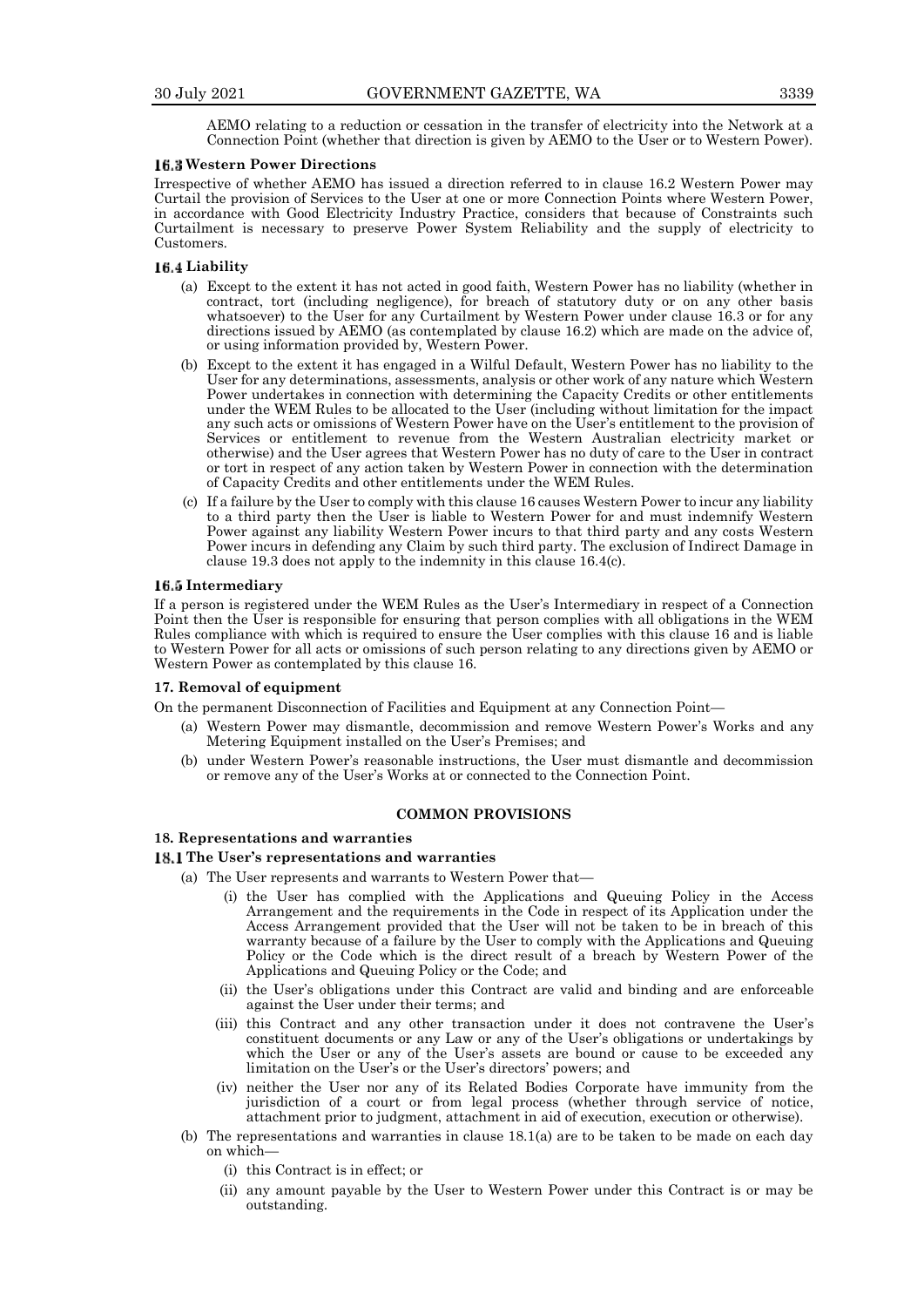- (c) To the maximum extent permitted by Law, the only warranties given by and terms which apply to the User under this Contract are those expressly contained in this Contract, and all warranties and terms implied by Law, including those on the part of the User implied by the *Competition and Consumer Act 2010* of the Commonwealth or the *Fair Trading Act 2010 (WA)* or any other Law to similar effect do not apply to this Contract.
- (d) If at Law the exclusion of any warranty or term is prohibited, then the User's liability in respect of a breach of such warranty or term is limited to the maximum extent permitted by Law. For example, where any Law permits the User to limit its liability in respect of a breach of an implied warranty or condition to the replacement or resupply of equivalent goods and services, then the User's liability will be so limited.

## **Western Power's representations and warranties**

- (a) Western Power represents and warrants to the User that—
	- (i) Western Power has complied with the Applications and Queuing Policy in the Access Arrangement and the requirements in the Code in respect of the User's Application under the Access Arrangement provided that Western Power will not be taken to be in breach of this warranty because of a failure by Western Power to comply with the Applications and Queuing Policy or the Code which is the direct result of a breach by the User of the Applications and Queuing Policy or the Code; and
	- (ii) Western Power's obligations under this Contract are valid and binding and are enforceable against Western Power under their terms; and
	- (iii) this Contract and any other transaction under it does not contravene Western Power's constituent documents or any Law or any of Western Power's obligations or undertakings by which Western Power or any of Western Power's assets are bound or cause to be exceeded any limitation on Western Power's or Western Power's directors' powers; and
	- (iv) neither Western Power nor any of its related bodies corporate have immunity from the jurisdiction of a court or from legal process (whether through service of notice, attachment prior to judgment, attachment in aid of execution, execution or otherwise).
- (b) The representations and warranties in clause 18.2(a) are to be taken to be made on each day on which—
	- (i) this Contract is in effect; or
	- (ii) any amount payable by Western Power to the User under this Contract is or may be outstanding.
- (c) To the maximum extent permitted by Law, the only warranties given by and terms which apply to Western Power under this Contract are those expressly contained in this Contract, and all warranties and terms implied by Law, including those on the part of Western Power implied by the *Competition and Consumer Act 2010 (Cth)* of the Commonwealth or the *Fair Trading Act 2010 (WA)* or any other Law to similar effect do not apply to this Contract.
- (d) If at Law the exclusion of any warranty or term is prohibited, then Western Power's liability in respect of a breach of such warranty or term is limited to the maximum extent permitted by Law. For example, where any Law permits Western Power to limit its liability in respect of a breach of an implied warranty or condition to the replacement or resupply of equivalent goods and services, then Western Power's liability will be so limited.

## **Indemnifier's representations and warranties**

The Indemnifier represents and warrants to Western Power that, as at the Commencement Date, there has been no material change in the Indemnifier's financial position since the date Western Power received information from the Indemnifier stating that position.

## **19. Liability and indemnity**

## **No several liability**

All parties constituting the User shall be liable under this Contract jointly, or jointly and severally, but not severally.

# **Liability for Direct Damage**

Subject to the terms of this Contract—

- (a) a Party who—
	- (i) is negligent; or
	- (ii) commits a Default under this Contract,
	- is liable to the other Party for, and must indemnify the other Party against, any Direct Damage caused by, consequent upon or arising out of the negligence or Default; and
- (b) the Indemnifier must indemnify Western Power in respect of the liabilities of the User under this Contract.

## **Exclusion of Indirect Damage**

- (a) Subject to clause 19.3(b)—
	- (i) either or both of the User or the Indemnifier is not in any circumstances liable to Western Power for any Indirect Damage suffered by Western Power, however arising; and
	- (ii) Western Power is not in any circumstances liable to either or both of the User or the Indemnifier for any Indirect Damage suffered by the User, however arising.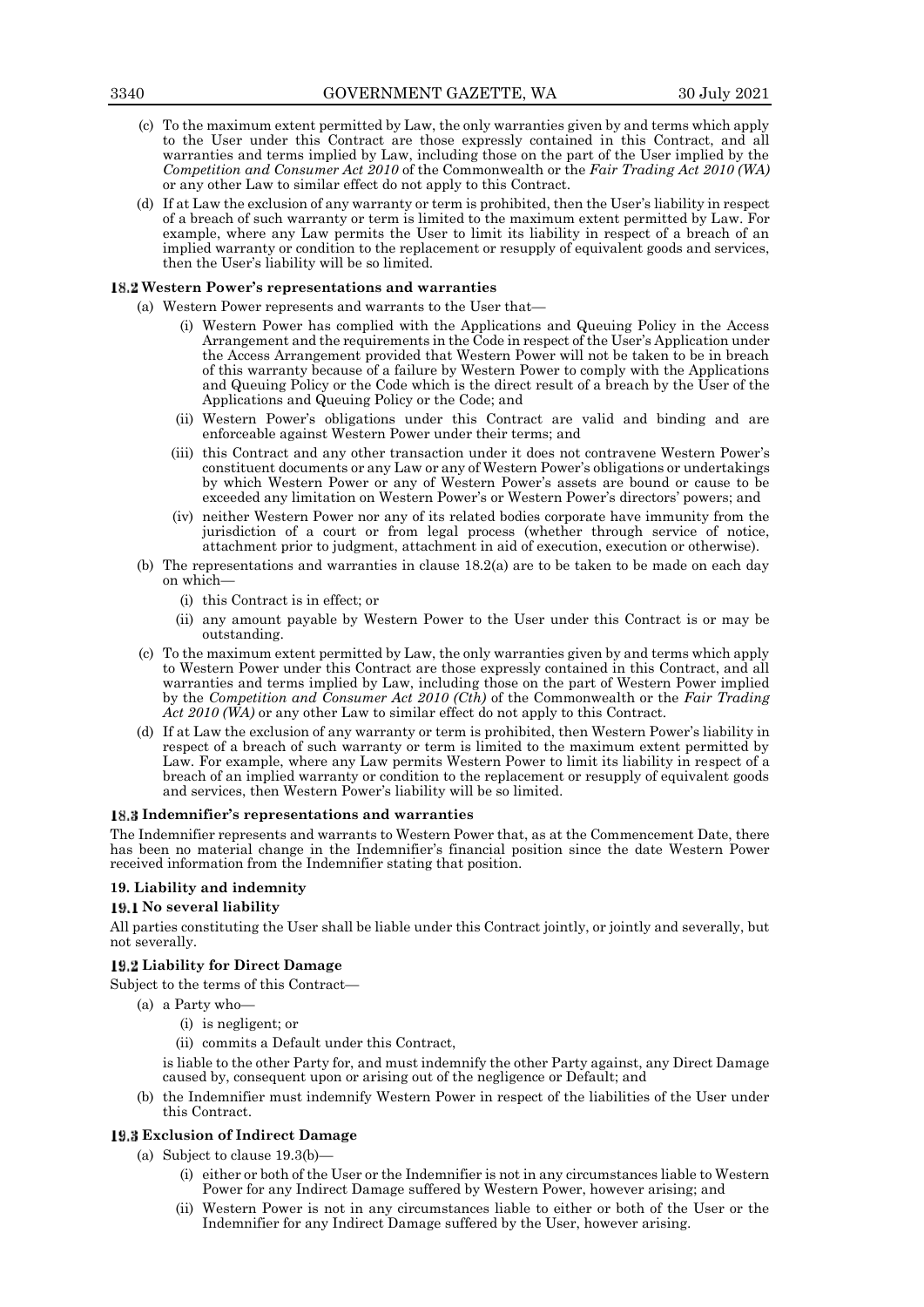- (b) Where this Contract states that "the exclusion of Indirect Damage in clause 19.3 does not apply", or words to a similar effect, in relation to a matter, then—
	- (i) the exclusion of Indirect Damage in clause 19.3 does not apply in relation to that matter; and
	- (ii) the Parties' liability in relation to the matter is to be determined by Law, and to avoid doubt the definition of Indirect Damage in this Contract is to be disregarded for the purposes of that determination.

# 19.4 Fraud

- (a) If Western Power is fraudulent in respect of its obligations to the User under this Contract, then Western Power is liable to either the User or the Indemnifier for, and is to indemnify both the User and the Indemnifier against, any damage caused by, consequent upon or arising out of the fraud. In this case, the exclusion of Indirect Damage in clause 19.3 does not apply.
- (b) If the User or the Indemnifier is fraudulent in respect of its obligations to Western Power under this Contract, then the User or the Indemnifier is liable to Western Power for, and is to indemnify Western Power against, any damage caused by, consequent upon or arising out of the fraud. In this case, the exclusion of Indirect Damage in clause 19.3 does not apply.

#### **Limitation of liability**

- (a) Subject to clause 19.5(c), the maximum liability of Western Power to the User and the Indemnifier collectively under and in connection with this Contract is limited to an amount of \$5 million in the aggregate and refreshed annually each 1 July, except that the liability described in clauses 7, 8 and 20 are not counted for the purposes of Western Power's maximum liability under this Contract.
- (b) Subject to clause 19.5(c), the maximum liability of both the User and the Indemnifier collectively to Western Power under and in connection with this Contract is limited to the lesser of—
	- (i) an amount of \$80 million in the aggregate, refreshed annually each 1 July; and
	- (ii) the sum of—
		- (A) for each Connection Point at which Generation Plant (other than wind or solar powered generation) is connected at a voltage of 66 kV and above—\$22 million in the aggregate, refreshed annually each 1 July; and
		- (B) for each Connection Point at which wind or solar powered Generation Plant is connected at a voltage of 66 kV or above—\$11 million in the aggregate, refreshed annually each 1 July; and
		- (C) for each Connection Point at which Generation Plant is connected at a voltage below 66 kV—\$1.2 million in the aggregate, refreshed annually each 1 July; and
		- (D) for each Connection Point at which Consuming plant is connected at a voltage of 66 kV and above—\$6 million in the aggregate, refreshed annually each 1 July; and
		- (E) for every 100 Connection Points at which Consuming plant is connected at a voltage below 66 kV—\$1.2 million in the aggregate, refreshed annually each 1 July,

except that the liabilities described in clauses 7, 8 and 20 are not counted for the purposes of both the User's and the Indemnifier's collective maximum liability under this Contract.

(c) The monetary caps on liability in this clause 19.5 will be CPI-Adjusted every three years from the Commencement Date, provided that for the purposes of such CPI adjustment the following formula will be used—

$$
N = C \times (1 + \frac{CPI_n - CPI_c}{CPI_c})
$$

where—

**"N"** is the new liability cap amount being calculated; and

**"C"** is the current liability cap amount being adjusted; and

- "**CPI**<sub>n</sub>" is the CPI applicable at the end of the calendar quarter (quarter  $n$ ) most recently ended prior to the adjustment date; and
- **"CPIc"** is the value of CPI applicable for the calendar quarter occurring 36 months before the calendar quarter referred to in the definition of CPIn.
- (d) At the end of each three-year period from the Commencement Date, if there has been a Material Change affecting the liability of a Party under this Contract, then the Parties must negotiate in good faith to reset the monetary caps on liability in this clause. If the Parties are unable to agree on re-setting the monetary caps on liability, the matter shall be determined by an expert nominated by the Parties or, failing agreement, an expert nominated by the Resolution Institute and the determination of the expert shall be final and binding upon the Parties.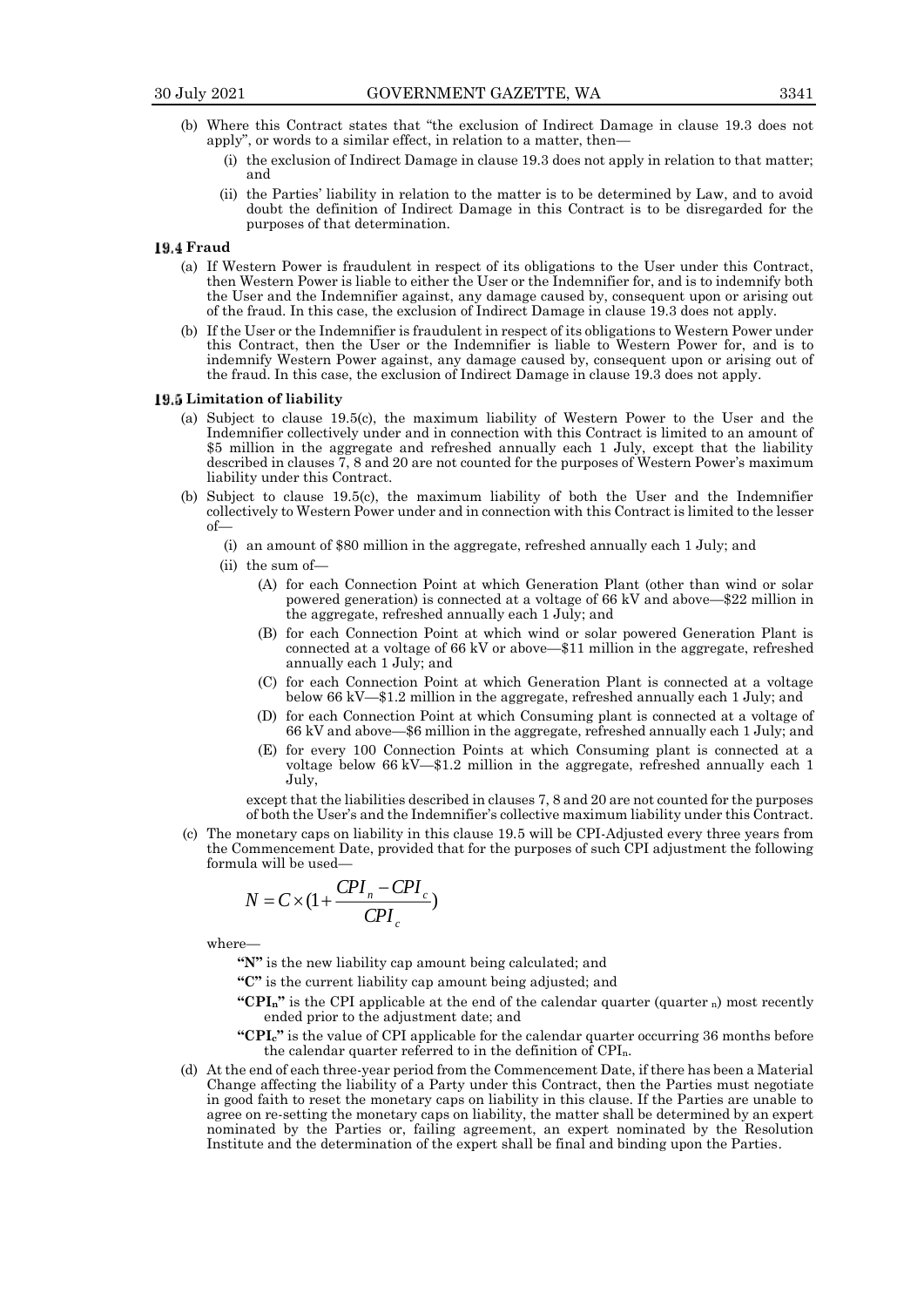## **Procedure for party seeking to rely on indemnity**

If any Claim is made or instituted against—

- (a) either or both of the User or the Indemnifier in respect of which either or both of the User or the Indemnifier (**"Indemnified Party"**) may seek to claim indemnity under this Contract against Western Power (**"Indemnifying Party"**); or
- (b) Western Power in respect of which Western Power (**"Indemnified Party"**) may seek to claim indemnity under this Contract against either or both of the User or the Indemnifier (**"Indemnifying Party"**),

the following procedure applies—

- (i) the Indemnified Party must give notice of the Claim to the Indemnifying Party as soon as reasonably practicable; and
- (ii) the Indemnified Party must not admit, compromise, settle or pay any Claim or take any other steps which may in any way prejudice the defence or challenge of the Claim without the prior written consent of the Indemnifying Party (which must not be unreasonably withheld) except as may be reasonably required in order to defend any judgment against the Indemnified Party (to avoid doubt, Part 1E of the *Civil Liability Act 2002 (WA)* applies in respect of any 'apology' (as defined in Section 5AF of that Act) given by the Indemnified Party); and
- (iii) the Indemnified Party must permit the Indemnifying Party to take, at the Indemnifying Party's expense, any reasonable action in the name of the Indemnified Party to defend or otherwise settle the claim as the Indemnifying Party may reasonably require; and
- (iv) the Indemnified Party must ensure that the Indemnifying Party and its representatives are given reasonable access to any of the documents, records, staff, premises and advisers of the Indemnified Party as may be reasonably required by the Indemnifying Party in relation to any action taken or proposed to be taken by the Indemnifying Party under clause 19.6(b)(iii).

#### **Obligation to pay and right to indemnities survives termination**

- (a) A Party's and the Indemnifier's obligation to pay an amount to another Party under this Contract is a continuing obligation, separate and independent from the other obligations of either or both of the Party and the Indemnifier and survives termination (for any reason) of this Contract.
- (b) Each indemnity in this Contract is a continuing obligation, separate and independent from the other obligations of both the Parties and the Indemnifier and survives termination (for any reason) of this Contract. It is not necessary for either or both of a Party or an Indemnifier to incur expense or make payment before enforcing a right of indemnity conferred by this Contract.

#### **Apportionment of liability**

- (a) For the avoidance of doubt, where either or both of the User or the Indemnifier is liable to, or is to indemnify, the other Party under this Contract, the liability or indemnity owed by either or both of the User or the Indemnifier is limited to the proportion of the damage suffered by Western Power as a consequence of the Default, negligence or fraud of either or both of the User or the Indemnifier giving rise to the liability or indemnity.
- (b) For the avoidance of doubt, where Western Power is liable to, or is to indemnify, either or both of the User or the Indemnifier under this Contract, the liability or indemnity owed by Western Power is limited to the proportion of the damage suffered by either or both of the User or the Indemnifier as a consequence of the Default, negligence or fraud of Western Power giving rise to the liability or indemnity.
- (c) For the purposes of the application of the indemnity given by the Indemnifier under clause  $19.2(b)$ 
	- (i) clause 19.8(a) may apply to reduce the User's liability to Western Power and, consequently, the amount of liability for which the Indemnifier must indemnify Western Power;
	- (ii) except as provided in clause  $19.8(c)$ (i), clause  $19.8(a)$  does not apply to reduce the Indemnifier's indemnification obligation.

# **Mitigation of losses**

A Party and the Indemnifier must take such action as is reasonably required to mitigate any loss or damage to it for which indemnity may be claimed under this Contract or otherwise.

#### **19.10 Recoveries under insurance**

- (a) To the extent that Western Power recovers against any insurer under an insurance policy effected by either Party or the Indemnifier for a Claim in connection with this Contract in respect of which either or both of the User or the Indemnifier is liable, for any reason (including negligence), the amount as recovered shall, for the purposes of clause 19.5, be deemed to have been paid.
- (b) To the extent that the User recovers against any insurer under an insurance policy effected by either Party or the Indemnifier for a Claim in connection with this Contract in respect of which Western Power is liable, for any reason (including negligence), the amount as recovered shall, for the purposes of clause 19.5, be deemed to have been paid.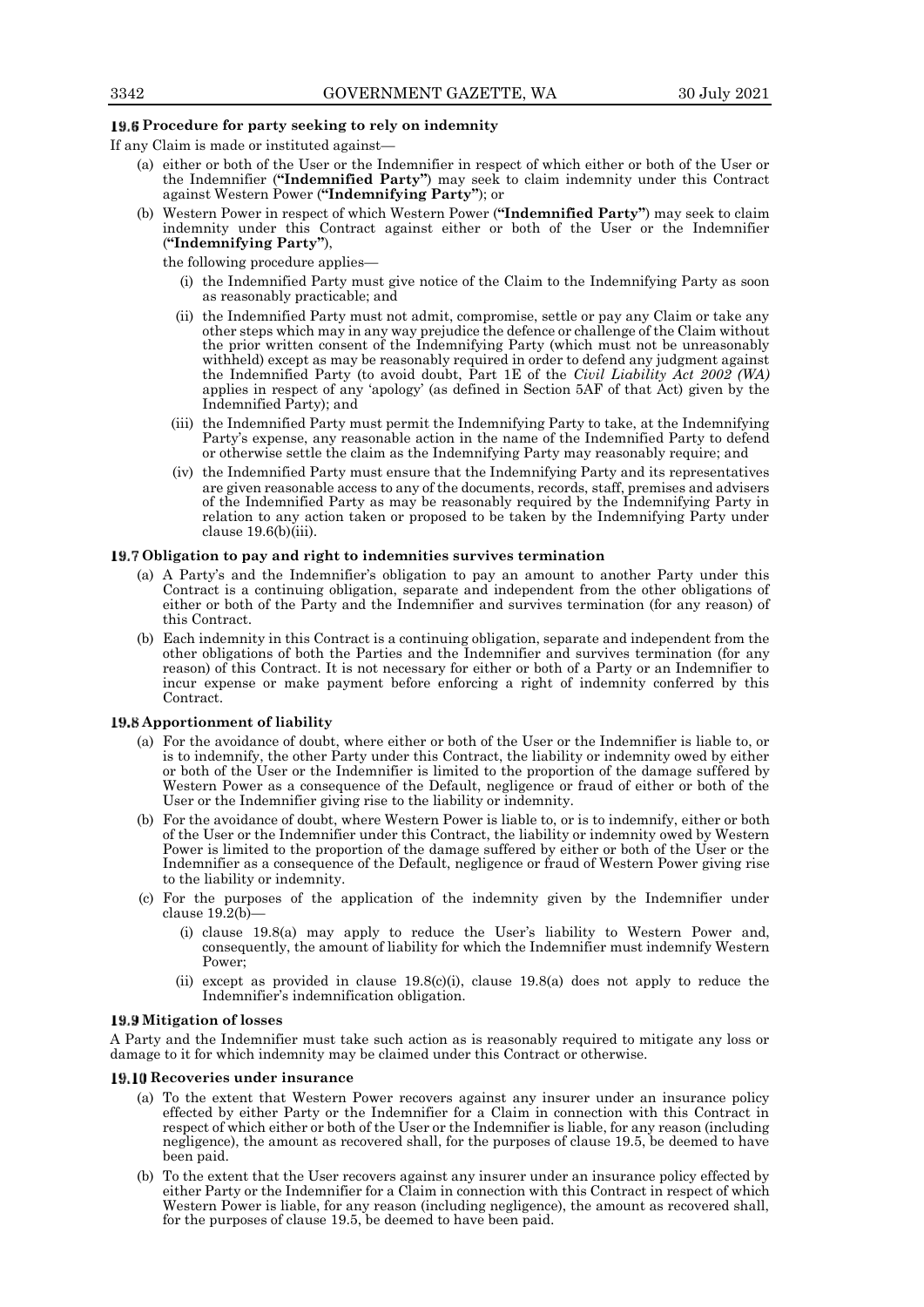# **Intermediary Indemnity [Note: Optional Clause]**

## Where—

- (a) the User is the Intermediary (as defined in the WEM Rules) of a person and in so far as they are registered as a Rule Participant (as defined in the WEM Rules) and to the extent they perform the functions of an Intermediary; and
- (b) that person is not party to this Contract,

then the User must indemnify and keep indemnified Western Power against any costs, expenses, losses or damages suffered or incurred by Western Power due to Claims made by that person against Western Power—

- (i) which Claims are in connection with the provision of the Services (including any failure of, or defect in provision of, the Services); or
- (ii) which Claims relate to a matter for which Western Power's liability to that person would have been limited or excluded had that person been party to this Contract (jointly with the User).

#### **20. Personal injury**

The liability for any personal injury Claim will be determined under Law.

#### **21. Insurances**

#### **The User's insurances**

- (a) Subject to clause 21.1(b), the User must obtain and maintain insurance, commencing from the Commencement Date, covering those matters, on the terms and basis, and for the amounts, referred to in Part 1 of Schedule 5.
- (b) To the extent that Western Power consents (such consent not to be unreasonably withheld), the User may self-insure for some or all of the matters and amounts referred to in Schedule 5.
- (c) For each Connection Point, prior to the Start Date of a Service at the Connection Point, and at such other times as Western Power shall reasonably request in writing (such request not to be made more than once in respect of a 12 month period unless extraordinary circumstances apply), the User must provide Western Power with certificates of currency for the insurances required under clause  $21.1(a)$ .

## **Western Power's insurances**

- (a) Subject to clause 21.2(b), Western Power must obtain and maintain insurance, commencing from the Commencement Date, covering those matters, on the terms and basis, and for the amounts referred to in Part 2 of Schedule 5.
- (b) To the extent that the User consents (such consent not to be unreasonably withheld), Western Power may self-insure for some or all of the matters and amounts referred to in Part 2 of Schedule 5.
- (c) Western Power must, before the Commencement Date and at such other times as the User reasonably requests in writing (such request not to be made more than once in respect of a 12 month period unless extraordinary circumstances apply), provide the User with certificates of currency for the insurances required under clause 21.2(a).

#### **Names of insured**

In respect of the insurances referred to in Schedule  $5$  Part  $1$  (a)(i) (public and products liability insurance) and Schedule 5 Part 1 (a)(iv) (contractors' plant and equipment insurance) the insurance must list Western Power as an additional insured.

## **21.4 Cross liability**

Every policy of public and products liability insurance must include a cross liability clause in which the insurer expressly accepts that the term insured applies to every person who is named in the policy as if there was a separate policy of insurance for each of them but not so as to increase the limit of liability.

#### **Notice of cancellation**

A Party must notify the other Party immediately on being advised by its insurer of cancellation or nonrenewal of any of the insurance policies in Schedule 5, and immediately use all reasonable endeavours to reobtain the insurance policies in Schedule 5.

#### **Further obligation**

Both Parties and the Indemnifier must not do any act or make any omission that would be grounds for an insurer to refuse to pay a claim under any of the policies of insurance.

#### **22. Force Majeure**

#### **Affected Person's obligations are suspended**

If a Party (**"Affected Person"**) is unable wholly or in part to perform any obligation (**"Affected Obligation"**) under this Contract (other than an obligation to pay money) because of the occurrence of a Force Majeure Event, then, subject to this clause 22, the Affected Person's obligation to perform the Affected Obligation is suspended to the extent that, and for so long as, the Affected Person's ability to perform the Affected Obligation is affected by the Force Majeure Event (such period being the **"FM Period"**).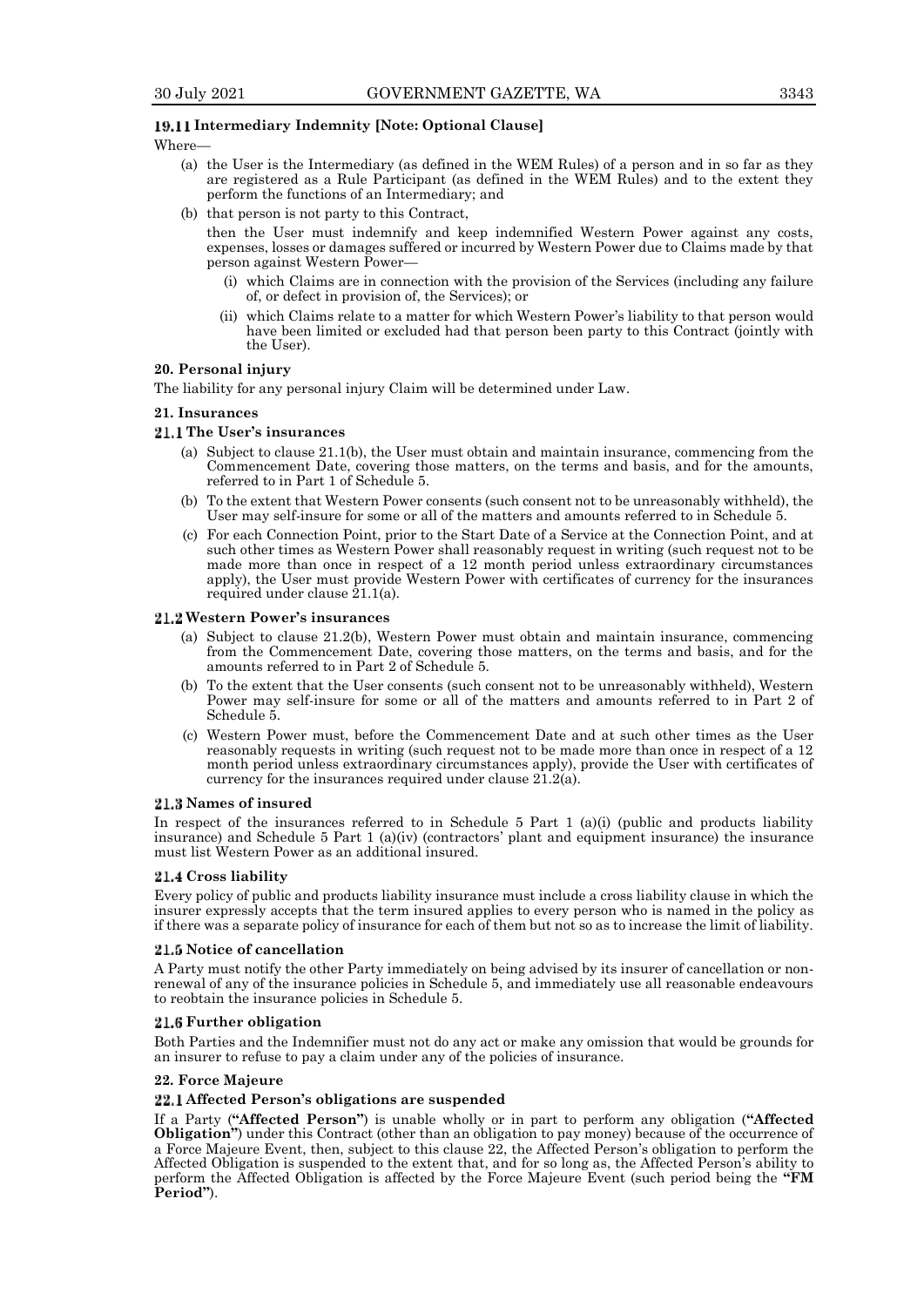# **When Services are Curtailed**

Without limiting clause 22.1, Western Power's obligation in respect of a Connection Point to provide the Services is suspended during any period that the provision of the Services in respect of that Connection Point is Curtailed under clause 25.1, to the extent of the Curtailment.

## **Affected Person's obligations**

Subject to clauses 22.4 and 22.6, if a Force Majeure Event occurs and the Affected Person is unable wholly or in part to perform any obligation under this Contract, then the Affected Person must—

- (a) notify the other Party if the FM Period continues for a period of two days or longer; and
- (b) use reasonable endeavours (including incurring any reasonable expenditure of funds and rescheduling personnel and resources) to—
	- (i) mitigate the consequences of the Force Majeure Event; and
	- (ii) minimise any resulting delay in the performance of the Affected Obligation.

A notice under clause 22.3(a) must be given as soon as reasonably practicable and in any event within 5 Business Days of a Party becoming aware an event is or is likely to be a Force Majeure Event.

## **In case of breach**

An Affected Person is not obliged to incur any expenditure in complying with clause 22.3(b) if the Force Majeure Event is constituted by a breach of, or failure to comply with, this Contract by the other Party.

## **Failure to minimise delays**

If an Affected Person fails to comply with clause 22.3(b)(ii), then the only consequence of that failure is that the FM Period is reduced by the period of any delay in the performance of the Affected Obligation attributable to that failure.

## **Settlement of a labour dispute**

The settlement of a labour dispute which constitutes a Force Majeure Event is a matter which is within the absolute discretion of the Affected Person.

## **23. Provisions of Access Arrangement on Supplementary Matters apply**

The provisions of the Access Arrangement in respect of Supplementary Matters apply also as terms of this Contract, to the extent they are relevant.

## **24. User does not acquire interest in Network**

To avoid doubt, nothing in, and nothing done under or in connection with, this Contract causes the User to acquire any right, title or interest in or to the Network or any part of it.

## **25. Curtailment**

# **Western Power may Curtail Services**

Western Power may, in accordance with Good Electricity Industry Practice, Curtail the provision of Services in respect of a Connection Point—

- (a) to carry out planned Augmentation or Maintenance to the Network; or
- (b) to carry out unplanned Maintenance to the Network where Western Power considers it necessary to do so to avoid injury to any person or material damage to any property or the environment; or
- (c) if there is any breakdown of or damage to the Network that affects Western Power's ability to provide Services at that Connection Point; or
- (d) if a Force Majeure Event occurs affecting Western Power's ability to provide Services at the Connection Point, for so long as Western Power's ability to provide Services is affected by the Force Majeure Event; or
- (e) if Western Power considers it necessary to do so to preserve Power System Reliability; or
- (f) to the extent necessary for Western Power to comply with a Law.

## **Extent of Curtailment**

Western Power must keep the extent and duration of any Curtailment under clause 25.1 or clause 16.3 to the minimum reasonably required in accordance with Good Electricity Industry Practice.

# **Notification of Curtailment**

Western Power must use reasonable endeavours to notify the User of any Curtailment under clause 25.1 or clause 16.3 as soon as practicable.

## **User must comply with Curtailment**

If Western Power notifies the User of a Curtailment of Services under clause 25.3 or clause 16.3 in respect of a Connection Point, the User (acting as a Reasonable and Prudent Person) must comply, or procure compliance, with any reasonable requirements set out in the notice concerning the Curtailment.

## **Contract does not limit other powers and rights**

This Contract does not limit any power or right conferred on Western Power by any other agreement between the Parties or any Law, including Section 57 of the *Energy Operators (Powers) Act 1979 (WA)*.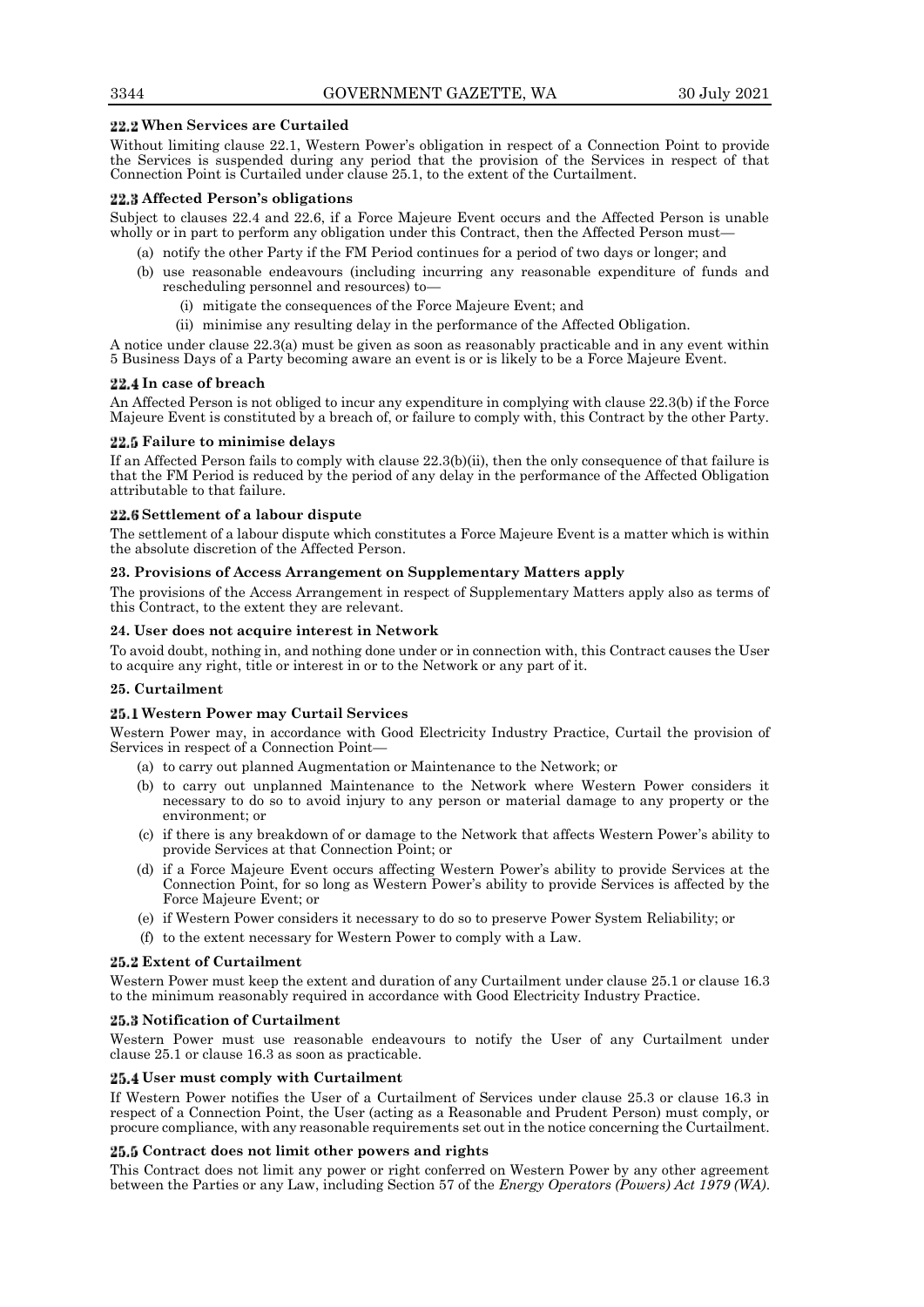## **26. Payments and recoveries under the Contributions Policy**

The Parties must comply with the provisions set out in Schedule 4 regarding any Contributions.

## **27. Default**

## 27.1 Default

## A Party is in **"Default"** if—

- (a) that Party defaults in the due and punctual payment, at the time and in the manner required for payment by this Contract, of any amount payable under this Contract; or
- (b) that Party defaults in the due and punctual performance or observance of any of its obligations contained or implied by operation of Law in this Contract; or
- (c) an Insolvency Event occurs in respect of that Party; or
- (d) that Party materially breaches any representation or warranty given to the other Party under this Contract.

# **Default by the User**

In the event of the User's Default, then Western Power may—

- (a) notify the User of the User's Default and require the User to remedy the User's Default; or
- (b) if the User's Default is a Default in the payment of any amount and has not been remedied by the end of the third Business Day after the notice was given, De-energise, or Curtail the provision of Services in respect of, all or any of the User's Connection Points from the Network whilst the User's Default is continuing; or
- (c) if the User's Default is any other type of Default and at the end of the fifth Business Day after the notice was given—
	- (i) the User's Default has not been remedied; or
	- (ii) the User has not to the reasonable satisfaction of Western Power begun remedying the User's Default or has begun remedying but is not, in the reasonable opinion of Western Power, diligently proceeding to remedy the User's Default,

De-energise, or Curtail the provision of Services in respect of, all or any of the User's Connection Points from the Network whilst the User's Default is continuing; and

(d) if the User's Default has not been remedied at the end of the 20th Business Day after the notice was given, terminate this Contract.

#### **Immediate Suspension**

- (a) If the User breaches a Registered Generator Performance Standard for a Generating Plant of the User, or otherwise commits a breach of this Contract, which breach threatens Power System Reliability, Western Power's ability to deliver electricity to Customers or Western Power's ability to discharge its contractual obligations to other persons relating to the Network then Western Power may suspend the provision of Services to the User for the period Western Power considers, in good faith, is required to ensure there is no adverse impact upon Power System Reliability, Customers or Western Power's remaining contractual counterparties.
- (b) If Western Power, in good faith, considers it can allow the User an opportunity to cure a breach referred to in clause 27.3(a) without adversely affecting Power System Reliability, Customers or Western Power's remaining contractual counterparties it will do so (and will allow such period for remedy of the breach as Western Power in good faith considers it can so allow). However Western Power may implement an immediate suspension (and without prior notice) if it considers this necessary to ensure there is no adverse impact upon Power System Reliability, Customers or Western Power's remaining contractual counterparties.
- (c) Western Power will lift a suspension under this clause 27.3 if satisfied, acting in good faith, that the User is able to, and will, comply with this Contract or if Western Power, in good faith, considers the suspension is no longer required to ensure there is no adverse impact upon Power System Reliability, Customers or Western Power's remaining contractual counterparties.
- (d) Western Power's rights under this clause 27.3 are in addition to its right under clause 27.2.

#### **Western Power's rights not affected**

The User's Default under clause 27.2 does not prejudice the rights or remedies accrued to Western Power at the date of the User's Default.

## **Default by Western Power**

If Western Power is in Default, the User may—

- (a) notify Western Power of Western Power's Default and require Western Power to remedy the Default; and
- (b) if Western Power's Default has not been remedied at the end of the 20th Business Day after the notice was given—
	- (i) terminate this Contract; or
	- (ii) withhold payment of any charges payable by the User from the date of Default under this Contract for so long as the Default continues unremedied (and no interest is payable by the User on any amounts so withheld provided they are paid within 10 Business Days after the Default is remedied).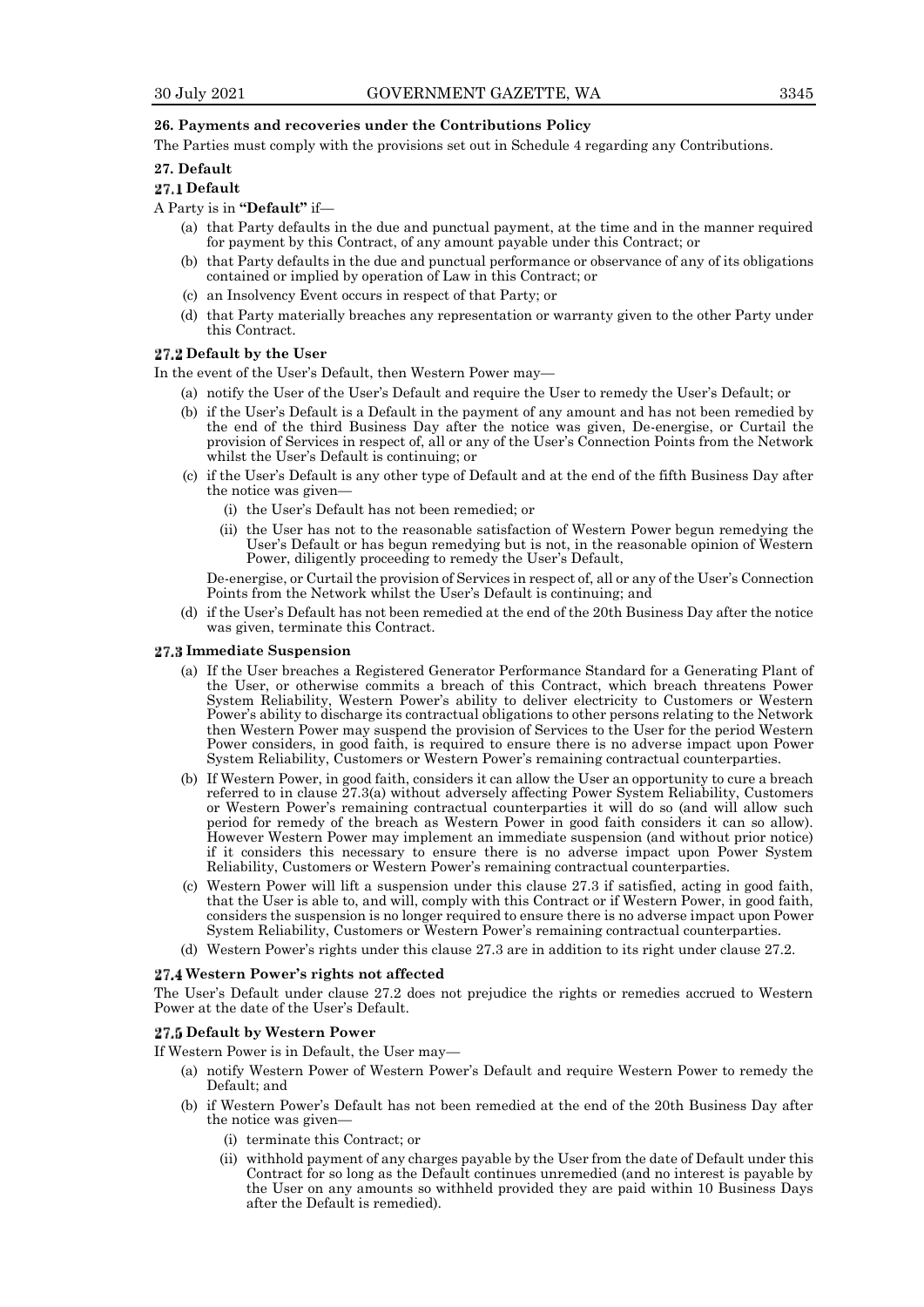# **User's rights not affected**

Western Power's Default under clause 27.5 does not prejudice the rights or remedies accrued to the User at the date of Western Power's Default.

# **28. Termination**

# **Termination**

- (a) Subject to clause 28.1(b), this Contract terminates on the Termination Date.
- (b) This Contract may be terminated before the Termination Date by—
	- (i) written agreement between Western Power and the User; or
	- (ii) notice by either Party at any time at which this Contract does not include at least one Connection Point; or
	- (iii) notice by either Party where there is a Default by the other Party under this Contract, subject to clauses 27.2 or 27.5, as the case may be; or
	- (iv) notice by either Party to an Affected Person if a Force Majeure Event occurs and then—
		- (A) the Affected Person is unable wholly or in part to perform any obligation under this Contract; and
		- (B) the FM Period continues for a period of greater than 180 days in aggregate in any 12-month period.
- (c) On termination of this Contract Western Power may Disconnect any one or more of the User's Connection Points, permanently (under clause 17) or otherwise.
- (d) On termination of this Contract, unless otherwise agreed by the Parties—
	- (i) the User must pay any unpaid amount owed to Western Power pursuant to this Contract; and
	- (ii) Western Power must pay any unpaid amount owed to the User pursuant to this Contract.

# **Rights of Parties not affected**

Termination of this Contract under clause 28.1(b) does not prejudice the rights or remedies accrued to either Party at the date of termination.

# **29. Disputes**

# **Party may give notice of Dispute and require Representatives' Meeting**

If a Dispute arises between the Parties, either Party may give to the other Party written notice setting out the material particulars of the Dispute and requiring duly authorised representatives of each Party to meet at a place, agreed between the Parties, within 10 Business Days of the date of receipt of such notice by the relevant Party (**"Receipt Date"**), to attempt in good faith by way of discussions and using their best endeavours to resolve the Dispute (**"Representatives' Meeting"**) and the Parties must do so.

# **Party may require CEO Meeting**

If the Dispute is not resolved (as evidenced by the terms of a written settlement signed by each Party's duly authorised representative) within 20 Business Days after the Receipt Date then either Party may, by written notice, require that the senior executive officer of each Party meet at a place agreed between the Parties within 30 Business Days after the Receipt Date and must attempt in good faith by way of discussions and using their best endeavours to resolve the Dispute within 35 Business Days after the Receipt Date (**"CEO Meeting"**).

# **Method of Meetings**

- (a) A Representatives' Meeting or CEO Meeting may be conducted in person, by telephone, video conference or similar method of real time communication.
- If the Parties are unable to agree on a meeting place under clause 29.1 or 29.2 in the allocated time frame, the meeting will take place at a place determined by Western Power (acting as a Reasonable and Prudent Person).

# **Party may commence court proceedings**

If, after complying with the process set out in clauses 29.1 and 29.2 a Dispute is not resolved, then either Party may commence an action to resolve the Dispute through litigation and other court processes.

# **Obligations must be performed**

A Party must continue to perform its obligations under this Contract despite the existence of a Dispute, unless otherwise agreed.

# **30. Set off**

# **Party may set off payment**

A Party (**"First Party"**) may set off any amount due for payment by it to the other Party under this Contract against any amount which is due for payment by the other Party to the First Party under this Contract.

# **No other set off permitted**

Except as permitted in clause 30.1, no set off is permitted by either Party in connection with this Contract, whether under this Contract or otherwise.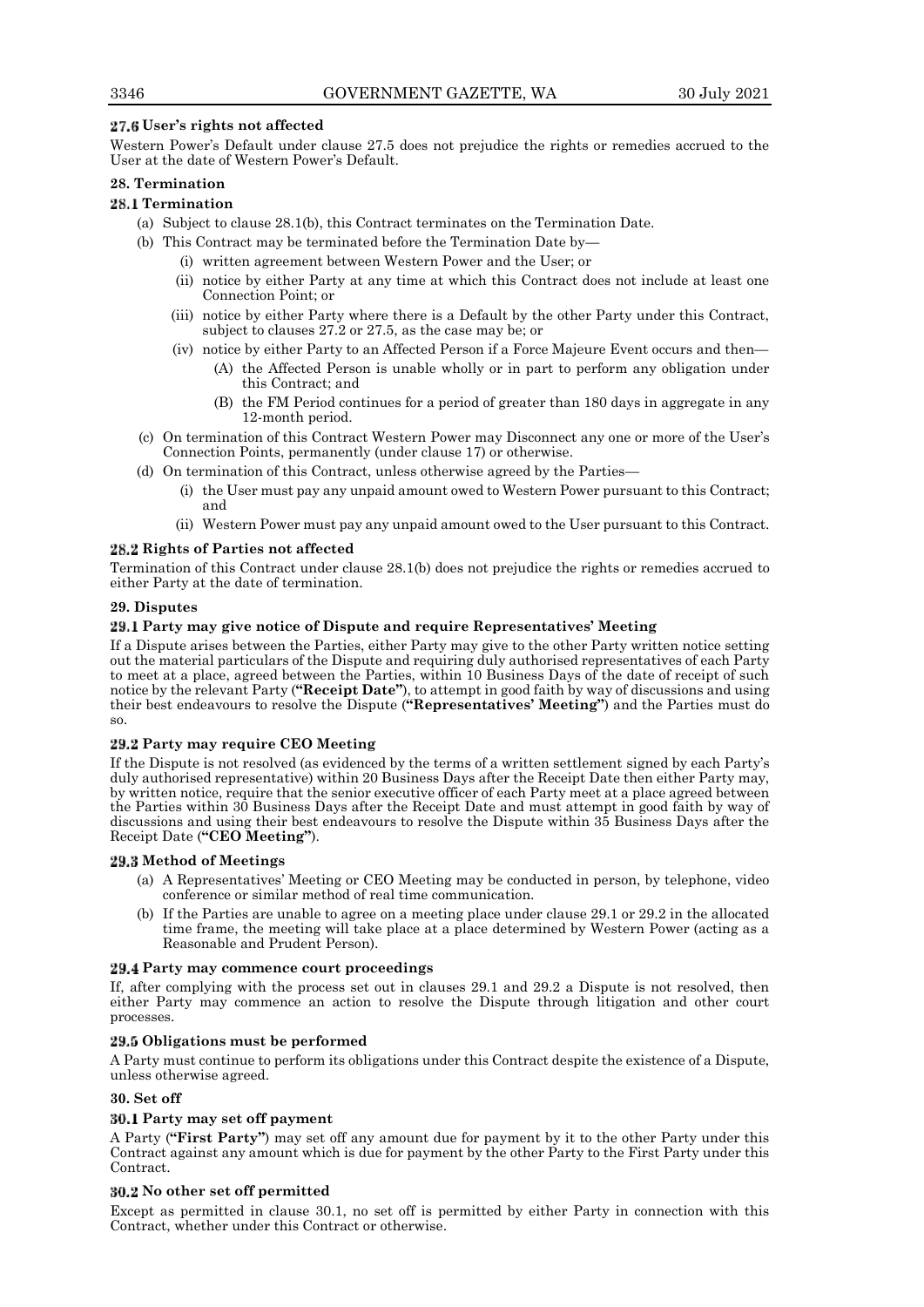## **31. Assignment**

## **Transfer of rights and obligations**

- (a) The User may, in accordance with the Transfer and Relocation Policy, request Western Power's consent to the User transferring or Assigning its rights or obligations under this Contract.
- (b) Without limiting clause 32, Western Power may transfer or Assign its rights or obligations under this Contract only if it has the consent of the User, which consent is not to be unreasonably delayed or withheld.
- (c) Without limiting the considerations the User may have regard to in determining whether to give consent such considerations include the financial and technical capacity of any person who is proposed to assume Western Power's obligations under this Contract.

## **Costs**

- A Party seeking consent under clause 31.1 must pay—
	- (a) the other Party's costs of determining whether to give such consent and of drafting and negotiating any documentation required to effect the transfer or Assignment; and
	- (b) any taxes and imposts levied on any such transfer or Assignment or documentation.

## **32. Corporate restructuring of Western Power**

## **If Western Power is restructured**

If Western Power is restructured under government policy—

- (a) by Law; or
- (b) through other means, including the—
	- (i) use of subsidiary or associated companies; or
	- (ii) transfer of assets, rights and liabilities,

then the rights and obligations of Western Power under this Contract are assigned to and assumed by the appropriate legal entity pursuant to the restructure.

## **User's consent not required**

A restructure, transfer or Assignment under clause 32.1 does not require the User's approval or consent.

## **33. Confidentiality**

## **Confidential information**

This Contract and information exchanged between the Parties under this Contract or during the negotiations preceding this Contract is confidential to them if—

- (a) the information disclosed contains a notification by the disclosing Party that the information is confidential; or
- (b) the circumstances in which the information was disclosed or the nature of the information disclosed may reasonably be considered as being confidential; or
- (c) the information constitutes trade secrets; or
- (d) the information has a commercial value to a Party which would be destroyed or diminished by the publication of the information; or
- (e) the information relates to the business, professional, commercial or financial affairs of a Party and the value to the Party would be destroyed or diminished by the publication of the information; or
- (f) the information is about or relating to a Controller or a person who is proposed to be a Controller.

## **When information is not confidential**

Clause 33.1 does not apply to information which, without breach of this Contract or other breach of confidence—

- (a) is or becomes generally and publicly available; or
- (b) is lawfully obtained by a Party from a person other than a Party or a Related Body Corporate of a Party where such person is entitled to disclose the Confidential Information; or
- (c) is, at the date of this Contract, lawfully in the Possession of the recipient of the Confidential Information through sources other than the Party which supplied the information.

## **Prohibited disclosure**

Subject to clause 33.4, an Information Recipient must not disclose or allow to be disclosed any Confidential Information to a Third Party Recipient.

## **Permitted disclosure**

- (a) An Information Recipient may disclose or allow to be disclosed any Confidential Information to a Third Party Recipient in the following circumstances—
	- (i) with written consent of the Information Provider; or
	- (ii) to employees, a Related Body Corporate or legal advisers, auditors or other consultants of the Party requiring information for the purposes of this Contract or for the purposes of providing professional advice in relation to this Contract; or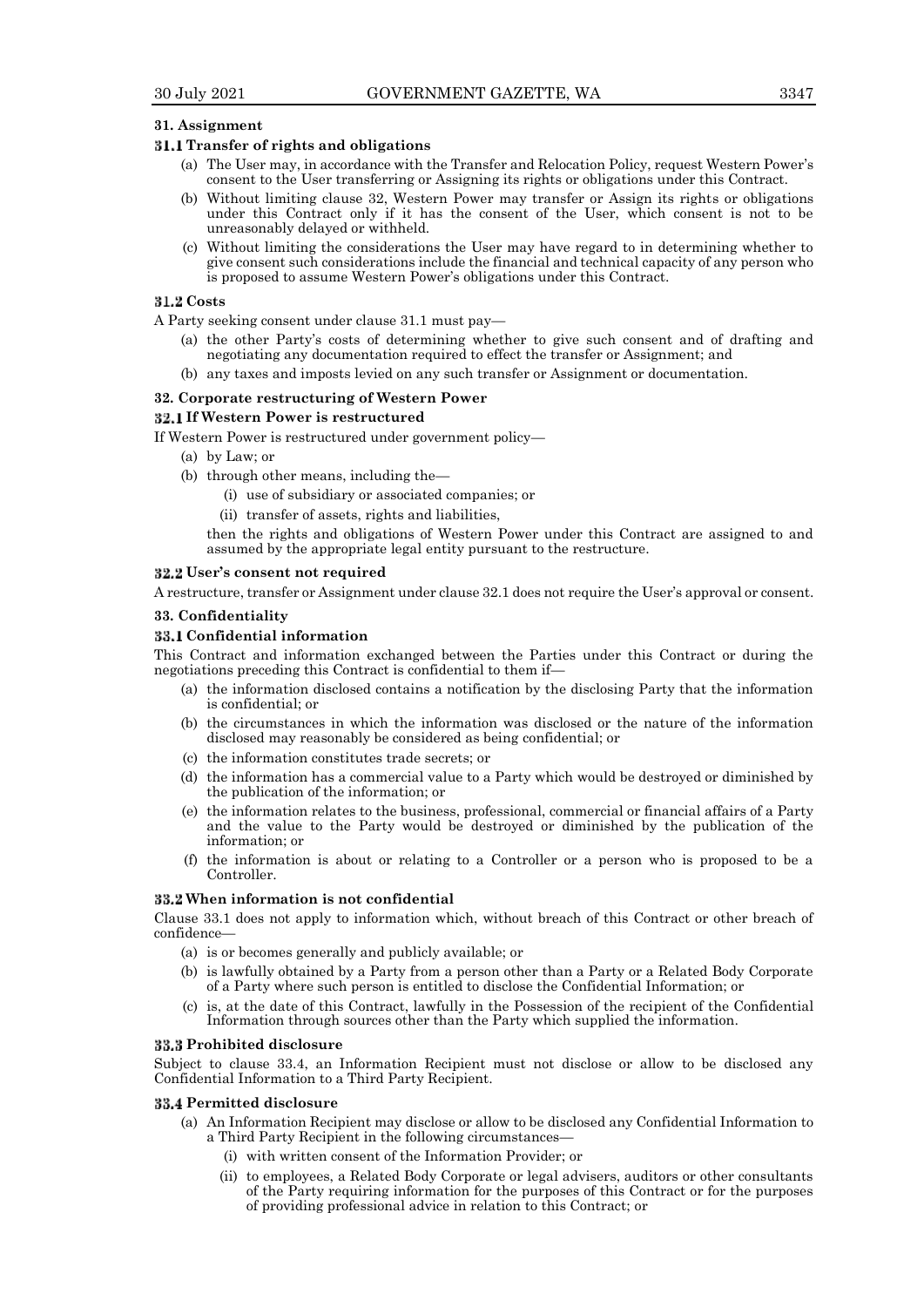- (iii) to a bona fide proposed assignee of a Party to this Contract or registered shareholder of 20 percent or more of the voting shares in a Party; or
- (iv) if required by Law or by an authority (including AEMO) which has jurisdiction over a Party or any of its Related Bodies Corporate or by the rules of a stock exchange which has jurisdiction over a Party or any of its Related Bodies Corporate; or
- (v) if required for the purposes of prosecuting or defending a Dispute or if otherwise required in connection with legal proceedings related to this Contract; or
- (vi) [to any person nominated as an Intermediary in respect of the User's Facilities and Equipment. As at the date of this Contract, the User's proposed nominated Intermediary is [insert]] [NOTE: Optional clause].
- (b) The User may disclose or allow to be disclosed a copy of this Contract to a Controller with whom the User will enter, or has entered into, a contract as required by clause 6.
- (c) Nothing in clause 33.4 limits Western Power's obligations to comply with Chapter 13 of the Code.

# **Third party disclosure**

An Information Recipient disclosing information under clause 33.4 must—

- (a) use all reasonable endeavours to ensure that a Third Party Recipient does not disclose the Confidential Information except in the circumstances permitted by clause 33.4; and
- (b) notify the Third Party Recipient that it has a duty of confidence to the Information Provider in respect of the Confidential Information; and
- (c) except to the extent that the Third Party Recipient is under an existing enforceable legal obligation to maintain the confidence of the Confidential Information as contemplated in clause 33.5(b), procure a written confidentiality undertaking from the Third Party Recipient consistent with clauses 33.1 to 33.10.

#### **No unauthorised copying**

Subject to any obligation under any Law to do so, a Party must not copy any document containing the other Party's Confidential Information except as necessary to perform this Contract.

#### **Secure storage**

A Party must ensure that proper and secure storage is provided for the Confidential Information while in its Possession, provided that if a Party is a corporation it may retain any such documents or parts of documents that form part of board papers (or other formal approval processes) of such corporation and which are required to be retained by that corporation under usual corporate governance requirements.

## **Return of materials**

Subject to any obligation under any Law relating to records retention and subject to prudent recording—keeping procedures (including, in contemplation of potential legal action), a Party must return all documents containing the other Party's Confidential Information, including all copies, to the other Party on termination of this Contract, or, upon request by the other Party, destroy all such documents.

## **Remedies**

Each Party acknowledges and agrees that any breach or threatened breach of clauses 33.1 to 33.10 may cause a Party immediate and irreparable harm for which damages alone may not be an adequate remedy. Consequently, each Party has the right, in addition to any other remedies available at Law, to seek injunctive relief or compel specific performances of these clauses 33.1 to 33.10 in respect of any such breach or threatened breach.

## **Survival of obligations**

- (a) Clauses 33.1 to 33.10 survive the termination of this Contract and remain enforceable for a period of 7 years from the date of such termination.
- (b) Any person who ceases to be a Party to this Contract continues to be bound by these clauses 33.1 to 33.10.

## **34. Ring Fencing**

If Western Power is an Integrated Provider, then a court or tribunal, in considering whether—

- (a) representations made by Workers of the Other Business can or ought be attributed to the Network Business, or vice versa; or
- (b) a notice or other information given to a Worker of the Other Business has been communicated, or should be deemed to have been communicated, to the Network Business, or vice versa; or
- (c) a Contract entered into by the Other Business does or ought express or imply an intention to vary this Contract, or vice versa,

must have fair and reasonable regard to—

- (d) the fact that Western Power comprises a Network Business and an Other Business and the distribution of personnel and responsibilities between those businesses; and
- (e) the intent and purpose of Western Power's obligations under Chapter 13 of the Code and anything done or not done by Western Power in connection with those obligations.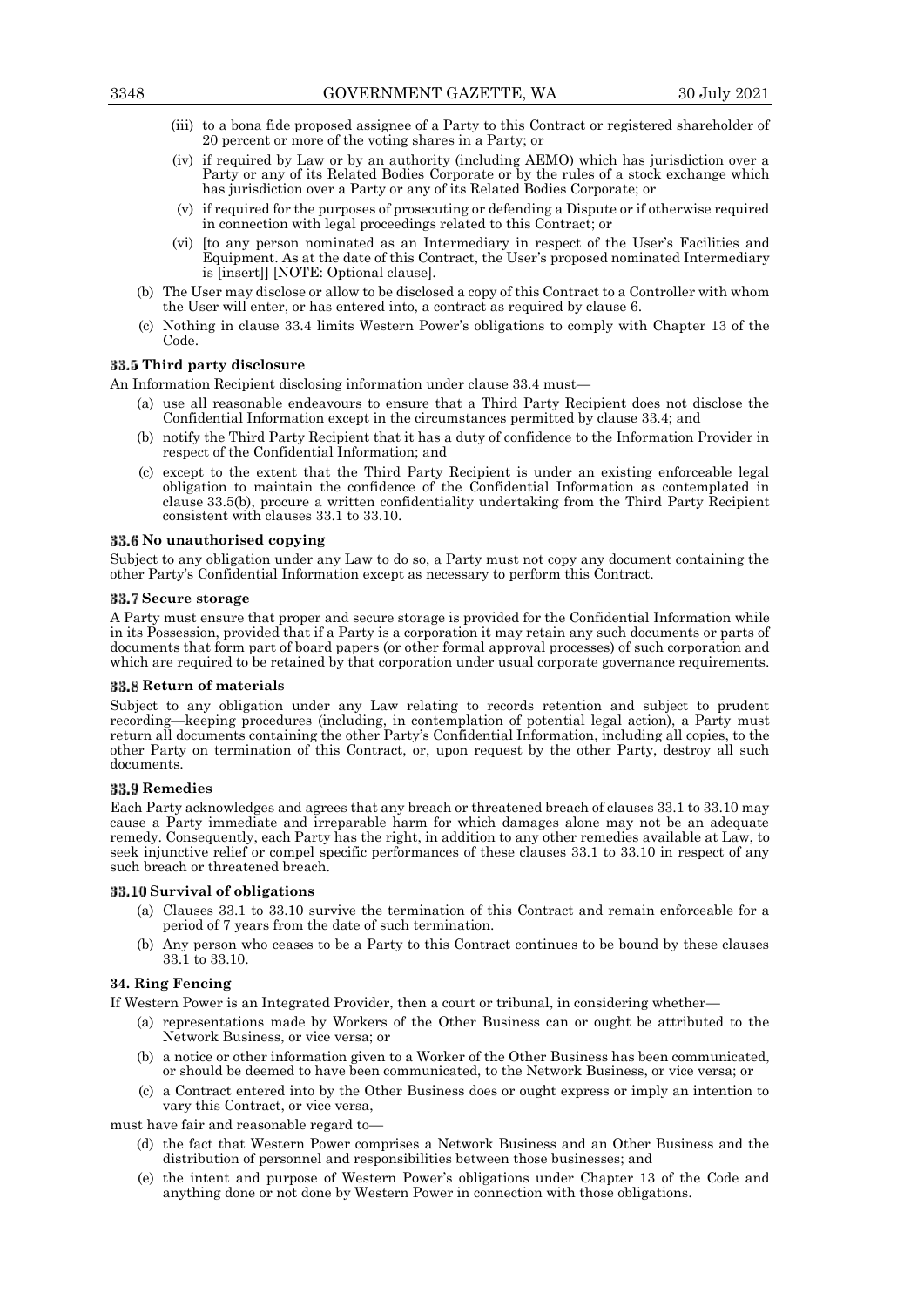## **35. Notices**

#### **Requirements for Communications**

Except as provided in clause 35.2, or where given under the electronic communications protocol in Schedule 7, a Communication must be—

- (a) in writing (which includes any Electronic form capable of being reduced to paper writing by being printed); and
- (b) delivered or sent to the address of the addressee as specified in Schedule 6 by one or more of the following means—
	- (i) by hand delivery; or
	- (ii) by priority post (airmail if posted to or from a place outside Australia); or
	- (iii) by way of a courier service for hand delivery; or
	- (iv) Electronically to the email address of the addressee.

#### **Operational and urgent Communication**

Where this Contract expressly provides—

(a) and where the Parties agree in writing, Communications of a day to day operational nature; or (b) Communications given in an operational Emergency,

may be given orally and confirmed in writing, under the electronic communications protocol in Schedule 7, within five Business Days.

## **Communication takes effect**

Subject to clause 35.4, a Communication takes effect from the later of—

- (a) the time it is received; and
- (b) any later time specified in the Communication.

# **Deemed receipt**

For the purposes of this Contract—

- (a) a Communication delivered by hand to the address of a Party (including where a reputable courier service is used for that purpose) is deemed to be received if it is handed (with or without acknowledgment of delivery) to any person at the address who, in the reasonable judgment of the person making the delivery (upon making appropriate enquiries)—
	- (i) appears to be; and
	- (ii) represents himself or herself as,
	- a representative of the Party to whom the Communication is addressed;
- (b) a Communication which is posted is deemed to be received by the Party to whom the Communication is addressed—
	- (i) where the Communication is sent from outside the country of the address to which it is sent—10 Business Days after the day of posting; and
	- (ii) otherwise—three Business Days after the day of posting;
- (c) a Communication sent Electronically, other than under the electronic communications protocol in Schedule 7, is deemed to have been received by the Party under the Metering Code; and
- (d) a Communication sent under the electronic communications protocol in Schedule 7 is deemed to be received by the party as specified in the electronic communications protocol in Schedule 7.

#### **36. Change of address**

A Party may at any time, by notice given to the other Party to this Contract, designate a different email or postal address for the purpose of these clauses 35.1 to 35.4.

#### **37. Miscellaneous**

#### **37.1 Compliance**

Each Party to this Contract must comply with all applicable Laws.

## **Variation**

- (a) Subject to clause 37.2(b), a purported agreement between Western Power and the User to revoke, substitute or amend any provision of this Contract has no effect unless it is in writing.
- (b) Clause 37.2 does not prevent the User and Western Power from agreeing by non-written means under clause 35.2 to revoke, substitute or amend any provision of this Contract in an Emergency provided that the non-written revocation, substitution or amendment applies only while the effects of the Emergency subsist.

#### **No third party benefit**

This Contract does not confer any right or benefit on a person other than the User and Western Power, despite the person being named or identified, or belonging to a class of persons named or identified, in this Contract.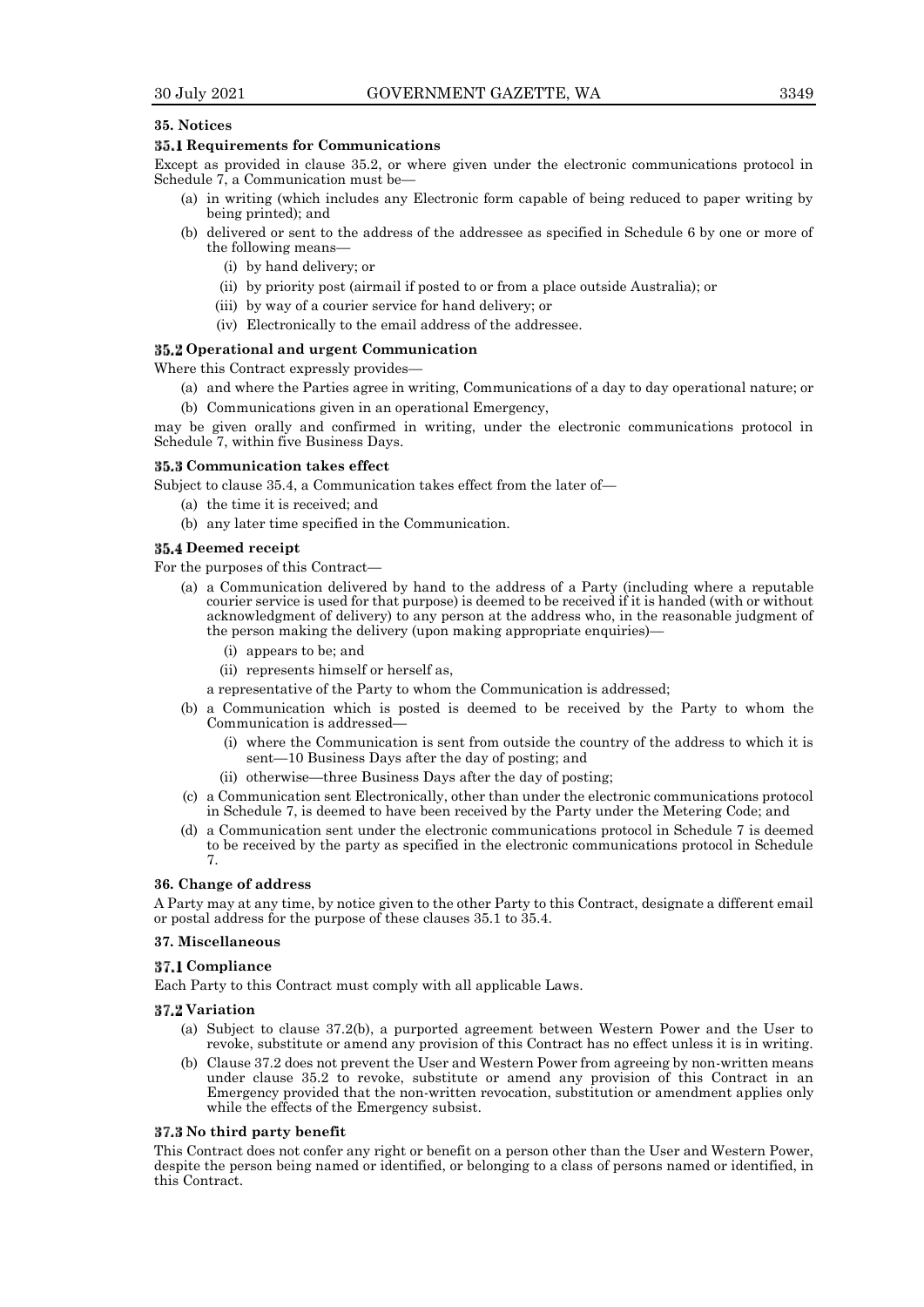# **Duty**

The User is liable for and must pay any duty that is assessed on this Contract under the *Duties Act 2008 (WA)*. If it is dutiable, the User must produce this Contract to the Office of State Revenue for assessment.

# **Costs**

Each Party must pay its own costs, charges, expenses, disbursements or fees in relation to—

- (a) the negotiation, preparation, execution, performance, amendment or registration of, or any notice given or made; and
- (b) the performance of any action by that Party in compliance with any liability arising,

under this Contract, or any agreement or document executed or effected under this Contract, unless this Contract provides otherwise.

# **Waiver**

A provision of this Contract may only be waived by a Party giving written notice signed by a duly authorised representative to the other Party.

# **Entire agreement**

This Contract constitutes the entire agreement between the Parties as to its subject matter and, to the extent permitted by Law, supersedes all previous agreements, arrangements, representations or understandings.

# **Severance**

If the whole or any part of this Contract is void, unenforceable or illegal in a jurisdiction, it is severed for that jurisdiction. The remainder of this Contract has full force and effect and the validity or enforceability of the provision in any other jurisdiction is not affected. This clause 37.8 has no effect if the severance alters the basic nature of this Contract or is contrary to public policy.

## **Counterpart execution**

- (a) This Contract may be signed in any number of counterparts and all such signed counterparts, taken together, shall be deemed to constitute one and the same instrument even though all Parties may not have signed each separate counterpart.
- (b) Where it has been signed in counterparts, the date of this Contract shall be taken to be the day on which the last of the Parties to give such notice gives notice in writing or by fax or electronic mail to the other Parties that it has signed a counterpart, such notice being accompanied by a copy, or a printable Electronic image, of the whole of that counterpart.

# **Further assurance**

Each Party agrees, at its own expense, on the request of another Party, to do everything reasonably necessary to give effect to this Contract and the transactions contemplated by it, including, but not limited to, the execution of documents.

## **Authorised officers**

- (a) Notice, approval, consent or other Communication given under this Contract may be given by an Authorised Officer of a Party specified in Schedule 6 to an Authorised Officer of another Party specified in Schedule 6.
- (b) A Party may at any time, by notice given to the other Party, add or replace an Authorised Officer for the purposes of clause 37.11.

# **Merger**

The warranties, undertakings and indemnities in this Contract do not merge on termination of this Contract.

# **Remedies**

- (a) Subject to clause 37.13(b), the rights, powers and remedies provided in this Contract are cumulative with and not exclusive of the rights, powers or remedies provided by Law independently of this Contract.
- (b) A Party may only terminate this Contract in circumstances permitted by express provisions of this Contract. Any rights to terminate this Contract at common law are excluded.

## **Governing Law**

- (a) This Contract and the transactions contemplated by this Contract are governed by the Law in force in Western Australia.
- (b) Without limiting clause 37.14, each Party irrevocably and unconditionally submits to the nonexclusive jurisdiction of the Courts of Western Australia and the Courts of appeal from them for the purpose of determining any Dispute concerning this Contract or the transactions contemplated by this Contract.

————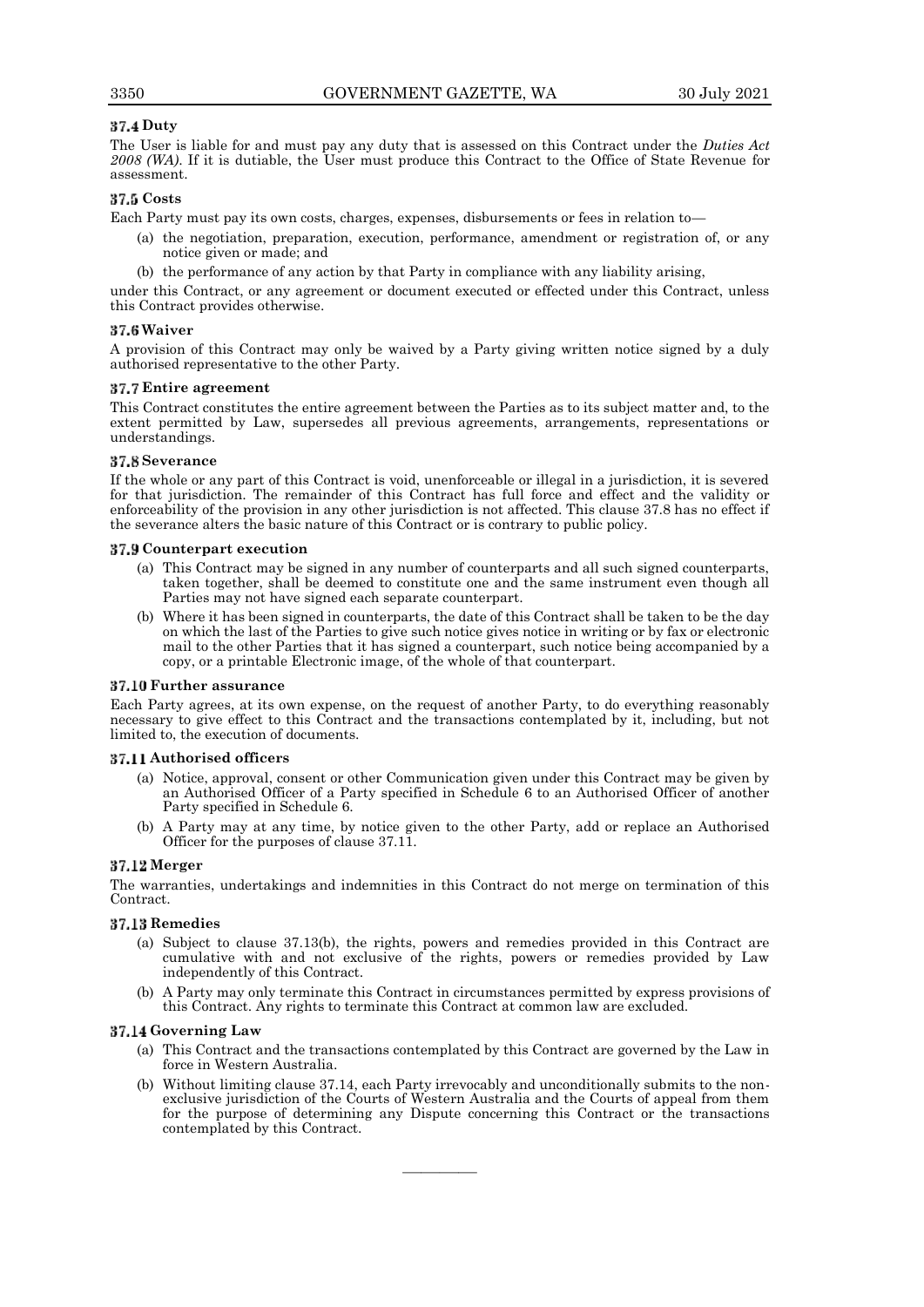| <b>Execution Clause-</b>                                                                                                                                                             |                                         |
|--------------------------------------------------------------------------------------------------------------------------------------------------------------------------------------|-----------------------------------------|
| day of<br>Executed as an agreement on the                                                                                                                                            | 20<br>$by-$                             |
| <b>EXECUTED</b> for and on behalf of electricity<br>networks corporation ABN 18 540 492 861<br>in accordance with paragraph 135(4) of the<br>Electricity Corporations Act 2005 (WA)— |                                         |
| Signature of Authorised Officer                                                                                                                                                      | Signature of Authorised Officer         |
| Full name                                                                                                                                                                            | Full name                               |
| Position title                                                                                                                                                                       | Position title                          |
| <b>EXECUTED</b> by [NAME OF PARTY &<br>ABN/ACN/ARBN] in accordance with section<br>127(1) of the Corporations Act 2001 ( $Cth$ ):<br>Signature of Director                           | Signature of Director/Company Secretary |
| Full name                                                                                                                                                                            | Full name                               |
| EXECUTED by [NAME OF PARTY &<br>ABN/ACN/ARBN] in accordance with section<br>127(1) of the Corporations Act 2001 ( $Cth$ ):                                                           |                                         |
| Signature of Director                                                                                                                                                                | Signature of Director/Company Secretary |
| Full name                                                                                                                                                                            | Full name                               |

————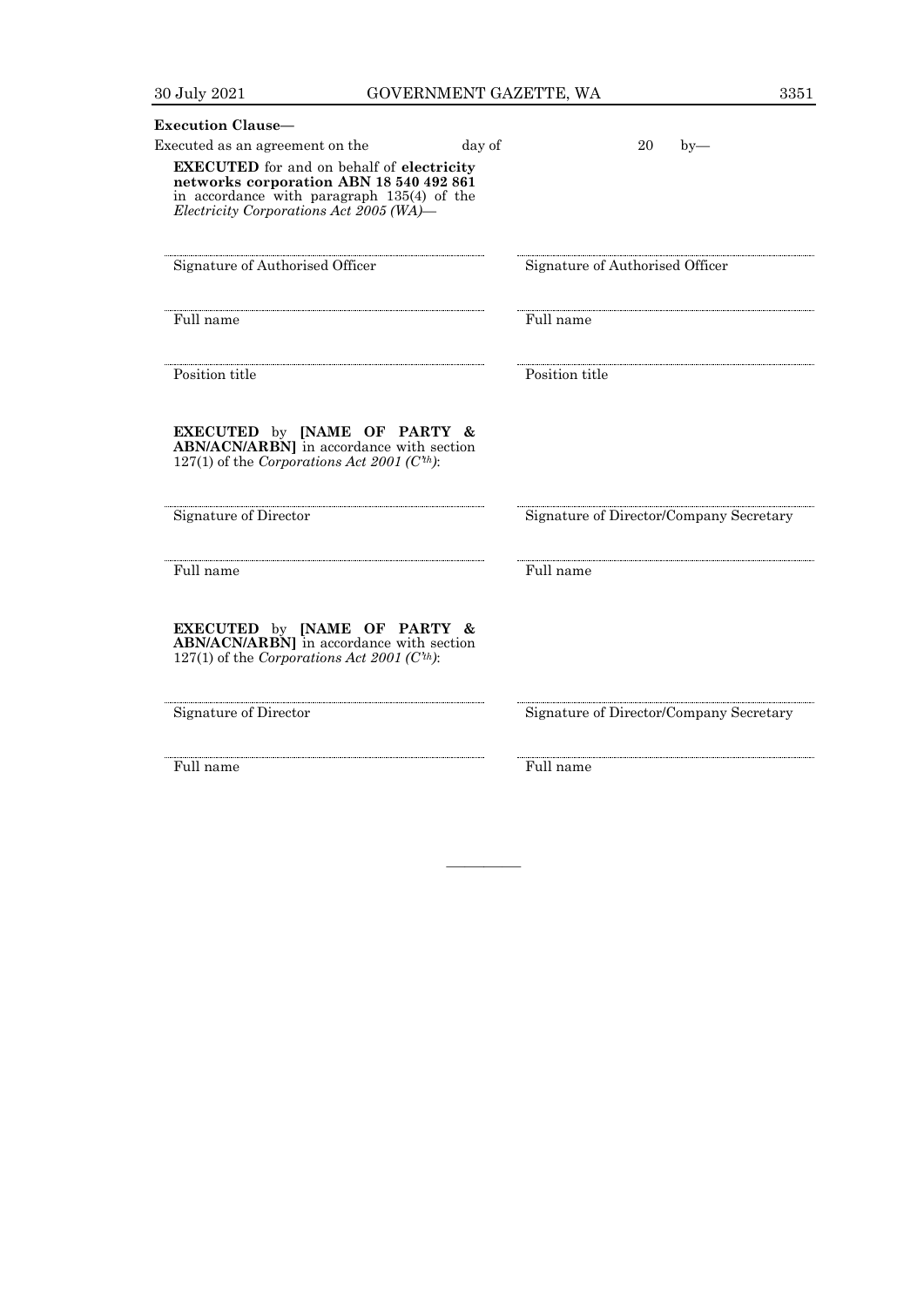# *Schedule 1* DICTIONARY

Unless the context otherwise requires, the defined terms in column 1 below have the respective meanings in column 2—

| Column 1                                  | Column 2                                                                                                                                                                                                                                                                    |
|-------------------------------------------|-----------------------------------------------------------------------------------------------------------------------------------------------------------------------------------------------------------------------------------------------------------------------------|
| Access Arrangement                        | means the current 'access arrangement' (as defined in the Code)<br>approved in respect of the Network under the Code.                                                                                                                                                       |
| Access Contract                           | has the meaning given to 'access contract' in the Code.                                                                                                                                                                                                                     |
| Access Offer                              | has the meaning given to 'access offer' in the Applications and Queuing<br>Policy.                                                                                                                                                                                          |
| Access Rights                             | means all or part of the User's rights under this Contract to obtain a<br>Covered Service.                                                                                                                                                                                  |
| <b>Accounting Period</b>                  | means one calendar month.                                                                                                                                                                                                                                                   |
| Act                                       | means the <i>Electricity Industry Act 2004 (WA)</i> .                                                                                                                                                                                                                       |
| <b>AEMO</b>                               | has the meaning given to that term in the WEM Rules.                                                                                                                                                                                                                        |
| Affected Obligation                       | has the meaning given to it in clause 22.1.                                                                                                                                                                                                                                 |
| Affected Person                           | has the meaning given to it in clause 22.1.                                                                                                                                                                                                                                 |
| <b>Affected Service</b>                   | has the meaning given to it in clause $7.3(a)$ .                                                                                                                                                                                                                            |
| Affected Service Period                   | has the meaning given to it in clause $7.3(a)$ .                                                                                                                                                                                                                            |
| Application                               | means an application made under the Applications and Queuing Policy.                                                                                                                                                                                                        |
| Applications and<br><b>Queuing Policy</b> | means the 'applications and queuing policy' (as defined in the Code) in<br>the Access Arrangement.                                                                                                                                                                          |
| Approved Price List                       | means the current approved price list (as that term is defined in the<br>Code) applying under the Access Arrangement.                                                                                                                                                       |
| Assign                                    | includes assign or Novate.                                                                                                                                                                                                                                                  |
| Assignment                                | includes an assignment or Novation.                                                                                                                                                                                                                                         |
| Attachment Point                          | has the meaning given to 'attachment point' in the Applications and<br>Queuing Policy.                                                                                                                                                                                      |
| Augmentation                              | in relation to the Network, means an increase in the capability of the<br>Network to provide Covered Services, including by the development,<br>construction, acquisition or commissioning of new Network Assets.                                                           |
| Authorised Officer                        | means the authorised officer of a party as specified in Schedule 6 to<br>whom any Communication may be given.                                                                                                                                                               |
| Authority                                 | means the Economic Regulation Authority established by the Economic<br>Regulation Authority Act 2003(WA).                                                                                                                                                                   |
| <b>Bidirectional Point</b>                | has the meaning given to 'bidirectional point' in the Applications and<br>Queuing Policy.                                                                                                                                                                                   |
| <b>Bidirectional Service</b>              | means a Covered Service provided by Western Power at a Connection<br>Point under which the User may transfer electricity into and out of the<br>Network at the Connection Point.                                                                                            |
| <b>Build Pack</b>                         | means the 'Build Pack' developed under the Customer Transfer Code<br>Communication Rules (made under Part 5 of the Customer Transfer<br>Code) and/or the Metering Code Communication Rules (made under<br>Part 6 of the Metering Code), as applicable in the circumstances. |
| Business Day                              | means a day that is not a Saturday, Sunday or public holiday throughout<br>Western Australia.                                                                                                                                                                               |
| Capacity                                  | with regards to a Connection Point, means the maximum rate at which<br>the Network can transfer electricity at the Connection Point in<br>accordance with Good Electricity Industry Practice in the absence of<br>Constraints.                                              |
| Capacity Credits                          | has the meaning given to that term in the WEM Rules.                                                                                                                                                                                                                        |
| CEO Meeting                               | has the meaning given to it in clause 29.2.                                                                                                                                                                                                                                 |
| Charge                                    | for a Service for an Accounting Period, means the amount that is payable<br>by the User to Western Power for the Service, calculated by applying the<br>Tariff for the Service, during the Accounting Period.                                                               |
| Claim                                     | means any claim, demand, action or proceeding made or instituted<br>against a Party.                                                                                                                                                                                        |
| <b>CMD</b>                                | means Contract Maximum Demand.                                                                                                                                                                                                                                              |
| Code                                      | means the <i>Electricity Networks Access Code 2004</i> .                                                                                                                                                                                                                    |
| Code Objective                            | has the meaning given to 'Code objective' in section 2.1 of the Code.                                                                                                                                                                                                       |
| Commencement Date                         | means the date of execution of this Contract by the last signing Party, or<br>the first date on which all of the Conditions Precedent are satisfied or<br>waived, whichever is later.                                                                                       |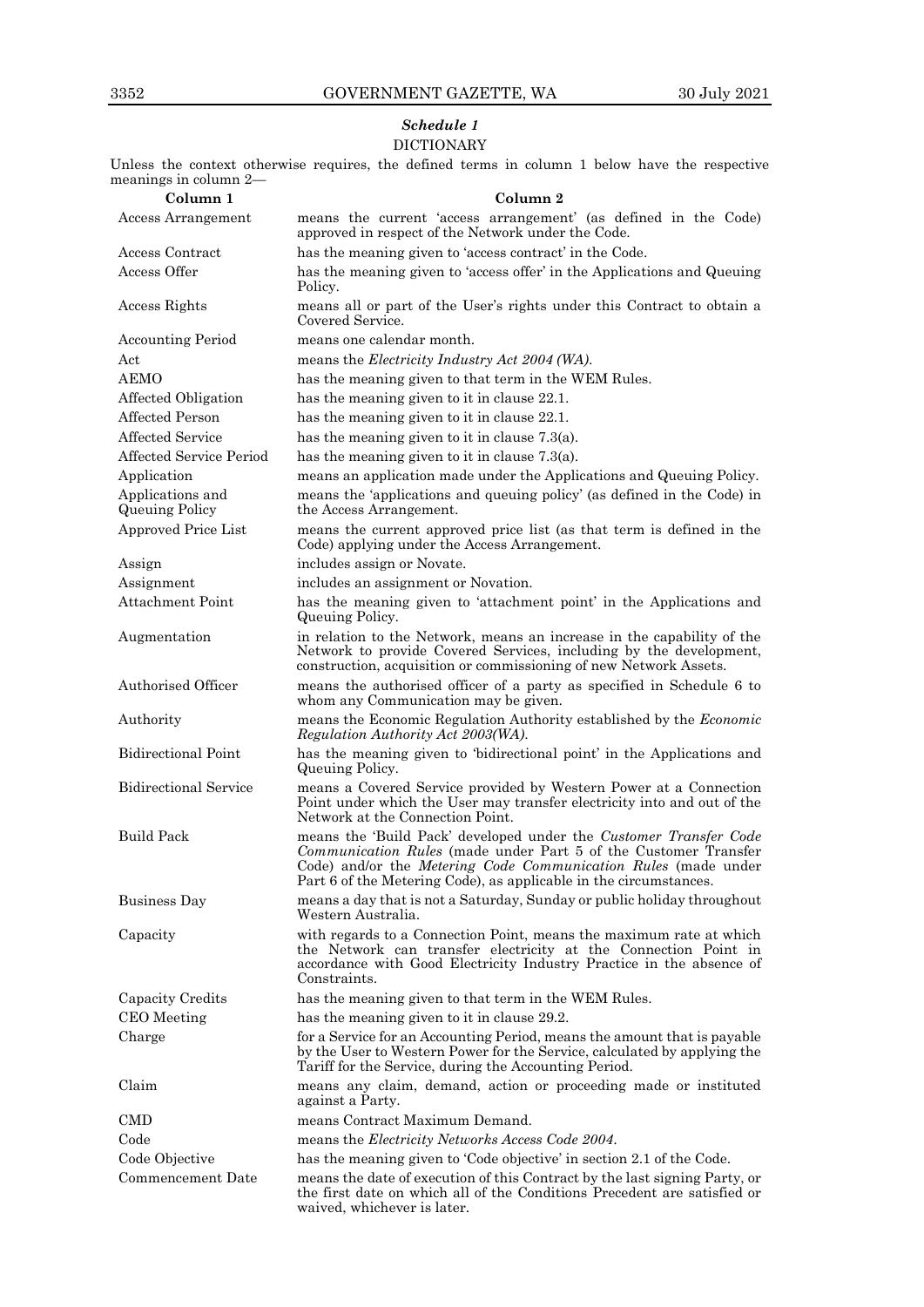| Column 1                            | Column 2                                                                                                                                                                                                                                                                                                                                                                                                                                                                                                                                         |
|-------------------------------------|--------------------------------------------------------------------------------------------------------------------------------------------------------------------------------------------------------------------------------------------------------------------------------------------------------------------------------------------------------------------------------------------------------------------------------------------------------------------------------------------------------------------------------------------------|
| Communication                       | means a notice, approval, consent or other communication given or made<br>under this Contract.                                                                                                                                                                                                                                                                                                                                                                                                                                                   |
| <b>Conditions Precedent</b>         | means the conditions precedent specified in Schedule 2.                                                                                                                                                                                                                                                                                                                                                                                                                                                                                          |
| Confidential Information            | means information which is confidential under clause 33.1.                                                                                                                                                                                                                                                                                                                                                                                                                                                                                       |
| Connect                             | has the meaning given to 'connect' in the Code.                                                                                                                                                                                                                                                                                                                                                                                                                                                                                                  |
| <b>Connection Assets</b>            | has the meaning given to 'connection assets' in the Code.                                                                                                                                                                                                                                                                                                                                                                                                                                                                                        |
| Connection Contract                 | means, at the option of Western Power—                                                                                                                                                                                                                                                                                                                                                                                                                                                                                                           |
|                                     | (a) a contract containing provisions materially equivalent to those<br>in this Contract; or<br>(b) some other agreement in writing to be bound by provisions                                                                                                                                                                                                                                                                                                                                                                                     |
|                                     | materially equivalent to such terms and conditions of this<br>Contract satisfactory to Western Power,                                                                                                                                                                                                                                                                                                                                                                                                                                            |
|                                     | but omitting clauses 3 to 9 of this Contract.                                                                                                                                                                                                                                                                                                                                                                                                                                                                                                    |
| <b>Connection Point</b>             | means a point on the Network identified, or to be identified, as an Exit<br>Point or Entry Point or Bidirectional Point in the Contract Database.                                                                                                                                                                                                                                                                                                                                                                                                |
| <b>Connection Point</b><br>Database | means-                                                                                                                                                                                                                                                                                                                                                                                                                                                                                                                                           |
|                                     | (a) Part 1 of Schedule 3; or<br>(b) another database or databases containing information relating                                                                                                                                                                                                                                                                                                                                                                                                                                                |
|                                     | to this Contract and maintained by Western Power as agreed<br>between the Parties, which for the avoidance of doubt can<br>include the Metering Database if the User is not a Metering<br>Code Participant and this is agreed by the User and Western<br>Power,<br>as applicable.                                                                                                                                                                                                                                                                |
| Constraint                          | means a limitation on the capability of the Network (including arising                                                                                                                                                                                                                                                                                                                                                                                                                                                                           |
|                                     | by reference to the technical limitations and configuration of the<br>Network) such that it is unsafe, inconsistent with the maintenance of the<br>reliability and security of the Network or otherwise unacceptable to<br>transfer (including accept the transfer of electricity into or out of the<br>Network at a Connection Point) the level of electricity that would occur<br>if the limitation was removed. Constraints affecting the Network may<br>increase over time due to changes in load or generation connected to the<br>Network. |
| Consume                             | has the meaning given to 'consume' in the Code.                                                                                                                                                                                                                                                                                                                                                                                                                                                                                                  |
| Consumer                            | has the meaning given to 'consumer' in the Code.                                                                                                                                                                                                                                                                                                                                                                                                                                                                                                 |
| Consumption                         | for a Connection Point, means the amount of electricity Consumed at the<br>Connection Point, and is measured in Watt-hours.                                                                                                                                                                                                                                                                                                                                                                                                                      |
| Contract                            | means this agreement between Western Power and the User.                                                                                                                                                                                                                                                                                                                                                                                                                                                                                         |
| Contract Database                   | means the Connection Point Database or, if the Metering Database is not<br>included within the Connection Point Database and clause $3.7(k)(ii)$<br>applies, then it means the Metering Database.                                                                                                                                                                                                                                                                                                                                                |
| Contracted Capacity                 | for a Connection Point, means the maximum rate at which the User is<br>permitted to transfer electricity to or from the Network at the<br>Connection Point, being either—<br>(a) the rate specified in the Connection Point Database from time to                                                                                                                                                                                                                                                                                                |
|                                     | time; or<br>(b) if no rate is specified in the Connection Point Database, the<br>maximum rate of electricity permitted to be transferred under<br>the Eligibility Criteria for the Reference Service for that                                                                                                                                                                                                                                                                                                                                    |
|                                     | Connection Point; or<br>(c) if no rate is specified in the Connection Point Database or in the<br>Eligibility Criteria for the Reference Service for that Connection<br>Point, the maximum rate of electricity permitted to be<br>transferred though the Connection Assets under the Technical<br>Rules,                                                                                                                                                                                                                                         |
|                                     | and is measured in Watts or Volt-Amps.                                                                                                                                                                                                                                                                                                                                                                                                                                                                                                           |
| Contribution                        | means any contribution made under the Contributions Policy.                                                                                                                                                                                                                                                                                                                                                                                                                                                                                      |
| Contributions Policy                | means the contributions policy' (as defined in the Code) contained in the<br>Access Arrangement.                                                                                                                                                                                                                                                                                                                                                                                                                                                 |
| Controller                          | means, in respect of a Connection Point, a person, including a Customer,<br>who owns, operates, controls or otherwise is responsible for the operation<br>of the Facilities and Equipment at the Connection Point, and includes<br>the Controller's Workers and Visitors.                                                                                                                                                                                                                                                                        |
| Corporations Act                    | means the Corporations Act 2001 of the Commonwealth.                                                                                                                                                                                                                                                                                                                                                                                                                                                                                             |
| Covered Service                     | has the meaning given to 'covered service' in the Code.                                                                                                                                                                                                                                                                                                                                                                                                                                                                                          |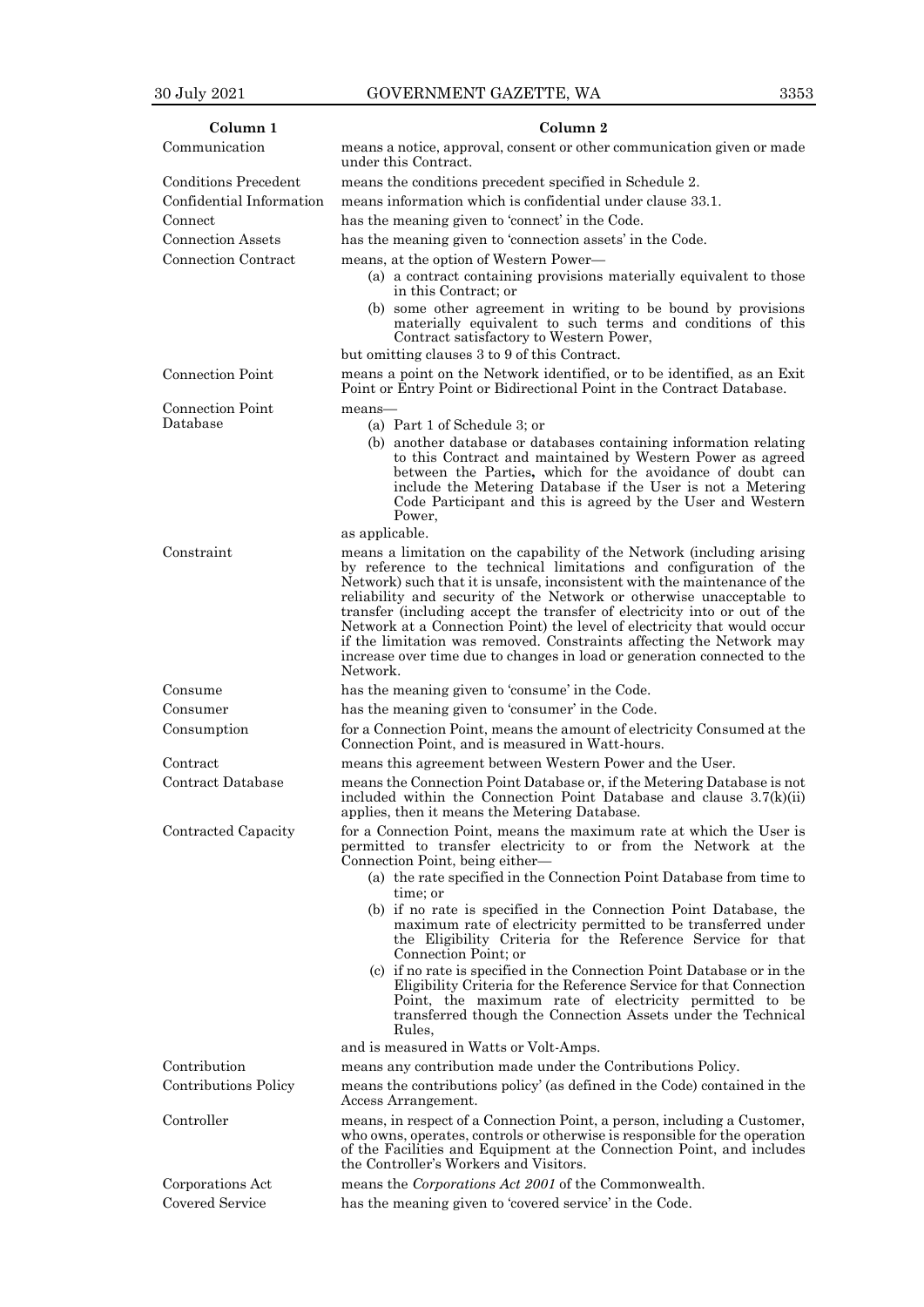| Column 1                          | Column 2                                                                                                                                                                                                                                                                                                                                                                                                                                                                                                        |
|-----------------------------------|-----------------------------------------------------------------------------------------------------------------------------------------------------------------------------------------------------------------------------------------------------------------------------------------------------------------------------------------------------------------------------------------------------------------------------------------------------------------------------------------------------------------|
| CPI, or Consumer Price<br>Index,  | means the Consumer Price Index (all groups) for the Weighted Average<br>of Eight Capital Cities published by the Australian Bureau of Statistics<br>from time to time or, if the Consumer Price Index (all groups) for the<br>Weighted Average of Eight Capital Cities ceases to be published, such<br>alternative index as Western Power acting reasonably and in good faith<br>may determine, and in all cases the CPI figure is to be adjusted to correct<br>for any effects of a change in the rate of GST. |
| CPI-Adjusted                      | has the meaning given to it in clause 1.3.                                                                                                                                                                                                                                                                                                                                                                                                                                                                      |
| Curtail                           | means curtailing or interrupting the whole or part of a Service.                                                                                                                                                                                                                                                                                                                                                                                                                                                |
| Curtailment                       | includes a whole or partial curtailment or whole or partial interruption<br>of a Service.                                                                                                                                                                                                                                                                                                                                                                                                                       |
| Customer                          | has the meaning given to 'customer' in the Act.                                                                                                                                                                                                                                                                                                                                                                                                                                                                 |
| Customer Transfer Code            | means the <i>Electricity Industry Customer Transfer Code 2016</i> , made<br>under section $39(2a)$ of the Act in respect of the matter referred to in<br>section $39(2)(b)$ of the Act, and includes all rules, policies or other<br>subordinate documents developed under the Customer Transfer Code.                                                                                                                                                                                                          |
| De-energise                       | in respect of a Connection Point, means to operate, modify or remove<br>switching or other equipment to prevent the transfer of electricity<br>through the Connection Point.                                                                                                                                                                                                                                                                                                                                    |
| Default                           | in relation to a Party, has the meaning given to it in clause 27.1.                                                                                                                                                                                                                                                                                                                                                                                                                                             |
| Direct Damage                     | suffered by a person means loss or damage suffered by the person which<br>is not Indirect Damage.                                                                                                                                                                                                                                                                                                                                                                                                               |
| Disconnect                        | in respect of a Connection Point, means physically detach Network<br>Assets from assets owned by another person at the Connection Point.                                                                                                                                                                                                                                                                                                                                                                        |
| Dispute                           | means any dispute or difference concerning—<br>(a) construction of; or<br>(b) anything contained in or arising out of; or<br>(c) rights, obligations, duties or liabilities of a Party under,                                                                                                                                                                                                                                                                                                                   |
|                                   | this Contract.                                                                                                                                                                                                                                                                                                                                                                                                                                                                                                  |
| <b>DSOC</b><br>Due Date           | means Declared Send Out Capacity.<br>means, for a Tax Invoice issued under clause 8.1 or 8.2, the date 10                                                                                                                                                                                                                                                                                                                                                                                                       |
|                                   | Business Days after the Party to whom it is addressed receives the Tax<br>Invoice.                                                                                                                                                                                                                                                                                                                                                                                                                              |
| Electronically                    | in relation to a Communication, means a communication of information<br>by means of guided or unguided electromagnetic energy, or both, by way<br>of packet transfer between and within computer networks using the<br>TCP/IP or other widely accepted protocol for packet transfer.                                                                                                                                                                                                                            |
| Eligibility Criteria              | means, for a Reference Service, the 'Eligibility Criteria' stipulated in the<br>Access Arrangement for that Reference Service.                                                                                                                                                                                                                                                                                                                                                                                  |
| Emergency                         | means any accident, emergency, potential danger or other unavoidable<br>cause or extraordinary circumstance.                                                                                                                                                                                                                                                                                                                                                                                                    |
| End Date                          | for a Connection Point, means the date specified as such in the<br>Connection Point Database for the Connection Point.                                                                                                                                                                                                                                                                                                                                                                                          |
| <b>Entry Point</b>                | has the meaning given to 'entry point' in the Applications and Queuing<br>Policy.                                                                                                                                                                                                                                                                                                                                                                                                                               |
| <b>Entry Service</b>              | means a Covered Service provided by Western Power at a Connection<br>Point under which the User may transfer electricity into the Network at<br>the Connection Point.                                                                                                                                                                                                                                                                                                                                           |
| <b>Entry Service</b><br>Component | means, in respect of a Bidirectional Service and a Connection Point, the<br>component of that Bidirectional Service relating to the transfer of<br>electricity by the User into the Network at that Connection Point.                                                                                                                                                                                                                                                                                           |
| Equivalent Reference<br>Service   | has the meaning given to it in clause $7.1(c)(i)$ .                                                                                                                                                                                                                                                                                                                                                                                                                                                             |
| Exit Point                        | has the meaning given to 'exit point' in the Applications and Queuing<br>Policy.                                                                                                                                                                                                                                                                                                                                                                                                                                |
| Exit Service                      | means a Covered Service provided by Western Power at a Connection<br>Point under which the User may transfer electricity out of the Network<br>at the Connection Point.                                                                                                                                                                                                                                                                                                                                         |
| Exit Service Component            | means, in respect of a Bidirectional Service and a Connection Point, the<br>component of that Bidirectional Service relating to the transfer of<br>electricity by the User out of the Network at that Connection Point.                                                                                                                                                                                                                                                                                         |
| <b>Extension Period</b>           | has the meaning given to it in clause $2.22.2(a)$ .                                                                                                                                                                                                                                                                                                                                                                                                                                                             |
| Facilities and<br>Equipment       | has the meaning given to 'facilities and equipment' in the Code.                                                                                                                                                                                                                                                                                                                                                                                                                                                |
| <b>First Party</b>                | has the meaning given to it in clause 30.1.                                                                                                                                                                                                                                                                                                                                                                                                                                                                     |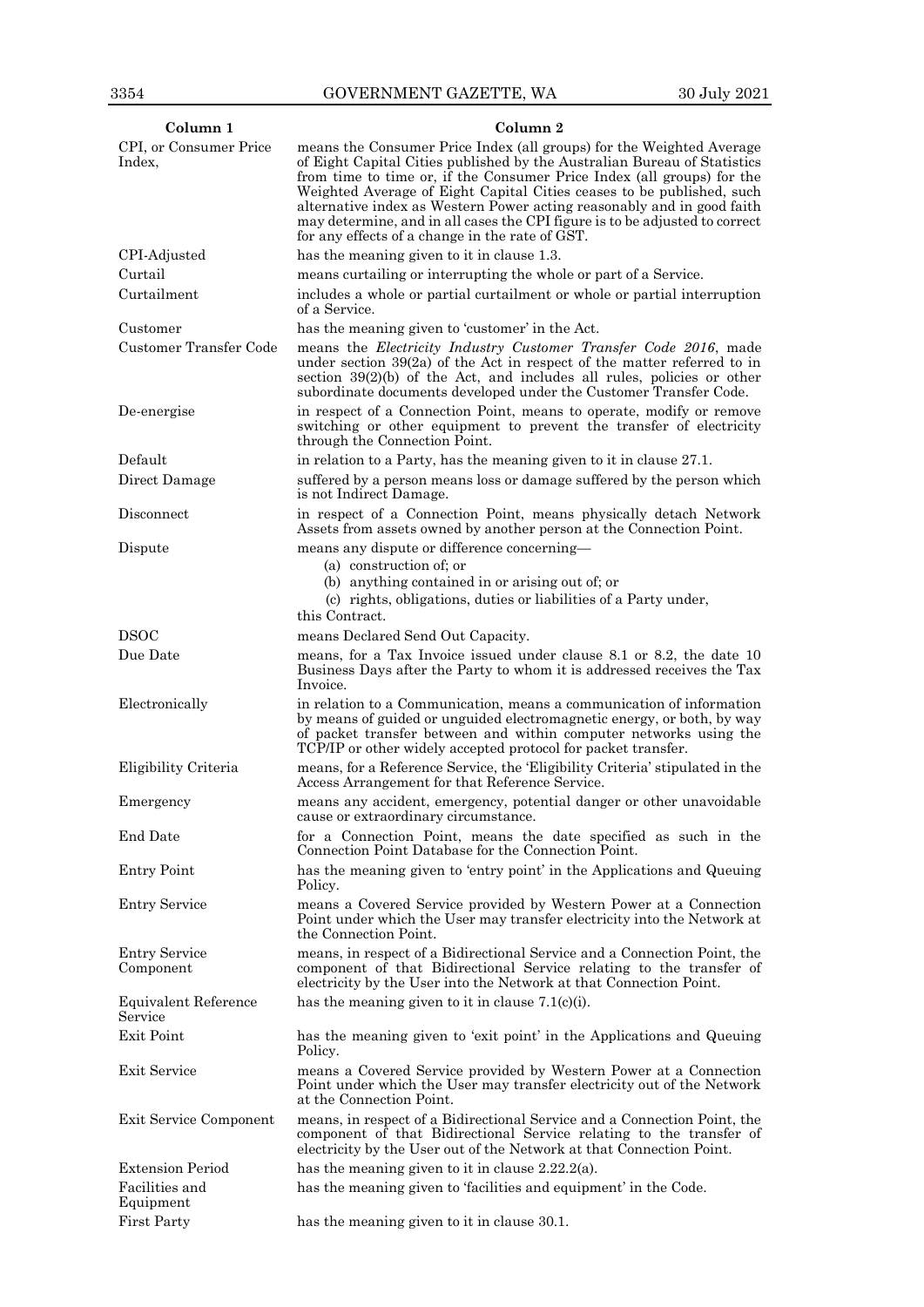| Column 1                                     | Column 2                                                                                                                                                                                                                                                                                |
|----------------------------------------------|-----------------------------------------------------------------------------------------------------------------------------------------------------------------------------------------------------------------------------------------------------------------------------------------|
| Force Majeure                                | in respect of a Party, means an event or circumstance beyond the Party's<br>control, and which the Party, acting as a Reasonable and Prudent<br>Person, is not able to prevent or overcome, including (where the foregoing<br>conditions are satisfied)—                                |
|                                              | (a) any act of God, lightning, earthquake, storm, fire, flood,<br>subsidence, land slide, mud slide, wash-out, explosion or natural<br>disaster; or                                                                                                                                     |
|                                              | (b) any insurrection, revolution or civil disorder, terrorism, act of<br>public enemies, malicious damage, sabotage, vandalism, war<br>(whether declared or undeclared) or a military operation,<br>blockade or riot: or                                                                |
|                                              | (c) any determination, award or order of any court or tribunal, or<br>any regulatory authority or the award of any arbitrator arising<br>after the Commencement Date; or                                                                                                                |
|                                              | (d) any act or omission of government or any government or<br>regulatory department, body, instrumentality, ministry, agency,<br>fire brigade or any other authority other than a Party (including<br>restraint, expropriation, prohibition, intervention, direction or<br>embargo); or |
|                                              | (e) any inability or delay in obtaining any governmental,<br>quasi-governmental or regulatory approval, consent, permit,<br>licence or any other authority; or                                                                                                                          |
|                                              | (f) any industrial disputes of any kind, strike, lock-out, ban,<br>limitation or other industrial disturbances; or                                                                                                                                                                      |
|                                              | (g) any significant plant or equipment failure which could not have<br>been avoided by the exercise of Good Electricity Industry<br>Practice; or                                                                                                                                        |
|                                              | (h) any act or omission of any person (other than a Party) with<br>Facilities and Equipment connected to the Network which<br>prevents the Party's ability to perform its obligations under this<br>Contract; or                                                                        |
|                                              | (i) any application of any law of the Commonwealth, any<br>Commonwealth authority, the State, any State authority or any<br>local government; or                                                                                                                                        |
|                                              | (j) accidents, weather and acts of third parties (such as Generators<br>or Consumers) that affect the quality, frequency and continuity<br>of the supply of electricity.                                                                                                                |
| Force Majeure Event                          | means an event of Force Majeure.                                                                                                                                                                                                                                                        |
| <b>FM</b> Period                             | means the period of suspension of the Affected Obligation pursuant to<br>clause 22.1.                                                                                                                                                                                                   |
| Generate                                     | has the meaning given to 'generate' in the Code.                                                                                                                                                                                                                                        |
| Generating Plant                             | has the meaning given to 'generating plant' in the Code.                                                                                                                                                                                                                                |
| Generation                                   | for a Connection Point, means the amount of electricity Generated at the<br>Connection Point, and is measured in Watt-hours.                                                                                                                                                            |
| Generator                                    | has the meaning given to 'generator' in the Code.                                                                                                                                                                                                                                       |
| Good Electricity<br><b>Industry Practice</b> | has the meaning given to 'good electricity industry practice' in the Code.                                                                                                                                                                                                              |
| Generator Monitoring<br>Plan                 | means, for a Generating Plant at a Connection Point, the Generator<br>Monitoring Plan (as that term is defined in the WEM Rules) approved<br>for that Generating Plant by AEMO in accordance with the WEM Rules.                                                                        |
| <b>GST</b>                                   | means goods and services tax or similar value added tax levied or<br>imposed in Australia on a taxable supply under the GST Act or<br>otherwise.                                                                                                                                        |
| <b>GST</b> Act                               | means the A New Tax System (Goods and Services Tax) Act 1999 of the<br>Commonwealth.                                                                                                                                                                                                    |
| Guest Party                                  | has the meaning given to it in clause 15.1.                                                                                                                                                                                                                                             |
| <b>Host Party</b>                            | has the meaning given to it in clause 15.1.                                                                                                                                                                                                                                             |
| Ideal Generator<br>Performance Standard      | has the meaning given to that term in the WEM Rules.                                                                                                                                                                                                                                    |
| Indemnifier                                  | means the Indemnifier specified in the Parties section of this Contract<br>(if any).                                                                                                                                                                                                    |
| <b>Indemnified Party</b>                     | has the meaning given to it in clause 19.6.                                                                                                                                                                                                                                             |
| <b>Indemnifying Party</b>                    | has the meaning given to it in clause 19.6.                                                                                                                                                                                                                                             |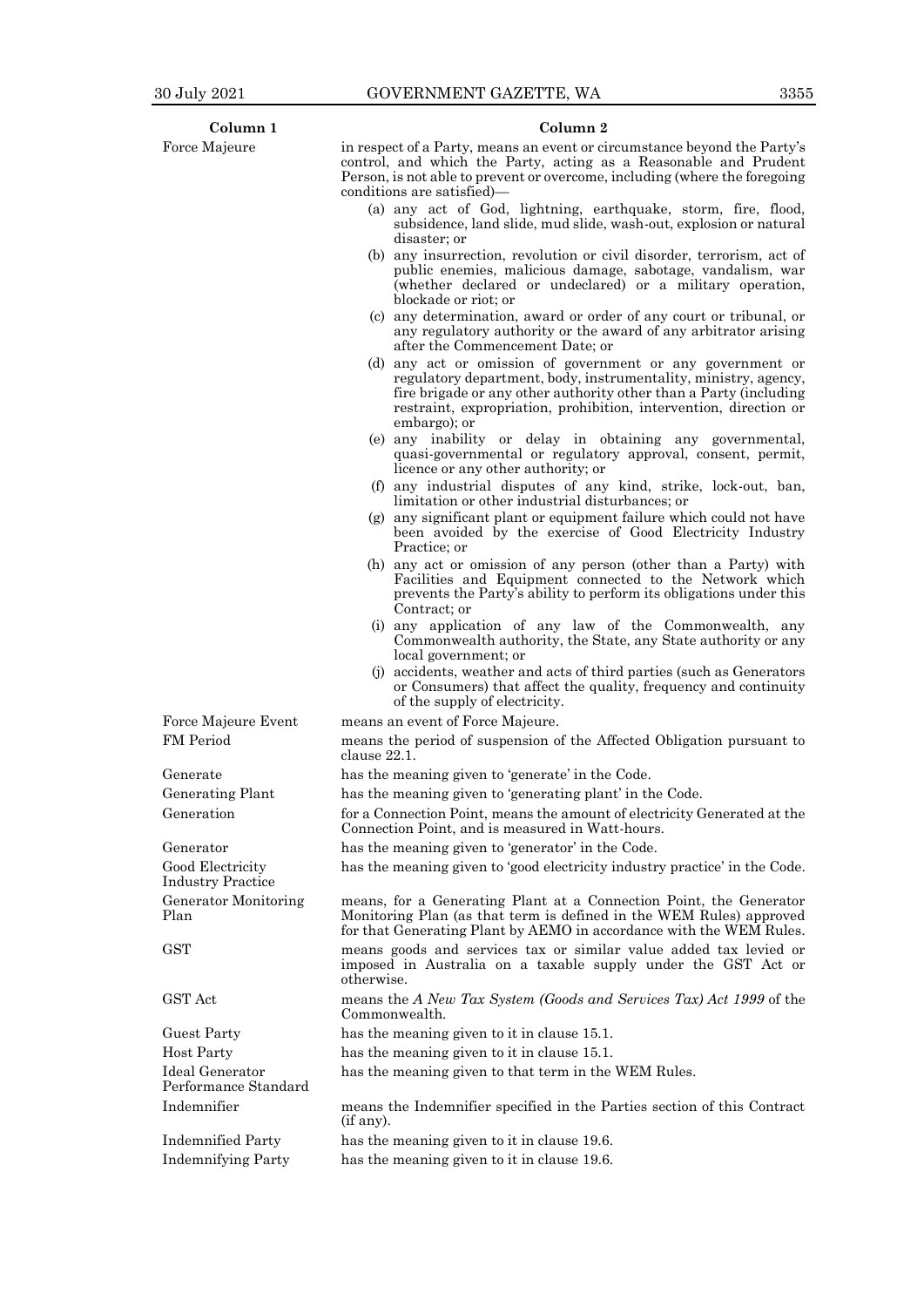| Column <sub>1</sub>          | Column 2                                                                                                                                                                                                                                                                                                                                                       |
|------------------------------|----------------------------------------------------------------------------------------------------------------------------------------------------------------------------------------------------------------------------------------------------------------------------------------------------------------------------------------------------------------|
| Indirect Damage              | suffered by a person means any one or more of-                                                                                                                                                                                                                                                                                                                 |
|                              | (a) any consequential loss, consequential damage or special<br>damages however caused or suffered by the person, including<br>$any-$                                                                                                                                                                                                                           |
|                              | (i) loss of (or loss of anticipated) opportunity, use, production,<br>revenue, income, profits, business and savings; or                                                                                                                                                                                                                                       |
|                              | (ii) loss due to business interruption; or                                                                                                                                                                                                                                                                                                                     |
|                              | (iii) increased costs; or                                                                                                                                                                                                                                                                                                                                      |
|                              | (iv) punitive or exemplary damages, whether or not the<br>consequential loss or damage or special damage was<br>foreseeable; or                                                                                                                                                                                                                                |
|                              | (b) in respect of contractual damages, damages which would fall<br>within the second limb of the rule in Hadley v Baxendale [1854]<br>9 Exch. 341; or                                                                                                                                                                                                          |
|                              | (c) any liability of the person to any other person, or any Claim<br>brought against the person by any other person, and the costs<br>and expenses connected with the Claim.                                                                                                                                                                                   |
| <b>Information Provider</b>  | in relation to Confidential Information, means the party providing the<br>information.                                                                                                                                                                                                                                                                         |
| <b>Information Recipient</b> | in relation to Confidential Information, means the recipient of the<br>information.                                                                                                                                                                                                                                                                            |
| <b>Insolvency Event</b>      | in respect of a Party, means any one or more of—                                                                                                                                                                                                                                                                                                               |
|                              | (a) the Party is insolvent within the meaning of section 95A of the<br>Corporations Act; or                                                                                                                                                                                                                                                                    |
|                              | (b) any execution or other process of any court or authority being<br>issued against or levied upon any material part of that Party's<br>property or assets; or                                                                                                                                                                                                |
|                              | (c) a petition or application being presented (and not being<br>withdrawn within 10 Business Days) or an order being made or                                                                                                                                                                                                                                   |
|                              | a resolution being passed for the winding up or dissolution<br>without winding up of that Party otherwise than for the purpose<br>of reconstruction or amalgamation under a solvent scheme; or                                                                                                                                                                 |
|                              | (d) a receiver or a receiver and manager of the undertaking or any<br>material part thereof of that Party being appointed; or                                                                                                                                                                                                                                  |
|                              | (e) that Party proposing to enter into or enters into any<br>arrangement, reconstruction or composition with or for the<br>benefit of its creditors: or                                                                                                                                                                                                        |
|                              | (f) an administrator of that Party being appointed or the board of<br>directors of that Party passing a resolution to the effect that is<br>specified in section $436A(1)$ of the Corporations Act; or                                                                                                                                                         |
|                              | $(g)$ that Party failing (as defined by section 459F of the Corporations<br>Act) to comply with a statutory demand; or                                                                                                                                                                                                                                         |
|                              | (h) a controller (as defined in the Corporations Act) being appointed<br>in respect of that Party or the whole or a material part of that<br>Party's undertaking, property or assets; or                                                                                                                                                                       |
|                              | (i) an application being made to a court for an order in respect of<br>that Party under part 2F.1 of the Corporations Act; or                                                                                                                                                                                                                                  |
|                              | (j) an event referred to in section $459C(2)$ of the Corporations Act<br>occurring in respect of that Party; or                                                                                                                                                                                                                                                |
|                              | (k) anything analogous or having a substantially similar effect to<br>any of the events specified above occurring under the Law of any<br>applicable jurisdiction.                                                                                                                                                                                             |
| <b>Insured Year</b>          | means the period between and including 1 July in a Year and 30 June in<br>the following Year.                                                                                                                                                                                                                                                                  |
| Integrated Provider          | has the meaning given to 'integrated provider' in the Code.                                                                                                                                                                                                                                                                                                    |
| Intermediary                 | has the meaning given to that term in the WEM Rules.                                                                                                                                                                                                                                                                                                           |
| Latest Termination Date      | has the meaning given to it in clause $2.2(b)$ .                                                                                                                                                                                                                                                                                                               |
| Law                          | means "written laws" and "statutory instruments" as defined in the<br>Code, orders given or made under a written law or statutory instrument<br>as so defined or by a government agency or authority, Codes of Practice<br>and Australian Standards deemed applicable under a written law and<br>rules of the general law including the common law and equity. |
| Maintain, and<br>Maintenance | includes (as necessary and as applicable) calibrate, test, verify, renew,<br>replace, repair and update.                                                                                                                                                                                                                                                       |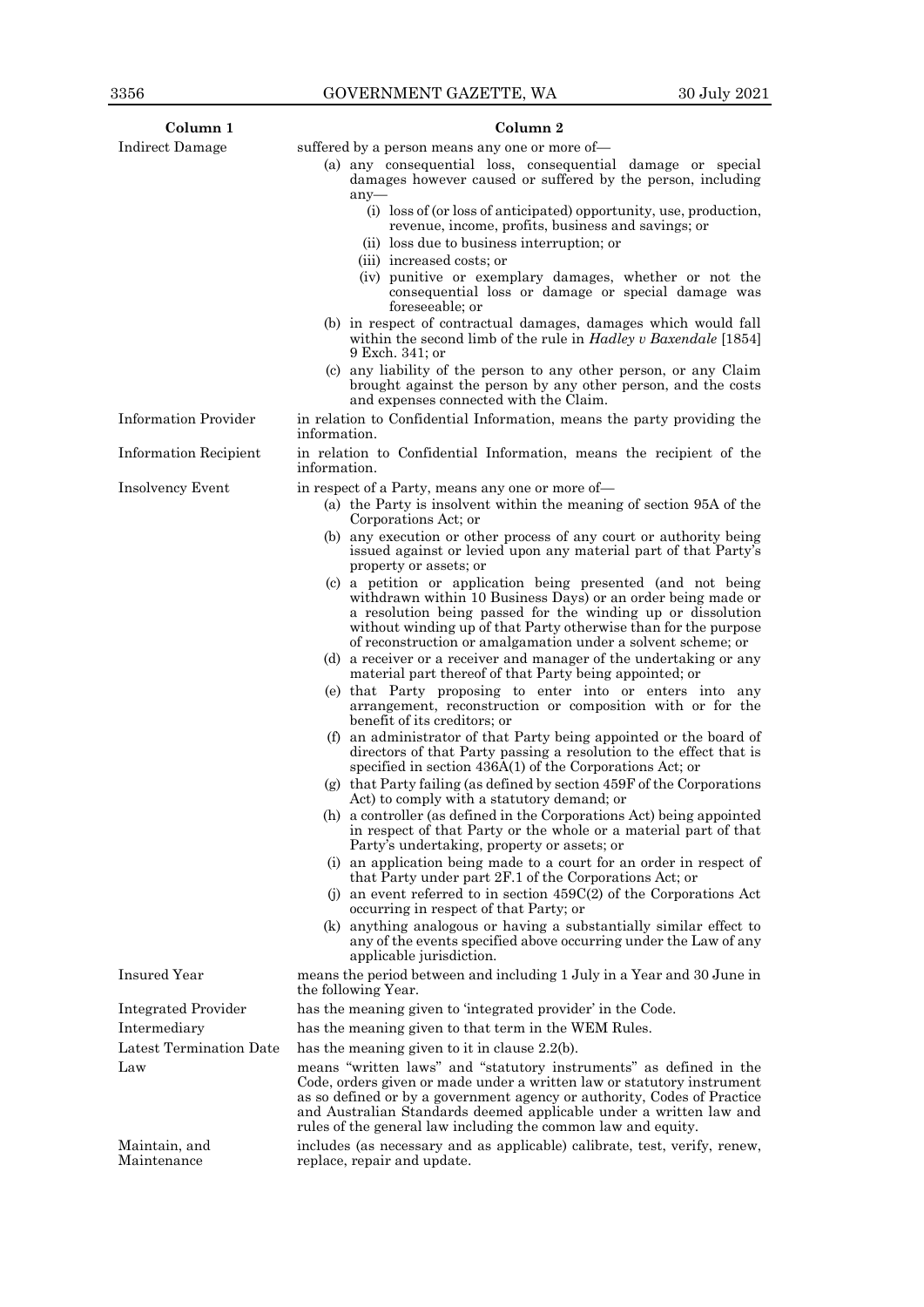| Column <sub>1</sub>                          | Column 2                                                                                                                                                                                                                                                                                                                                                    |
|----------------------------------------------|-------------------------------------------------------------------------------------------------------------------------------------------------------------------------------------------------------------------------------------------------------------------------------------------------------------------------------------------------------------|
| Material Change                              | any change external to a Party, including any change to the regulatory<br>environment or market structure of the Western Australian electricity<br>market, which materially alters or could reasonably be expected to<br>materially alter the risk of a Party under this Contract, the nature of any<br>Claim that can be made under this Contract or both. |
| ${\rm Meter}$                                | has the meaning given to 'meter' in the Metering Code.                                                                                                                                                                                                                                                                                                      |
| Metering Code                                | means the code made under Section 39(1) of the Act in respect of a matter<br>referred to in Section $39(2)(a)$ of the Act, and includes any service level<br>agreement, metering data agency agreement, communications rules,<br>metrology procedure, mandatory link criteria and registration process<br>developed under that code.                        |
| Metering Code<br>Participant                 | has the meaning given to 'Code Participant' in the Metering Code.                                                                                                                                                                                                                                                                                           |
| Metering Database                            | means the metering database operated by Western Power under the<br>Metering Code.                                                                                                                                                                                                                                                                           |
| Metering Equipment                           | means a Meter or Meters and associated equipment complying with the<br>Metering Code used to measure and record electricity as transferred to<br>or from the Network at a Connection Point, which may include the<br>measurement of the rate of transfer and the quantity and quality of the<br>transferred electricity.                                    |
| Negotiated Generator<br>Performance Standard | has the meaning given to that term in the WEM Rules.                                                                                                                                                                                                                                                                                                        |
| Network                                      | has the same meaning given to 'Western Power Network' in the Code.                                                                                                                                                                                                                                                                                          |
| <b>Network Assets</b>                        | in relation to the Network, means the apparatus, equipment, plant and<br>buildings used to provide or in connection with providing Covered<br>Services on the Network, which assets are either Connection Assets or<br>Shared Assets.                                                                                                                       |
| <b>Network Business</b>                      | has the same meaning given to 'network business' in the Code.                                                                                                                                                                                                                                                                                               |
| NMI, or National<br>Market Identifier        | means the unique identifier assigned to the Connection Point.                                                                                                                                                                                                                                                                                               |
| Nominated Person                             | has the meaning given to it in clause $9(a)(i)$ .                                                                                                                                                                                                                                                                                                           |
| Novate and Novation                          | mean to substitute, with the consent of all Parties to this Contract and<br>with effect on and from a date nominated as the effective date of the<br>novation, an assignee for the User as a party to this Contract, with the<br>result that—                                                                                                               |
|                                              | (a) all rights and obligations of the User under this Contract become<br>rights and obligations of the assignee as if the assignee had been<br>named in the Contract in place of the User; and                                                                                                                                                              |
|                                              | (b) the User is released from any obligations under this Contract<br>arising on or after the effective date of the novation, but remains<br>liable for any default by it in the performance of those<br>obligations prior to the effective date of the novation.                                                                                            |
| Other Business                               | has the meaning given to 'other business' in the Code.                                                                                                                                                                                                                                                                                                      |
| Party                                        | means Western Power or the User.<br>{Note: If there is an Indemnifier, refer to clause $1.1(h)(iv)$ }                                                                                                                                                                                                                                                       |
| Parties                                      | means Western Power and the User.                                                                                                                                                                                                                                                                                                                           |
|                                              | {Note: If there is an Indemnifier, refer to clause $1.1(h)(iv)$ }                                                                                                                                                                                                                                                                                           |
| Payment Error                                | means-                                                                                                                                                                                                                                                                                                                                                      |
|                                              | (a) any underpayment or overpayment by a Party of any amount in<br>respect of a Tax Invoice; or                                                                                                                                                                                                                                                             |
|                                              | (b) any error in a Tax Invoice (including the omission of amounts<br>from that Tax Invoice, the inclusion of incorrect amounts in that<br>Tax Invoice, calculation errors in the preparation of a Tax<br>invoice or a Tax Invoice being prepared on the basis of data<br>which is later established to have been inaccurate).                               |
| Permanent<br>Reconfiguration                 | means-<br>(a) a permanent physical change (including a change to the zone<br>substation applicable to a Connection Point and a change to the<br>distance from the applicable zone substation to a Connection<br>Point); or                                                                                                                                  |
| Possession                                   | (b) a change to the pricing zone applicable to a Connection Point.<br>includes custody, control, and an immediate right to possession, custody,                                                                                                                                                                                                             |
| Power System<br>Reliability                  | or control.<br>has the meaning given to that term in the WEM Rules.                                                                                                                                                                                                                                                                                         |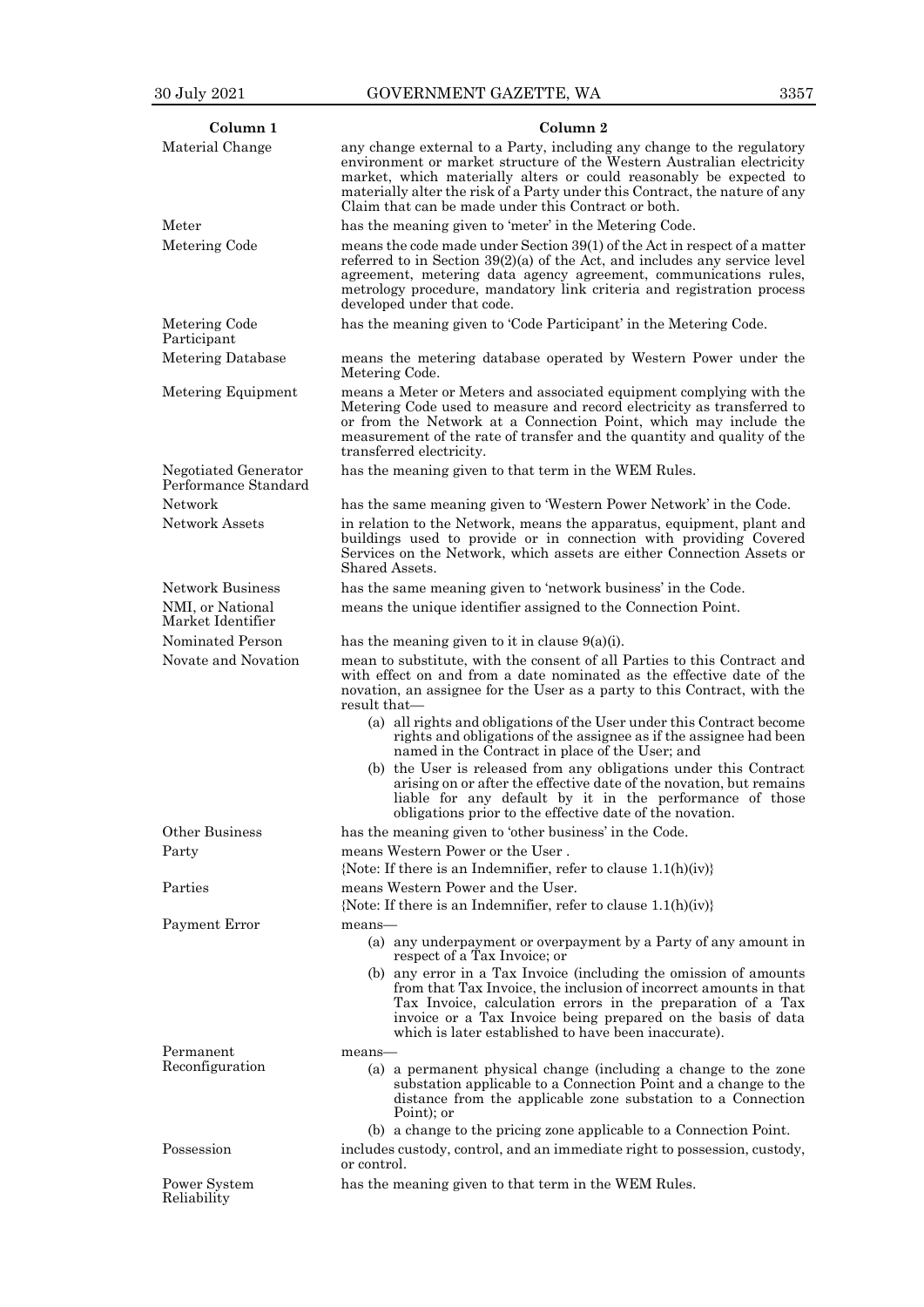| Column 1                                     | Column 2                                                                                                                                                                                                                                                                                                                       |
|----------------------------------------------|--------------------------------------------------------------------------------------------------------------------------------------------------------------------------------------------------------------------------------------------------------------------------------------------------------------------------------|
| <b>Prescribed Rate</b>                       | means, at any point in time, the interest rate (expressed as a rate per<br>cent per annum) equal to the aggregate of 3 annual percentage points<br>and the interest rate (expressed as a rate per cent per annum) then<br>published by the Reserve Bank of Australia as the large business<br>variable indicator lending rate. |
| Price List                                   | means the 'price list' (as defined in the Code) specified in the Access<br>Arrangement.                                                                                                                                                                                                                                        |
| Pricing Year                                 | has the meaning given to 'pricing year' in the Code.                                                                                                                                                                                                                                                                           |
| Reasonable and Prudent<br>Person             | means a person acting in good faith and, where applicable, in accordance<br>with Good Electricity Industry Practice.                                                                                                                                                                                                           |
| Receipt Date                                 | has the meaning given to it in clause 29.1.                                                                                                                                                                                                                                                                                    |
| Reference Service                            | means a 'reference service' (as defined in the Code) specified in the<br>Access Arrangement.                                                                                                                                                                                                                                   |
| Reference Service Point                      | means a Connection Point for which under this Contract Western Power<br>provides, or is to provide, a Reference Service.                                                                                                                                                                                                       |
| Registered Generator<br>Performance Standard | has the meaning given to that term in the WEM Rules.                                                                                                                                                                                                                                                                           |
| Related Body Corporate                       | has the meaning given to 'Related Body Corporate' in section 50 of the<br>Corporations Act.                                                                                                                                                                                                                                    |
| Representatives'<br>Meeting                  | has the meaning given to it in clause 29.1.                                                                                                                                                                                                                                                                                    |
| Service                                      | means a service to be provided under this Contract in respect of a<br>Connection Point as specified in the Contract Database.                                                                                                                                                                                                  |
| Shared Assets                                | has the meaning given to 'shared assets' in the Code.                                                                                                                                                                                                                                                                          |
| Small Customer                               | means a customer (as defined in the <i>Electricity Industry Act 2004 (WA)</i> )<br>consuming not more than 160 MWh of electricity per annum.                                                                                                                                                                                   |
| <b>Standing Charges</b>                      | has the meaning given to it in clause 7.3.                                                                                                                                                                                                                                                                                     |
| <b>Start Date</b>                            | for a Connection Point, means the date specified as such in the<br>Connection Point Database for the Connection Point.                                                                                                                                                                                                         |
| <b>Supplementary Matters</b>                 | means the provisions incorporated in the Access Arrangement under<br>sections 5.27 and 5.28 of the Code.                                                                                                                                                                                                                       |
| System Operator                              | for the Network means, unless the Technical Rules provide otherwise,<br>the person or persons who-<br>(a) operate and control the system operation control centre; or                                                                                                                                                          |
|                                              | (b) where there is no system operation control centre-is<br>responsible for the control of the Network through monitoring,<br>switching and dispatch; or                                                                                                                                                                       |
|                                              | (c) where the system operation control centre and another party are<br>both responsible for the control of the Network through<br>monitoring, switching and dispatch—perform the tasks<br>described in either or both of paragraphs (a) and (b).                                                                               |
| Tariff                                       | for a Service, means the tariff specified in clause 7.1 for that Service.                                                                                                                                                                                                                                                      |
| Tax Invoice                                  | has the meaning given to 'Tax Invoice' in the GST Act.                                                                                                                                                                                                                                                                         |
| <b>Technical Rules</b>                       | means the technical rules applying from time to time to the Network<br>under Chapter 12 of the Code, as modified in accordance with the Code,<br>including any derogations agreed to by Western Power in writing and<br>specified in Part 3 of Schedule 3.                                                                     |
| Term                                         | means, from time to time, the term of this Contract which commences on<br>the Commencement Date and ends on the date which is then the<br>Termination Date.                                                                                                                                                                    |
| Termination Date                             | means, subject to clause 2.2, the date specified in Part 1 of Schedule 2.                                                                                                                                                                                                                                                      |
| Third Party Recipient                        | means any person to whom the Information Recipient discloses<br>Confidential Information, or allows Confidential Information to be<br>disclosed.                                                                                                                                                                               |
| Transfer and Relocation<br>Policy            | means the transfer and relocation policy (as defined in the Code)<br>contained in the Applications and Queuing Policy.                                                                                                                                                                                                         |
| <b>Undisputed Portion</b>                    | for the purposes of a Tax Invoice issued under $8.2(b)$ has the meaning<br>given to it in clause $8.2(d)$ and, in all other cases, means the portion of<br>the amount set out in a Tax Invoice that is not in Dispute.                                                                                                         |
| User                                         | has the meaning given to it in the Code, and for the purposes of this<br>Contract is the User stipulated in the 'Parties section' of this Contract.                                                                                                                                                                            |
| User's Default                               | means an event of Default by the User.                                                                                                                                                                                                                                                                                         |
| User's Premises                              | means the land on which the User's Facilities and Equipment are<br>located.                                                                                                                                                                                                                                                    |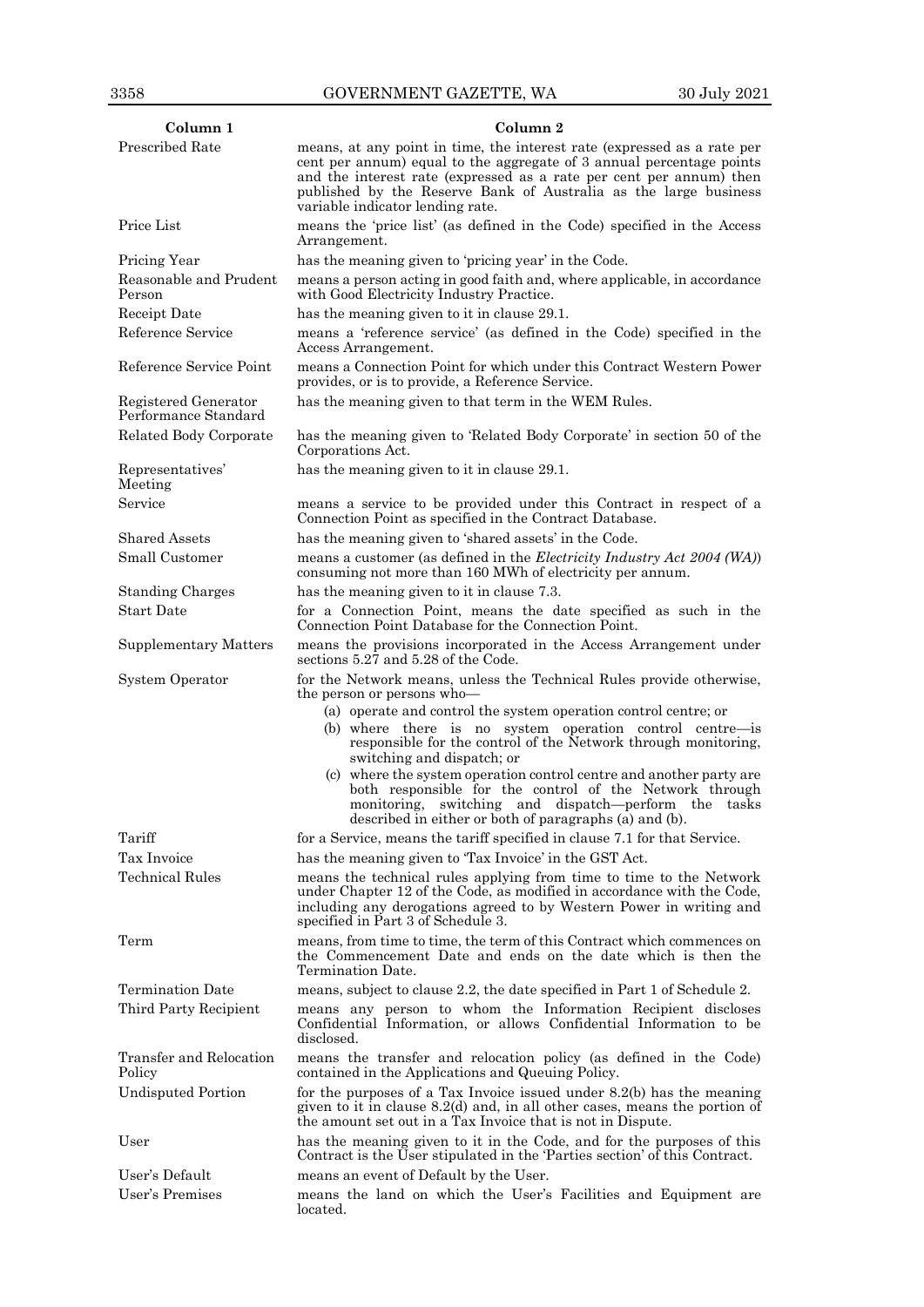| Column 1                | Column 2                                                                                                                                                                |  |  |  |
|-------------------------|-------------------------------------------------------------------------------------------------------------------------------------------------------------------------|--|--|--|
| <b>Visitors</b>         | means the customers, invitees, licensees and visitors of a Party or a<br>Controller, as the case requires.                                                              |  |  |  |
| WEM Rules               | means the 'market rules' referred to in section 123(1) of the Act, and<br>includes all rules, policies or other subordinate documents developed<br>under the WEM Rules. |  |  |  |
| Western Power           | means the Electricity Networks Corporation established under<br>section $4(1)(b)$ of the <i>Electricity Corporations Act 2005 (WA)</i> .                                |  |  |  |
| Western Power's Default | means an event of Default by Western Power.                                                                                                                             |  |  |  |
| Wilful Default          | means a deliberate and purposeful act or omission carried out with—<br>(a) a calculated regard for the consequences of the act or omission;<br>or                       |  |  |  |
|                         | (b) a reckless or wilful disregard for the consequences of the act or<br>omission,                                                                                      |  |  |  |
|                         | but does not include any error of judgment, mistake, act or omission,<br>whether negligent or not, which is made in good faith.                                         |  |  |  |
| Workers                 | means the directors, officers, servants, employees, agents and<br>contractors of a Party or a Controller, as the case requires.                                         |  |  |  |
| Works                   | has the meaning given to it in the Contributions Policy.                                                                                                                |  |  |  |
| Year                    | means calendar year.                                                                                                                                                    |  |  |  |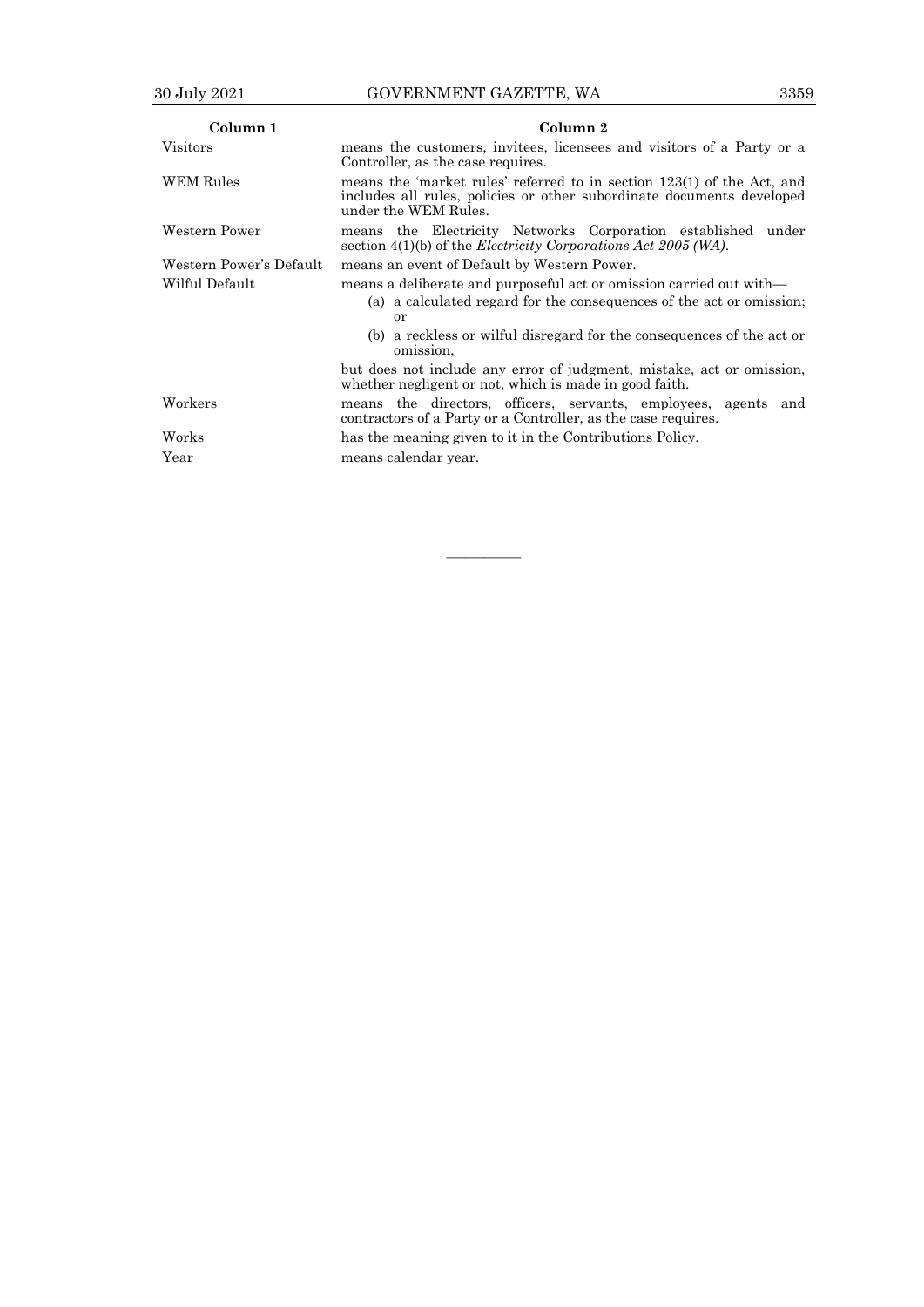# 3360 GOVERNMENT GAZETTE, WA 30 July 2021

# *Schedule 2* ACCESS CONTRACT INFORMATION

| Part 1-Term                          |  |                           |
|--------------------------------------|--|---------------------------|
| Termination Date:                    |  |                           |
| Part 2—Extension of Term             |  |                           |
| {Note: Referred to in clause $2.2$ } |  |                           |
| <b>Extension Period:</b>             |  |                           |
| Latest Termination Date:             |  |                           |
| <b>Part 3–Conditions Precedent</b>   |  |                           |
| {Note: Referred to in clause $2.3$ } |  |                           |
| For the benefit of the User          |  | [Description]             |
|                                      |  | [Date to be satisfied by] |
|                                      |  |                           |
| For the<br>benefit of<br>Western     |  | [Description]             |
| Power                                |  | [Date to be satisfied by] |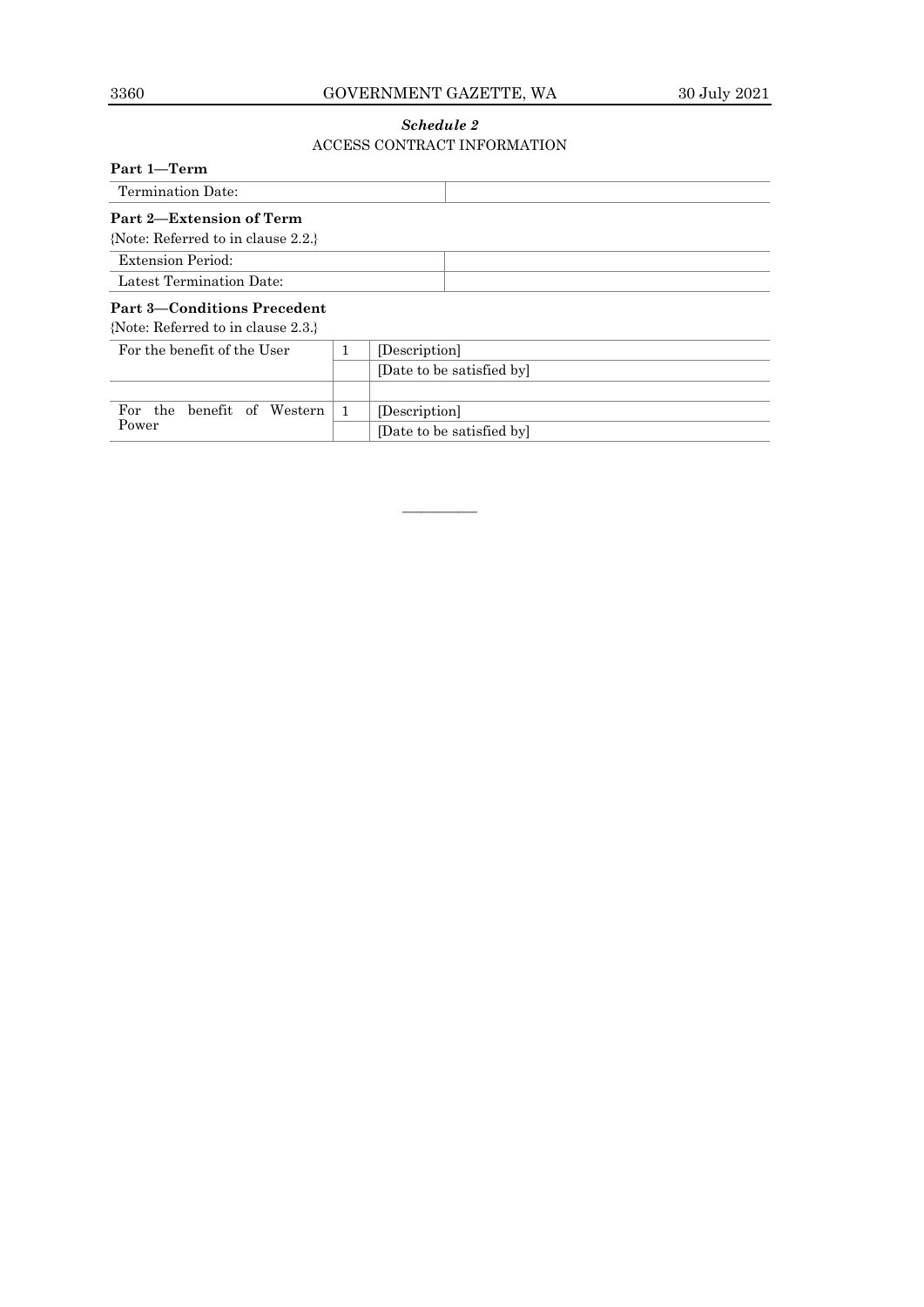# *Schedule 3* DETAILS OF CONNECTION POINTS

# **Part 1—Commercial Details**

{Note—

- (a) If in accordance with clause 3.7 the Parties agree to not have these details stored in this Part then state in each row in the right hand column below where the respective details are to be stored; and
- (b) Western Power will store these details in the Metering Database where the User is a Metering Code Participant.}

| Connection Point 1 Title                   |  |
|--------------------------------------------|--|
| <b>Address of Premises</b>                 |  |
| Name and contact details of Controller     |  |
| <b>NMI</b>                                 |  |
| Service                                    |  |
| <b>Start Date</b>                          |  |
| End Date                                   |  |
| $\text{CMD }$ (kW/ kVA) (if applicable)    |  |
| DSOC (kW/ kVA) (if applicable)             |  |
| Size of Generator (if applicable)          |  |
| Make and model of Generator (if applicable |  |
| Substation (if applicable)                 |  |
| Substation distance (if applicable)        |  |

# **Part 2—Technical Details**

{Note: referred to in clause 13(a)}

| <b>Connection Point</b>                                                                          | Description of Facilities and Equipment |  |  |
|--------------------------------------------------------------------------------------------------|-----------------------------------------|--|--|
|                                                                                                  |                                         |  |  |
| {Note: attach plans, drawings and other documentation as necessary to fulfil the requirements of |                                         |  |  |

clause  $13(a)$ .}

# **Part 3—Agreed exemptions from Technical Rules**

{Note: referred to in clause 13(a)(ii) }

| Connection Point | Technical<br>Rules<br>Reference | <b>Description of Technical</b><br>Rules requirement | Description of<br>Derogation |
|------------------|---------------------------------|------------------------------------------------------|------------------------------|
|                  |                                 |                                                      |                              |

————

**Part 4—Technical Characteristics**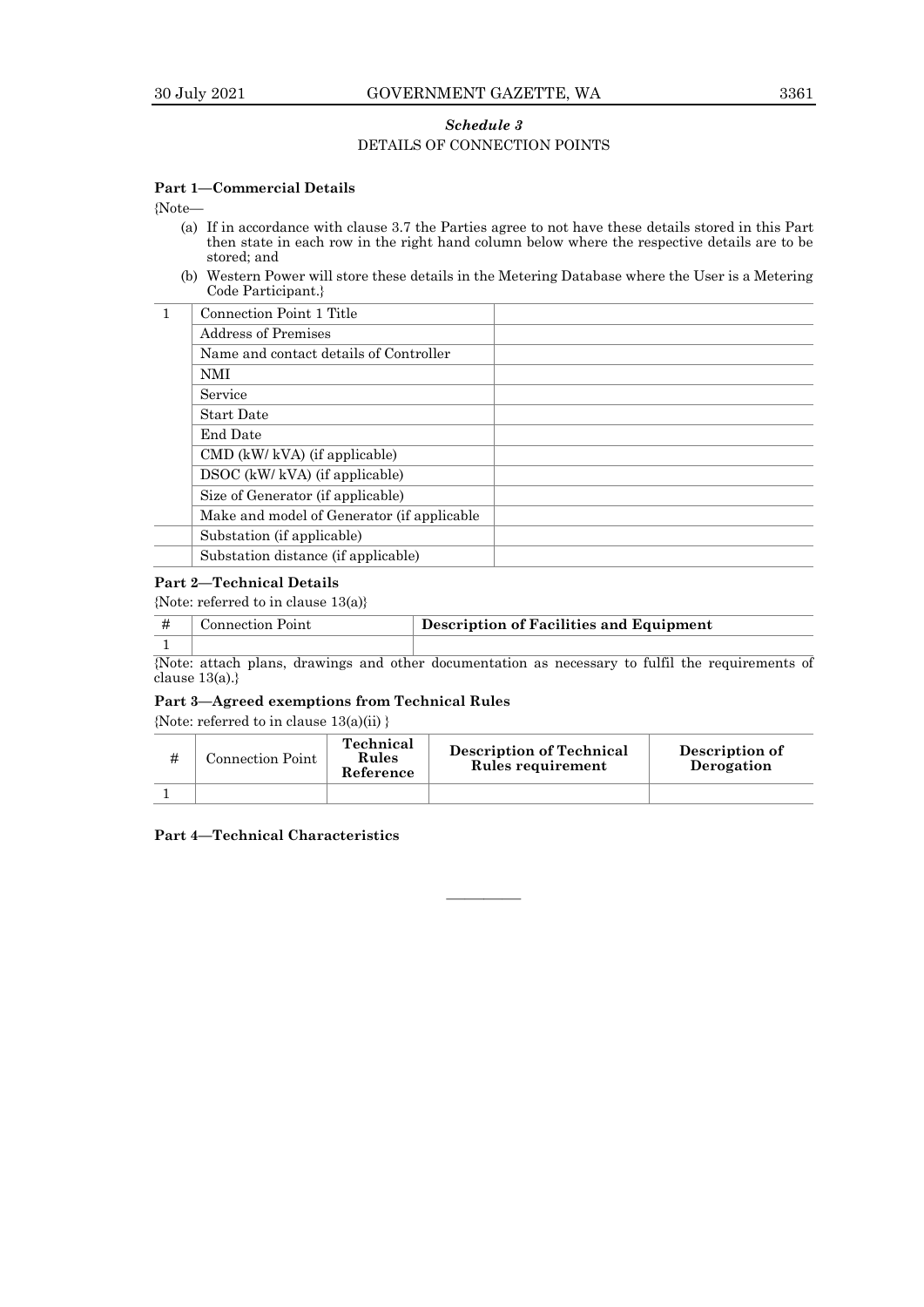# 3362 GOVERNMENT GAZETTE, WA 30 July 2021

# *Schedule 4* WORKS AND CONTRIBUTIONS

{Note: Referred to in clause 26.}

| [Connection Point Title / NMI] |  |
|--------------------------------|--|
| [Contribution provisions]      |  |
| [Connection Point Title / NMI] |  |
| [Contribution provisions]      |  |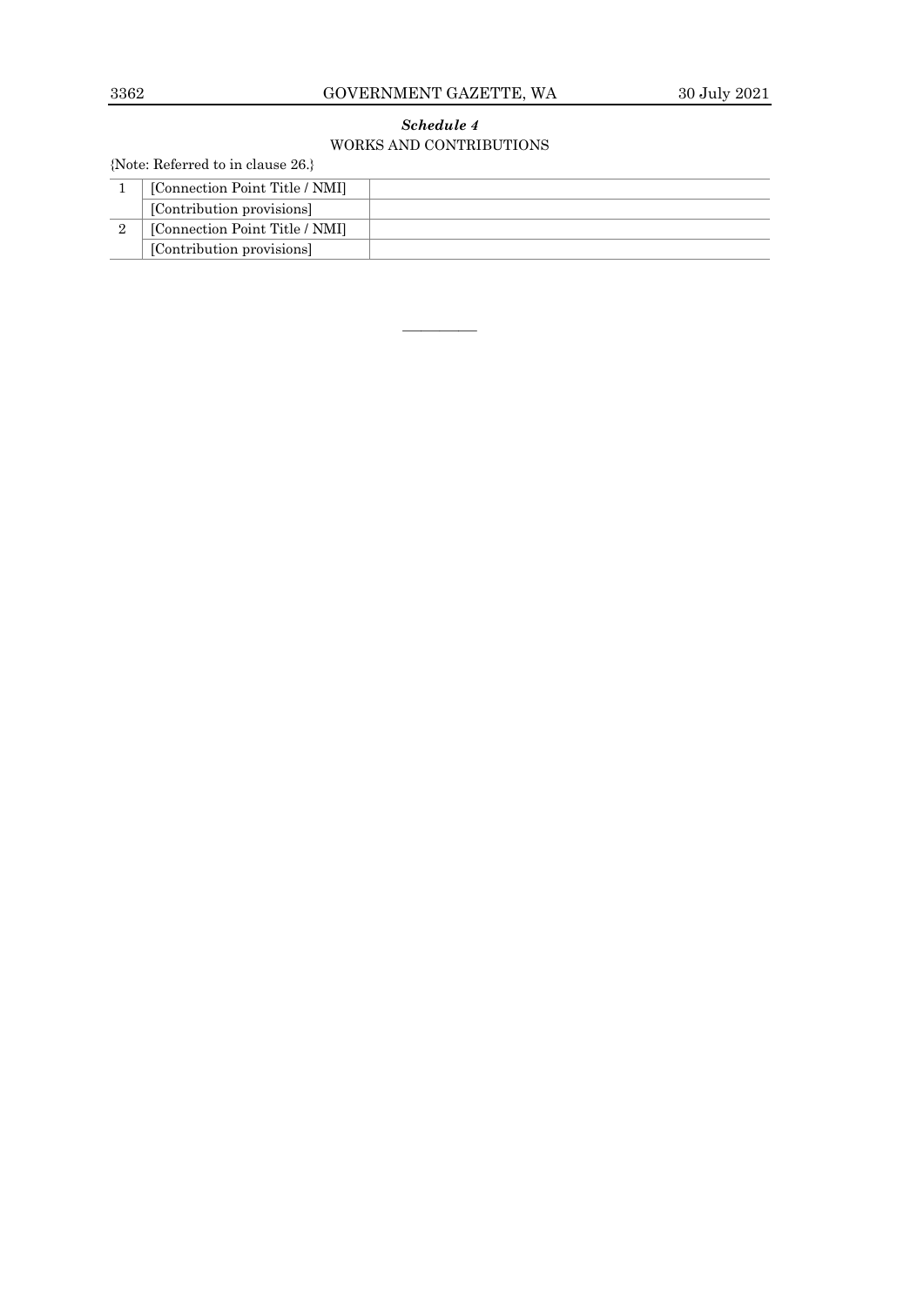# *Schedule 5* INSURANCES

{Note: Referred to in clause 21.}

## **Part 1—User insurances**

- (a) The User must effect and maintain, commencing from the Commencement Date the following policies of insurance—
	- (i) public and products liability of—
		- (A) public liability insurance for a limit of not less than \$50 million or the maximum liability of the User under clause 19.5 (whichever is greater) in the aggregate of all claims made in an Insured Year; and
		- (B) products liability insurance for a limit of not less than the maximum liability of the User under clause 19.5 per claim and in the aggregate, refreshed annually;
	- (ii) covering the User's liability to Western Power or any third party for death, bodily injury and loss or damage to property caused by any act, omission or negligence in relation to this Contract;
	- (iii) when reasonably requested by Western Power, workers' compensation insurance for all persons employed by the User including employer's liability at common law, with a limit of cover in respect of any one occurrence at least equal to \$50 million;
	- (iv) when reasonably requested by Western Power, motor vehicle third party property insurance for all loss or damage to property caused by or attributable to the use of a motor vehicle in the performance of the Services or any Works under the Contract, for a limit of \$10 million per claim and unlimited in the aggregate of all claims made; and
	- (v) contractors' plant and equipment insurance covering all loss or damage to the User's plant or equipment used in connection with this Contract for its replacement value.
- (b) The policies of insurance under Schedule 5 Part 1(a) must be with an insurer authorised under the *Insurance Act 1973 (Cth)* or the equivalent in the United States of America or the United Kingdom.

## **Part 2—Western Power insurances**

- (a) Western Power must effect and maintain, commencing from the Commencement Date, the following policies of insurance—
	- (i) public and products liability of—
		- (A) public liability insurance for a limit of not less than the maximum liability of Western Power under clause 19.5 per claim and unlimited in the aggregate of all claims made; and
		- (B) products liability insurance for a limit of not less than the maximum liability of Western Power under clause 19.5 per claim and in the aggregate, refreshed annually;

covering Western Power's liability to the User or any third party for death, bodily injury and loss or damage to property caused by any act, omission or negligence in relation to this Contract;

- (ii) workers' compensation insurance for all persons employed by Western Power including employer's liability at common law, with a limit of cover in respect of any one occurrence at least equal to \$50 million;
- (iii) motor vehicle third party property insurance for all loss or damage to property caused by or attributable to the use of a motor vehicle in the performance of the services or any work under the Contract, for a limit of \$10 million per claim and unlimited in the aggregate of all claims made; and
- (iv) contractors' plant and equipment insurance covering all loss or damage to Western Power's plant or equipment used in connection with this Contract for its replacement value.
- (b) The policies of insurance under Schedule 5 Part 2(a) must be with an insurer authorised under the *Insurance Act 1973 (Cth)* or the equivalent in the United States of America or the United Kingdom.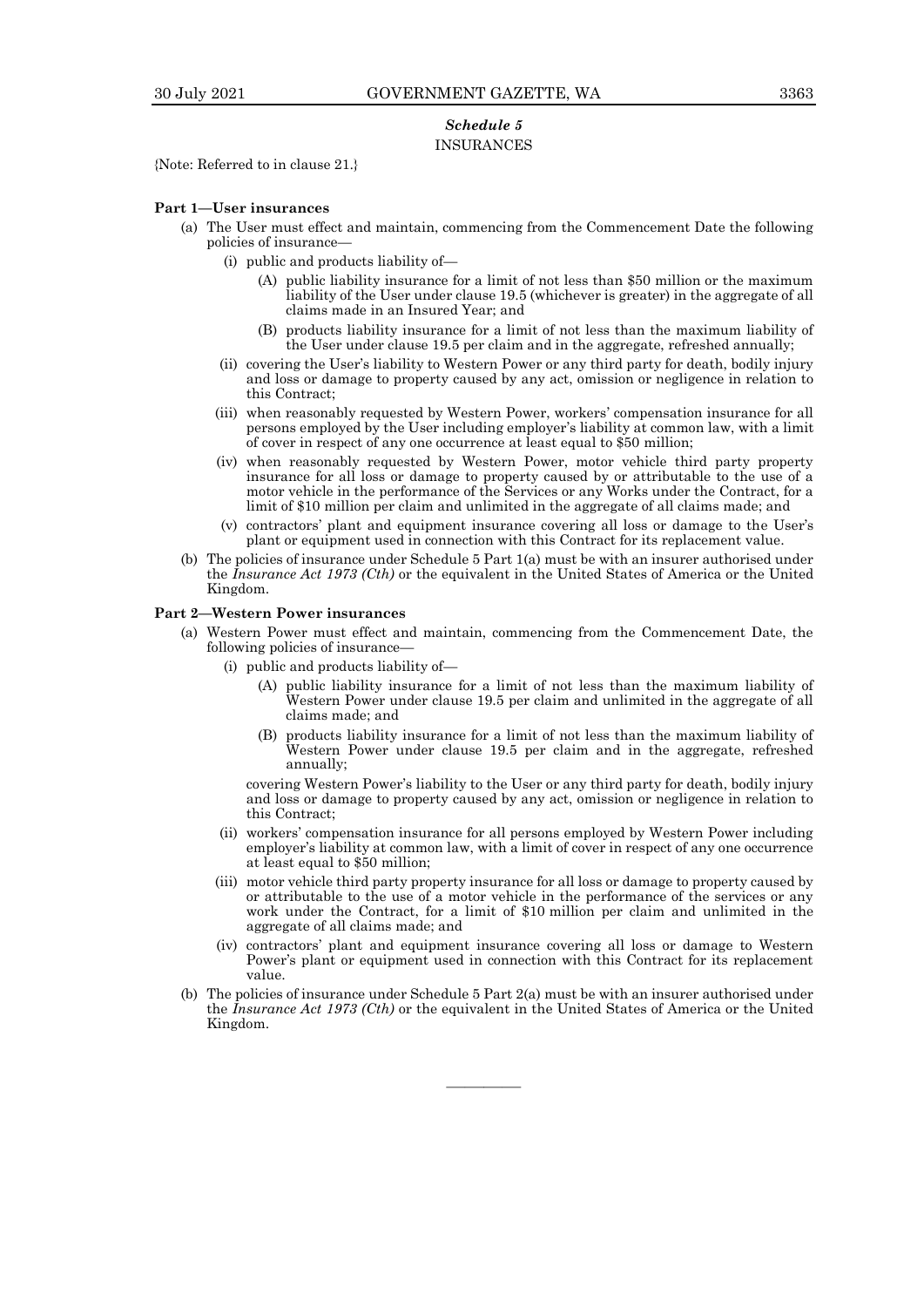# *Schedule 6* NOTICES

{Note: Referred to in clause 35.}

| Part 1-User                                           |             |  |
|-------------------------------------------------------|-------------|--|
| Subject                                               | Information |  |
| Address for service of notices/ place<br>of business: |             |  |
| Authorised Officers:                                  |             |  |
| Email address:                                        |             |  |
| Part 2-Western Power                                  |             |  |
| Subject                                               | Information |  |
| Address for service of notices/ place<br>of business: |             |  |
| Authorised Officers:                                  |             |  |
| Email address:                                        |             |  |
|                                                       |             |  |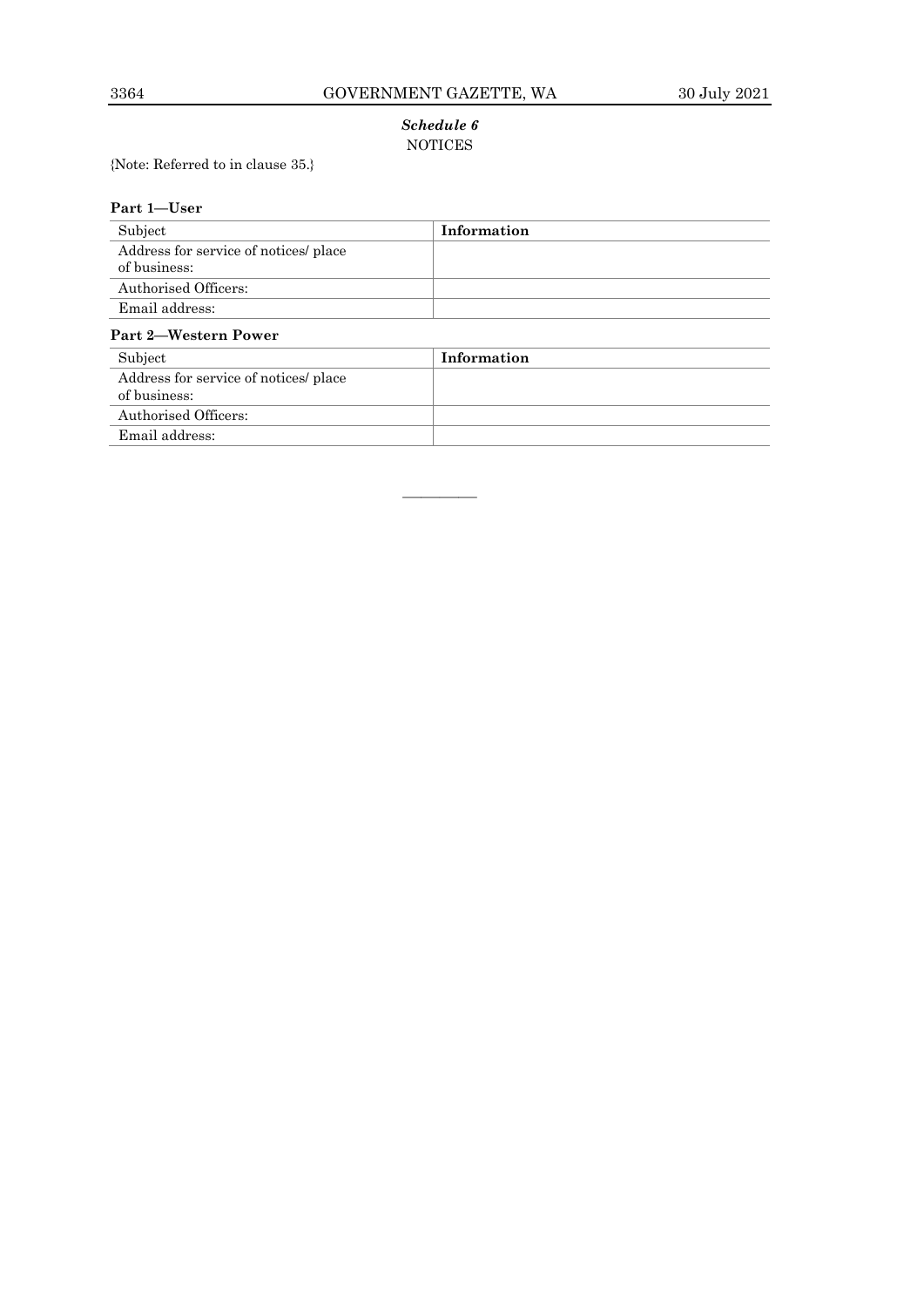# *Schedule 7*

# ELECTRONIC COMMUNICATIONS PROTOCOL

{Note: Referred to in clause 35.}

In this Schedule, unless the context otherwise requires, the defined terms in column 1 below have the respective meanings in column 2—

| Column <sub>1</sub>                  | Column <sub>2</sub>                                                                                                                                                                                                                                                                                                                                                                                                                                                                   |
|--------------------------------------|---------------------------------------------------------------------------------------------------------------------------------------------------------------------------------------------------------------------------------------------------------------------------------------------------------------------------------------------------------------------------------------------------------------------------------------------------------------------------------------|
| Addressee                            | means the person to whose Email Address an email is sent.                                                                                                                                                                                                                                                                                                                                                                                                                             |
| <b>Automated Response</b><br>Message | means an email (" <b>Reply Email</b> ") sent automatically upon receipt of an<br>email ("Original Email"), where the Reply Email is sent from an<br>Addressee's Information System to the Originator of the Original Email,<br>acknowledging that the Original Email has been received by the<br>Addressee's Information System and containing—<br>(i) the name of the Originator of the Original Email; and<br>(ii) at least the time, date and subject title of the Original Email; |
|                                      | and<br>(iii) the name of the Addressee of the Original Email; and<br>(iv) the date and time the Original Email was received by the<br>Addressee's Information System (which in the absence of<br>evidence to the contrary is taken to be the creation date of the<br>Reply Email).                                                                                                                                                                                                    |
| Data                                 | includes the whole or part of a computer program within the meaning of<br>the Copyright Act 1968 of the Commonwealth.                                                                                                                                                                                                                                                                                                                                                                 |
| Email                                | means a communication of Information by means of guided or unguided<br>electromagnetic energy, or both, by way of packet transfer between and<br>within computer networks using the TCP/IP protocol.                                                                                                                                                                                                                                                                                  |
| <b>Email Address</b>                 | means the address nominated in Schedule 6, being an address which is<br>a combination of a personal identifier and a machine/network identifier,<br>which are together capable of being resolved by computer networks<br>transmitting email using the TCP/IP protocol, so that email is<br>transmitted to the person providing that email address.                                                                                                                                    |
| Information                          | means information in the form of Data, text, images or sound.                                                                                                                                                                                                                                                                                                                                                                                                                         |
| <b>Information System</b>            | means a system for generating, sending, receiving, storing or otherwise<br>processing emails.                                                                                                                                                                                                                                                                                                                                                                                         |
| Originator                           | means the person who sends an email to an Addressee.                                                                                                                                                                                                                                                                                                                                                                                                                                  |
| Place of Business                    | means a place of business nominated under Schedule 6 and in relation<br>to a government, a government authority or a non-profit body, includes<br>a place where any operations or activities are carried out by that<br>government, authority or body.                                                                                                                                                                                                                                |
| Purported Originator                 | means the person on the face of the email who appears to be, or purports<br>to be the Originator, including by purported compliance with clause 4 of<br>this Schedule.                                                                                                                                                                                                                                                                                                                |

# **1. Application to invoicing**

Where the Parties have agreed under clause 8.1(d), the procedure set out in this Schedule does not apply to invoicing under this Contract, and the alternative agreed procedure will apply in its place.

## **2. Parties to establish email Addresses**

Western Power and the User must—

- (i) from time to time, nominate a Place of Business and establish an Email Address to be used for the Communications under this Contract; and
- (ii) use reasonable endeavours to ensure that the Information System, on which emails addressed to the Email Address are received, is operational—
	- (A) a 24 hours-a-day; and
	- (B) 7 days-a-week,

to receive emails and send Automated Response Messages as required by this Contract; and

- (iii) as soon as practicable notify the other Party of its Place of Business and Email Address and of any change in each of them; and
- (iv) establish a mechanism to generate an Automated Response Message for each email (other than an Automated Response Message) received at the Email Address.

## **3. Requirement for Automated Response Message**

(a) An email is neither given nor received under this Contract until the Originator receives the Addressee's Automated Response Message for the email.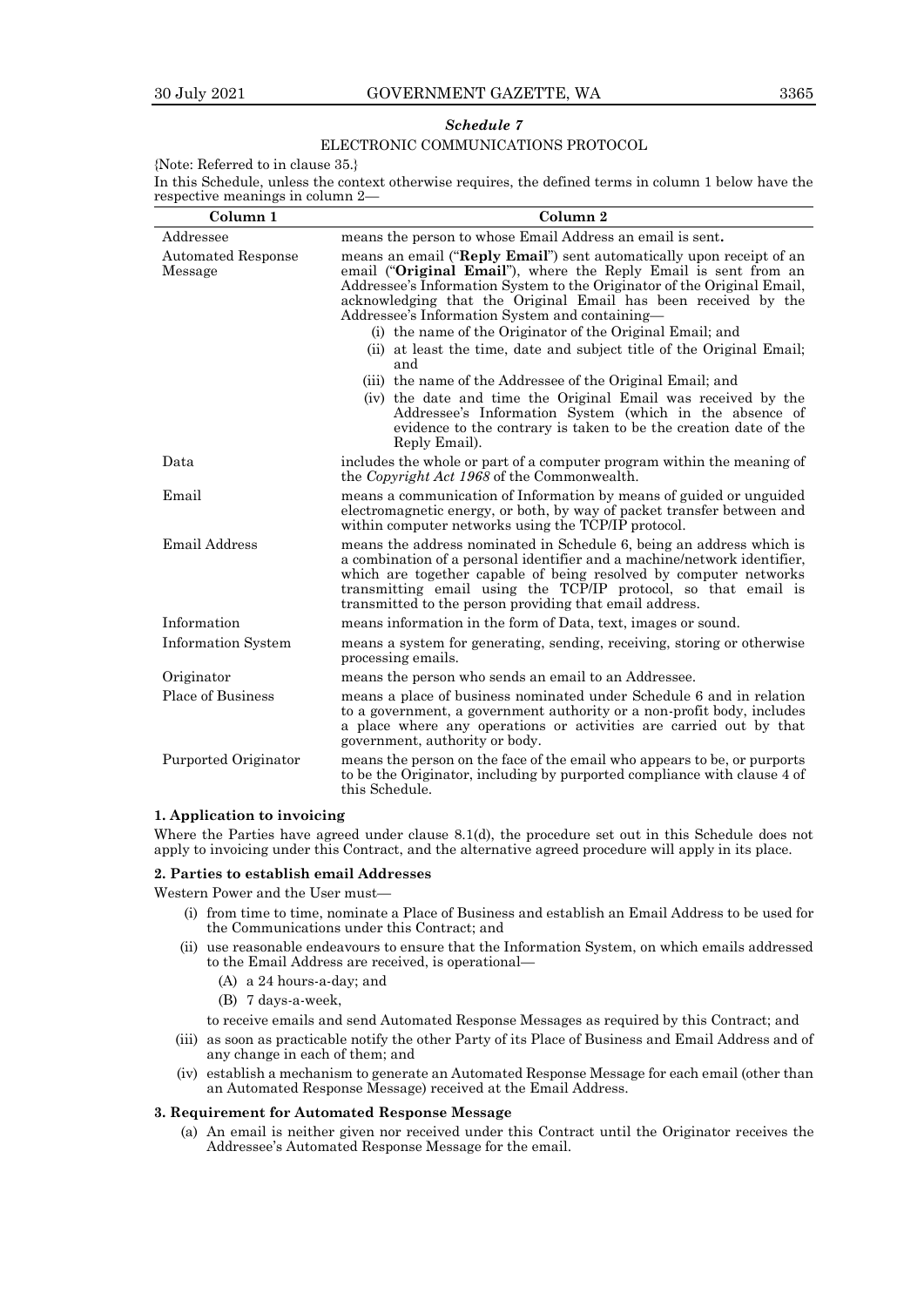- (b) It is the Originator's responsibility for each attempted email to verify that it receives an Automated Response Message, and if it does not receive an Automated Response Message arrange either for—
	- (i) retransmission of the email; or
	- (ii) communication of the Information by an alternative medium (but this clause 3(b) does not limit the Addressee's responsibilities under clause 4 of this Schedule).
- (c) If the Originator receives an Automated Response Message for an email, then (unless the Addressee proves otherwise) for the purposes of this Contract the—
	- (i) Originator has sent; and
	- (ii) Addressee has received,

the email at the date and time shown in the Automated Response Message.

- (d) It is the Addressee's responsibility for each email for which the Addressee's Information System generates an Automated Response Message to—
	- (i) read the email and the Information it contains, and if applicable communicate it to the appropriate Worker within the Addressee's organisation; and
	- (ii) if necessary, notify the Originator of any difficulty in opening, reading, de-compressing or otherwise accessing (in a form reasonably readable) any Information contained in the email; and
	- (iii) if it appears to the Addressee that the Addressee was not the intended or correct recipient of the Information in the email, communicate this fact to the Originator.

# **4. Location**

Unless otherwise agreed between the Originator and the Addressee of an email, the email and the Information it contains is deemed to have been sent from the Originator's Place of Business and received at the Addressee's Place of Business.

# **5. Attribution of emails and reliance**

Except to the extent that—

- (a) the Purported Originator of an email and the Addressee of the email agree otherwise; or
- (b) the Purported Originator of an email proves otherwise,

the Addressee of an email in respect of which an Automated Response Message has been given may assume for all purposes under this Contract that the—

- (c) Purported Originator of the email is the Originator of the email; and
- (d) email was sent by, or with the knowledge and express authority of, the Purported Originator.

## **6. Signatures**

For the purposes of this Contract, an email must identify the Originator.

## **7. Information format**

An Originator must use reasonable endeavours, in selecting the data format for Information contained in an email, to adopt a consistent format over time to facilitate any automated processing of the Information by the Addressee.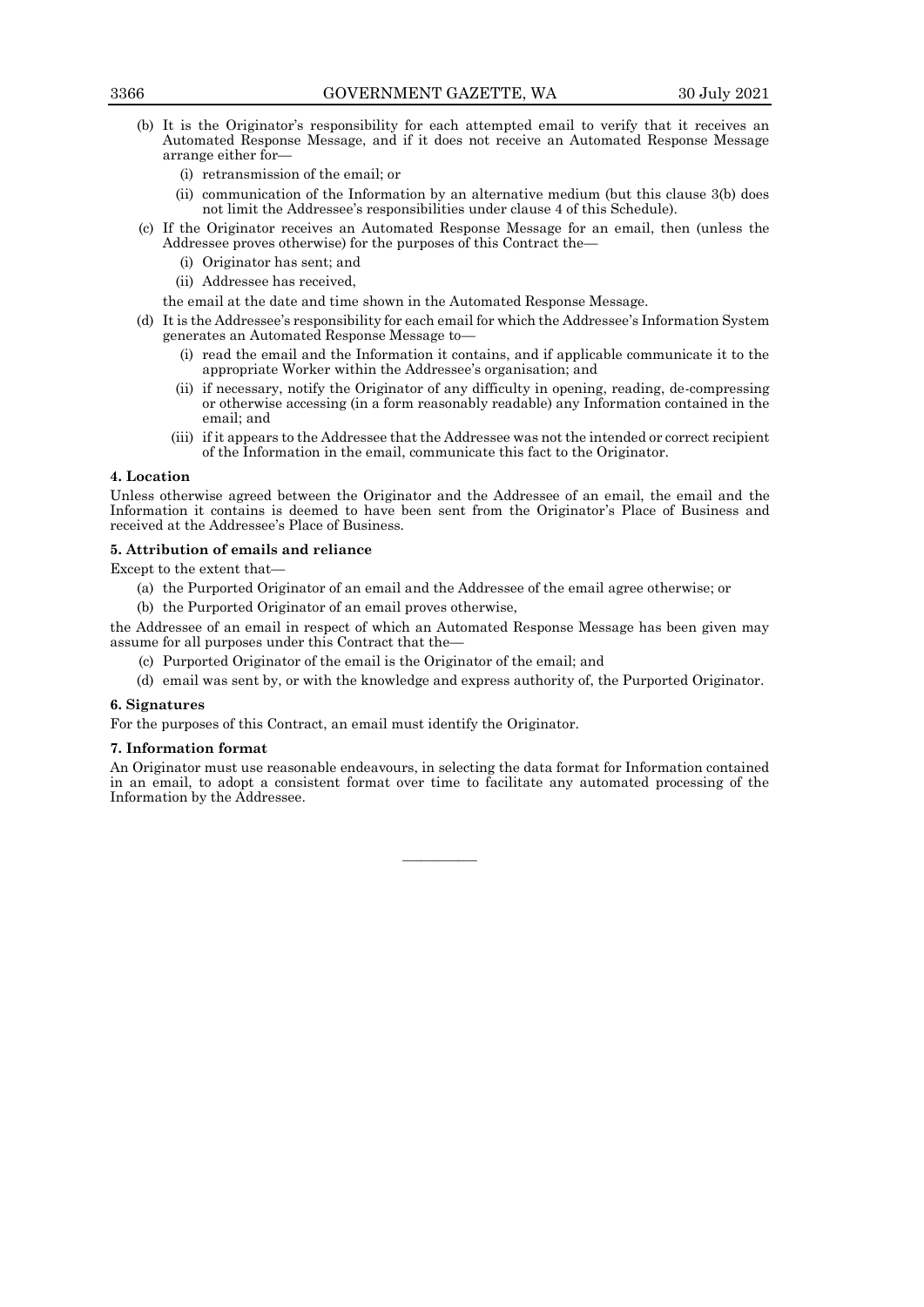# *Schedule 8* FORM OF GUARANTEE

## **Date [###]**

## **Parties**

1. [### ACN ### a company registered in ### of ###] (**"Guarantor"**); and

2. **Electricity Networks Corporation ABN 18 540 492 861**, a statutory body corporate established by paragraph 4(1)(b) of the *Electricity Corporations Act 2005 (WA)* of 363 Wellington Street, Perth, Western Australia (**"Western Power"**).

## **Recitals**

A. Western Power may in its discretion provide Services to [###] (**"User"**) under an Access Contract at the request of each of the User and the Guarantor.

B. The Guarantor wishes to execute this Guarantee to secure payment of all amounts payable under the Access Contract to Western Power.

## **Operative Provisions**

# **1. Guarantee**

The Guarantor unconditionally and irrevocably Guarantees as a continuing security to Western Power payment by the User of all moneys and liabilities due and/or payable from or by the User to Western Power under or in connection with the contract dated [###] (**"Access Contract"**) created between the User and Western Power (**"Secured Moneys"**), including moneys and liabilities incurred or arising—

- (a) (**liability**): at any present or future time, whether actually or contingently;
- (b) (**default**): as a result of any breach of or default under the Access Contract; and/or
- (c) (**account**): by way of principal, interest, cost, charge, expense, disbursement, fee, tax, stamp or other duty, indemnity, damages or monetary judicial order.

## **2. Secured Moneys**

## **2.1 Demand payment**

The Guarantor must pay to Western Power, upon demand by Western Power at any present or future time, the amount of the Secured Moneys due from and payable by the User to Western Power at that time under, and in the manner and currency specified in, the Access Contract*.*

## **2.2 Costs**

The Guarantor must at any present or future time indemnify Western Power upon demand for any cost, charge, expense, disbursement, fee, tax or stamp or other duty incurred by Western Power at any time in connection with the Access Contract, this Guarantee or the Secured Moneys relating to—

- (a) (**security agreements**): preparation, negotiation, execution or performance, or any termination, amendment, consent, claim, demand or waiver;
- (b) (**security rights**): any exercise or enforcement of any right or power conferred on Western Power;
- (c) (**credit increases**): any extension of further, additional or increased credit or financial accommodation by Western Power, or agreement by Western Power to increase the amount secured; and/or
- (d) (**payments**): the receipt or payment of any moneys, including moneys paid by Western Power by way of reimbursement to any third party.

# **2.3 Set-Off exclusion**

The Guarantor must make any payment required under this Guarantee without set-off or other deduction, except for the deduction or withholding of any tax compelled by law.

#### **3. Indemnity**

The Guarantor must as a separate and additional liability of the Guarantor as a principal debtor, and not as a surety, indemnify Western Power against, and pay to Western Power upon demand by Western Power an amount equal to, all Secured Moneys that are or may become invalid, unenforceable, illegal or irrecoverable for any reason or under any circumstances as a liability to Western Power by the Guarantor as a surety, despite any other provision of this Guarantee.

## **4. Guarantee protection**

This Guarantee, and the liability of the Guarantor under this Guarantee, is not affected at any time by—

- (a) (**waiver**): the granting to any person by Western Power of any waiver;
- (b) **(agreements**): any agreement, deed or document created with, or action or omission performed, representation made or non-disclosure of any fact or information by, Western Power or any person;
- (c) (**Secured Moneys**): any increase or variation in the amount of the Secured Moneys occurring for any reason;
- (d) (**document amendment**): any amendment to or transfer, release or termination of any agreement, deed or document or any right, power or liability of any person under any agreement, whether for or without consideration;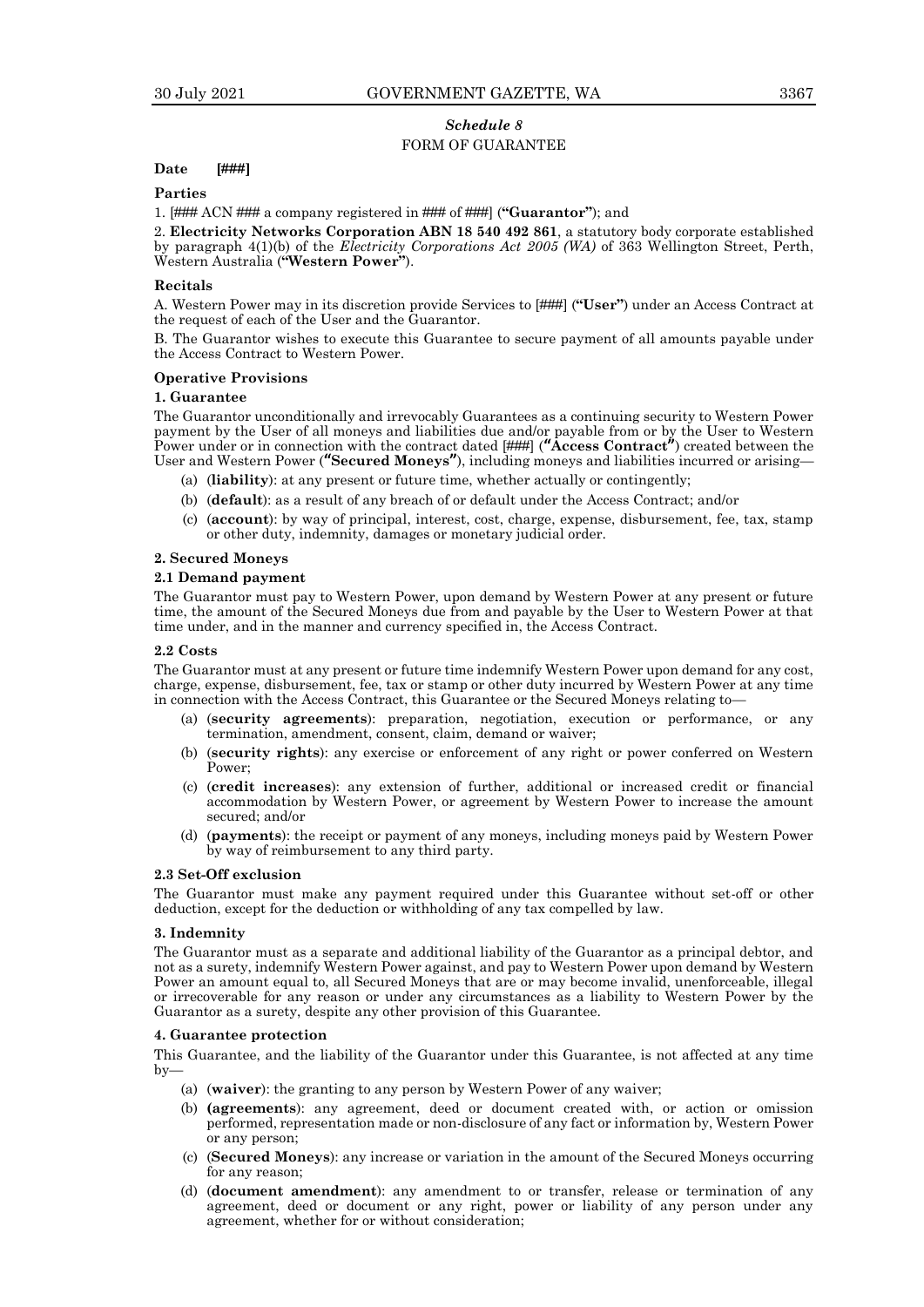- (e) (**enforcement decisions**): any exercise or enforcement, or any failure or invalidity in, the exercise or enforcement by Western Power of any right or power conferred on Western Power under any agreement, deed or document or by law;
- (f) (**invalidity**): any actual or potential invalidity, unenforceability, illegality or irrecoverability of any agreement, deed or document or consent or any payment made or due to Western Power under any agreement for any reason;
- (g) (**incapacity**): any incapacity or absence of power or authorisation of, or other fact relating to, any person in connection with the execution of any agreement, deed or document or otherwise, including any change in the constitution or membership of any person; or
- (h) (**residual**): any other breach, default, waiver or fact which, except for this provision, might legally operate—
	- (i) to release or discharge or have any prejudicial effect on; or
	- (ii) in any manner to release or discharge the Guarantor from performance of, or limit or provide a defence to any legal action to enforce,

this Guarantee*,* or any liability of the Guarantor under or in connection with this Guarantee.

# **4.2 Termination**

The Guarantor is not entitled to terminate or limit this Guarantee, or any liability of the Guarantor under this Guarantee, until the Secured Moneys have been paid in full.

# **5. Governing Law**

This Guarantee is governed by and construed under the law of the State of Western Australia.

# **6. General**

# **6.1 Continuing Security**

This Guarantee is a continuing security and is not wholly or partially discharged by the payment at any time of any Secured Moneys, settlement of account or other fact and applies to the balance of the Secured Moneys at any time until a final termination of this Guarantee by Western Power.

# **6.2 Further Assurance**

The Guarantor must upon request by Western Power at any time execute any document and perform any action necessary to give full effect to this Guarantee, whether prior or subsequent to performance of this Guarantee.

# **6.3 Waivers**

Any failure or delay by Western Power to exercise any right or power under this Guarantee does not operate as a waiver and the single or partial exercise of any right or power by Western Power does not preclude any other or further exercise of that or any other right or power by Western Power.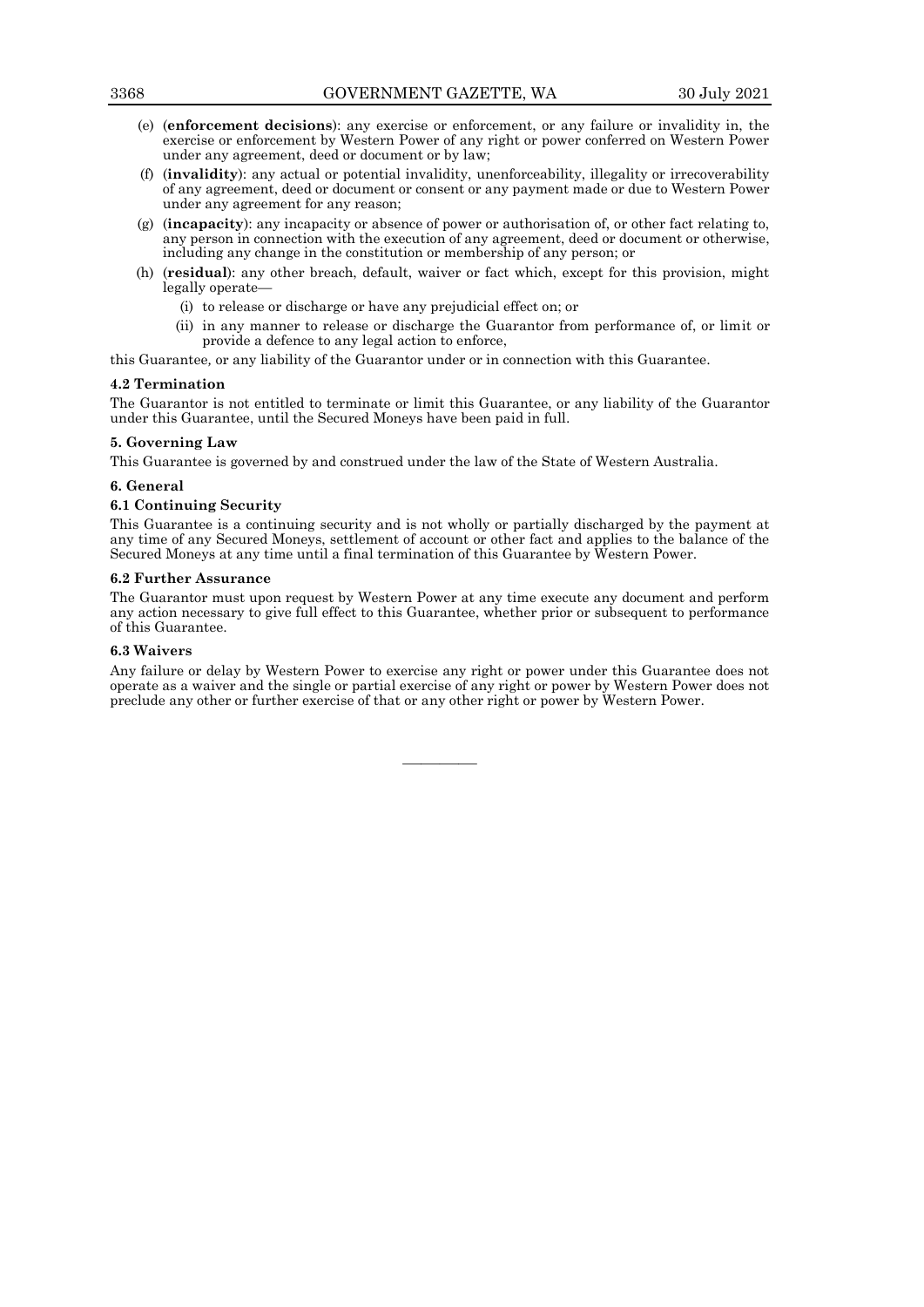# *Schedule 9* NEGOTIATED GENERATOR PERFORMANCE STANDARDS

(NOTE: The Ideal Generator Performance Standards as at the date of this Schedule 9 are those set out in Appendix 12 of the WEM Rules Version\_\_\_\_\_\_\_\_\_\_\_\_\_\_dated\_\_\_\_\_\_\_\_\_\_\_\_.)

————

Endnotes:

<sup>1</sup> Delete this paragraph if there is no Indemnifier.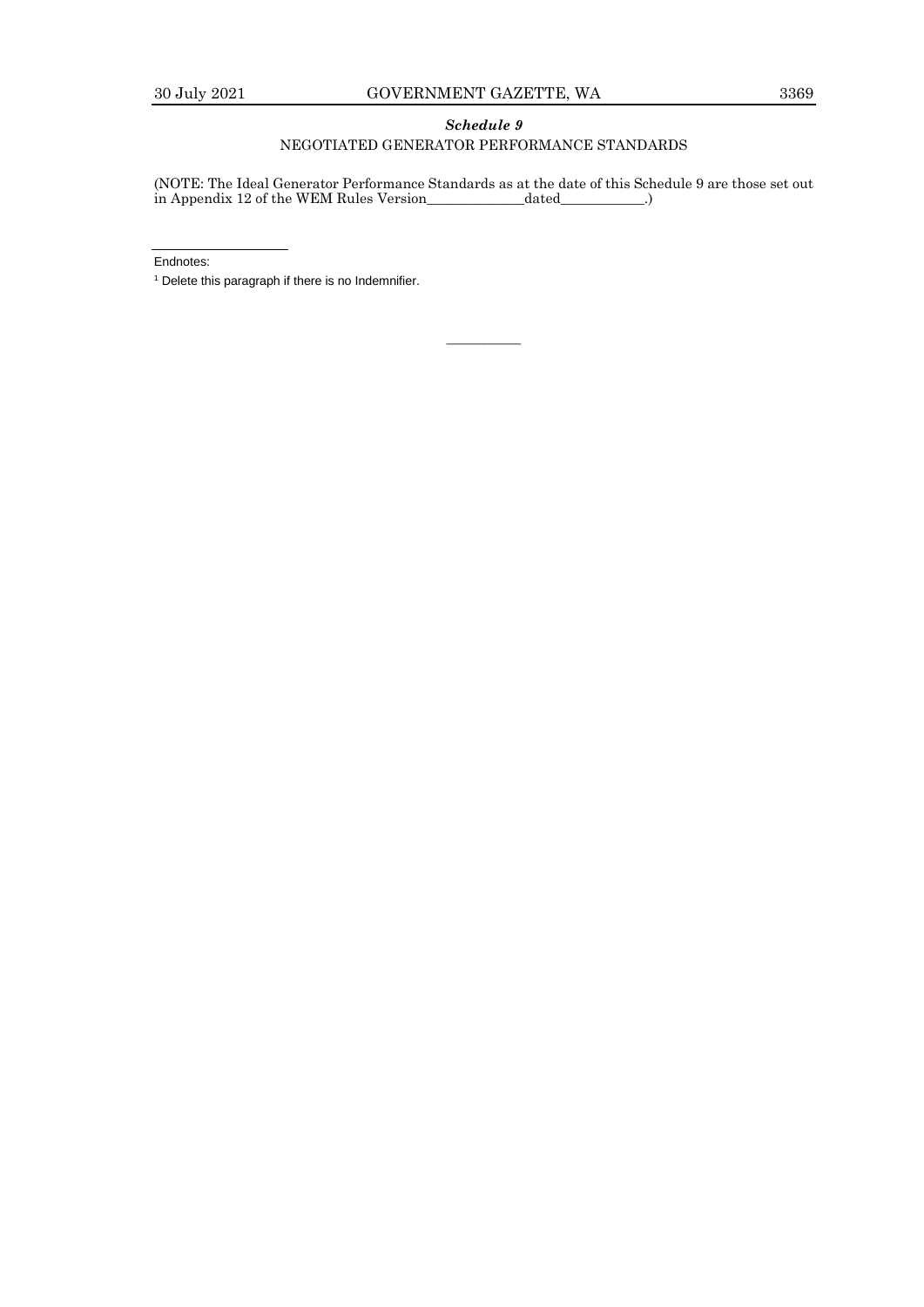## *Annexure C*

## **APPENDIX 4A—TRANSITIONAL WESTERN POWER NETWORK CONTRIBUTIONS POLICY**

# CONTRIBUTIONS POLICY

# **Defined Terms and Interpretation 1.1 Defined Terms**

In this *contributions policy*, unless the contrary intention is apparent—

**"access arrangement"** means the current *access arrangement* approved in respect of the *network* under the *Code*.

**"access contract"** has the same meaning given to it in the *Code*.

{Note: Under the Code "access contract" has the same meaning as "access agreement" does in Part 8 of the Act, and under section 13.4(d) includes a *deemed access contract*. The definition of "**access agreement**" under the *Act* is "an agreement under the Code between a network service provider and another person (a "network user") for that person to have access to services".}

**"Act"** means the *Electricity Industry Act 2004*.

**"additional revenue"** has the same meaning as given to it in the *Code*.

{Note: Under the Code "additional revenue" has the meaning given to it in section 6.42 of the *Code* when used in section 6.41 of the *Code*.}

- "**alternative options**" means alternatives to part or all of a *network* enhancement, including demand-side management and *generation* solutions (such as distributed *generation*) either instead of or in combination with a *network* enhancement.
- **"alternative option contribution"** means a *contribution* made, or to be made, by an *applicant* in respect of an *alternative option*.
- **"alternative option test"**, in respect of the *network*, means the test set out in section 6.41 of the *Code*.
- "**anticipated incremental revenue**" has the same meaning given to it in the *Code*.

{Note: Under the *Code* "anticipated incremental revenue" for a new facility means "the present value (calculated at the *rate of return* over a reasonable period) of the increased income from *charges* (excluding any *contributions*) reasonably anticipated to arise from the increased sale of *covered services* on the *network* to one or more *user*s (where "increased sale of *covered services*" means sale of *covered services* which would not have occurred had the *new facility* not been commissioned),

minus

the present value (calculated at the *rate of return* over the same period) of the best reasonable forecast of the increase in *non-capital costs* directly attributable to the increased sale of the *covered service*s (being the *covered service*s referred to in the expression "increased sale of *covered services*" in paragraph (a) of this definition)".}

"**Appendix 8 work**" has the same meaning given to it in the *Code*.

{Note: Under the *Code* "Appendix 8 work" means "*work* in connection with the *Western Power Network* of a type specified in clause A8.2 of Appendix 8".}

- "**applicant**" means a person (who may be a *user*, a *customer* or a *developer*) who has lodged, or intends to lodge, a *connection application*, and includes a person who does so on behalf of another person.
- "**applications and queuing policy**" means the *applications and queuing policy* (as defined in the *Code*) in the *access arrangement*.
- "**augmentation**" has the same meaning as given to it in the *Code*.

{Note: Under the *Code* "augmentation" in relation to a *covered network*, means "an increase in the capability of the *covered network* to provide *covered services*".}

- "**Authority**" has the same meaning as given to it in the *Code*. {Note: Under the *Code* "*Authority*" means "the Economic Regulation Authority established by the *Economic Regulation Authority Act 2003"*.}
- "**bidirectional point**" has the same meaning given to it in the *applications and queuing policy*.

{Note: Under the *applications and queuing policy* "bidirectional point" means "a single, indivisible (except as allowed under this applications and queuing policy) point, that for purposes under the *access arrangement* involving the transfer of electricity, is deemed to consist of a single *attachment point*, *connected* or to be *connected* to a *user's connection point*, with a single *meter* (regardless of the actual configuration of *network assets* making up the *bidirectional point*), at which electricity is to be transferred into and out of the *network*".}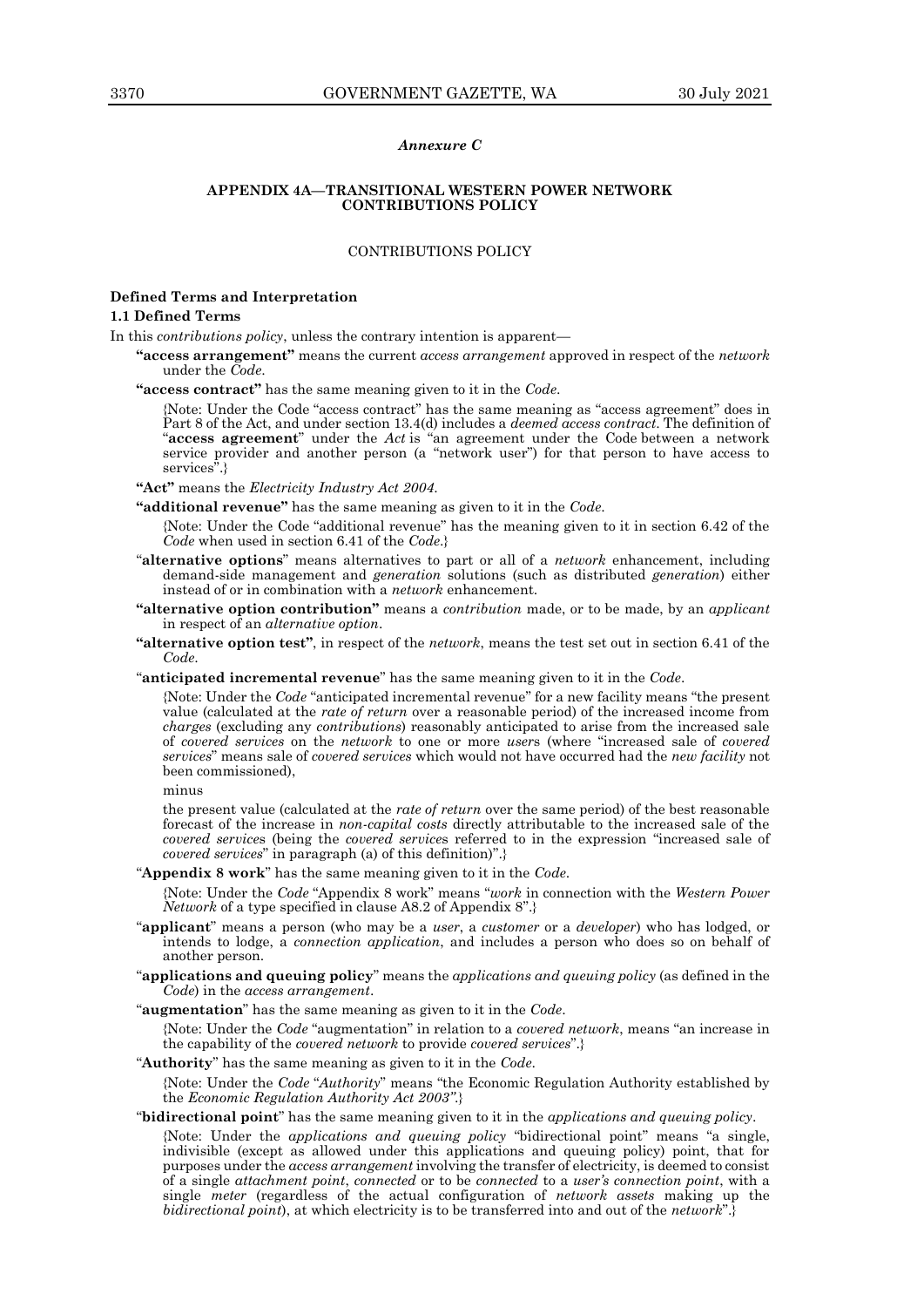- "**bidirectional service**" means a *covered service* provided by Western Power at a *connection point* under which the *user* may transfer electricity into and out of the *network* at the *connection point*.
- "**capital contribution**" has the same meaning given to it in the *Code*.

{Note: Under the *Code* "capital contribution" means "a payment or provision in kind made, or to be made, by a *user* in respect of any *new facilities investment* in *required work*".}

"**Code**" means the *Electricity Networks Access Code 2004* (as amended).

"**connect**" has the same meaning given to it in the *Code*.

{Note: Under the *Code* "connect" means "to form a physical link to or through a *network*".}

- "**connection application**" means an application lodged with Western Power under the *applications and queuing policy* that has the potential to require a modification to the *network*, including an application to—
	- (a) connect facilities and equipment at a new connection point; or
	- (b) increase consumption or generation at an existing connection point; or
	- (c) materially modify facilities and equipment connected at an existing connection point; or (d) augment the network for any other reason,
	- {Note: this might be, for example, to service a subdivision.}
- and includes any additional information provided by the *applicant* in regard to the application. "**connection assets**" has the same meaning given to it in the *Code*.

{Note: Under the *Code* "connection assets" for a *connection point*, means "all of the *network assets* that are used only in order to provide *covered services* at the *connection point*".}

- "**connection point**" means an *exit point* or an *entry point* or a *bidirectional point* identified or to be identified as such in an *access contract*.
- "**consume**" has the same meaning given to it in the *Code*.

{Note: Under the *Code* "consume" means "to *consume* electricity".}

- "**consumption**", for a *connection point*, means the amount of electricity *consumed* at the *connection point*, and is measured in Watt-hours.
- "**contracted capacity**" means the maximum rate at which a *user* is permitted to transfer electricity at a *connection point* under the *user's access contract*.
- "**contribution**" has the same meaning given to it in the *Code*, but also includes an *alternative option contribution*.

{Note: Under the Code "contribution" means "a capital contribution, a non-capital contribution or a headworks charge".}

"**contributions policy**" has the same meaning given to it in the *Code*.

{Note: Under the *Code* "contributions policy" means "a policy in an *access arrangement* under section 5.1(h) dealing with *contributions* by *user*s".}

- "**contributions rate of return**" means the rate of return most recently approved by the *Authority*  for use in *price control* for the *network*.
- "**covered service**" has the same meaning given to it in the *Code*.

{Note: Under the *Code* "covered service" means "a service provided by means of a *covered network*, including—

- (a) a connection service; or
- (b) an entry service, exit service or bidirectional service; or
- (c) a network use of system service; or
- (d) a common service; or
- (e) a service ancillary to a service listed in paragraph (a) to (d) above,
- but does not include an *excluded* service".}
- "**cpi**" means the "all capitals consumer price index" as defined by the Australian Bureau of Statistics.

"**customer**" has the meaning given to it in the *Act*.

- "**distribution low voltage connection headworks scheme**" means the scheme described in clause 6 of this *contributions policy*.
- "**distribution low voltage connection headworks scheme application**" means a c*onnection application* where the proposed or existing *connection point* for a new or upgraded *connection* is to the *distribution system low voltage network* and is within 25 kms of the *relevant zone substation*.
- "**distribution low voltage connection headworks scheme base charge**" means the value determined in accordance with section 6.3 of this *contributions policy*.
- "**distribution low voltage connection headworks scheme contribution**" means a *contribution* in respect of the *distribution low voltage connection headworks scheme*.
- "**distribution low voltage connection headworks scheme works**" with respect to a *distribution low voltage connection headworks scheme application*, means *works* on the *distribution system* reasonably adjacent to the *connection point* (to which the *distribution low*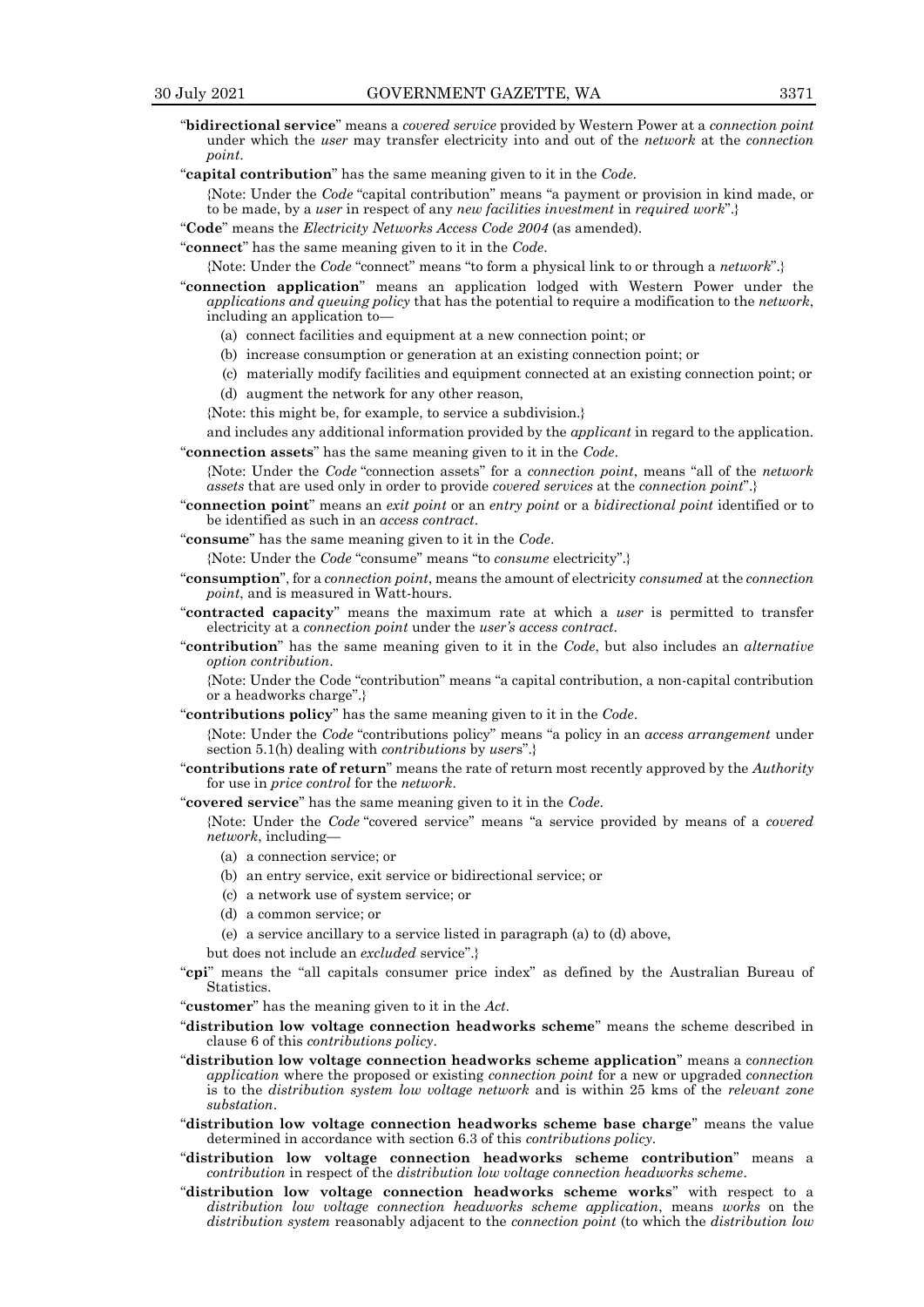*voltage connection headworks scheme application* relates) that directly provides for delivery of electricity capacity to that *connection point* and that may include switchgear, *HV* cable, transformers, *low voltage* cable and ancillary equipment.

"**distribution system**" has the same meaning given to it in the *Code*, but excludes equipment within zone substations used for the transportation of electricity at nominal voltage of less than 66 kV.

{Note: Under the *Code* "distribution system" means "any apparatus, equipment, plant or buildings used, or to be used, for, or in connection with, the transportation of electricity at nominal voltages of less than 66 kV".}

"**entry point**" has the same meaning given to it in the *applications and queuing policy*.

{Note: Under the *applications and queuing policy* "entry point" means "a single, indivisible (except as allowed under this applications and queuing policy) point, that for purposes under the *access arrangement* involving the transfer of electricity, is deemed to consist of a single *attachment point*, *connected* or to be *connected* to a *user's connection point*, with a single *meter*  (regardless of the actual configuration of *network assets* making up the *entry point*), at which electricity is more likely to be transferred into the *network* than out of the *network*".}

"**entry service**" has the same meaning given to it in the *applications and queuing policy*.

{Note: Under the *applications and queuing policy* "*entry service*" means "a *covered service* provided by Western Power at a *connection point* under which the *use*r may transfer electricity into the *network* at the *connection point*".}

"**exit point**" has the same meaning given to it in the *applications and queuing policy*.

{Note: Under the *applications and queuing policy* "exit point" means "a single, indivisible (except as allowed under this applications and queuing policy) point, that for purposes under the *access arrangement* involving the transfer of electricity, is deemed to consist of a single *attachment point*, *connected* or to be *connected* to a *user's connection point*, with a single *meter*  (regardless of the actual configuration of *network assets* making up the *exit point*), at which electricity is more likely to be transferred out of the *network* than into the *network*".}

## "**exit service**" has the same meaning given to it in the *applications and queuing policy*.

{Note: Under the *applications and queuing policy* "*exit service*" means "a *covered service* provided by Western Power at a *connection point* under which the *user* may transfer electricity out of the *network* at the *connection point*".}

"**facilities and equipment**" has the same meaning given to it in the *Code*.

{Note: Under the *Code*, "facilities and equipment" in relation to a *connection point*, means "the apparatus, equipment, plant and buildings used for or in connection with *generating, consuming* and *transporting* electricity at the *connection point*".}

- "**forecast costs**" means any or all of the *forecast new facilities investment* or the forecast *alternative option costs*, as applicable, to be incurred by Western Power with regards to *works*.
- "**forecast new facilities investment**" has the same meaning given to it in the *Code*.

{Note: Under the *Code* "forecast new facilities investment" for a *covered network* means "the capital costs forecast to be incurred in developing, constructing and acquiring new *network assets* for the *covered network*".}

- "**generation**", for a *connection point*, means the amount of electricity *generated* at the *connection point,* and is measured in kilowatts.
- "**good electricity industry practice**" has the same meaning given to it in the *Code*.

{Note: Under the *Code* "good electricity industry practice" means "the exercise of that degree of skill, diligence, prudence and foresight that a skilled and experienced person would reasonably and ordinarily exercise under comparable conditions and circumstances consistent with applicable *written laws* and *statutory instruments* and applicable recognised codes, standards and guidelines".}

- "**GST**" means Goods and Services Tax.
- "**HV**" means the high voltage level of the distribution *network* where the voltage is greater than 6 kV and less than 66 kV.
- "**low voltage**" means the low voltage level of the *distribution system network* where the voltage is less than 1 kV.
- "**minimum practical works**" with regard to *covered services* sought by an *applicant*, means the minimum *works* Western Power must undertake, acting efficiently in accordance with *good electricity industry practice*, to provide only those *covered services* required by that *applicant*.

"**network**" has the meaning given to "Western Power Network" in the *Cod*e.

{Note: Under the *Code* "Western Power Network" means "the *covered network* that is *covered* under section 3.1". The "Western Power Network" is the portion of the SWIN that is owned by the Electricity Networks Corporation.}

"**network assets**" has the same meaning given to it in the *Code*.

{Note: Under the *Code* "network *assets*", in relation to a *network* means "the apparatus, equipment, plant and buildings used to provide or in connection with providing *covered services*  on the *network*, which assets are either *connection assets* or *shared assets*".}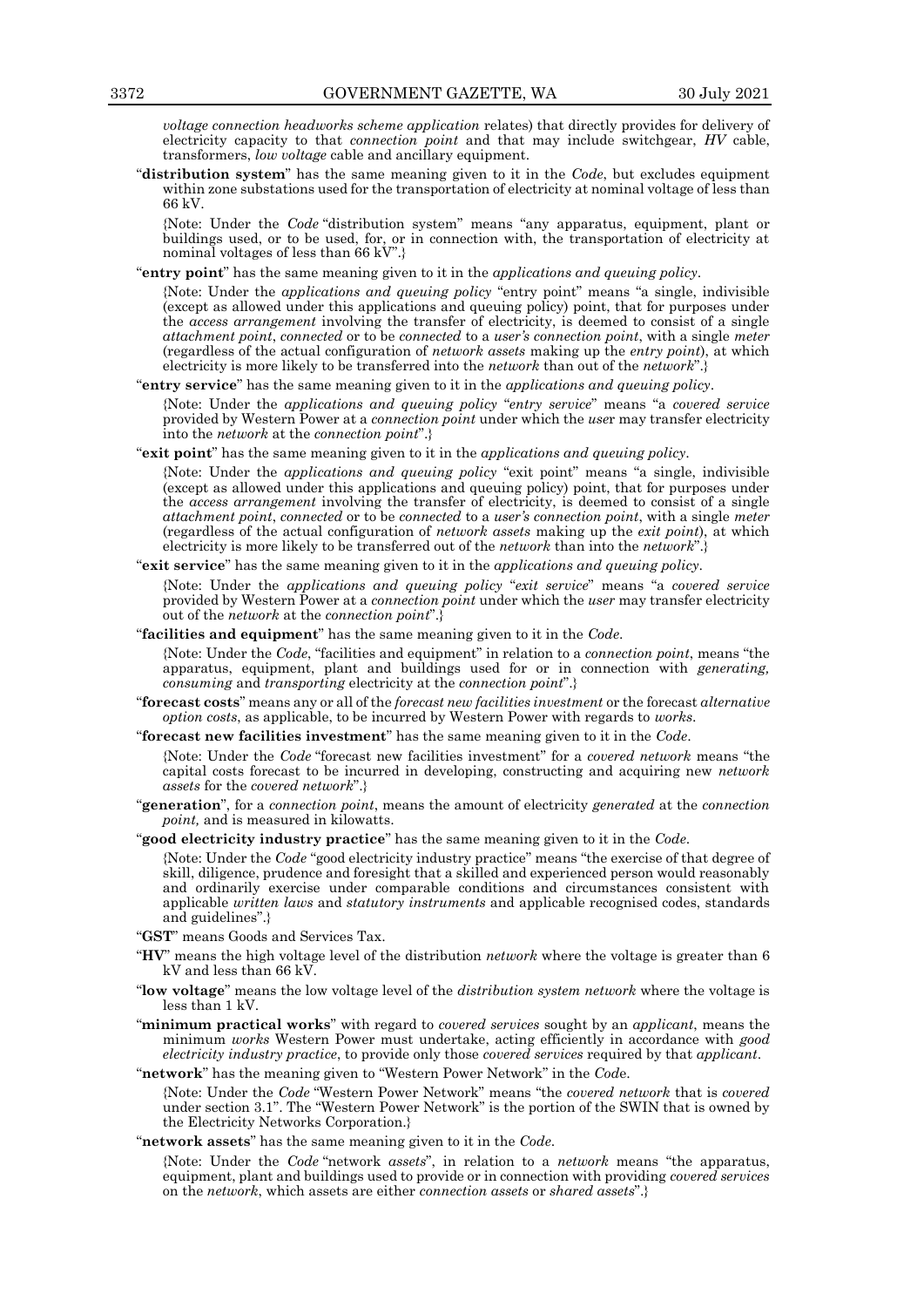"**new facilities investment**" has the same meaning as given to it in the *Code*.

- {Note: Under the *Code* "new facilities investment" means, for a new facility, "the capital costs incurred in developing, constructing and acquiring the new facility".}
- "**new facilities investment test**" has the same meaning as given to it in the *Code*.
	- {Note: Under the *Code* "new facilities investment test" means, in respect of a covered *network*, "the test set out in section 6.52".}
- "**new revenue**" means the *anticipated incremental revenue* or *additional revenue* or both, as applicable, with respect to *works*.
- "**non-capital contribution**" means a payment or provision in kind made, or to be made, by a *user* in respect of any *non-capital costs* (or forecast *non-capital cost*s) of *required work.*
- "**non-capital costs**" means the *non-capital costs* (as defined in the *Code*), but excluding *alternative option cost*s, to be incurred by Western Power with regards to *works*.
- "**price control**" has the same meaning as given to it in the *Code*.
	- {Note: Under the *Code* "*price control*" means "the provisions in an *access arrangement* under section 5.1(d) and Chapter 6 of the *Code* which determine *target revenue*.}
- "**reasonable and prudent person**" means a person acting in good faith and in accordance with *good electricity industry practice*.
- "**reasonable time**" means the time determined in accordance with clause 5.3.
- "**relevant distribution transformer**" with respect to the *distribution low voltage connection headworks scheme* and a *connection application* means the transformer from which the new or upgraded *connection* (to which that *connection application* relates) will be supplied under normal system operating conditions.
- "**relevant zone substation**" means the zone substation to which the new or upgraded *connection*  will be connected under normal system operating conditions.
- "**required work**" means *work* which is necessary in order to provide a *covered service* sought in a *connection application*.
- "**retailer**" has the meaning given to it in the *Act*.
- "**scheme**" has the same meaning as given to it in Appendix 8 of the *Code*.
- "**service provider**" has the same meaning given to it in the *Code*.

{Note: Under the *Code* "service provider" in relation to a *network* means "a person who owns or operates the *network*".}

"**shared assets**" has the same meaning given to it in the *Code*.

{Note: Under the *Code* "shared assets" means "those *network assets* which are not *connection assets*".}

"**SWIS**" is the South West Interconnected System and it has the meaning given to it in the *Code*.

{Note: Under the *Code* "SWIS" has the meaning as given to it in the Act, being "the interconnected transmission and distribution systems, generating *works* and associated *works*—

- (a) located in the South West of the State and extending generally between Kalbarri, Albany and Kalgoorlie; and
- (b) into which electricity is supplied by—
	- (i) one or more of the electricity *generation* plants at Kwinana, Muja, Collie and Pinjar; or
	- (ii) any prescribed electricity *generation* plant".}
- "**technical rules**" means the *technical rules* (as defined in the *Code*) applying from time to time to the *network* under Chapter 12 of the *Code*, as modified in accordance with the *Code*.
- "**transmission system**" has the same meaning given to it in the Code, but also includes equipment within zone substations used for the transportation of electricity at nominal voltage of less than 66 kV.
- "**user**" has the same meaning given to it in the *Code*.

{Note: Under the *Code* "user" means "a person, including a *generator* or a *consumer*, who is a party to a contract for services with a *service provider*, and under section 13.4(e) includes an *other business* as a party to a *deemed access contract*".}

- "**WEM rules**" means the 'market rules' referred to in section 123(1) of the *Act*, and includes all rules, policies or other subordinate documents developed under the WEM Rules.
- "**works**" includes *distribution low voltage connection headworks scheme works* and all *works* required to be undertaken to provide an *applicant* with the *covered services* sought by the *applicant* in a *connection application*, including *works* associated with—
	- (a) augmentation of connection assets;
	- (b) augmentation of shared assets;
	- (c) alternative options; and
	- (d) other non-capital works.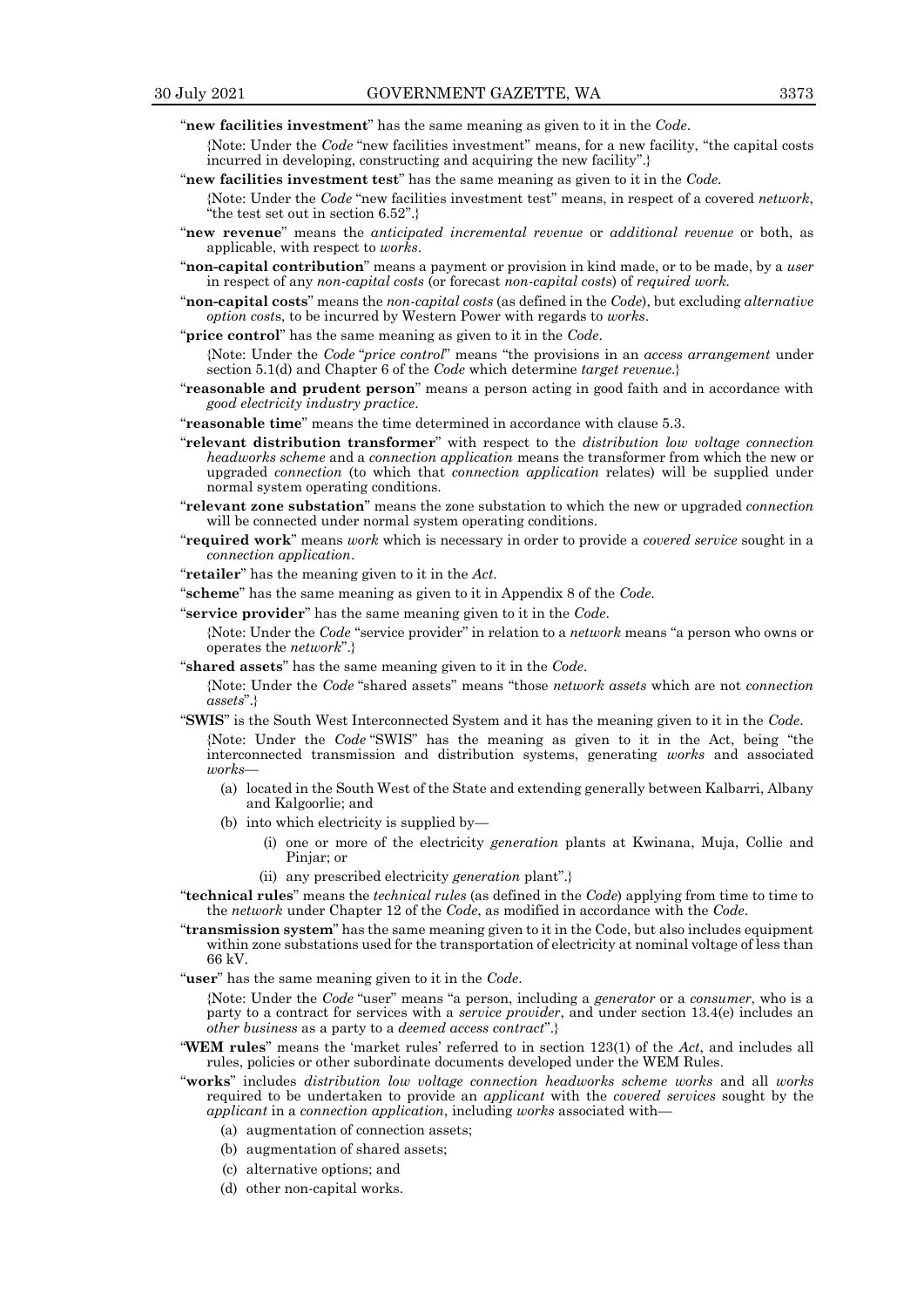# **1.2 Interpretation**

- (a) Unless the contrary intention is apparent—
	- (i) a rule of interpretation in the *Code*; and
	- (ii) the Interpretation Act 1984
	- apply to the interpretation of this *contributions policy*.
- (b) Unless—
	- (i) the *contrary* intention is apparent; or
	- (ii) the term has been redefined in clause 1.1,

a term with a defined meaning in the *Code* has the same meaning in this *contributions policy*.

## **2. Applications of this** *Contributions Policy*

- (a) Subject to (b), and (c) below, this *contributions policy* applies if it is necessary for Western Power to perform *works* to provide *covered services*.
- (b) If the *works* required for Western Power to provide the *covered services* sought by an *applicant*  are *Appendix 8 works,* then the *contribution* for those *works* is the amount determined under and in accordance with Appendix 8 of the *Code*. For the avoidance of doubt, any such *contribution* is to be paid in addition to any *contribution* payable under this *contributions policy*.
- (c) An *applicant* is required to pay a *contribution* for *works* in any (including any combination of) the following circumstances—
	- (i) in the case of *new facilities investment*, where the capital costs incurred in relation to the relevant *works* do not satisfy the *new facilities investment test*;
	- (ii) in the case of *works* related to *alternative options*, where the *non-capital costs* associated with such *works* do not satisfy the requirements of clause 6.41(b) of the *Code*;
	- (iii) in the case of non-capital *works* including *alternative options*, where the costs of the *works* were not included, and could not reasonably have been included, in forecasts of *noncapital costs* taken into account in setting the *price control*; or
	- (iv) where the *works* meet the requirements of clause 6 of this *contributions policy* (*distribution low voltage connection headworks scheme*).

## **3. Lowest Sustainable Cost**

A *contribution* with respect to *covered services* sought by an *applicant* must not exceed the amount that would be required by a prudent *service provider* acting efficiently, in accordance with *good electricity industry practice* seeking to achieve the lowest sustainable cost of providing the *covered services*.

## **4.** *Applicant* **Must Make** *Contribution*

## **4.1** *Applicant* **Must Make** *Contribution*

- (a) Subject to paragraph (b) of this clause 4.1, if the application of this *contributions policy* in relation to the *works* produces a *contribution* amount that is greater than zero, Western Power is not required to undertake the *works* in respect of a *connection application* for a *covered service* until the *applicant* enters into a contract with Western Power under which the *applicant* agrees to provide the *contribution*, including any *GST* liability, to Western Power in accordance with this *contributions policy*.
- (b) If the *work* falls within the class of *distribution low voltage connection headworks scheme works*, Western Power must undertake and fund the *wor*k whether or not the *work* is a *required work*. This does not excuse the *applicant* from any obligations to make a *contribution* under this *contributions policy*.

## **4.2 Payment of** *GST*

The payment of a *contribution* may be subject to *GST* and, if so, Western Power will request an *applican*t to pay an additional amount equal to Western Power's *GST* liability. Western Power may request payment of this additional amount at the time Western Power's *GST* liability arises.

#### **4.3** *Applicant* **Must Provide Security for** *New revenue*

- (a) Western Power may require an *applicant* to provide security under this clause if Western Power determines there to be a risk of not receiving the *estimated new revenue*.
- (b) Western Power may require the *applicant* to provide security in the form of an unconditional, irrevocable bank guarantee, or equivalent financial instrument in terms acceptable to Western Power guaranteeing *new revenue* in the amount of—
	- (i) the *estimated new revenue* (where the *estimated new revenue* is less than the *allocated forecast costs*); or
	- (ii) the *allocated forecast costs* (where the *estimated new revenue* is more than the *allocated forecast costs*).
- (c) Where Western Power requires security under clause 4.3(b), the *applicant* must provide it before the commencement of the *works* the subject of the *connection application*.
- (d) Where an *applicant* has provided security under clause 4.3(c), then 24 months after the commencement of the associated *exit service*, *entry service*, or *bidirectional service* Western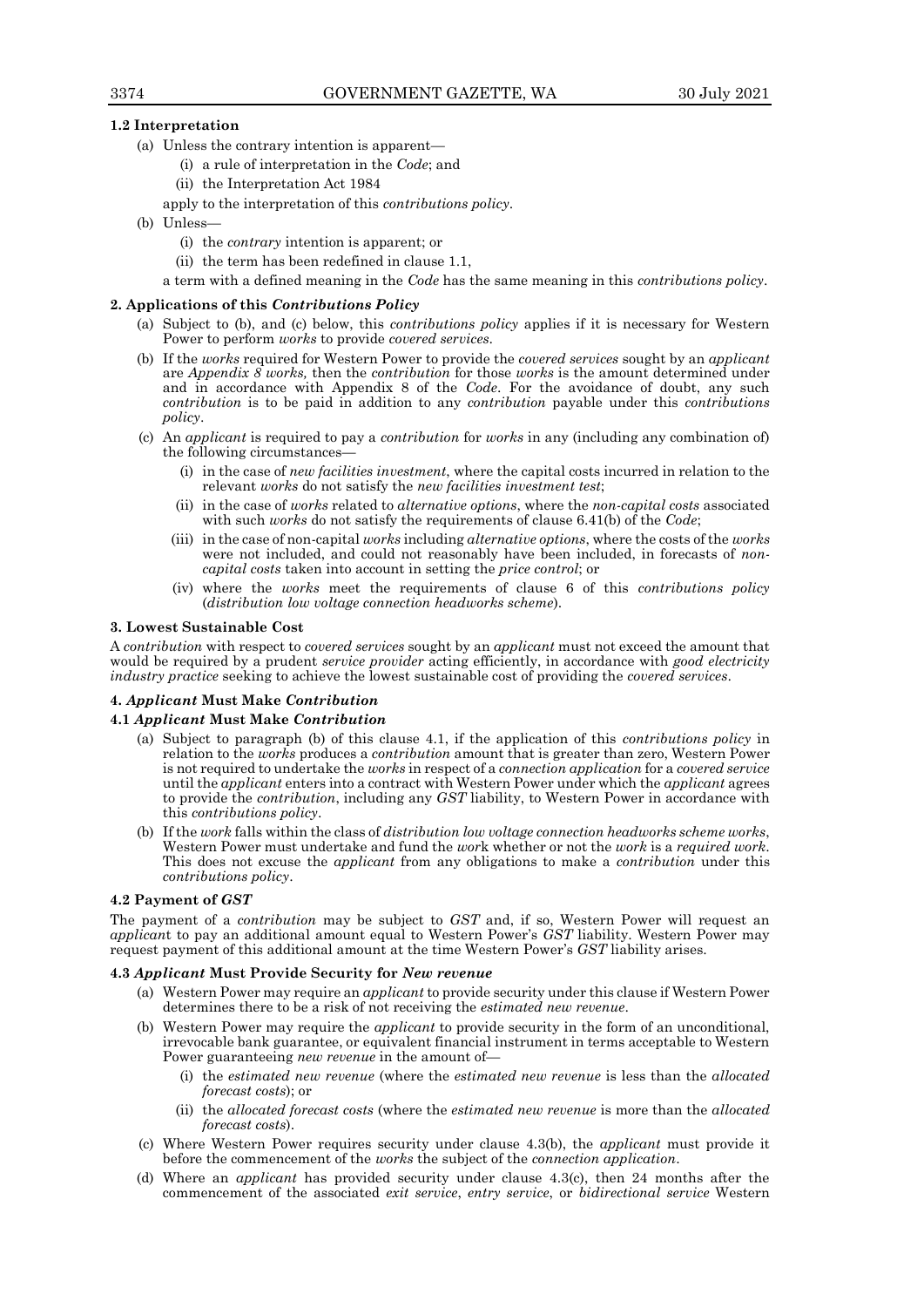Power will reconsider the risk of not receiving the *estimated new revenue* (based on the then expected use of those *services)* and if that risk—

- (i) no longer remains, Western Power will return the security;
- (ii) remains, but has abated, Western Power may reduce the amount of the security by requiring a new security for the reduced amount; or
- (iii) has crystallised (such that some or all of the *estimated new revenue* will not be recovered by Western Power), Western Power will re-determine the *contribution* under this *contributions policy* and recover from the *applicant* any difference from the amount of any original *contribution* and, after that recovery, return the security.
- (e) In applying this clause Western Power will act as a *reasonable and prudent person*.
- (f) For the purposes of this clause 4.3—

"**estimated new revenue**" means the amount calculated under clause 5.2(d).

"**allocated forecast costs**" means the amount of the *forecast costs* allocated to the *applicant* under clause 5.4.

## **4.4 Payment of Tax**

The receipt by Western Power of a *contribution* may result in Western Power incurring a tax liability (whether under Commonwealth or State income tax and other legislation or under a tax equivalent regime applicable to Western Power as a government owned enterprise) and Western Power may recover from the *applicant*, as part of the *contribution* payable by the *applicant*, Western Power's forecast of the net tax liability it will incur as a result of the receipt of such *contribution*. For the avoidance of doubt, this clause 4.4 and clause 5.5 do not deal with liability for *GST*, which is dealt with in clause 4.2.

# **5. Amount of** *Contribution*

## **5.1 Interpretation**

- (a) For the avoidance of doubt, this clause 5 is to be read subject to the provisions of clauses 2 and 6 of this *contributions policy*.
- (b) For the purposes of this clause 5—
	- (i) the definition of '*new facilities investment test'* is that set out in section 6.52 of the *Code*, but without having regard to subsection 6.52(b)(i) thereof; and
	- (ii) the definition of '*alternative option test*' is that set out in section 6.41 of the *Code*, but without having regard to subsection 6.41(b)(i) thereof.

# **5.2 Calculation of** *Contribution*

The *contribution* payable in respect of any *works* to which this *policy* applies is calculated by—

- (a) determining the appropriate portion of any of the *forecast costs* of the *works* (excluding *distribution low voltage connection headworks scheme works*, but including any *works* relating to a *distribution low voltage connection headworks scheme application* excluded from clause 6 by clause 6.5), which do not meet the *new facilities investment tes*t or the *alternative option test*  (as applicable) to allocate to the *applicant* under clause 5.4; and
- (b) adding any applicable amount calculated under clause 6.3 *(distribution low voltage connection headworks scheme base charge);* and
- (c) adding any applicable amount calculated under clause 7.4; and
- (d) deducting the amount likely to be recovered in the form of *new revenue* gained from providing *covered services* to the *applicant*, or, if the *applicant* is a *customer* (including residential *customer*s), to the *customer's retailer*, as calculated over the *reasonable time*, at the *contributions rate of return*; and
- (e) adding any applicable amount calculated under clauses 7.1, 7.3 and 7.5; and
- (f) adding any tax liability (of the nature referred to in clause 4.4) which Western Power forecasts it will incur due to the receipt of the amount payable under paragraphs (a) to (e) of this clause 5.2, as calculated in accordance with clause 5.5; and
- (g) adding any applicable amount calculated under clause 7.2.

#### **5.3** *Reasonable Time*

For the purposes of this *contributions policy*, the *reasonable time* is to be determined by Western Power, as a *reasonable and prudent person*, having regard to—

- (a) the anticipated commercial life of the *works*, up to a maximum of 15 years; and
- (b) the purpose for which the *applicant* requires the *covered services*.

{Note: For example, if the *applicant* is proposing to build a plant with an expected 5 year operating life, then the *reasonable time* might be 5 years or less.}

# **5.4 Amount of** *Forecast Costs*

- (a) Western Power may, acting as a *reasonable and prudent person*, determine that the amount of the *forecast costs* to be allocated to the *applicant* for the purposes of clause 5.2(a) is—
	- (i) the full amount of the *forecast costs*; or
	- (ii) an amount determined under clauses 5.4(b) to 5.4(e).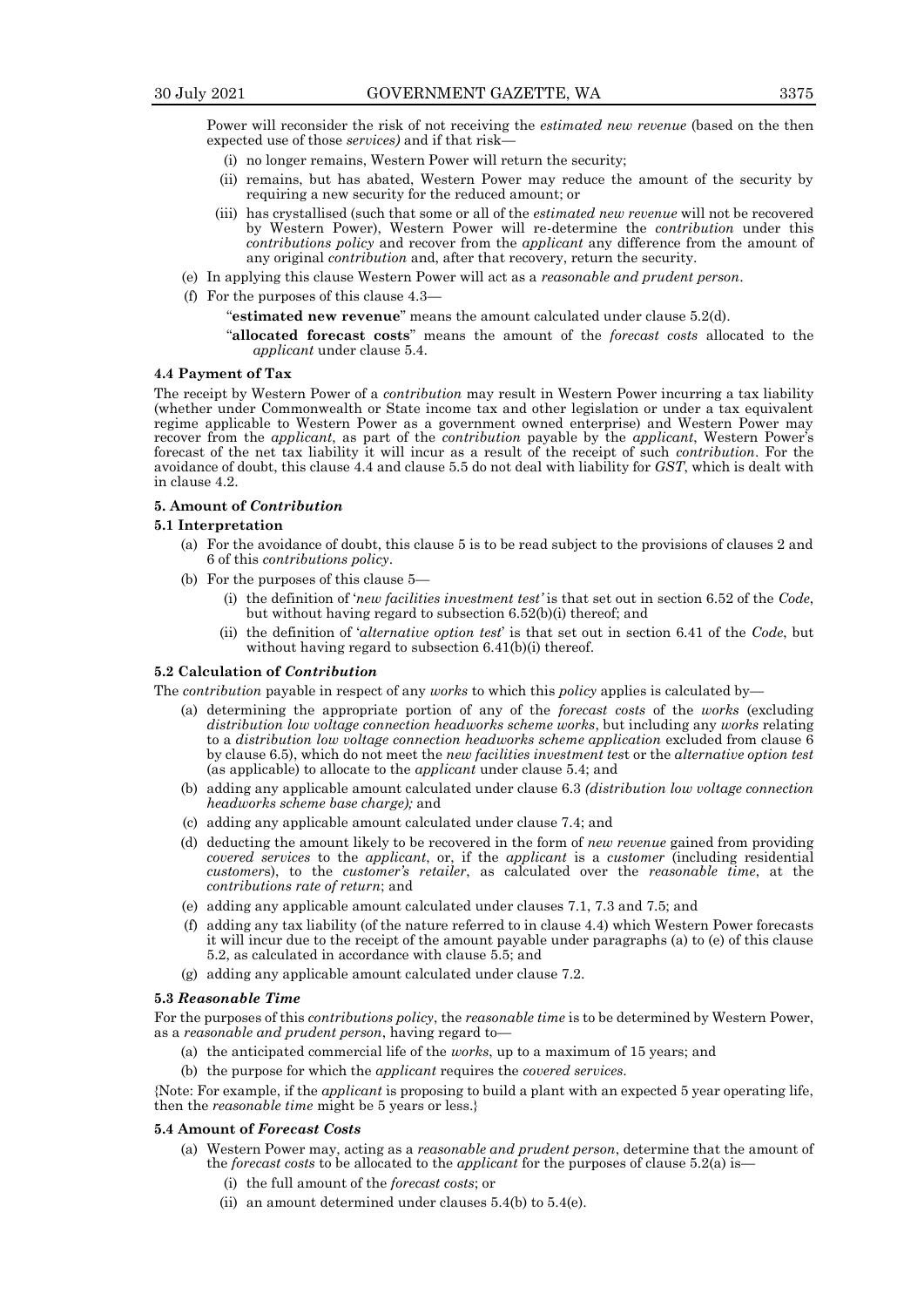- (b) If Western Power chooses to undertake *works* in excess of the *minimum practical works* to provide *covered services* sought by an *applicant*, then Western Power will determine that the amount of costs allocated to the *applicant* are the *forecast costs* of the *minimum practical works*.
- $(c)$  If-
	- (i) Western Power reasonably expects to receive *tariff* income from future *applicants*, because of *works* to provide *covered services* sought by an *applicant*, within a period of 10 years*,* (or such longer period as reasonably determined by Western Power acting as a *reasonable and prudent person*), of the original *applicant's connection application*; or
	- (ii) an *applicant* seeks a *covered service* that will make use of *works* undertaken to provide *covered services* to a previous *applicant*, within a period of 10 years*,* (or such longer period as reasonably determined by Western Power acting as a *reasonable and prudent person*), of the original *applicant's connection application*, and for which the original *applicant* paid a *contribution* calculated under clause 5.2;

then Western Power will apportion the costs based on the relative use of the *works* by the *applicant* compared to the relative use of the *works* expected to be sought by those future *applicants*, or the relative use of the *works* sought by previous *applicants*, or both, as applicable.

- (d) If Western Power has received more than one *connection application* requiring the same *works*, then Western Power may negotiate with the *applicants* under the *applications and queuing policy* to apportion the *forecast costs* of the *works* between the *applicants*, based on the relative use of the *works* sought by each *applicant*.
- (e) If *works* to provide *covered services* to an *applicant* provide specific savings to Western Power in performing its legal obligations, then Western Power will determine that the costs to be allocated to the *applicant* are the *forecast costs* less the amount saved.

# **5.5 Forecasting Tax Liability**

For the purposes of determining the costs representing Western Power's tax liability arising due to receipt of an amount calculated under paragraphs (a) to (e) of clause 5.2, Western Power must estimate the net tax liability, with respect to the *contribution*, it will incur over the life of the assets to which the *contribution* relates. The calculation of the grossed up tax expense takes into account the circularity arising from the payment of tax costs by the *customer*, the dividend imputation franking credit passed through to Western Power's shareholder and the statutory tax depreciation benefit which offsets the tax costs incurred by Western Power.

# **6.** *Distribution Low Voltage Connection Headworks Scheme*

## **6.1 Application**

Subject to clause 6.5 this *distribution low voltage connection headworks scheme* applies to *an applicant* that falls within the class of *applicant* that may make a *distribution low voltage connection headworks scheme application* and where the *works* required to meet the requirements of the *connection application* of that *applicant* are *distribution low voltage connection headworks scheme works*.

## **6.2** *Distribution Low Voltage Connection Headworks Scheme Contribution*

- (a) If, in accordance with *good electricity industry practice*, Western Power reasonably considers that the *forecast costs* of *distribution low voltage connection headworks scheme works* (required to meet the requirements of the *connection application* of an *applicant*) over a 15 year period exceed the amount of *new revenue* likely to be gained from providing *covered services* using those *distribution low voltage connection headworks scheme works* to *distribution low voltage connection headworks scheme applicants* over that period, then, upon receiving the *distribution low voltage connection headworks scheme application* of that *applicant*, Western Power will, in accordance with this clause 6, require a *distribution low voltage connection headworks scheme contribution* from the *applicant*.
- (b) Where a *distribution low voltage connection headworks scheme contribution* is made by an *applicant* no further *contribution* shall be required from the *applicant* for the *distribution low voltage connection headworks scheme works* for which that *distribution low voltage connection headworks scheme contribution* was made.
- (c) For the purpose of this *contributions policy* a *distribution low voltage connection headworks scheme contribution* is a *capital contribution*.

# **6.3 Determination of the** *Distribution Low Voltage Connection Headworks Scheme Base Charge*

The *distribution low voltage connection headworks scheme base charge* is determined by—

- (a) identifying the *applicant's* incremental electrical capacity requirement—
	- (i) by deducting from the *applicant*'s required electrical capacity, the original design capacity for a greenfield development on an existing serviced lot as determined by Western Power's policies and procedures from time to time; or
	- (ii) as the *applicant*'s required electrical capacity sought in the *distribution low voltage connection headworks scheme application* for an un-serviced lot.
- (b) determining whether the location of the *connection point* (to which the *connection application*  relates) is on a land lot separate from the *relevant distribution transformer*; and
- (c) applying the parameters determined under 6.3(a) and 6.3(b) to the prices determined in clause 6.4.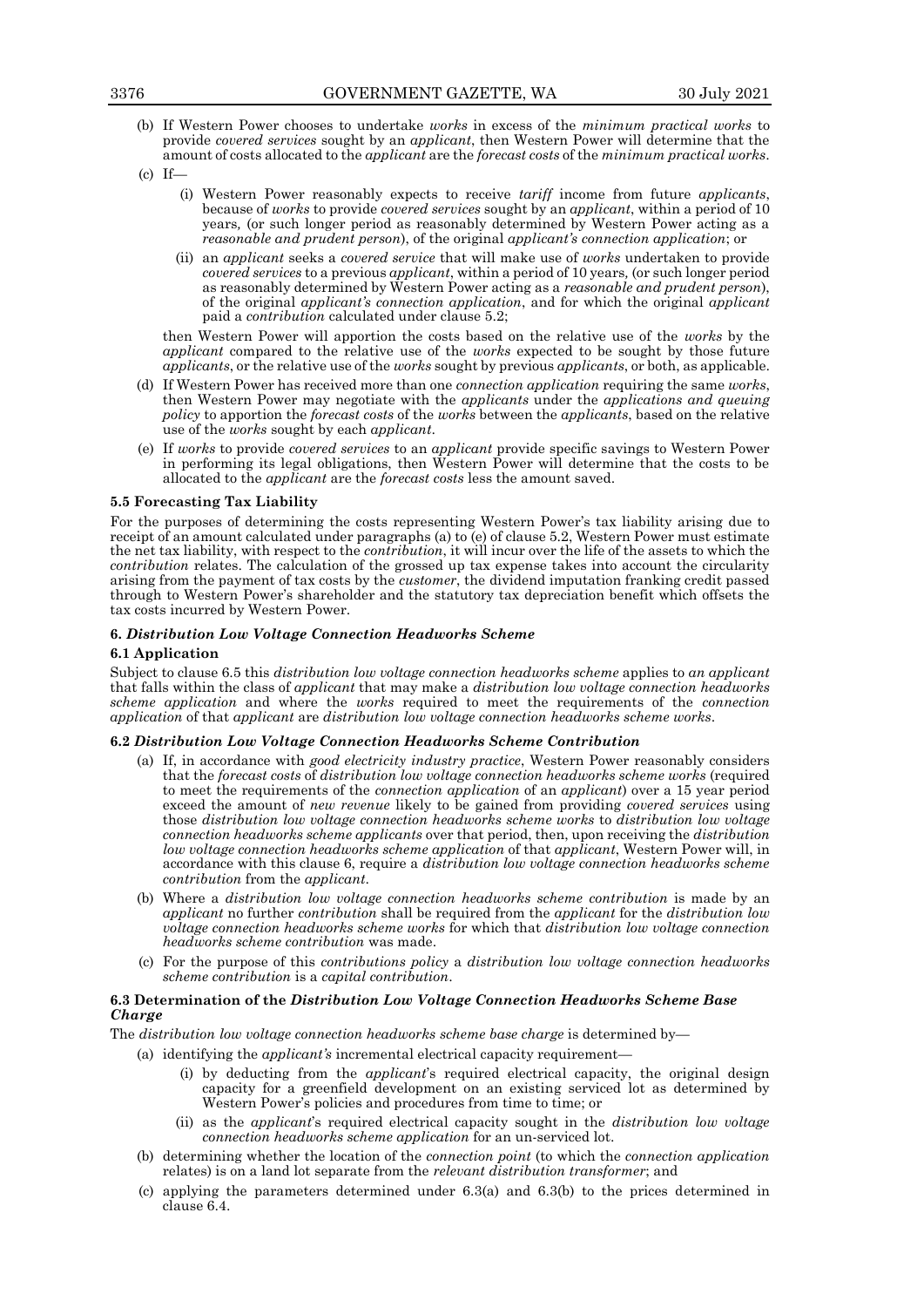## **6.4** *Distribution Low Voltage Connection Headworks Scheme* **Prices**

The methodology used to develop the *distribution low voltage connection headworks scheme* prices is described in Appendix C (*Distribution low voltage connection headworks scheme* Methodology) of this *Access Arrangement*.

- (a) The *distribution low voltage connection headworks scheme* price is expressed as \$ per kVA.
- (b) The *distribution low voltage connection headworks scheme* prices will vary depending on—
	- (i) whether the incremental capacity requirement at the *connection point* determined under clause 6.3(a) is—
		- (A) less than 216 kVA; or
		- (B) between 216 kVA and 630 kVA; or
		- (C) greater than 630 kVA, and
		- (ii) whether the location of the *connection point* is on a land lot separate from the *relevant distribution transformer*.

## **6.5 Exclusion from** *Distribution Low Voltage Connection Headworks Scheme*

The methodology used to develop the *distribution low voltage connection headworks scheme* exclusion threshold is described in Appendix C (*Distribution Low Voltage Connection Headworks Scheme*  Methodology) of this *Access Arrangement*.

A *distribution low voltage connection headworks scheme application* is excluded from the provisions of this clause 6 where the *forecast costs* of *works* (as determined assuming clause 5.4 applies to those *works*) is in excess of the *distribution low voltage connection headworks scheme base charge* plus the exclusion threshold. For the purposes of applying this clause 6.5, only the cost of those *works* which would otherwise fall within the *distribution low voltage connection headworks scheme* apply.

Where a *distribution low voltage connection headworks scheme application* is excluded, the *contribution*  is determined under this *contributions policy* excluding the provisions of this clause 6.

#### **7. General Provisions**

For the avoidance of doubt, this clause 7 is to be read subject to the provisions of clause 2 of this *contributions policy*.

## **7.1** *Connection Assets*

The *applicant* must pay the full *forecast costs* of any *works* to provide *connection assets*.

## **7.2** *Non-capital Costs*

The *applicant* must pay to Western Power the full amount of any *non-capital costs* that Western Power incurs in performing *works*, which in any case must not exceed such costs that would be incurred by a prudent *service provider* acting efficiently in accordance with *good electricity industry practice*.

{Note: these costs might include, for example, adjusting protection settings, reprogramming computer equipment and so on.}

## **7.3** *Works* **Over and Above Standard** *Works*

If an *applicant* seeks a *covered service* that is better or different in some respect than an equivalent *service* in the *technical rules* or an equivalent *reference service* in the *access arrangement*, then the *applicant* must pay to Western Power—

- (a) a *contribution* calculated under this *contributions policy* for the equivalent *service*; and
- (b) the difference between the *forecast costs* of the *works* required to provide the equivalent *service* and the *forecast costs* of the *works* required to provide the better or different *service*, to the extent that the better or different *service* does not otherwise meet those parts of the *new facilities investment test* dealing with *net benefit*, safety or reliability.

{Note: this could be, for example, a design philosophy delivering increased security of supply}

#### **7.4 Costs Related to** *Technical Rules* **Compliance**

- (a) The *applicant* must pay a *contribution* calculated under this *contributions policy* in respect of any *works* required to upgrade the fault level ratings of *network assets*, or any other *works* required to ensure that Western Power complies with the *technical rules* with respect to the *network assets*.
- (b) The *applicant* must pay all of its own costs in relation to ensuring that its *facilities and equipment* comply with the *technical rules* and with any requirements of the *WEM rules*  (including any Registered Generator Performance Standards (as that term is defined in the *WEM rules*)) applicable to those *facilities and equipment*.

# **7.5 Temporary Supplies**

The *contribution* to be paid by an *applicant* who seeks a temporary supply is, if no applicable amount is published on Western Power's website, an amount equal to the full *forecast costs* of the *required works*.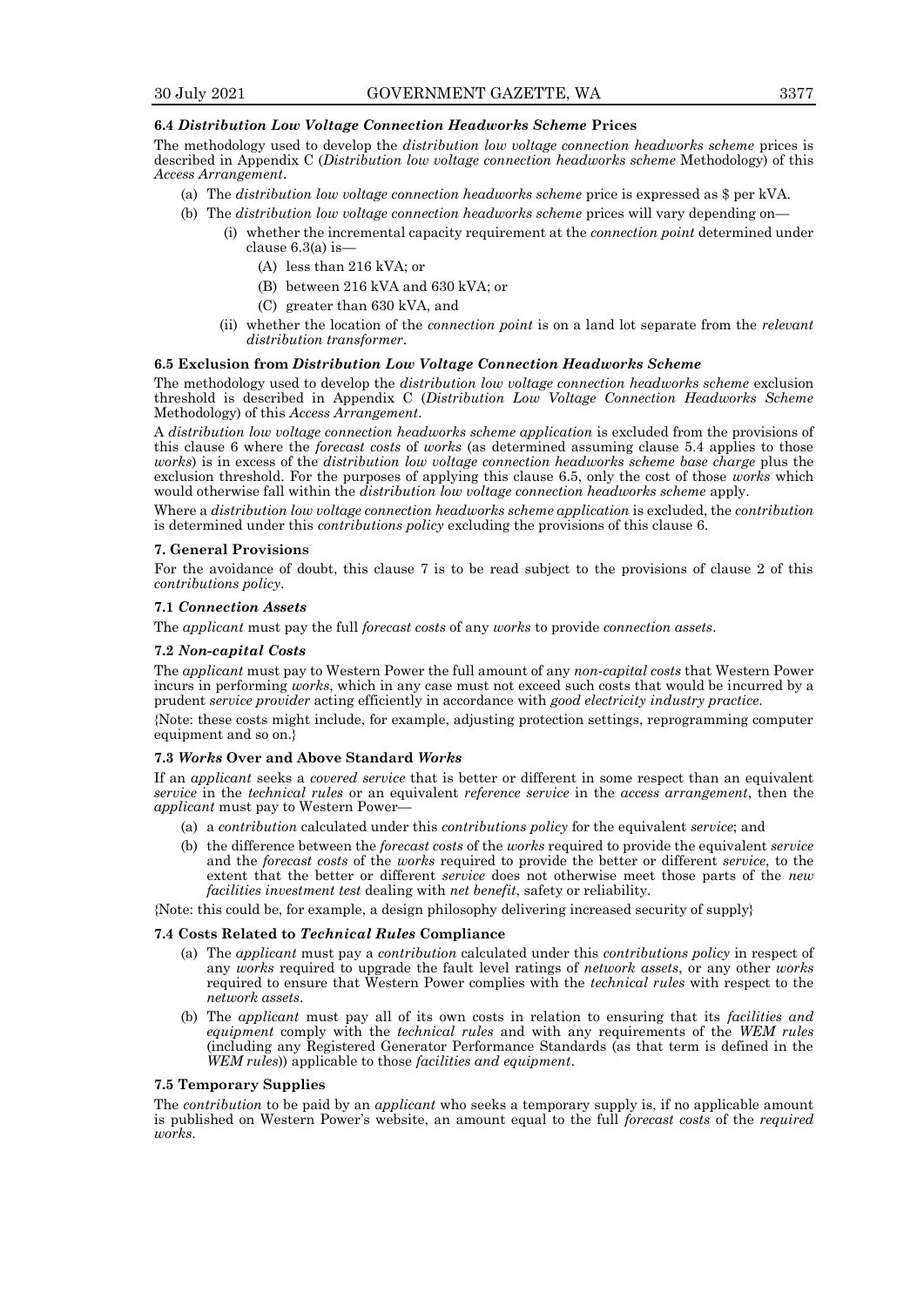# **8. Manner of** *Contribution*

# **8.1 Options for Payment**

A *contribution* may be made—

- (a) by the *applicant* by way of a financial payment comprising either—
	- (i) periodic financial payments, subject to clause 8.2; or
	- (ii) an upfront financial payment;
- (b) by the Western Australian Government under any appropriate government policy; or
- (c) by the *applicant* undertaking the *augmentation* and transferring ownership of the *augmentation,* subject to clause 8.4.

Where the *contribution* is greater than \$1,000,000, the *applicant* and Western Power may negotiate to adjust the *contribution* to reflect actual costs of the *required works* determined after the completion of the *works*. This does not exclude the *applicant* from any obligations to pay a *contribution* under this *contributions policy.*

# **8.2 When** *Applicant* **May Choose Periodic Payment**

The *applicant* may not elect under clause 8.1(a)(i) to make the *contribution* by way of a periodic financial payment unless the total amount of the *contribution* exceeds \$50,000.

# **8.3 Terms and Amount of Periodic Payment**

- (a) If the *applica*n*t* elects to make a *contribution* by way of periodic financial payment under clause 8.2, then—
	- (i) the maximum term over which the periodic payments may be made is 5 years;
	- (ii) interest will be payable on each periodic payment, at a reasonable commercial rate to be negotiated between Western Power and the *applicant*; and
	- (iii) Western Power (acting as a *reasonable and prudent person*) may require the *applicant* to procure an unconditional, irrevocable bank guarantee, or equivalent financial instrument, in terms acceptable to Western Power, guaranteeing the *contribution.*

# **8.4** *Augmentation***s Undertaken by** *Applicant***s**

- (a) An *applicant* may, with Western Power's approval, construct an *augmentation* of the *network*.
- (b) Where an *applicant*, in accordance with (a) above, constructs an *augmentation* of the *network*, the *applicant* shall agree to transfer the ownership of the *augmentation* to Western Power on such reasonable terms and conditions as may be stipulated by Western Power (after Western Power has tested the *augmentation* and certified that it meets the applicable technical standards) but in no circumstance will Western Power become obliged to make any payment to the *applicant* or any other person with respect to the *augmentation*.

{Note: An *applicant* is required to pay to Western Power the fees set by Western Power from time to time associated with Western Power testing the *augmentation* to establish that it meets the applicable technical standards for the *augmentation* to *connect* to the *network*.}

#### **9. Rebates and Recoupment**

# **9.1 Applicability**

This clause 9 does not apply to *contributions* made under clause 6 (*distribution low voltage connection headworks scheme*) of this *contributions policy*.

# **9.2 Parties May Negotiate a Rebate**

- (a) Where—
	- (i) an *applicant* has paid a *contribution*, or is paying a *contribution* in the form of periodic payments, for *works* with respect to a *connection point*; and
	- (ii) the value of the *contribution* is in excess of \$1,000,000,

then Western Power and the *applicant* may negotiate to require Western Power to provide a rebate in circumstances where a subsequent *applicant* associated with a different *connection point* benefits from the *works* or a part of the *works* in respect of the original *connection point*. The rebate can only be in relation to assets, the costs of which were included in the calculation of the original *contribution* under this *contributions policy*.

- (b) Where—
	- (i) an *applicant* has paid a *contribution*, or is paying a *contribution* in the form of periodic payments, for *works* with respect to a *connection point* for which the full *forecast costs* of the *works* were allocated to the *applicant* under clause 5.4;
	- (ii) at the time that the *works* are carried out, it is only the *applicant* who will benefit from the *works* in relation to that *connection point*; and
	- (iii) the value of the *contribution* is in excess of \$200,000 but less than \$1,000,000,

then Western Power and the *applicant* may negotiate to require Western Power to provide a rebate in circumstances where a subsequent *applicant* associated with a different *connection point* benefits from the *works* or a part of the *works* in respect of the original *connection point*.